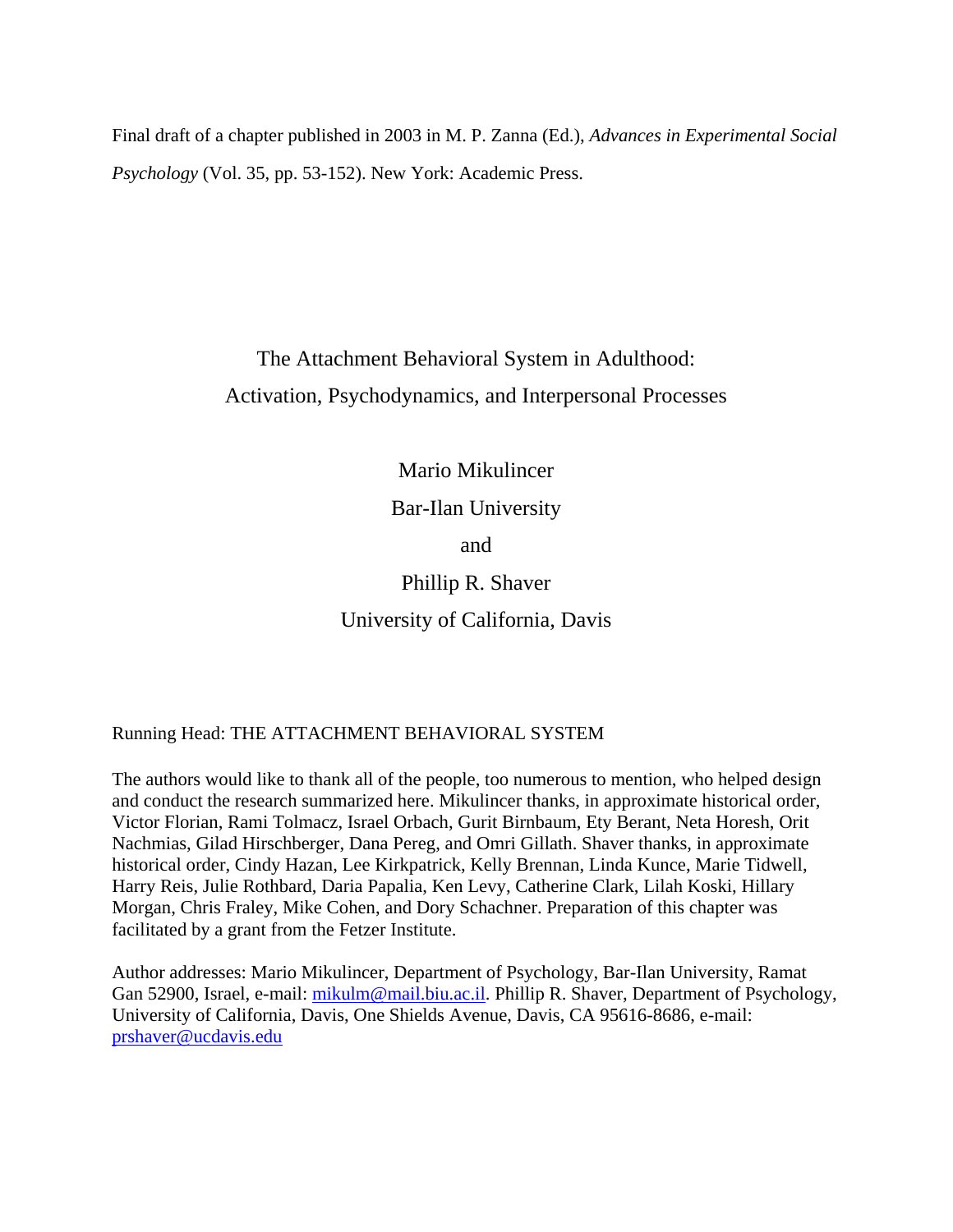*My life's work has been directed to a single aim. I have observed the more subtle disturbances of mental function in healthy and sick people and have sought to infer – or, if you prefer it, to guess -- from signs of this kind how the apparatus which serves these functions is constructed and what concurrent and mutually opposing forces are at work in it. --Sigmund Freud (1961/1930, p. 208)* 

*As my study of theory progressed it was gradually borne in upon me that the field I had set out to plough so lightheartedly was no less than the one that Freud had started tilling sixty years earlier, and that it contained all those same rocky excrescences and thorny entanglements that he had encountered and grappled with – love and hate, anxiety and defense, attachment and loss. – John Bowlby (1982, p. xxvii)* 

Psychology has changed its focus several times during its relatively short history – psychoanalysis, behaviorism, cognitivism, and neuroscience being prominent examples. Within such conceptual traditions, an emphasis on the individual and the individual's selfish motives often gives way, over time, to an emphasis on social interrelatedness. Freud's psychoanalytic theory of drives or instincts, for example, evolved into later theories of "object relations" (a misleading name for social relations) and "intersubjectivity." Behaviorism focused first on the individual's drives and the role of drive-reduction in learning, but then gradually made room for social learning. The "cognitive revolution," aimed originally at such topics as perception of letters and memory for words, generated the field of social cognition that deals with person perception and social memory. More recently, neuroscience has bred cognitive neuroscience, which in turn is generating social cognitive neuroscience.

These days, no one doubts that the human mind/brain is a social machine. By evolutionary standards, the large human cerebral cortex (including the very large frontal lobes and special modules for language) developed surprisingly rapidly, primarily to serve increasingly complex interpersonal functions (cooperative hunting and child-rearing, for example;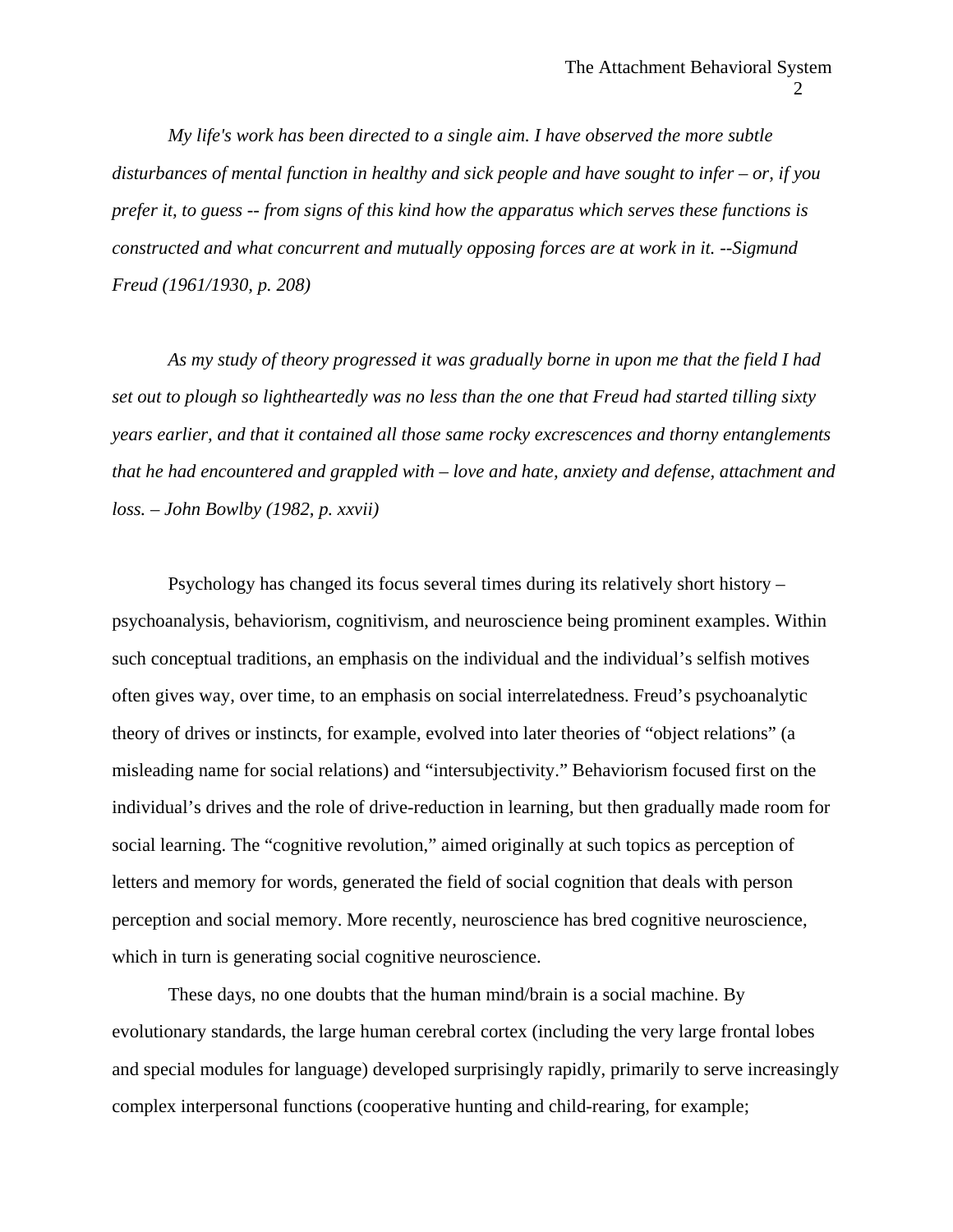identification of reliable mates and allies as well as detection of cheaters and scoundrels). Assuming, as we do, that major contributors to the different traditions in psychology all had valuable insights and solid reasons for pursuing their particular angles on human experience and behavior, we wish to combine them to form a powerful, integrative theory of the social mind. In so doing, we take as primary guides the British psychoanalyst John Bowlby and his North American research collaborator Mary Ainsworth. These investigators combined key insights of psychoanalysis, ethology, developmental psychology, and cognitive psychology to create a theory of "attachment," or emotional bonding, that has been tested and elaborated in literally thousands of studies over the past 30 years. Both Bowlby and Ainsworth were unusually talented analytic thinkers and clear writers who respected the scientific method. Bowlby was notable for the breadth and openness of his mind, Ainsworth for her keen observational skills and methodological creativity. Together they laid a foundation for studying close interpersonal relationships across the lifespan.

Our work can be better understood if we explain briefly how we came, individually, to attachment theory and then began to influence each other and, eventually, work together. Both of us were attracted to psychoanalytic theory as undergraduates, despite the hard knocks it has always taken from diverse critics. Anyone who opens his mind to what goes on in real people's lives, and anyone who reads novels or poems or watches artful films, realizes that the issues raised by psychoanalysts, beginning with Freud, are important: sexual hunger and attraction; romantic love; the development of personality, beginning in the context of infant-caregiver relationships; negative emotions such as anxiety, sadness, jealousy, guilt, shame, and anger and their role in intrapsychic conflict and psychopathology; intergroup hostility and war.

When we first began studying experimental social psychology, it seemed rather tame and superficial compared to psychoanalysis. But its strong point, and the weak point of psychoanalysis, was a collection of powerful and creative research methods. Psychoanalytic theorists seemed capable of endlessly proliferating and debating hypothetical constructs and processes without being constrained by operational definitions, sound psychometrics, or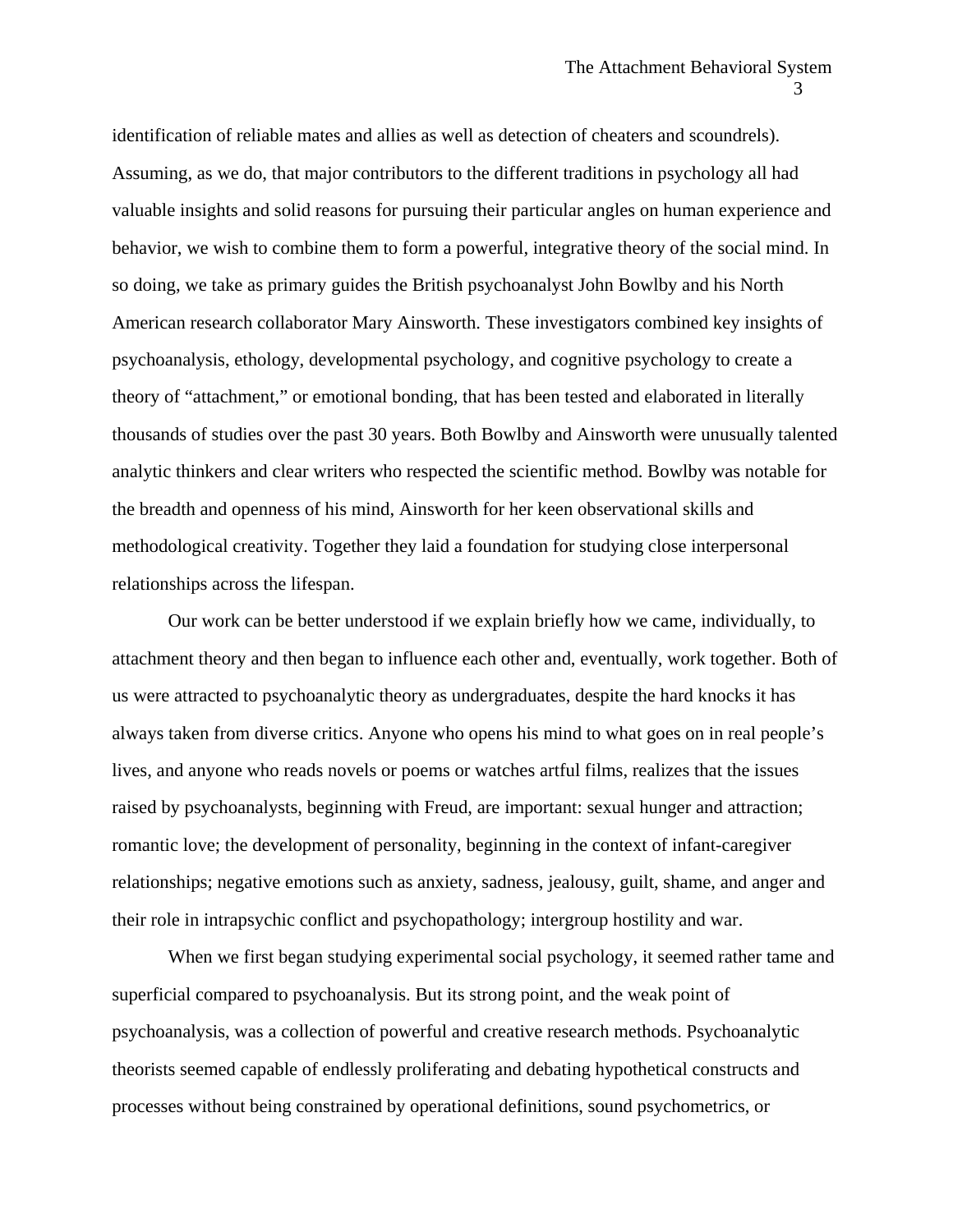replicable research evidence. Both of us began our careers as experimental researchers pursuing existing topic areas (stress and learned helplessness in Mikulincer's case, self-awareness theory and fear of success in the case of Shaver), but our interest in psychoanalytic ideas never abated. When Bowlby's books began to appear, we realized it was possible for a psychoanalytic thinker to amass empirical evidence for important psychoanalytic propositions, and that psychoanalytic theory could be altered and elaborated based on empirical research. Ainsworth's development of a laboratory "strange situation" assessment procedure, which allowed her to classify infants' attachment patterns and relate them systematically to home observations of infant-parent interactions, added to our confidence that research on an appropriately social and evolutionary version of psychoanalytic theory was possible.

In the mid-1980s, Shaver was studying adolescent and adult loneliness (e.g., Rubenstein & Shaver, 1982; Shaver & Hazan, 1984) and noticing both that attachment theory could be useful in understanding loneliness (e.g., Weiss, 1973) and that patterns of chronic loneliness were similar in certain respects to the insecure infant attachment patterns identified by Ainsworth and her colleagues (Ainsworth, Blehar, Waters, & Wall, 1978). Building on this insight, one of Shaver's doctoral students, Cindy Hazan, wrote a seminar paper suggesting that attachment theory could be used as a broad framework for studying romantic love or "romantic attachment," as they called it in their initial article on the topic (Hazan & Shaver, 1987).

That paper caught the eye of Mikulincer, who had become interested in attachment theory while studying affect-regulation processes related to learned helplessness, depression, combat stress reactions, and post-traumatic stress reactions in Israel. He noticed similarities between (a) certain forms of helplessness in adulthood and attachment-figure (e.g., parental) unavailability in infancy; (b) intrusive images and anxiety in the case of post-traumatic stress disorder and the anxious attachment pattern described by Ainsworth et al. (1978) and Hazan and Shaver (1987); and (c) avoidant strategies of coping with stress and the avoidant attachment pattern described by these same authors. In 1990, Mikulincer, Florian, and Tolmacz published a study of attachment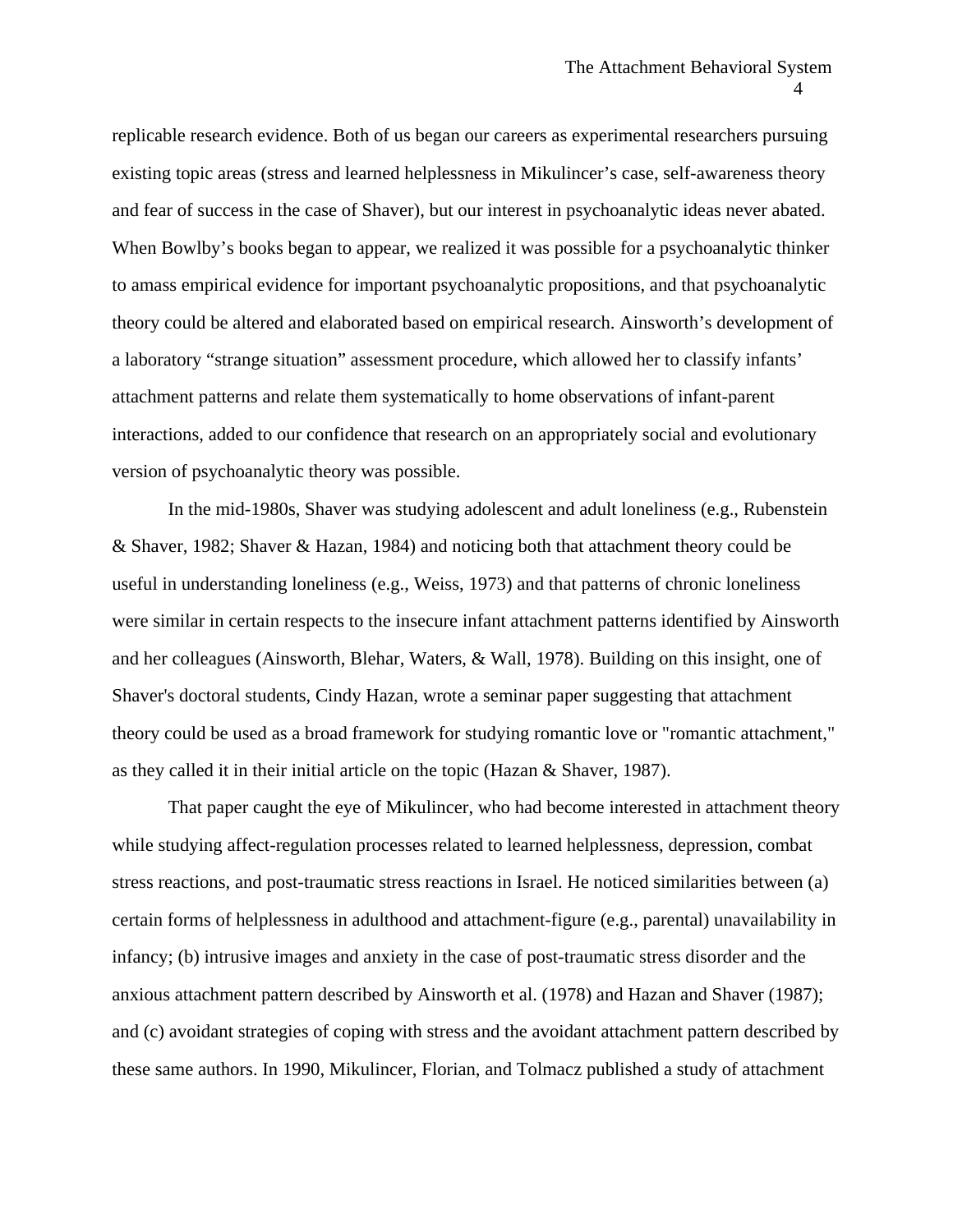patterns and conscious and unconscious death anxiety, one of the first studies to use the preliminary self-report measure of attachment style devised by Hazan and Shaver (1987).

From that point on, both of us continued to pursue the application of attachment theory to the study of adults' emotions, emotion-regulation strategies, and close relationships, noticing that we were both interested in the experimental study of what might be called attachment-related psychodynamics: the kinds of mental processes, including intense needs, powerful emotions, and defensive strategies, that had captivated both Freud and Bowlby. In recent years we have pooled our efforts to work out a more carefully articulated statement of our theoretical ideas. In the present chapter we summarize what we have learned to date, placing primary emphasis on our own ideas and research (in line with the policy of the *Advances* series) rather than attempting to provide a comprehensive review of the entire adult attachment literature.

The chapter is organized as follows: We begin with an overview of basic theoretical concepts, which will be essential for understanding the remainder of the chapter. We then present an integrative model of attachment-system dynamics in adulthood, a model that has both guided our research and been affected by it. These two theoretical sections of the chapter constitute roughly a third of its length, which is perhaps unusual in a chapter designed to summarize research. In the present case, the research makes better and deeper sense if the reader understands the theory. The subsequent sections of the chapter summarize the diverse empirical studies motivated by the theory and review a variety of unresolved conceptual and empirical issues that provide an agenda for future research.

#### *Basic Theoretical Concepts*

We begin by introducing basic concepts in Bowlby's (1982/1969, 1973, 1980) attachment theory, briefly covering both the normative (general) aspects of what he called the attachment behavioral system and individual differences in what social psychologists call "attachment style" (Levy & Davis, 1988). These styles, first noticed and delineated by Ainsworth (1967; Ainsworth et al., 1978) are thought to emerge over the course of development from countless interactions between the attachment system and its interpersonal environment.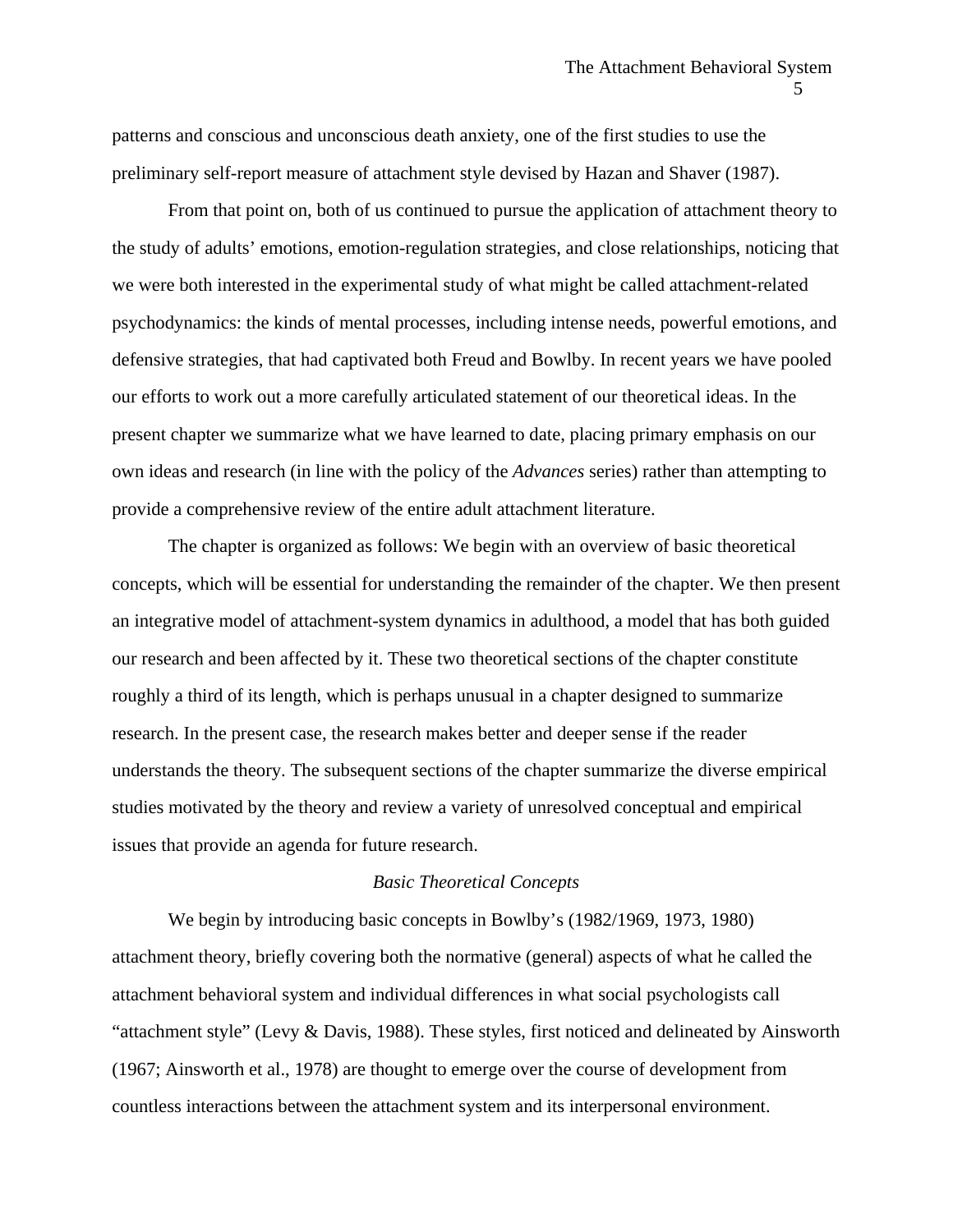## *Normative Components of the Attachment Behavioral System*

*What is a behavioral system?* Bowlby (1982/1969) defined a behavioral system as a species-universal program that organizes an individual's behavior in functional ways – i.e., in ways that increase the likelihood of survival in the face of particular environmental demands. A behavioral system is an inborn, pre-set program of the central nervous system that was 'designed' by evolution via natural selection. It governs the choice, activation, and termination of behavioral sequences that produce a predictable and generally functional change in the personenvironment relationship. (The term "behavioral system" therefore implies the involvement of actual behavior and behavior generation, although it points theoretically to the central neural program we are emphasizing.) Each behavioral system (e.g., attachment, caregiving, exploration, affiliation) follows a particular predictable pattern of activation and termination in almost all members of a species, a pattern that does not depend on learning opportunities.

Conceptually, a behavioral system has six components or aspects: (a) a specific biological function that increases the likelihood of an individual's survival and reproductive success; (b) a set of contextual activating triggers; (c) a set of interchangeable, functionally equivalent behaviors that constitute the primary strategy of the system for attaining a particular goal state; (d) a specific set-goal – the change in the person-environment relationship that terminates the activation of the system; (e) the cognitive operations involved in the functioning of the system; and (e) specific excitatory or inhibitory neural links with other behavioral systems.

*Biological function of the attachment system.* According to Bowlby (1982/1969), the biological function of the attachment behavioral system is to protect a person (especially during infancy) from danger by assuring that he or she maintains proximity to caring and supportive others ("*attachment figures*"). In his view, natural selection favored maintenance of proximity to attachment figures (what Bowlby, 1973, called "stronger and wiser" caregivers), because it increases the likelihood of survival and eventual reproduction on the part of members of a species born with immature capacities for defense from predators and other dangers. Because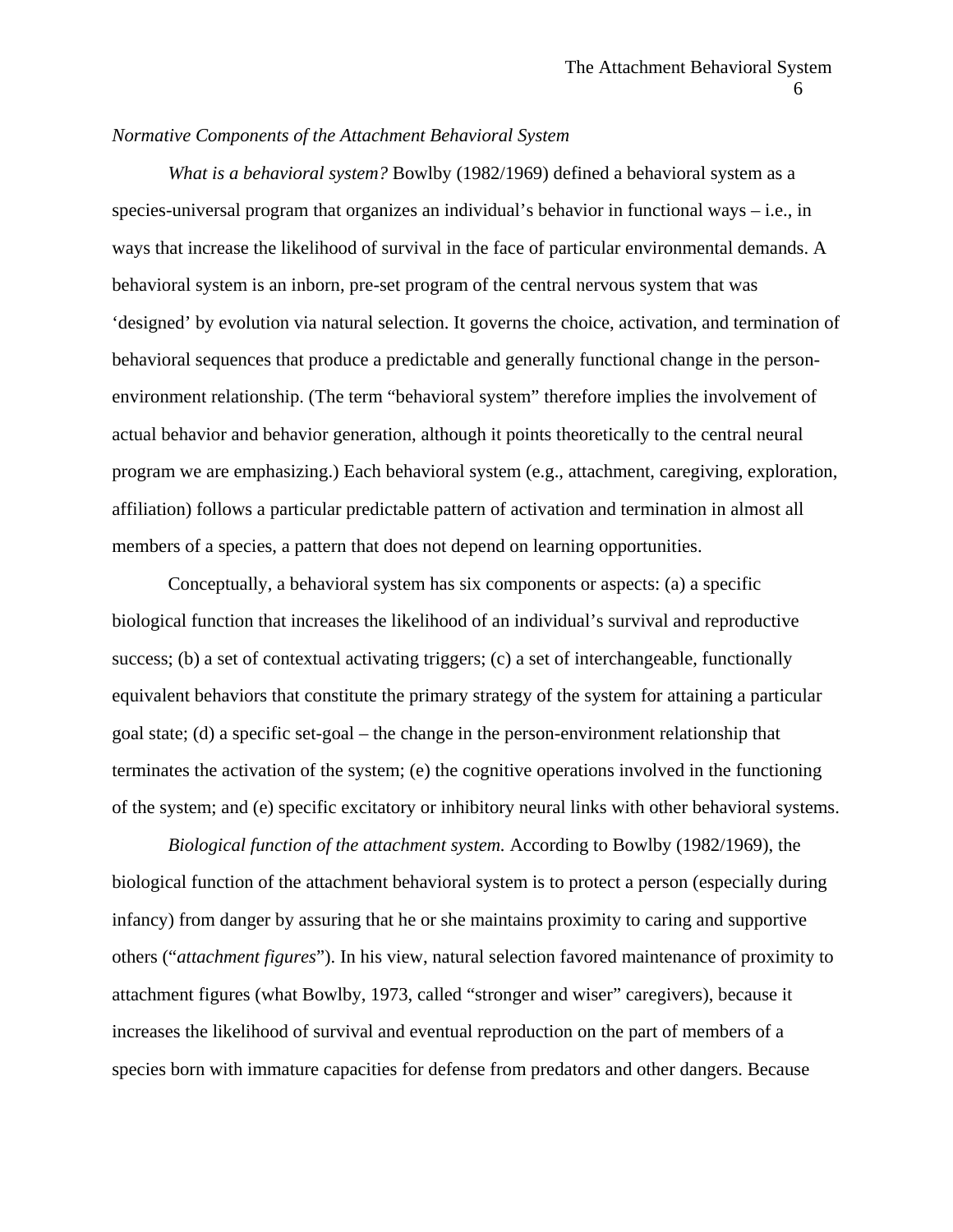infants require a long period of protection, they are born with a tendency to seek proximity to others who can provide care and support.

Although the biological function of the attachment behavioral system is most critical during the early phases of life, Bowlby (1988) assumed the system is active over the entire life span and is manifested in thoughts and behaviors related to seeking proximity to attachment figures in times of need. In his view, proximity seeking is a behavioral adaptation to evolutionary pressures that can contribute to adjustment and health throughout the lifespan. This function of the attachment system is most relevant during stressful periods or traumatic experiences, wherein the support and comfort given by attachment figures enhance coping and adjustment.

During infancy, primary caregivers (usually one or both parents) are the main attachment figures. In adulthood, however, a wide variety of relationship partners can act as attachment figures, including parents, friends, and romantic partners. Moreover, groups, institutions, and abstract or symbolic figures (e.g., God) can become targets of proximity seeking in times of need. There are also context-tailored attachment figures, who are sources of support only in specific milieus: teachers and supervisors in academic settings; therapists in therapeutic settings; and managers in organizational settings. Attachment theory conceptualizes attachment figures as forming a hierarchical network, with the primary attachment figures being those with whom the individual maintains long-term and strong affectional bonds (parents, close friends, spouses).

*The attachment system's activating triggers.* Originally, Bowlby (1982/1969) claimed that the attachment system is activated by environmental threats that endanger a person's survival. Encounters with such threats create a need for protection from other people and automatically activate the attachment system. When no threat is present, there is no need to seek care from others and no proximity-seeking tendency is activated, at least not for the purposes of protection. (A person may seek proximity to others for the purpose of some other behavioral system such as affiliation or sexual mating.) In subsequent writings, Bowlby (1973) extended this reasoning and proposed that the attachment system is also activated by "natural clues of danger" – stimuli that are not inherently dangerous but that increase the likelihood of danger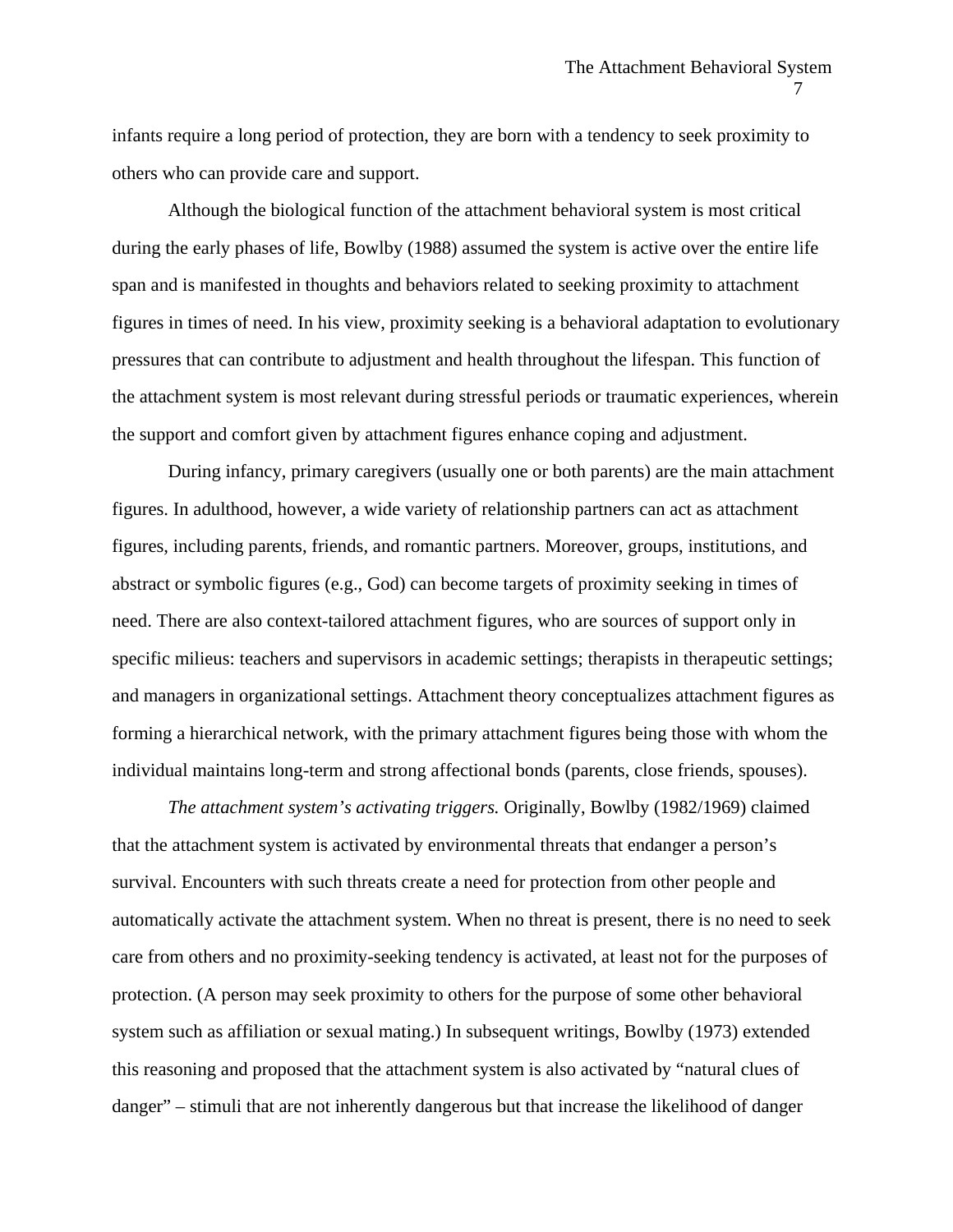(e.g., darkness, loud noises, isolation) – as well as by attachment-related threats such impending or actual separation from, or loss of, attachment figures. In his view, a combination of attachment-unrelated sources of threat and lack of access to an attachment figure compounds distress and triggers the highest level of attachment-system activation.

*The primary attachment strategy*. According to Bowlby (1982/1969), proximity seeking is the natural and primary strategy of the attachment behavioral system when a person has a perceived need for protection or support. This strategy consists of a wide variety of behaviors that have a similar meaning (the seeking of proximity) and serve similar adaptive functions (protection from threats). Among these behaviors, one can find signals (interaction bids) that tell a relationship partner an individual is interested in restoring or maintaining proximity; overt displays of negative emotion (e.g., anger, anxiety, sadness) that drive the relationship partner to provide support and comfort; active approach behaviors that result in greater physical or psychological contact, including what Harlow (1959) called "contact comfort"; and explicit requests for emotional or instrumental support. According to Bowlby (1982/1969), not all of these behaviors are likely to be manifested in every threatening situation. Rather, they are part of a repertoire of behaviors from which an individual can 'choose' (consciously or unconsciously) the most adequate means for attaining protection in a given situation.

In adulthood, the primary attachment strategy does not necessarily lead to actual proximity-seeking behavior. In fact, this strategy can be manifested in the activation of mental representations of relationship partners who regularly provide care and protection. These cognitions can create a sense of safety and security, which helps a person deal successfully with threats. That is, mental representations of attachment figures can become symbolic sources of protection, and their activation can establish what might be called symbolic proximity to supportive others. Of course there are times when these strategies are insufficient and even adults seek actual proximity to attachment figures.

*Set-goal of the attachment system*. Bowlby (1982/1969) viewed the attainment of actual or perceived protection and security as the set-goal of the attachment system, which normally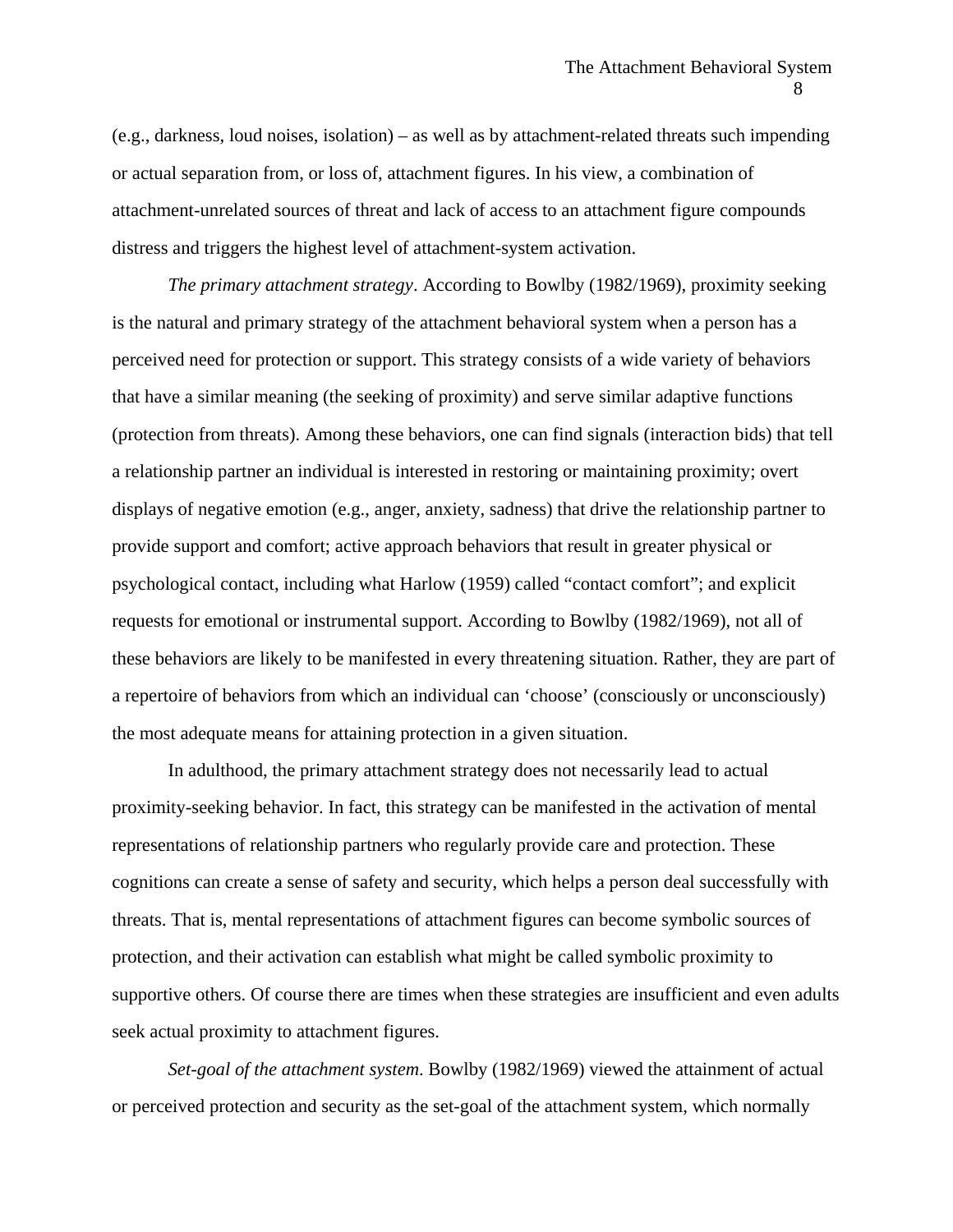terminates the system's activation (see also Sroufe, & Waters, 1977, who introduced the term "felt security"). Bowlby also enumerated the provisions attachment figures should supply in order to facilitate the attainment of this set-goal (see also Hazan & Shaver, 1994). First, attachment figures should be responsive to the individual's proximity-seeking attempts in times of need. Second, these figures should provide a physical and emotional *safe haven* – i.e., they should facilitate distress alleviation and be a source of support and comfort. Third, attachment figures should provide a *secure base* from which the individual can explore and learn about the world and develop his or her own capacities and personality while feeling confident that care and support will be available if needed. When these provisions are supplied, a person feels secure and safe, and proximity seeking for the purpose of protection and care is terminated.

*Cognitive substrate of the attachment system.* According to Bowlby (1982/1969), the attachment system operates in a complex goal-corrected manner; that is, the individual evaluates the progress his or her behaviors are making toward achieving the set-goal and then corrects these behaviors to produce the most effective action sequence. In our view, this flexible, goaldirected and goal-corrected adjustment of attachment behavior requires at least three cognitive operations: (1) processing of information about the person-environment relationship, which involves the monitoring and appraisal of threatening events and one's own inner state (e.g., distress, security); (2) monitoring and appraisal of the attachment figure's responses to one's proximity-seeking attempts; and (3) monitoring and appraisal of the viability of the chosen behaviors in a given context, so that an effective adjustment of these behaviors can be made, if necessary, in accordance with contextual constraints.

Bowlby (1982/1969, 1973) also stressed that the goal-corrected nature of attachment behavior requires the storage of relevant data in the form of mental representations of personenvironment transactions. He called these representations *working models* and seemed to intend the word "working" to carry two senses: (1) the models allow for mental simulation and prediction of likely outcomes of various attachment behaviors (that is, they can provide dynamic, adjustable, context-sensitive representations of complex social situations); and (2) the models are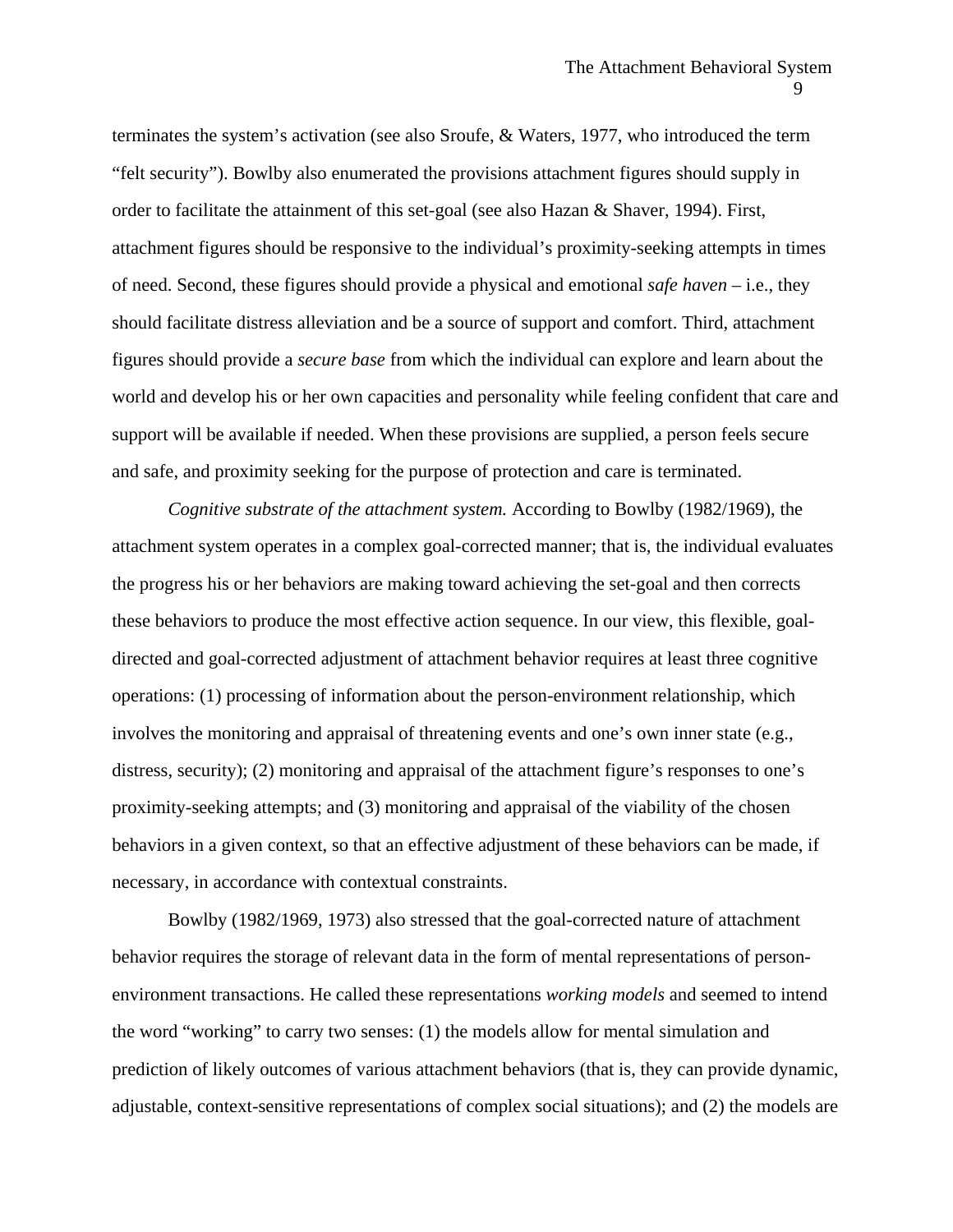provisional (in the sense of "working" drafts – changeable plans). Bowlby (1982/1969) distinguished between two kinds or components of working models: "If an individual is to draw up a plan to achieve a set-goal not only does he have some sort of working model of his environment, but he must have also some working knowledge of his own behavioral skills and potentialities" (p. 112). That is, the attachment system, once it has been used repeatedly in relational contexts, includes representations of attachment figures' responses (*working models of others*) as well as representations of the self's efficacy and value (*working models of self*). These working models organize a person's memory about an attachment figure and him- or herself during attempts to gain protection in times of need (Main, Kaplan, & Cassidy, 1985).

*Interplay between the attachment behavioral system and other behavioral systems*. Encountering threats and experiencing disruptions in felt security activate the attachment behavioral system, which in turn inhibits the activation of other behavioral systems and prevents or hinders engagement in non-attachment activities (Bowlby, 1982/1969). Under conditions of threat, people turn to others as providers of support and comfort rather than as partners for exploratory, affiliative, or sexual activities. Moreover, at such times they are likely to be so selffocused (so focused on their need for protection) that they lack the mental resources necessary to attend empathically and altruistically to others' needs and engage in caring behavior. Only when relief is attained and a sense of attachment security is restored can the individual deploy attention and energy to other behavioral systems and engage in non-attachment activities. Because of this reciprocal relationship between the attachment system and other behavioral systems, the attainment of attachment security fosters engagement in non-attachment activities such as exploration, sex, caregiving, and affiliation, and allows the individual to distance from an attachment figure with the belief that this figure will be available if needed.

*Summary*. According to Bowlby (1982/1969, 1973, 1980), the attachment system is an inborn regulatory device that has important implications for personality and interpersonal behavior. The system is activated by perceived threats and dangers, which cause the threatened individual to seek proximity to protective others. The attainment of proximity and protection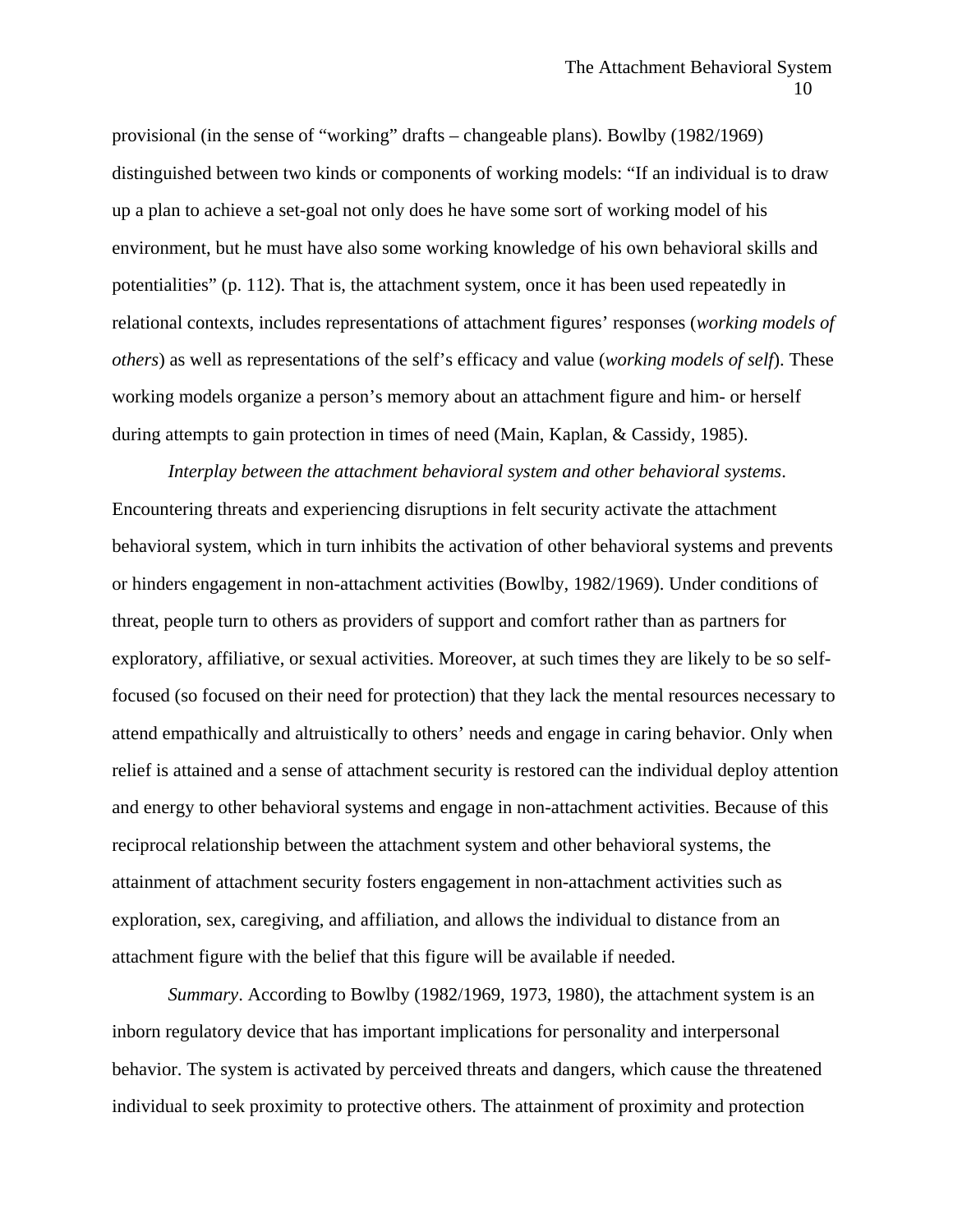results in feelings of relief and security as well as positive mental representations of relationship partners and the self. Bowlby (1988) viewed the optimal functioning of this behavioral system as extremely important for the maintenance of emotional stability and mental health, development of a positive self-image, and formation of positive attitudes toward relationship partners and close relationships in general. Moreover, because optimal functioning of the attachment system facilitates relaxed and confident engagement in non-attachment activities, it contributes to the broadening of a person's perspectives and skills as well as the actualization of his or her unique potentialities. To borrow a term from another theoretical tradition, humanistic psychology (e.g., Maslow, Rogers), attachment security is not only an important prerequisite for healthy love but also a major stepping stone to self-actualization.

# *Individual Differences in the Operation of the Attachment System*

*The role of actual interactions with attachment figures*. According to Bowlby (1973), optimal functioning of the attachment system depends on the availability of one or more attachment figures in times of need and on their sensitivity and responsiveness to the individual's proximity-seeking behaviors. As Cassidy (1999) noted, "whereas nearly all children become attached (even to mothers who abuse them, Bowlby, 1956), not all are securely attached" (p. 7). The quality of interactions with attachment figures in times of need is, according to attachment theory, the major source of individual differences in attachment-system functioning.

On the one hand, when an attachment figure is available, sensitive, and responsive to an individual's proximity-seeking attempts, the attachment figure facilitates the restoration of emotional equanimity and the attainment of a sense of attachment security. As a result, the individual leaves these satisfying interactions with increased confidence in proximity seeking as an effective regulatory strategy, heightened trust in others' availability and responsiveness, and increased confidence in his or her own resources for dealing with stress. Moreover, these interactions reinforce the individual's sense that the world is a safe place populated by people of good will, which allows him or her to form rewarding relationships with others and engage freely in non-attachment activities.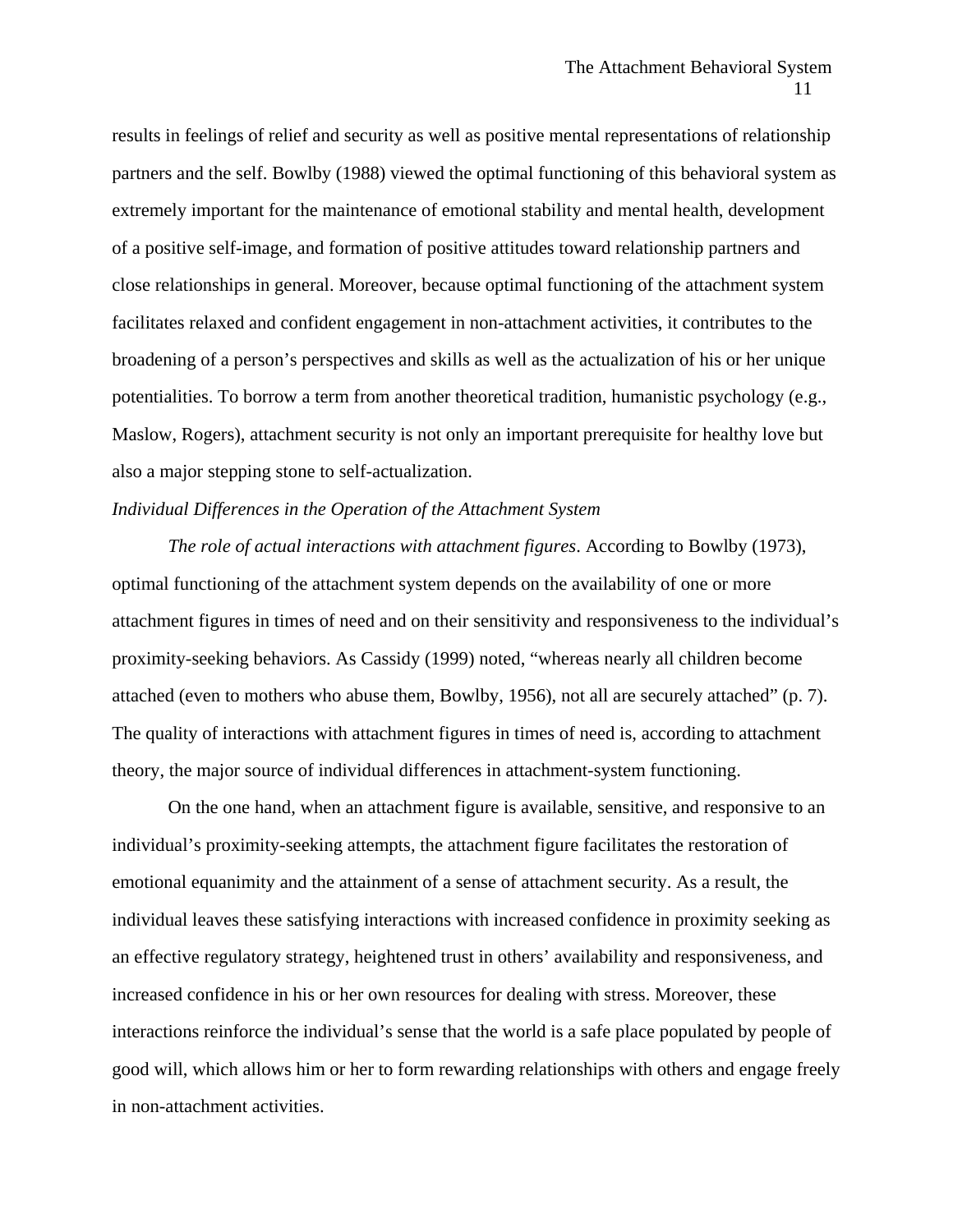On the other hand, when the attachment figure is not physically or emotionally available in times of need or is not sensitive or responsive to the individual's proximity-seeking attempts, the functioning of the attachment system is disrupted and its set-goal is not attained. In these cases, the individual does not experience distress alleviation. Rather, the distress originally elicited by the encounter with threats is now compounded by serious doubts that safety can be attained, that the world is a safe place, that others can be trusted, and that the self has the resources necessary to manage stress. Needless to say, the resulting sense of vulnerability and uncertainty can interfere drastically with a whole range of life activities.

*Secondary attachment strategies.* Negative interactions with an unavailable and unresponsive attachment figure have an additional immediate effect on attachment-system functioning. These interactions signal that the primary attachment strategy is failing to accomplish its regulatory goal and that pursuing this strategy is exacerbating rather than diminishing distress and insecurity. As a result, the individual is forced to continue to deal with unregulated distress while searching for alternative strategies of affect regulation to replace the primary attachment strategy. Main (1990) labeled these alternatives *secondary attachment strategies*. They are, one might say, the best a person can do under dreadful circumstances.

Attachment theorists (e.g., Cassidy & Kobak, 1988; Main, 1990) have delineated two major secondary attachment strategies that involve either *hyperactivation* or *deactivation* of the attachment system. Hyperactivating strategies are a kind of "fight" (or as Bowlby, 1982/1969, said, "protest") response to the frustration of attachment needs. A hyperactivating individual does not give up his or her proximity-seeking attempts, and in fact intensifies them in order to coerce an attachment figure's love and support. This requires that the vigilance, preoccupation, and energization of behavior typical of short-term bids for proximity on the part of a less anxious individual be maintained more or less constantly, even in the face of repeated evidence of attachment-figure unavailability. In contrast, deactivating strategies are a kind of "flight" reaction to the unavailability of an attachment figure. The deactivating individual gives up his or her proximity-seeking efforts, deactivates the attachment system without restoring a sense of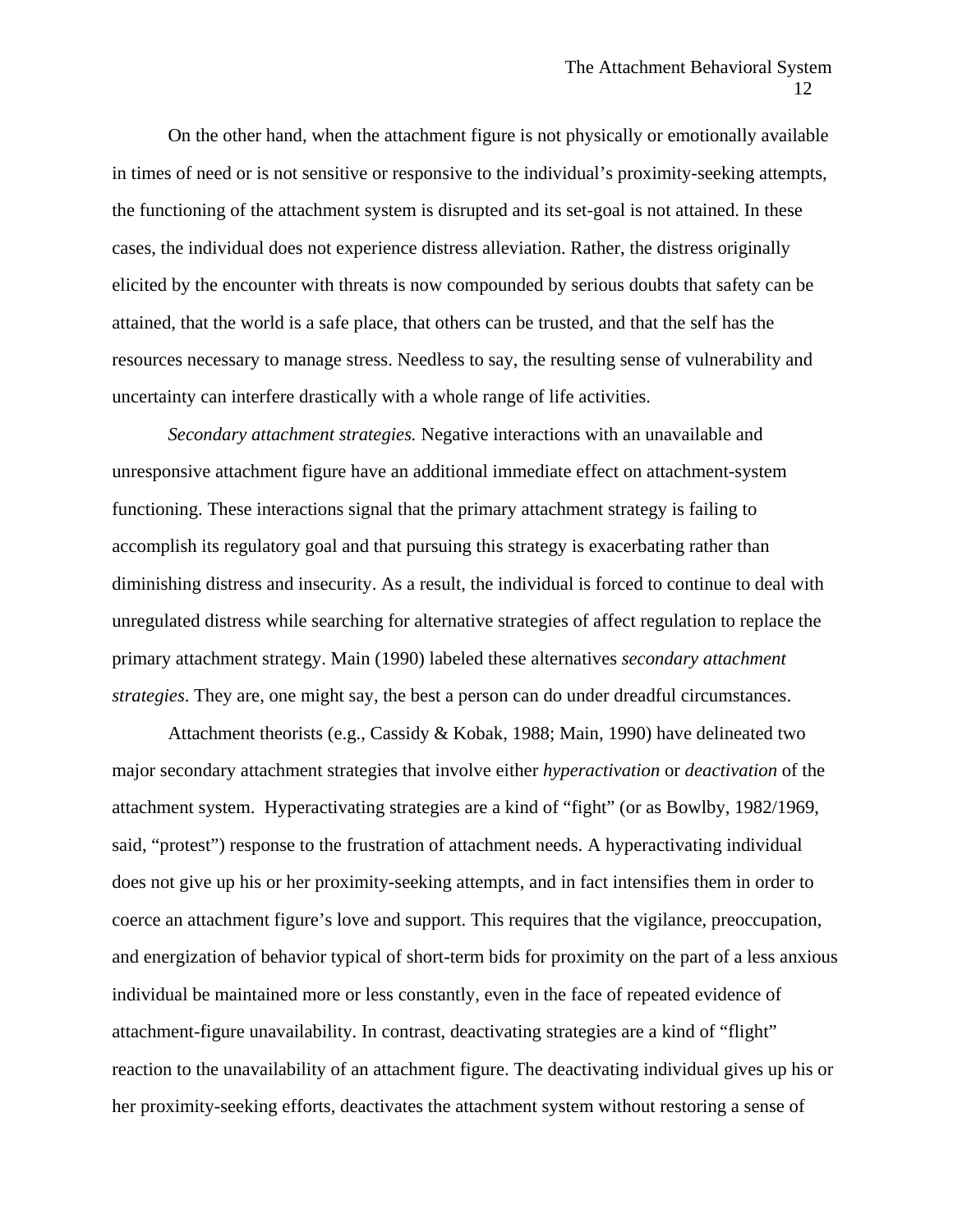attachment security, and attempts to deal with dangers alone. Bowlby (1982/1969) called this strategy "compulsive self-reliance." Individuals who rely on deactivating strategies of affectregulation try to keep their attachment system down-regulated to avoid the pain and distress caused by attachment-figure unavailability. The two strategies have a variety of psychological and interpersonal costs, which we will address later in this chapter.

*From strategies to mental representations: Generalized individual differences*. Beyond producing immediate individual differences in reliance on a specific attachment strategy during a given interaction, variations in the quality of this interaction can also produce more enduring and generalized individual differences in the functioning of the attachment system. According to Bowlby (1973), this passage from context-tailored variations to person-tailored variations is mediated by the cognitive substrate of the attachment system – working models. Every interaction with an attachment figure can be incorporated symbolically into working models of the self and partner, models that allow a person to predict future interactions with the partner and design new proximity-seeking attempts without rethinking each one from the beginning. In this way, the internalization of a specific interaction can affect the functioning of the attachment system in future interactions with a particular attachment figure, and a strategy choice that was originally manifested in a specific interaction can be generalized to other relational episodes.

According to Main et al. (1985), early working models organize a child's memory about the self and the partner during attempts to gain security, as well as the typical outcomes of those attempts: successful attainment of security or failure of the primary attachment strategy. In this way, a child can develop working models for successful proximity-seeking episodes, for episodes in which the attachment system had to be hyperactivated, and for episodes in which the system needed to be defensively deactivated. Each of these models consists of episodic memories of the interaction sequence; declarative knowledge about the partner's responses and the efficacy of the individual's responses, and procedural knowledge about the ways in which one responds to such situations and deals with different sources of distress.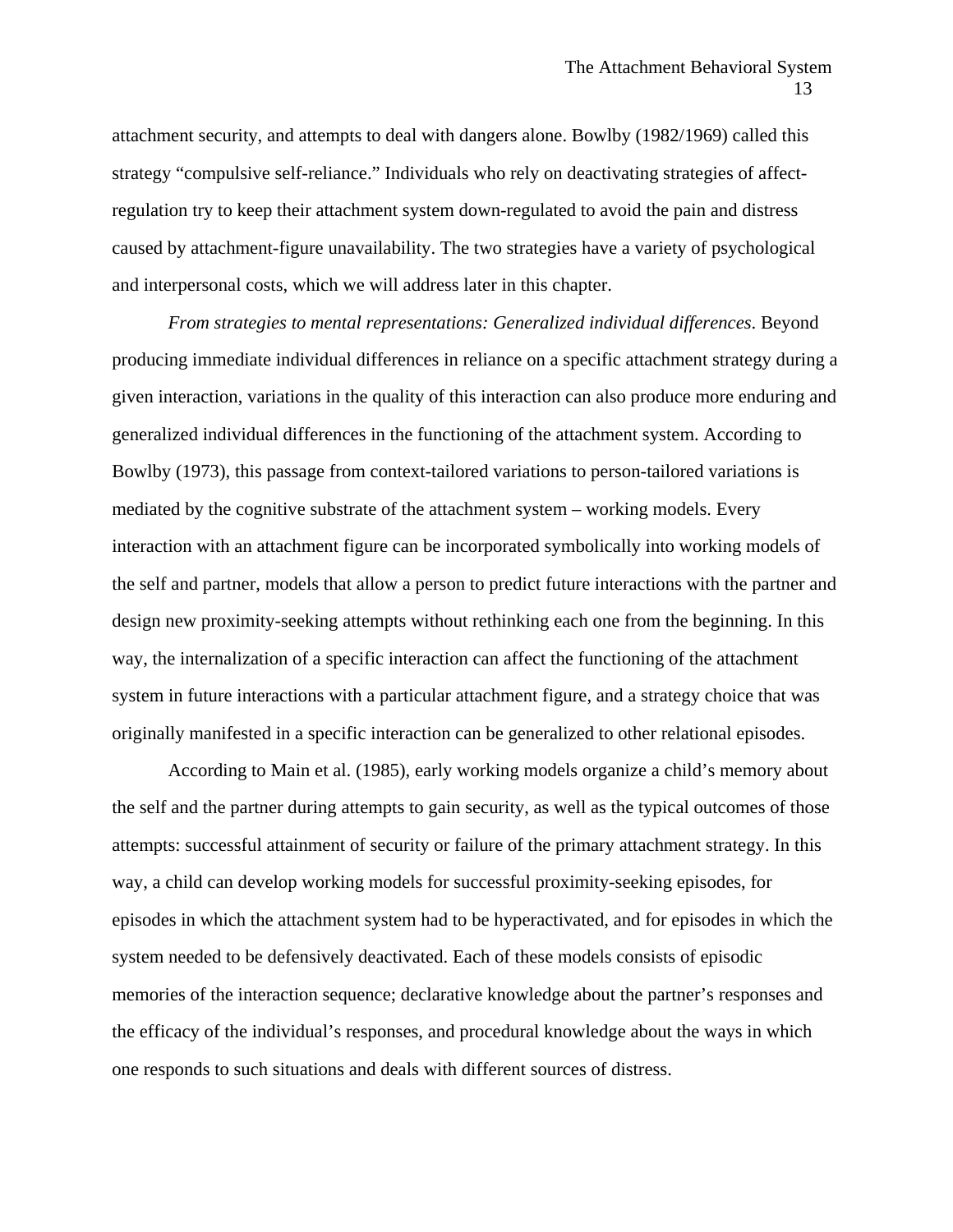In our view, the central organizing factor in a working model is the attachment strategy used by the individual in a particular relational episode. These strategies not only shape the procedural knowledge included in the representations but also bias declarative knowledge about the self and the attachment figure according to the goal these strategies are intended to attain (e.g., getting hold of an insufficiently available attachment figure by hyperactivating the attachment system or avoiding punishment or perpetual frustration by deactivating the system). Because of such biases, working models of the self and others reflect only in part the ways the person and the partner actually behaved in a given interaction. They also reflect the underlying regulatory action of attachment strategies that shape cognition, affect, and behavior. That is, working models of self and others are always blended reflections of what actually happened in a social encounter and subjective biases resulting from attachment strategies.

Like other mental representations, which are presumably the psychological manifestation of underlying neural networks, working models form excitatory and inhibitory associations with one other, and the activation of one model primes congruent models and inhibits incongruent models. That is, experiencing or thinking about an episode of security attainment activates memories of other congruent episodes of successful proximity-seeking attempts and renders memories of hyperactivation and deactivation less accessible. With the passage of time and the recurrent retrieval of related memories, these associative links are strengthened and favor the formation of more abstract and generalized representations of attachment-system-functioning with a specific partner. In this way, models of security-attainment, hyperactivation, and deactivation with a specific attachment figure (relationship-specific models) are created, and they form excitatory and inhibitory links with models representing interactions with other attachment figures. With the consolidation of these links, even more generic working models are formed, global representations of the self and others across different relationships. The end product of this cognitive generalization and consolidation process is the formation of a hierarchical associative network, in which episodic memories become exemplars of relationship-specific models, which in turn become exemplars of generic relational schemas. As a result, with respect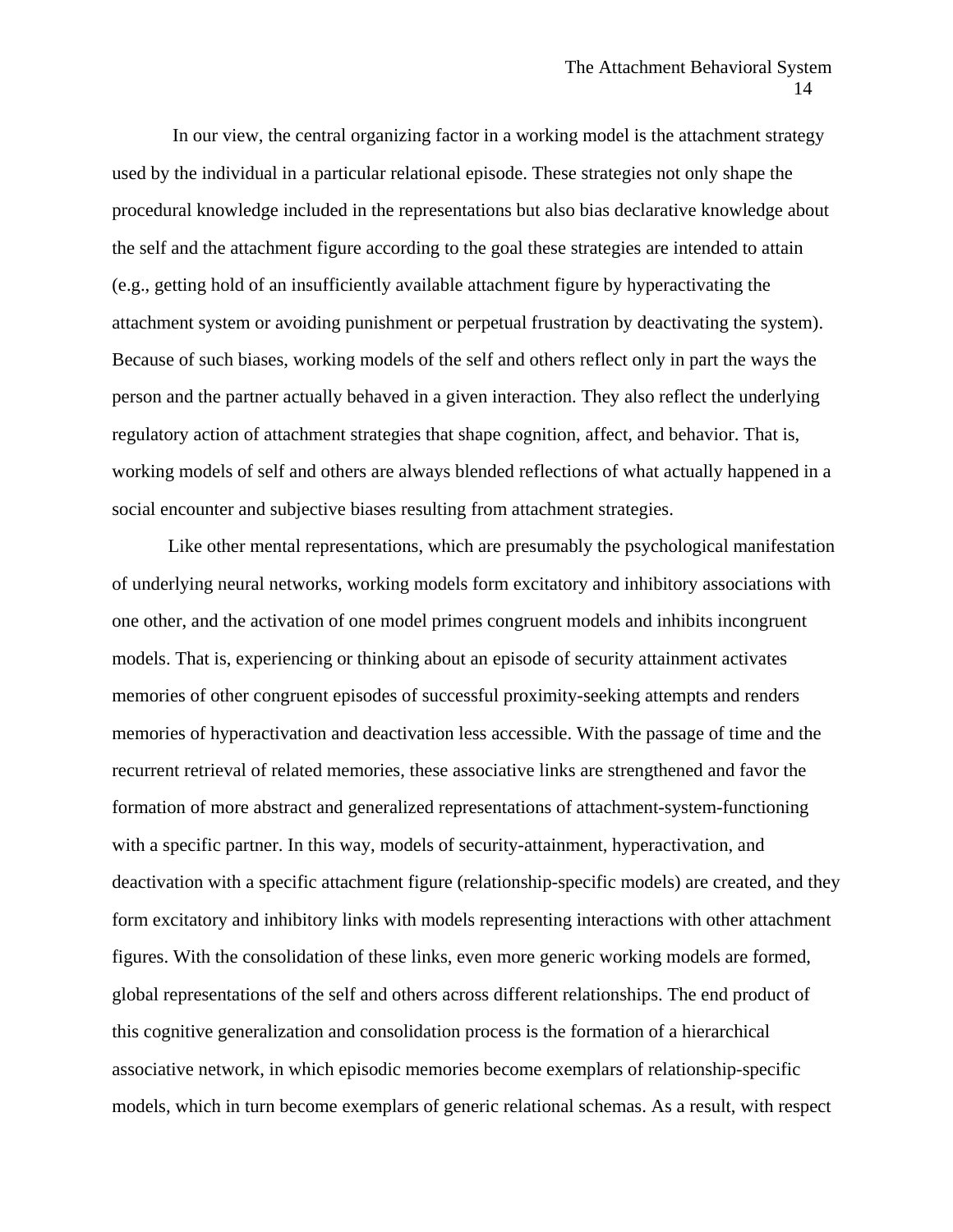to a particular relationship and across different relationships, everyone has models of securityattainment, hyperactivation, and deactivation and so can sometimes think about relationships in secure terms and at other times think about them in more hyperactivating or deactivating terms.

The idea of multiple working models raises questions about the personal and contextual factors that determine which kind of model is activated and used to guide expectations, concerns, and behaviors in a particular interaction with an attachment figure. In our view, this activation depends mainly on the relative strength of a model, which is determined by the amount of experience it is based on, the number of times it has been applied in the past, and the density of its connections with other cognitive representations (see also Collins & Read, 1994; Shaver, Collins, & Clark, 1996). At a relationship-specific level, this idea implies that the model representing the typical interaction with an attachment figure has the highest chance of being activated in subsequent interactions with the same person. At a generic level, the model that represents interactions with major attachment figures (e.g., parents, spouse) becomes the most easily activated and chronically accessible attachment- related representation.

In addition to the history of attachment interactions, features of the current situation also contribute to the activation of a particular working model. For example, clear-cut contextual cues concerning a partner's love, availability, and supportiveness can activate models of security attainment. In addition, working models can be invoked by a person's current motives (e.g., wishing to distance from a partner) or by his or her current mood (Shaver et al., 1996). In our view, the chronically accessible model coexists with less typical working models in the memory network, and these models can be activated by contextual factors or a person's inner state.

The consolidation of a chronically accessible working model is the most important psychological process that explains the passage from context-tailored variations in attachmentsystem functioning to person-tailored variations. Given a fairly consistent pattern of interactions with attachment figures during childhood and adolescence, the most representative models of these interactions are solidified through thousands of repeated experiences and increasingly become part of the individual's developing personality. Like other mental schemas, these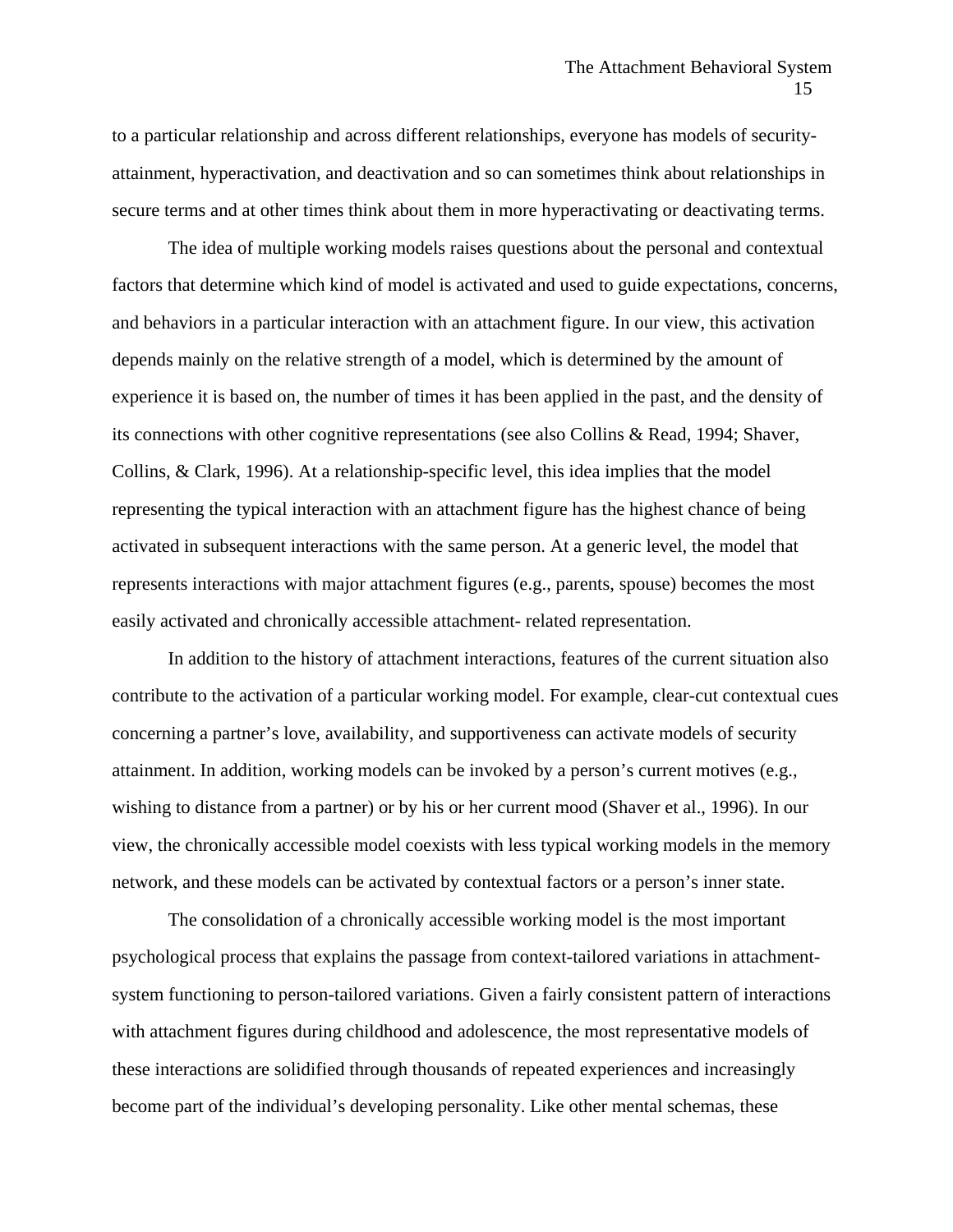chronically accessible models tend to operate automatically and unconsciously and are resistant to change. Thus, what began as representations of specific interactions with a specific partner become core personality characteristics and tend to be applied in new situations and relationships where they continue to guide the functioning of the attachment system.

Bowlby (1979) aptly illustrated how these chronically accessible models shape a person's experience. In his words, a person "…tends to assimilate any new person with whom he may form a bond, such as a spouse, or child, or employer, or therapist, to an existing model (either of one or other parent or of self), and often to continue to do so despite repeated evidence that the model is inappropriate. Similarly he expects to be perceived and treated by them in ways that would be appropriate to his self-model, and to continue with such expectations despite contrary evidence" (pp. 141-142).

*Measurement of individual differences: Attachment style*. Most of the research examining individual differences in attachment-system functioning has focused on attachment styles – patterns of expectations, needs, emotions, and social behavior that result from a particular history of attachment experiences, usually beginning in relationships with parents (Fraley & Shaver, 2000). Attachment style reflects the individual's most chronically accessible working models and the typical functioning of his or her attachment system in a specific relationship (relationshipspecific style) or across relationships (global or general attachment style). As such, each attachment style is closely tied to working models and reflects the underlying, organizing action of a particular attachment strategy (primary or secondary, hyperactivating or deactivating).

As mentioned earlier, these styles were first described by Ainsworth (1967; Ainsworth et al., 1978) based on her observations of infants' responses to separations from and reunions with mother, both at home and in a laboratory strange situation. Using this assessment procedure, infants are classified into one of three attachment categories: secure, avoidant, or anxious/ambivalent. Recently, a fourth category, "disorganized/ disoriented," has been added. It is characterized by odd, awkward behavior during separation and reunion episodes and random fluctuations between signs of anxiety and avoidance (Main et al., 1985).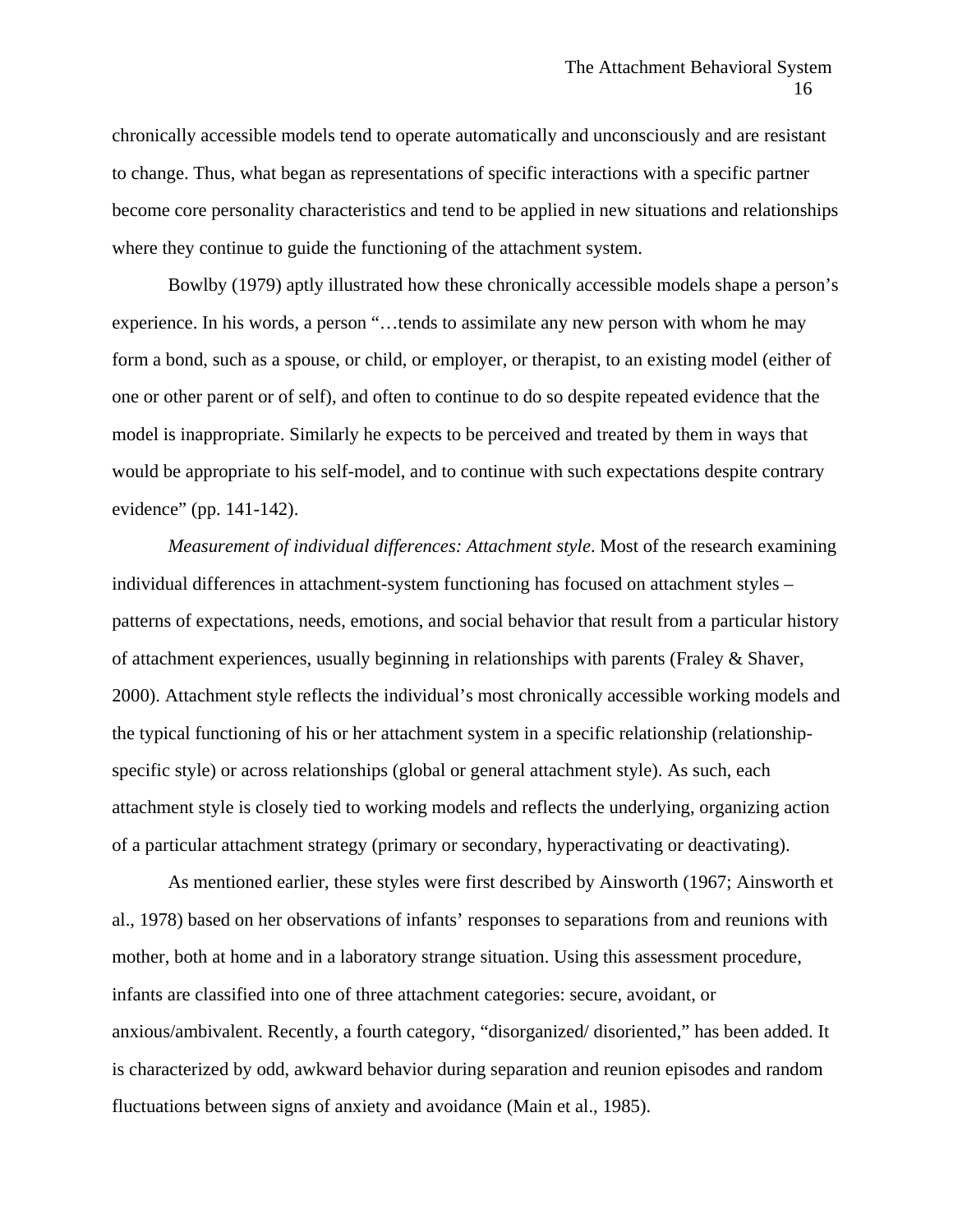Infants classified as secure seem to hold accessible working models of successful proximity-seeking attempts and security-attainment. In the strange situation, they tend to exhibit distress during separation but then recover quickly and continue to explore the environment with interest. When reunited with mother, they greet her with joy and affection, respond positively to being held, and initiate contact with her. During home observations, mothers of these infants are emotionally available in times of need and responsive to their infants' proximity-seeking behavior (Ainsworth et al., 1978). It seems reasonable to characterize these mothers as a source of attachment security and as reinforcing reliance on the primary attachment strategy.

Avoidant infants seem to hold accessible working models of attachment-system deactivation. In the strange situation they show little distress when separated from their mother and avoid her upon reunion. In home-based observations, their mothers tend to be emotionally rigid as well as angry at and rejecting of their infants' proximity-seeking attempts (Ainsworth et al., 1978). Anxious infants seem to hold accessible working models of attachment-system hyperactivation. In the strange situation, they are extremely distressed during separation and exhibit conflictual responses towards their mother at reunion (e.g., they may cling one moment and angrily resist comforting the next, which was Ainsworth's reason for calling them "ambivalent"). During home-based observations, interactions between anxious infants and their mothers were characterized by lack of harmony and lack of caregivers' consistent responsiveness (Ainsworth et al., 1978). Mothers of both avoidant and anxious infants seem to thwart security attainment, thereby fostering the adoption of secondary strategies. However, whereas avoidant infants deactivate the attachment system in response to attachment-figure unavailability, anxious infants tend to hyperactivate the system (Main, 1990; Main et al., 1985).

Disorganized/disoriented infants seem to suffer from a breakdown of organized attachment strategies (primary, hyperactivating, or deactivating). They either oscillate between strategies or do something bizarre like lie face down on the floor without moving or sit under a table, evincing no strategy at all. This pattern of behavior seems to be due to disorganized, unpredictable, and discomfiting behavior on the part of attachment figures who, research shows,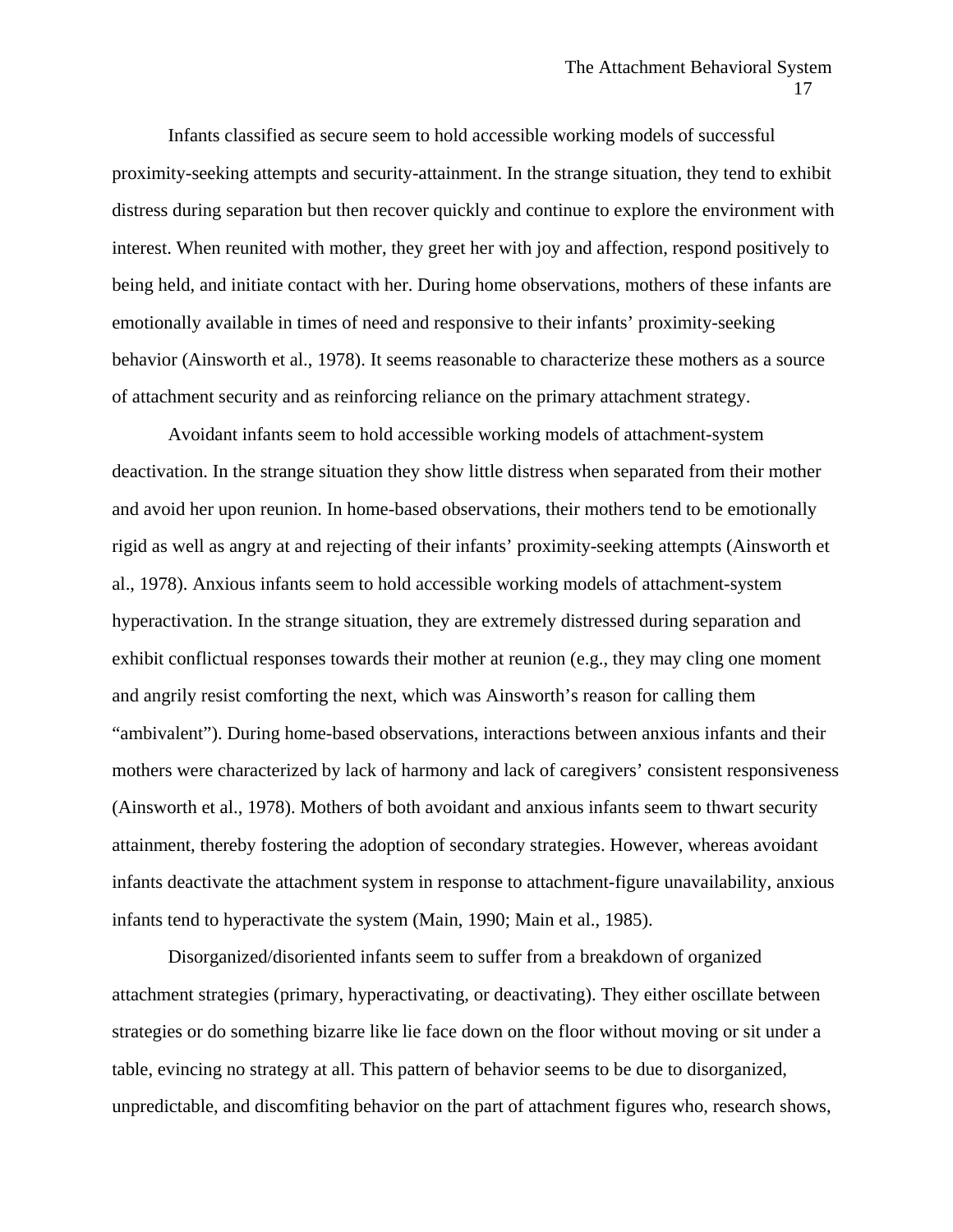are likely to be suffering from unresolved losses or attachment-related traumas (Hesse, 1999; Lyons-Ruth & Jacobvitz, 1999).

With the extension of attachment research into adolescence and adulthood, new measures of attachment style were created for use with those age groups. Based on a narrative approach, Main and her colleagues (George, Kaplan, & Main, 1985; Main et al., 1985; see Hesse, 1999, for a review) devised the Adult Attachment Interview (AAI), in which participants answer openended questions about their childhood relationships with parents. In the AAI, interviewees are classified into three primary categories that parallel Ainsworth's infant-mother attachment typology: "secure" (or free and autonomous with respect to attachment), "dismissing" (of attachment), or "preoccupied" (with attachment). If a narrative contains indications of unresolved traumas or losses, it gets a secondary classification of "unresolved."

AAI narratives are coded as indicative of secure working models if an interviewee describes positive relationships with parents in a clear, convincing, and coherent manner or if negative relationships are described coherently with some degree of perspective. The narratives are coded as indicative of dismissing attachment if the interviewee dismisses the importance of attachment relationships or idealizes them and provides no clear examples to support his or her characterizations. This category parallels Ainsworth's avoidant style and reflects the underlying action of deactivating strategies. The narratives are coded as preoccupied if the interviewee is entangled in still-intense worries and conflicted feelings about parents, can easily retrieve attachment-related memories, but has trouble coherently discussing them without anger or anxiety. This category parallels Ainsworth's anxious style and reflects the underlying action of hyperactivating strategies.

Despite the richness of AAI narratives, the interview is expensive to administer and score and it deals almost exclusively with memories of child-parent relationships. Given that we are primarily interested in attachment behavior in the context of adult close relationships and would like to be able to run large questionnaire and experimental studies in a reasonably short period of time, our research program relies on simple self-report measures of attachment style.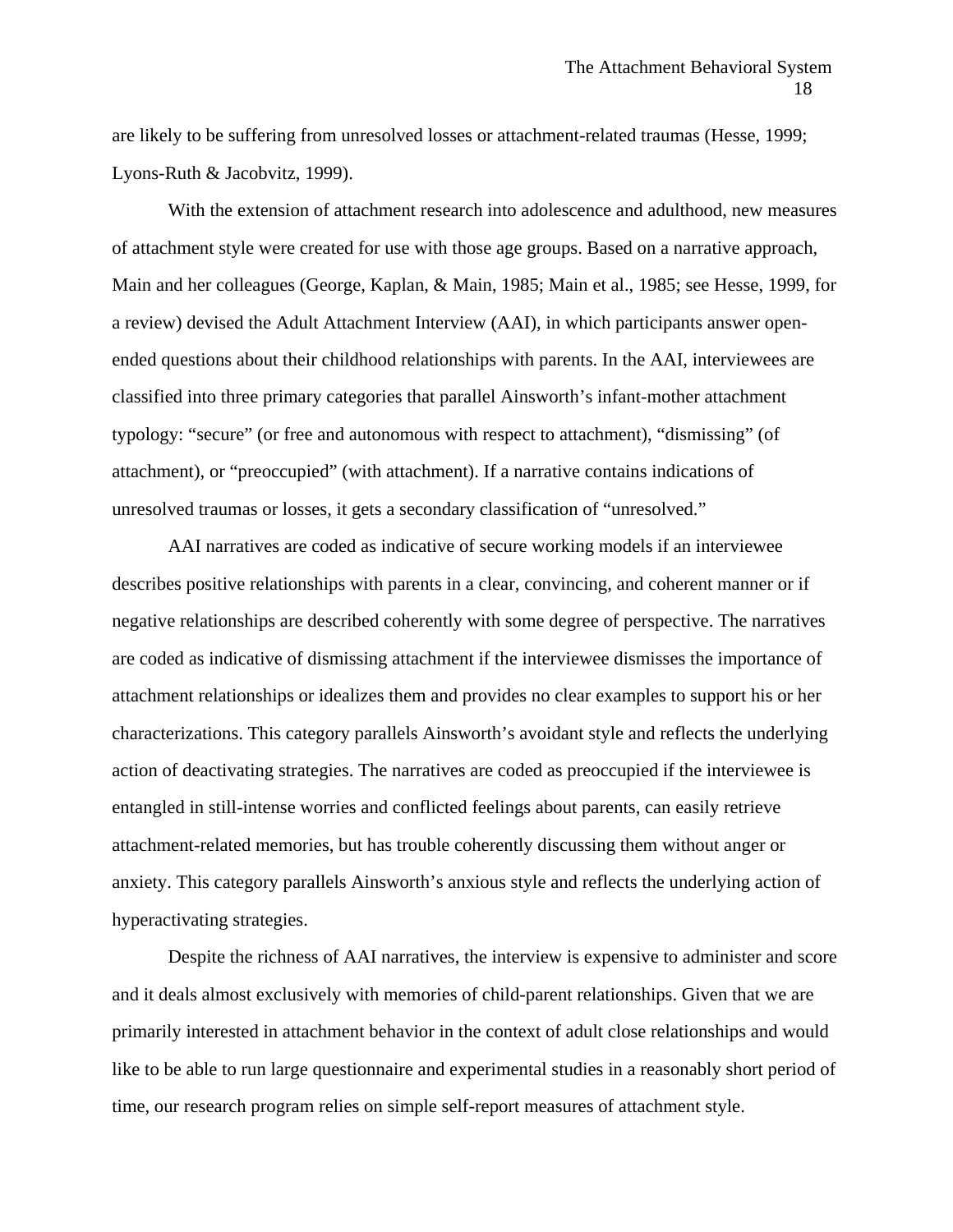The first such measure was constructed by Hazan and Shaver (1987, 1990) for their studies of romantic attachment. In its original form, the measure consisted of three brief descriptions of feelings and behaviors in close relationships that were intended to parallel Ainsworth's three types of infants. Participants were asked which of the three descriptions best characterizes them in close relationships (see Table 1). However, subsequent studies (e.g., Bartholomew & Horowitz, 1991; Brennan, Clark, & Shaver, 1998; Fraley & Waller, 1998) revealed that attachment styles are best conceptualized as regions in a two-dimensional space, which conceptually parallels the space defined by two discriminant functions in Ainsworth et al.'s (1978) summary of research on infant-mother attachment (Figure 10, p. 102). The two dimensions defining the space are called *attachment anxiety* and *attachment avoidance (*Brennan et al., 1998). (See Fraley & Spieker, in press, for a similar analysis of individual differences among infants in the strange situation.)

In the two-dimensional attachment-style space (see Figure 1), what was formerly called the "secure style" is a region in which both anxiety and avoidance are low. This region is defined by a sense of attachment security, comfort with closeness and interdependence, and reliance on the primary attachment strategy in times of need. What was formerly called the "anxious style" refers to the region in which anxiety is high and avoidance is low. This region is defined by a lack of attachment security, a strong need for closeness, worries about relationships, and reliance on hyperactivating strategies. What was called the "avoidant style" refers to a region in which avoidance is high. This region is defined by a lack of attachment security, compulsive selfreliance, preference for emotional distance from others, and reliance on deactivating strategies. In Ainsworth et al.'s (1978) research, avoidant infants occupied mainly the region where avoidance is high and anxiety is low. In adult attachment research, Bartholomew and Horowitz (1991) drew a distinction between "dismissing avoidants" (high on avoidance, low on anxiety) and "fearful avoidants" (high on both avoidance and anxiety).

Because several different measures have been used to study adult attachment, some based on three categories, some on four categories, and some on two dimensions, it is somewhat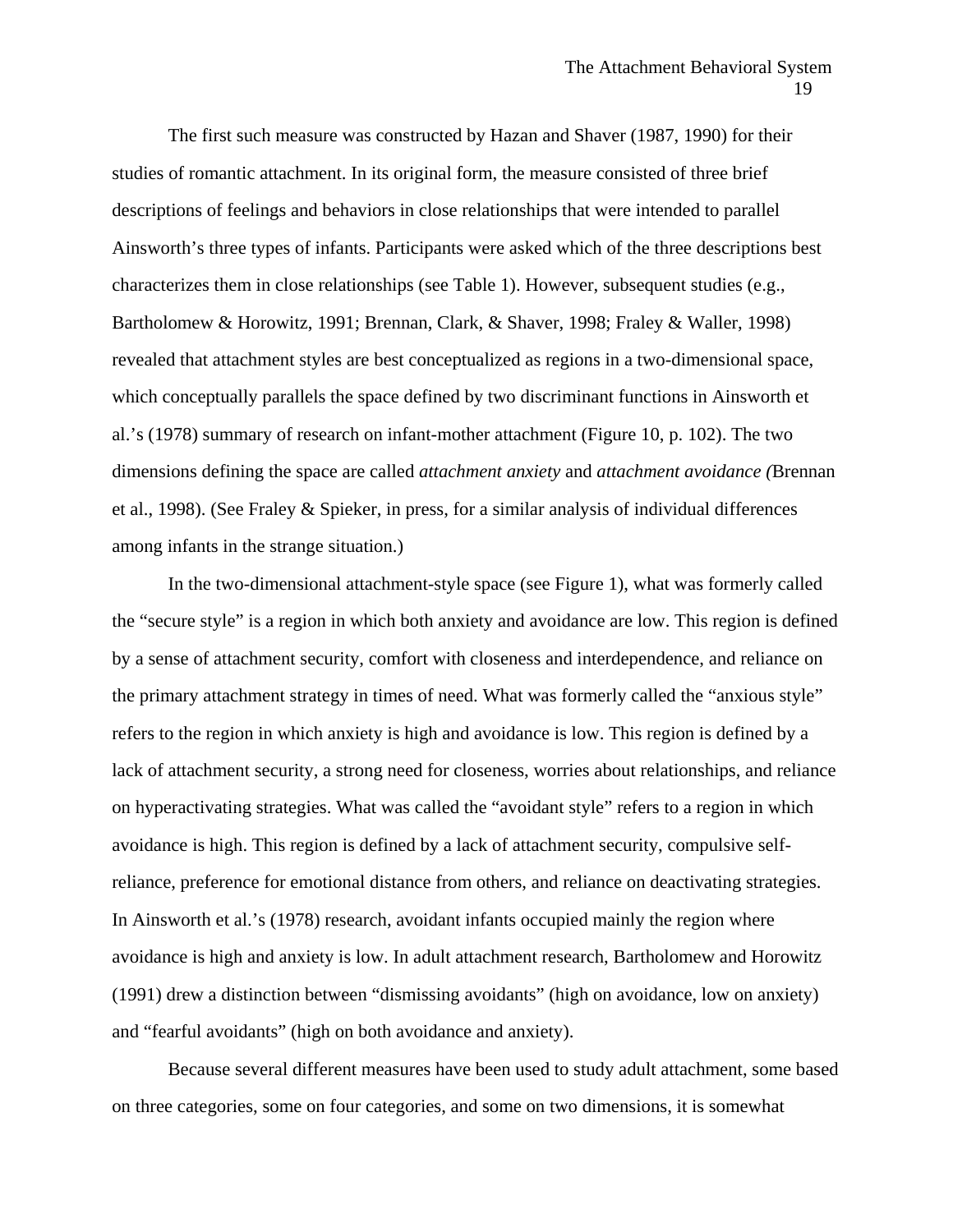difficult to summarize results of studies on a particular topic without constantly raising the issue of measurement. Here, we will generally summarize results in terms of "secure," "anxious," and "avoidant" attachment patterns, unless some feature of the results requires reference to the distinction between fearful and dismissing avoidance or to simultaneously high scores on both the attachment anxiety and attachment avoidance dimensions. The issue of "fearful avoidance" is, in any case, less likely to arise in normal samples of college students and community adults. Extremely high scores on both the anxiety and avoidance dimensions are more common in samples of abused or clinical samples (see Shaver  $\&$  Clark, 1994, for a review), where "disorganized" attachment behavior is a consequence of maltreatment or other contributors to psychopathology. In most of our studies, the results can be adequately described in terms of either anxiety or avoidance.

At present, a person's locations on the two dimensions are measured with two reliable 18-item Likert scales created by Brennan et al. (1998) based on factor analyses of previous measures. The two scales are reliable in both the internal-consistency and test-retest senses and have high construct, predictive, and discriminant validity (Crowell, Fraley, & Shaver, 1999). The following items are representative of the avoidance scale: "I try to avoid getting too close to my partner," "I prefer not to show a partner how I feel deep down," and "I turn to my partner for many things, including comfort and reassurance" (reverse scored). The following items are taken from the anxiety scale: "I need a lot of reassurance that I am loved by my partner," "I do not often worry about being abandoned" (reverse scored), and "I get frustrated if romantic partners are not available when I need them." The two scales were conceptualized as independent and, like the two discriminant functions reported by Ainsworth et al. (1978), have been found to be uncorrelated in most studies.

It is important to note that despite the substantial differences in focus (parent-child vs. adult-adult relationships) and method (brief self-reports vs. extensive interview transcripts), selfreport measures of attachment in close relationships are related to AAI coding scales (Bartholomew & Shaver, 1998). For example, in a study of over 100 married women, Shaver,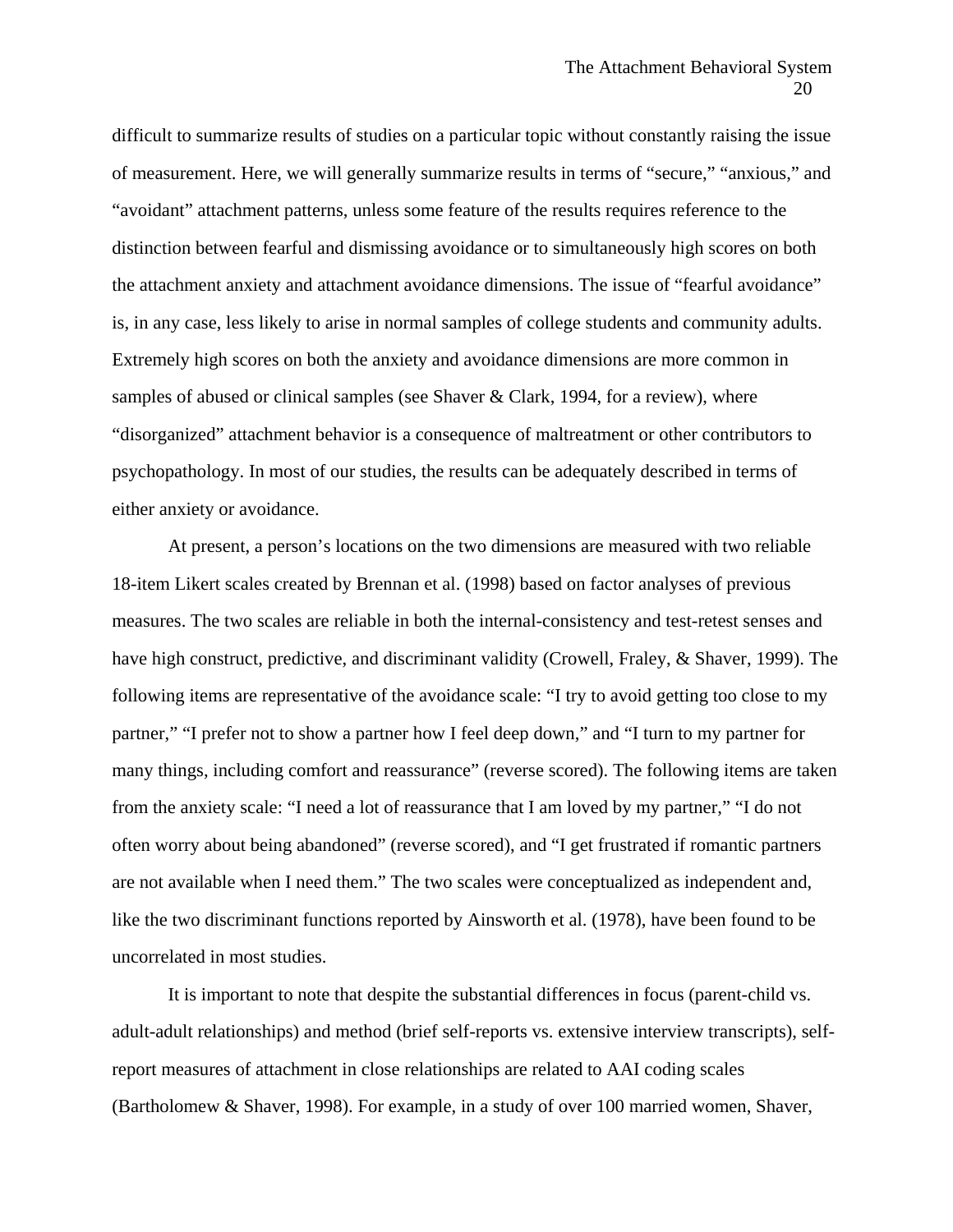Belsky, and Brennan (2000) found that both avoidance and anxiety scores based on self-report scales could be predicted from AAI coding scales. Analyses running in the other direction revealed that every AAI coding scale except one was predictable from self-report items. These findings imply that scores on the two kinds of measures are related to each other in sensible ways, and that both are reflections of an underlying sense of attachment security, even though their differences in focus, method, and interpretation make them inappropriate substitutes for each other in research.

*Summary*. In this section we introduced major individual differences in the functioning of the attachment system. Although the system is an inborn, pre-wired device that presumably operates mainly at a subcortical level and in a reflexive, mechanistic, and unintentional manner, its activation can lead to different response strategies (primary, hyperactivating, or deactivating) depending on both the quality of the *current* interaction with an actual attachment figure and internal representations of *past* interactions with the same or other attachment figures. These representations (working models of self and others) presumably operate in a more cortical, reflective, constructive, and intentional manner (although they can become habitual and automatic, and can be held out of consciousness by defensive maneuvers), and can transform context-tailored variations in the activation of specific attachment strategies to person-tailored variations. That is, they are a source of within-person continuity in attachment-system functioning. In the next section, we present a theoretical framework that makes sense of the cognitive operations and dynamic processes involved in the activation and functioning of the attachment system in adulthood.

#### *An Integrative Model of Attachment-System Dynamics in Adulthood*

In attempting to characterize the dynamics of the activation and functioning of the attachment system in adulthood, we (Mikulincer, Shaver, & Pereg, in press; Shaver & Mikulincer, in press-a, in press-b) have proposed a control-system model that integrates recent findings with earlier theoretical proposals by Bowlby (1982/1969, 1973, 1980), Ainsworth (1991), Cassidy and Kobak (1988), and Main (1995). This model is a conceptual extension and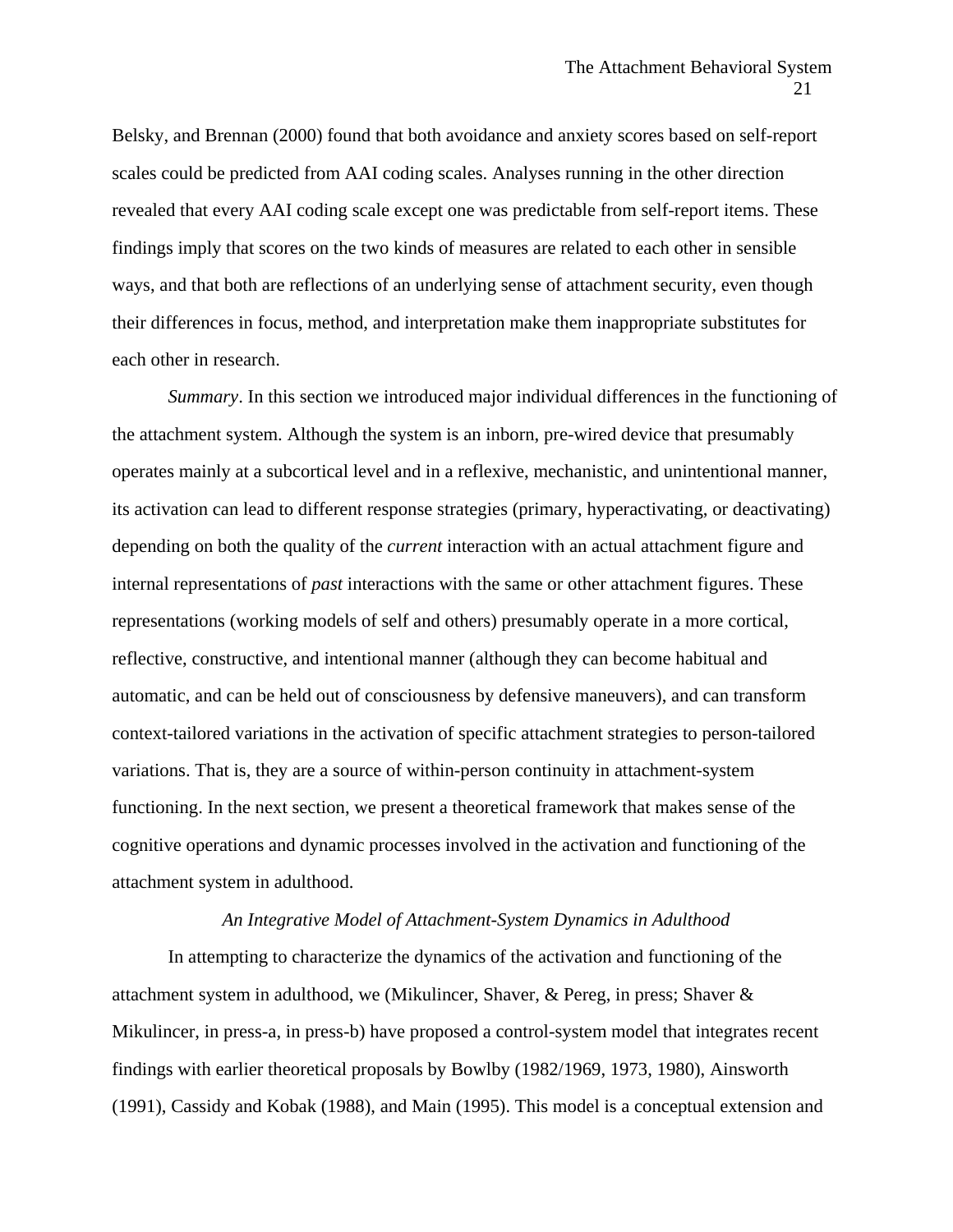refinement of previous control-systems representations of attachment-system dynamics presented by Shaver, Hazan, and Bradshaw (1988) and Fraley and Shaver (2000). It includes three components (Figure 2): the primary strategy associated with attachment-system activation, the strategy related to the attainment of a sense of attachment security, and the strategies triggered by attachment-figure unavailability, which lead to a regulatory failure of the attachment system. The model also delineates (a) the main goals of each of these strategies; (b) their declarative knowledge base and procedural rules for managing interpersonal behavior, coping with stress, and processing information; and (c) their implications for self-image, social judgments, mental health, relationship quality, and other behavioral systems.

The first component involves the monitoring and appraisal of threatening events; it is responsible for activation of the attachment system. The second component involves the monitoring and appraisal of attachment-figure availability and is responsible for individual differences in the sense of attachment security and the psychological correlates and consequences of the secure attachment style. The third component involves monitoring and appraisal of the viability of proximity seeking as a way of dealing with attachment insecurity. This component is responsible for individual variations in the use of hyperactivating or deactivating strategies and accounts for the psychological manifestations of attachment anxiety and avoidance. The model also includes hypothetical excitatory and inhibitory 'neural circuits' (shown as arrows on the left-hand side of the diagram), resulting from the recurrent use of hyperactivating or deactivating strategies. These circuits affect the monitoring of threats and the monitoring of attachment figures' availability. All components and circuits of the model can operate either consciously or unconsciously. Moreover, these components and circuits can operate either in parallel or in opposite ways at conscious and unconscious levels. (We will provide concrete examples later in the chapter.)

Our model is sensitive to both context- and person-tailored individual differences. On the one hand, each component of the model can be affected by specific contextual factors (e.g., actual threats, information about attachment-figure availability or proximity-seeking viability),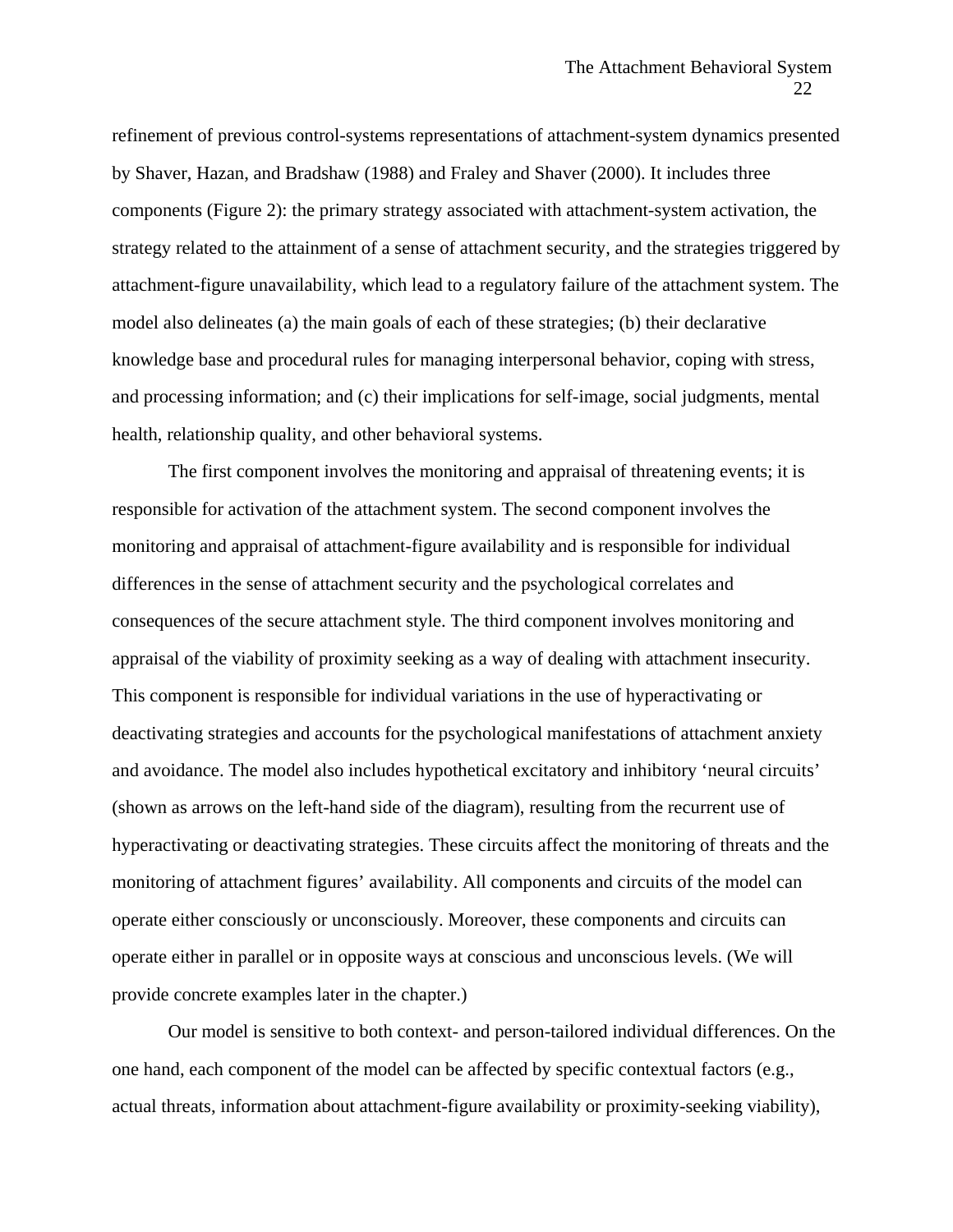which initiate a bottom-up process in a person's working models, activating congruent attachment strategies and producing immediate changes in the functioning of the attachment system. On the other hand, each component of the model is affected by the chronically accessible working model, which biases the appraisal of threats, attachment-figure availability, and proximity-seeking viability. These biases are part of a top-down process by which the attachment system functions in accordance with a person's chronic attachment style. Overall, the model gives place to both reality – the current context in which the attachment system is activated – and fantasy, the cognitive biases resulting from attachment strategies.

### *Activation of the Attachment System*

Following Bowlby's (1982/1969) ideas, we assume that the monitoring of unfolding internal or external events results in activation of the attachment system when a potential or actual threat is perceived. These triggers include both physical and psychological threats. They also include both attachment-unrelated and attachment-related sources of threat. In our view, every unfolding event perceived by a person as threatening his or her sense of security, and consequently his or her adjustment and survival, can activate the attachment system. This activation automatically heightens the accessibility of attachment-related cognitions, which in turn favor the seeking of proximity to supportive others. Although this component of the model represents the normative working of the system, which occurs regardless of individual differences in attachment history and orientation, it is still affected by the excitatory circuits of hyperactivating strategies and inhibitory circuits of deactivating strategies.

In our model, attachment-system activation depends on the *subjective appraisal* of threats rather than their actual occurrence. Although the actual presence of threats is obviously a very important factor, the individual's appraisal of internal or external events as potential or actual threats is the critical factor in activating the attachment system. This idea fits with Lazarus and Folkman's (1984) model of stress and coping, which emphasizes the critical role played by appraisal processes in the regulation of distress and the energization of coping efforts. In fact, the attachment system is designed to cope with threats and regulate distress, and it, like other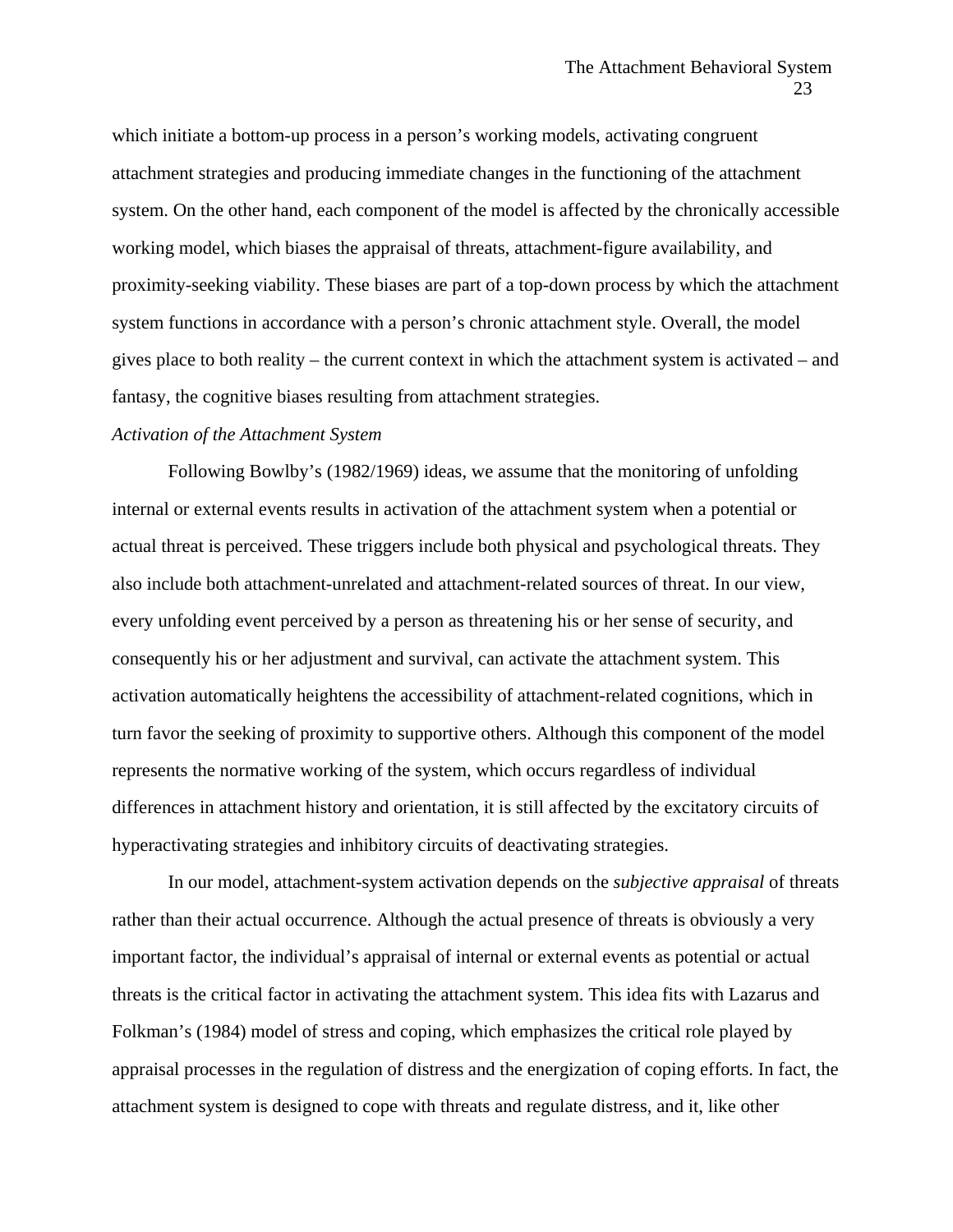regulatory devices, depends on a person's perception that unfolding events are threats that require the mobilization of coping efforts.

We view the appraisal of threats as a product of both the actual presence of threat-related cues and the individual's forecast or expectations that unfolding events may have negative effects on well-being, adjustment, and survival. Although these expectations can follow a rational, conscious risk-analysis of the unfolding events, excitatory and inhibitory circuits resulting from secondary attachment strategies can automatically bias these expectations. That is, the appraisal process is not necessarily conducted at a conscious, rational level and the person may not even be aware of the monitoring and appraisal of threats. These cognitive processes can occur at preconscious levels and be manifested in physiological reactions and the measurable accessibility – readiness to influence information processing – of threat-related thoughts.

Another important feature of our model is that inner sources of threat (e.g., thoughts, imagery) can activate the attachment system. For example, thoughts about personal death are usually appraised as extremely threatening (Greenberg, Solomon, & Pyszczynski, 1997) and so can activate the attachment system. In such cases, the person does not need to actually encounter the threat: Merely being reminded of death is enough to activate the system. Again, these thoughts need not be conscious; they can be activated by a stimulus as minimal as the word "death" presented subliminally (e.g., Mikulincer, Birnbaum, Woddis, & Nachmias, 2000).

These two features – subjective appraisal and the activating power of threat-related thoughts – are critical for delineating the effects of the neural circuits associated with secondary attachment strategies on attachment-system activation. On the one hand, hyperactivating strategies, which maintain the attachment system in a chronically activated state, include vigilance with respect to triggers of attachment-system activation and exaggeration of the threatening aspects of person-environment transactions; they also include rumination on potential threats, which occupies working memory. This means anxiously attached individuals can experience attachment-system activation in the absence of any consensual, external sign of danger. On the other hand, deactivating strategies, which maintain the attachment system in a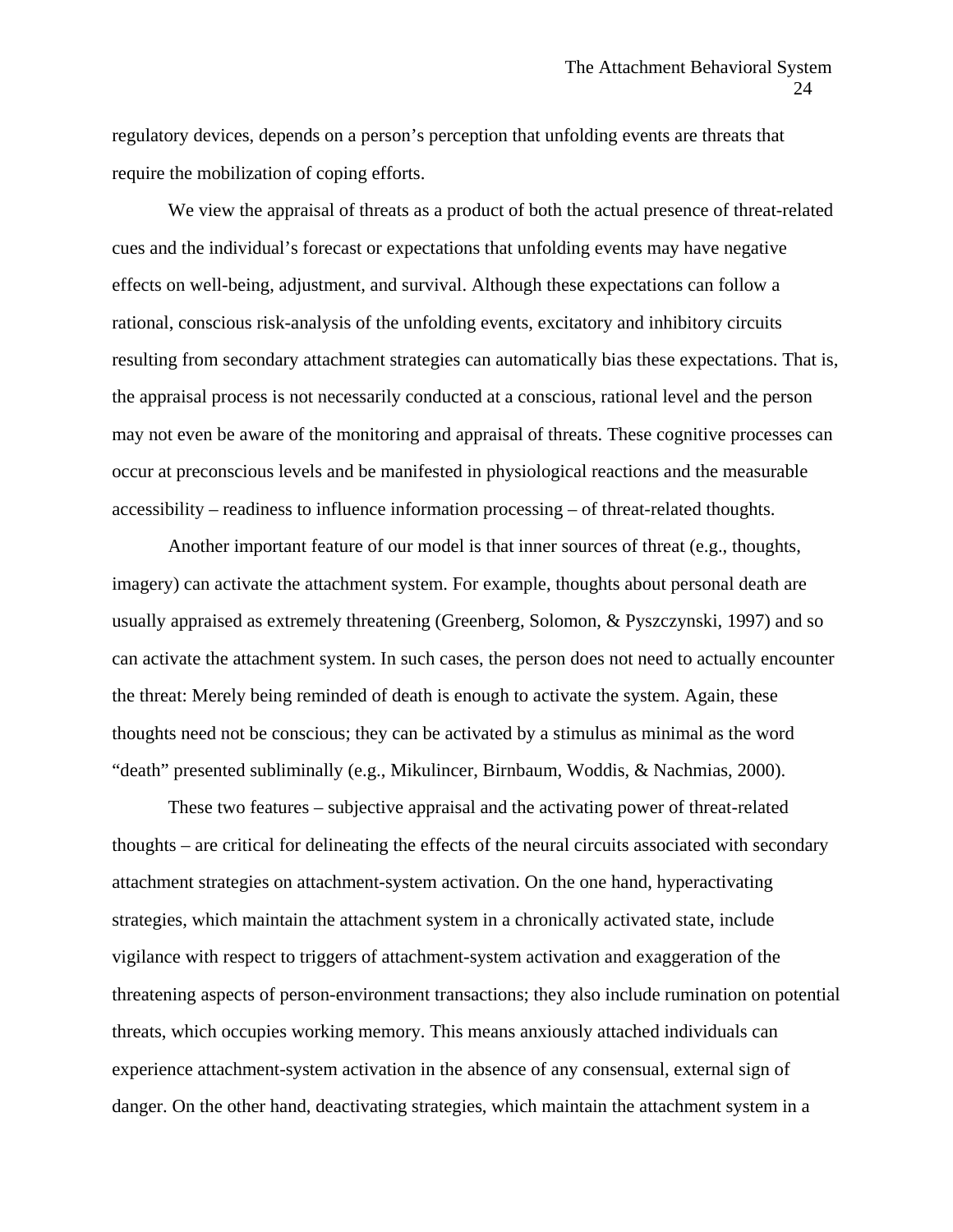down-regulated or inactive state, foster the ignoring or dismissal of threatening aspects of person-environment transactions and the suppression of any threat-related thought that might activate the attachment system. This means that avoidant individuals can distance themselves from various sources of threat and keep themselves from thinking about either their need for protection or the relief that might be found in the presence of a loving and protective partner.

Once a threat is appraised, attachment-system activation is automatically manifested in heightened accessibility of attachment-related nodes within the associative memory network. These nodes include internal representations of security-enhancing attachment figures; episodic memories of supportive and comforting interactions with these figures; thoughts related to proximity, love, and support; and proximity-seeking goals. These preconsciously activated nodes become ready for use in subsequent information processing and can shape a person's state of mind and influence his or her behavioral plans even before they are consciously formulated. This idea fits with recent findings from social cognition research showing that accessible cognitive material can shape a person's state of mind before he or she recognizes the material in the stream of consciousness (Wegner & Smart, 1997). It is also congruent with the "auto-motive" model (Bargh, 1990), which suggests that goals can be preconsciously activated and this preconscious activation can automatically guide a person's behavior without the mediation of conscious behavioral planning.

This automatic, preconscious accessibility of attachment-related memory nodes is the normative manifestation of attachment-system-activation in adulthood. We assume that age and development result in an increased ability to gain security from internalized representations of security-enhancing attachment figures without necessarily causing a person to actually seek proximity to these figures. This cognitive activation maintains symbolic proximity to figures who in the past provided security and safety. That is, the regulatory action of the adult attachment system can occur intrapsychically without a person's awareness. However, like Bowlby (1982/1969), we assume that no one of any age is completely free of dependence on others. There are situations, such as physical and psychological traumas, illnesses, or losses, in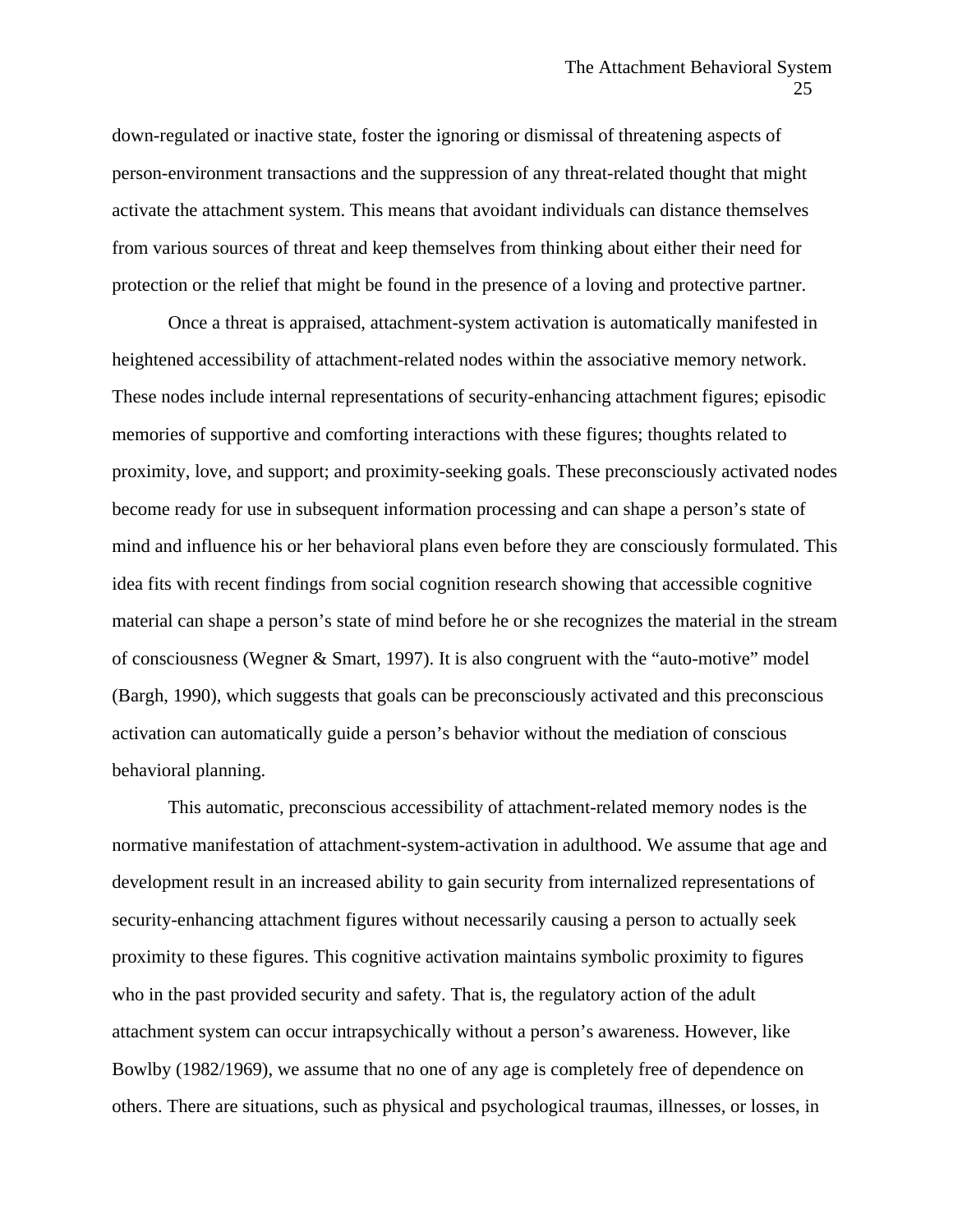which symbolic proximity to internalized figures is not sufficient to provide a sense of security, and in such situations attachment-system-activation leads to proximity-seeking behavior. There are also developmental stages, such as old age, that tax people's physical and psychological resources to the point where it becomes necessary to seek proximity to and support from others.

Overt manifestations of attachment-system activation in conscious thoughts, behavioral intentions, and actual behaviors are dependent on contextual, cultural, and personal factors and do not necessarily follow directly from the accessibility of attachment-related nodes. Furthermore, variations in proximity-seeking behavior are more a reflection of the underlying action of attachment strategies than of attachment-system activation itself. In fact, people differing in attachment style differ in their tendency to seek actual proximity in times of need.

These individual differences are also manifested in the content of the attachment-related nodes that are automatically activated by threat appraisal. For people with a history of security attainment and a secure attachment style, threat appraisal makes accessible thoughts about typical, positive interactions with attachment figures – i.e., thoughts of proximity, support, love, comfort, and relief. However, for persons with a painful history of attachment interactions and an insecure attachment style, threat appraisal can make accessible many negative attachment-related thoughts (e.g., thoughts about separation and rejection). These people's frustrating attachment experiences may create an associative link in their memory networks between activation of the attachment system and worries about separation or rejection, so that the accessibility of these worries increases every time attachment needs are activated.

In sum, the appraisal of unfolding events as threatening automatically activates attachment-related nodes in the associative memory network and preconsciously activates internalized representations of attachment figures and proximity-seeking goals. This activation can remain at the preconscious level and be a source of comfort. However, it can also be manifested in attachment-related conscious thoughts and actual proximity-seeking behaviors, depending on contextual factors and the person's attachment style. Attachment style is also a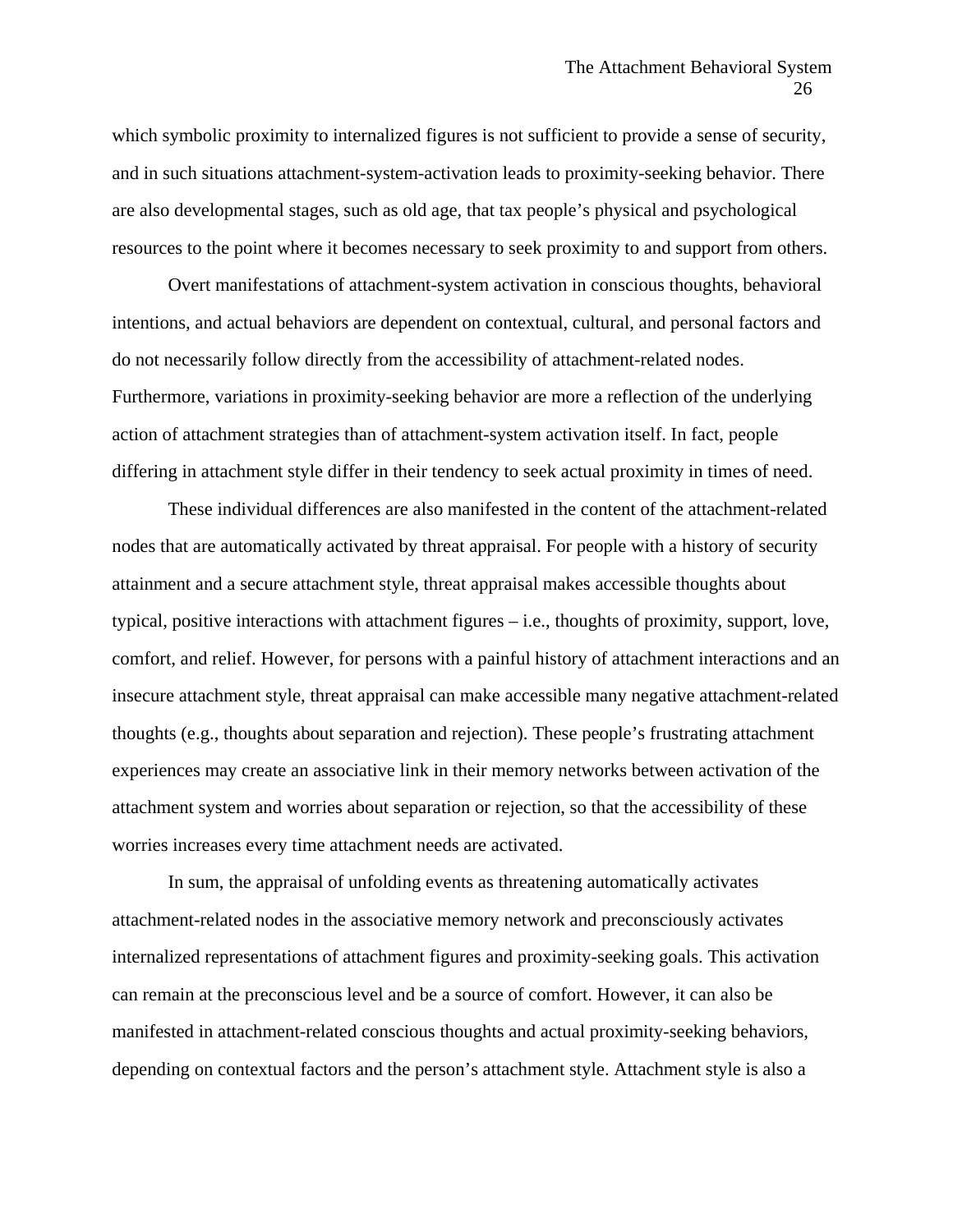source of individual differences in threat appraisal and the specific content of the attachmentrelated nodes activated by the perceived threat.

## *Attachment-Figure Availability and Security-Based Strategies*

 Once the attachment system is activated, an affirmative answer to the question, "Is the attachment figure available?" results in a sense of attachment security and positive models of the self and others. Attachment-figure availability also reinforces the perceived effectiveness of the seeking of proximity and fosters the development of what we call *security-based strategies.* The goals of these strategies are to form and maintain close bonds with others, alleviate distress, and bolster personal adjustment through constructive, flexible, and reality-attuned mechanisms. Moreover, they create what we, following Fredrickson (2001), call a "broaden and build" cycle of attachment security, which builds a person's resources for maintaining emotional equanimity in times of stress and broadens his or her perspectives and capacities.

In the long run, repeated episodes of attachment-figure availability have a powerful and enduring impact on intrapsychic organization and interpersonal behavior. At the intrapsychic level, these episodes lead to the consolidation of security-based strategies as the main method of affect regulation and of secure working models of self and others as the most chronically accessible cognitive representations. At the interpersonal level, these episodes foster the enactment of a secure attachment style in social situations and close relationships. Security-based strategies and the resulting "broaden and build" cycle of attachment security can be viewed as the core characteristics of securely attached persons.

As in the system-activation module, the answer to the question about attachment-figure availability in the second module depends on subjective appraisal of this availability and can be biased by attachment strategies. The neural networks or circuits of insecure persons make the positive appraisal of attachment-figure availability unlikely. Anxious persons' hyperactivating strategies intensify the vigilant monitoring of attachment-figure behaviors and slant perceptions in the direction of noticing or imagining insufficient interest, availability, and responsiveness. As a result, the likelihood of detecting signs of distance, rejection, and unavailability is increased,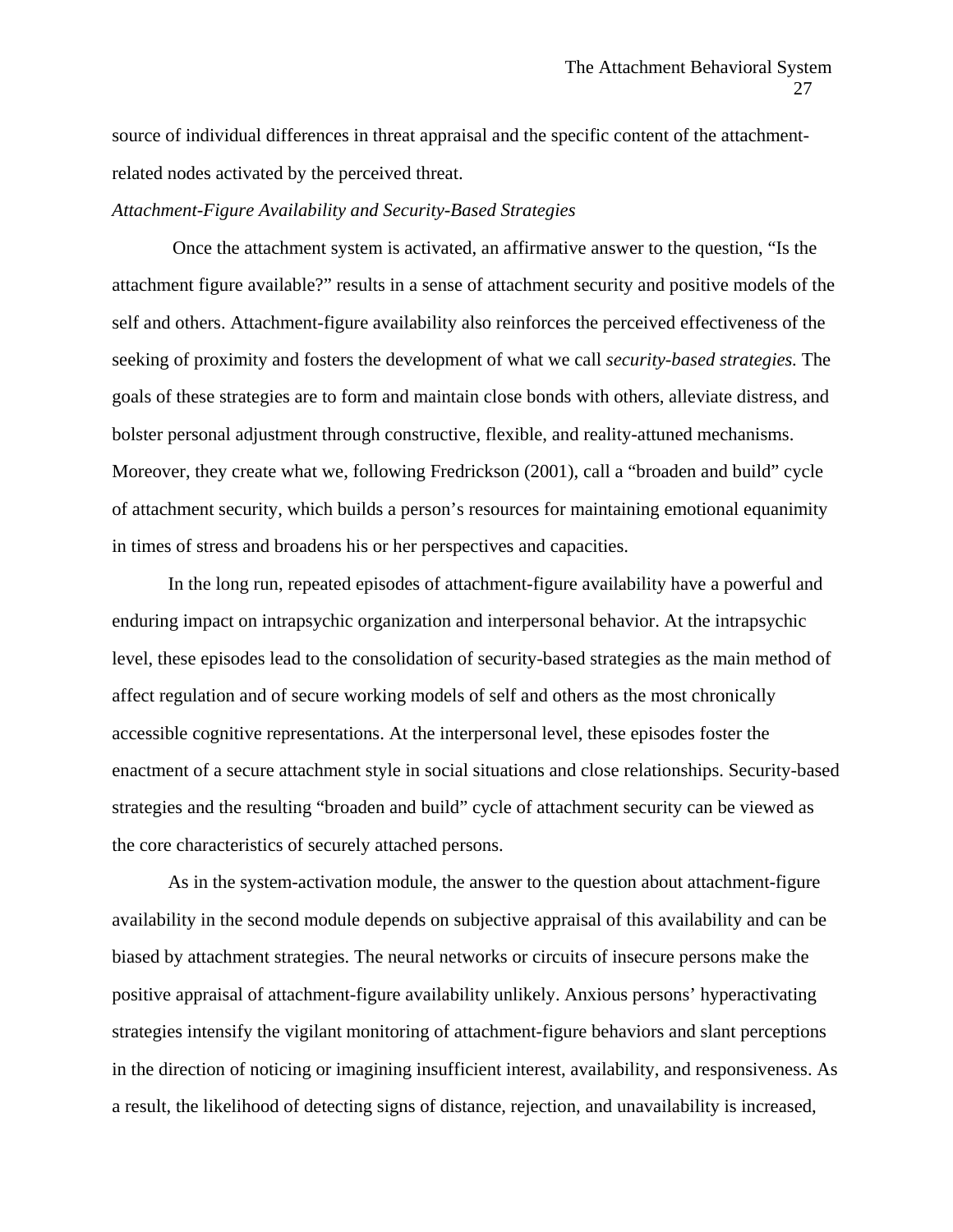because the attachment figure cannot always be available and totally at the disposition of the attached person's needs. Avoidant individuals' deactivating strategies interfere with the monitoring of cues concerning either the availability or unavailability of the attachment figure, increasing the likelihood that genuine and clear-cut signals of attachment-figure availability will be missed. In contrast, security-based strategies facilitate the appraisal of attachment-figure availability – they reflect a positive view of relationship partners as available and supportive, and favor the ignoring or downplaying of episodes of momentary unavailability.

These cognitive biases are amplified when attachment nodes in the memory network are preconsciously activated. At the preconscious level, appraisal of attachment-figure availability depends entirely on the type of internalized figure, available or unavailable, that is activated. Insecurely attached persons tend to give a negative answer to the question of attachment-figure availability, because they have chronic access to representations of unavailable figures and these representations become increasingly accessible when attachment nodes are activated. More securely attached people, however, tend to give a positive answer to this question, because they have chronic access to representations of available figures and their attachment nodes are linked with a host of associations and memories of security-enhancing attachment figures.

Despite these cognitive biases, however, reality is still important in the appraisal of attachment-figure availability. In our view, the actual presence of an available attachment figure or contextual cues that activate representations of available attachment figures (thinking about one of these figures) can lead people to give an affirmative answer to the question of attachmentfigure availability. These contexts, mainly when they are clear-cut, personally meaningful, and stable over time and situations, can counteract even insecure people's tendencies to negate the availability of attachment figures, and can set in motion the "broaden and build" cycle of attachment security. That is, these contextual cues can influence the appraisal of attachmentfigure availability beyond the cognitive biases resulting from attachment strategies. Accordingly, these cues can activate security-based strategies even among chronically insecure persons.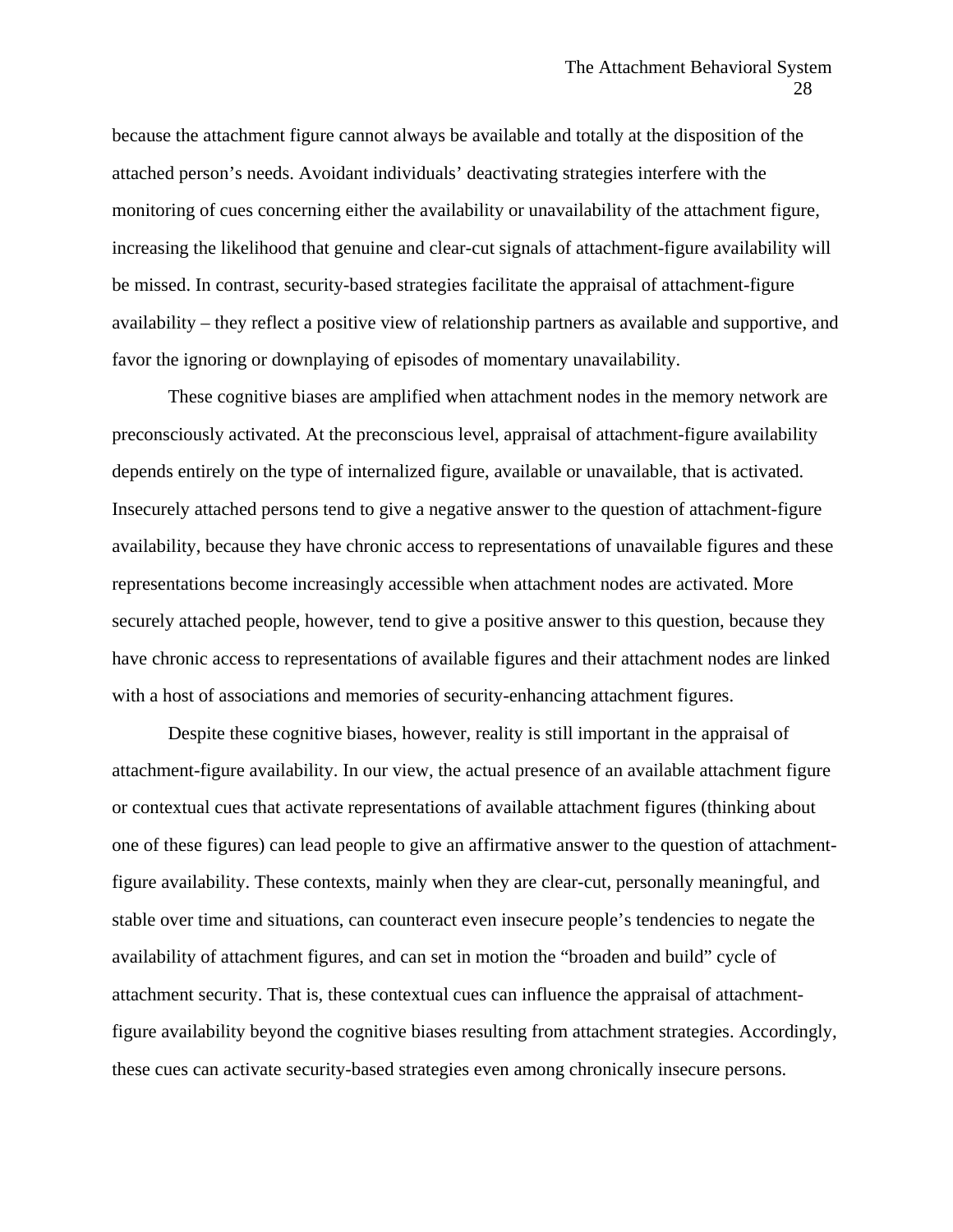Security-based strategies include three core beliefs: optimistic beliefs about distress management, a sense of trust in others' availability and good will in times of need, and a sense of self-efficacy in dealing with threats. These beliefs are a direct result of positive interactions with available attachment figures. During these interactions, individuals learn that distress is manageable and external obstacles can be overcome. Moreover, they learn about others' positive responses to attachment behaviors and about the control one can exert over the course and outcome of threatening events. In our view, these cognitive acquisitions are the building blocks of a person's capacity for dealing with stress.

The procedural knowledge involved in security-based strategies consists of a set of rules embodied in what H. Waters, Rodriguez, and Ridgeway (1998) called the "secure base script." This hypothetical script is organized around three regulatory tendencies – acknowledgment and display of distress, the seeking of intimacy, closeness, and support, and engagement in instrumental problem solving. The "emotion-focused coping" components of this script (Lazarus & Folkman, 1984) – acknowledging and expressing feelings and seeking emotional support – work in the service of alleviating distress so that "problem-focused coping" components – seeking instrumental support and solving problems – can proceed successfully. Again, these tendencies seem to stem from prior appraisals of attachment-figure availability and consequent confirmations that proximity seeking results in protection, support, and relief of distress. Relatively secure individuals have learned that acknowledgment and display of distress elicit positive and supportive responses from others. They have also learned that their own actions are often able to reduce distress and remove obstacles, and that turning to others when threatened is an effective route to enhanced coping.

These regulatory strategies are directly manifested in interpersonal behaviors and close relationships. One basic declarative component of security-based strategies is the knowledge, or belief, that proximity maintenance is rewarding and that relationships are an adequate framework for satisfying one's needs. As a result, these strategies predispose people to feel comfortable with intimacy and interdependence, emphasize the benefits of being together, and organize their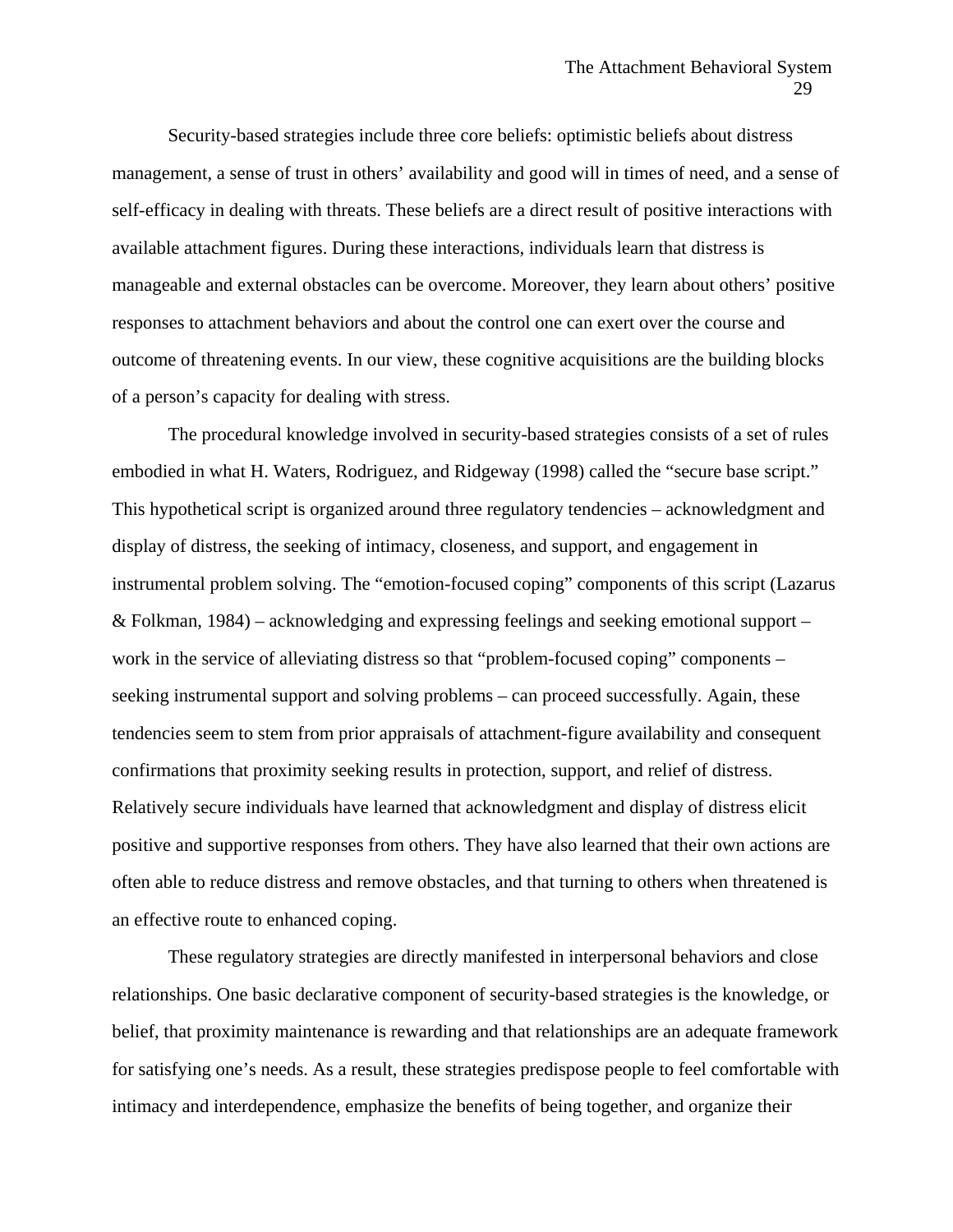interaction goals around the search for intimacy. Another declarative component of securitybased strategies is the belief in others' good will, which fosters a sense of trust, gratitude, and affection toward a relationship partner as well as tolerance for ambiguous or negative partner behaviors. These strategies also include a positive attitude toward affect display, which heightens the readiness to self-disclose and share personal feelings with a relationship partner.

Security-based strategies are also manifested in the process of coping with stress and the management of negative emotions. Secure individuals' optimistic and constructive attitude toward life's difficulties leads them to adopt what Epstein and Meier (1989) called constructive ways of coping – active attempts to remove the source of distress, manage the problematic situation, and restore emotional equanimity without creating negative socio-emotional side effects. These constructive ways of coping consist of active problem solving as well as transformational strategies that involve symbolically transforming unsolvable problems into meaningful, growth-promoting challenges. They also include reliance on close relationships as an anxiety buffer and the seeking of proximity and support as a means of coping with stress.

The constructive nature of security-based strategies is enhanced by their flexibility and reality-attunement. Optimistic beliefs about self-efficacy and distress management allow people to open their cognitive structures to new, even threatening, information, and then to flexibly adjust their strategies for dealing realistically with environmental demands. Experiencing, or having experienced, attachment figures as approving allows people to revise erroneous beliefs without excessive fear of criticism or rejection, thus avoiding the cognitive and motivational entrapment that results from being unable to revise beliefs. Furthermore, the building of a person's resources for dealing with stress makes it less necessary to rely on maladaptive means of coping, including primitive defense mechanisms that distort perceptions and generate interpersonal conflicts.

In our view, the adoption of security-based strategies epitomizes optimal functioning of the attachment system. Such strategies are expected to contribute directly to the development of generalized positive representations of others, the consolidation of a stable sense of self-efficacy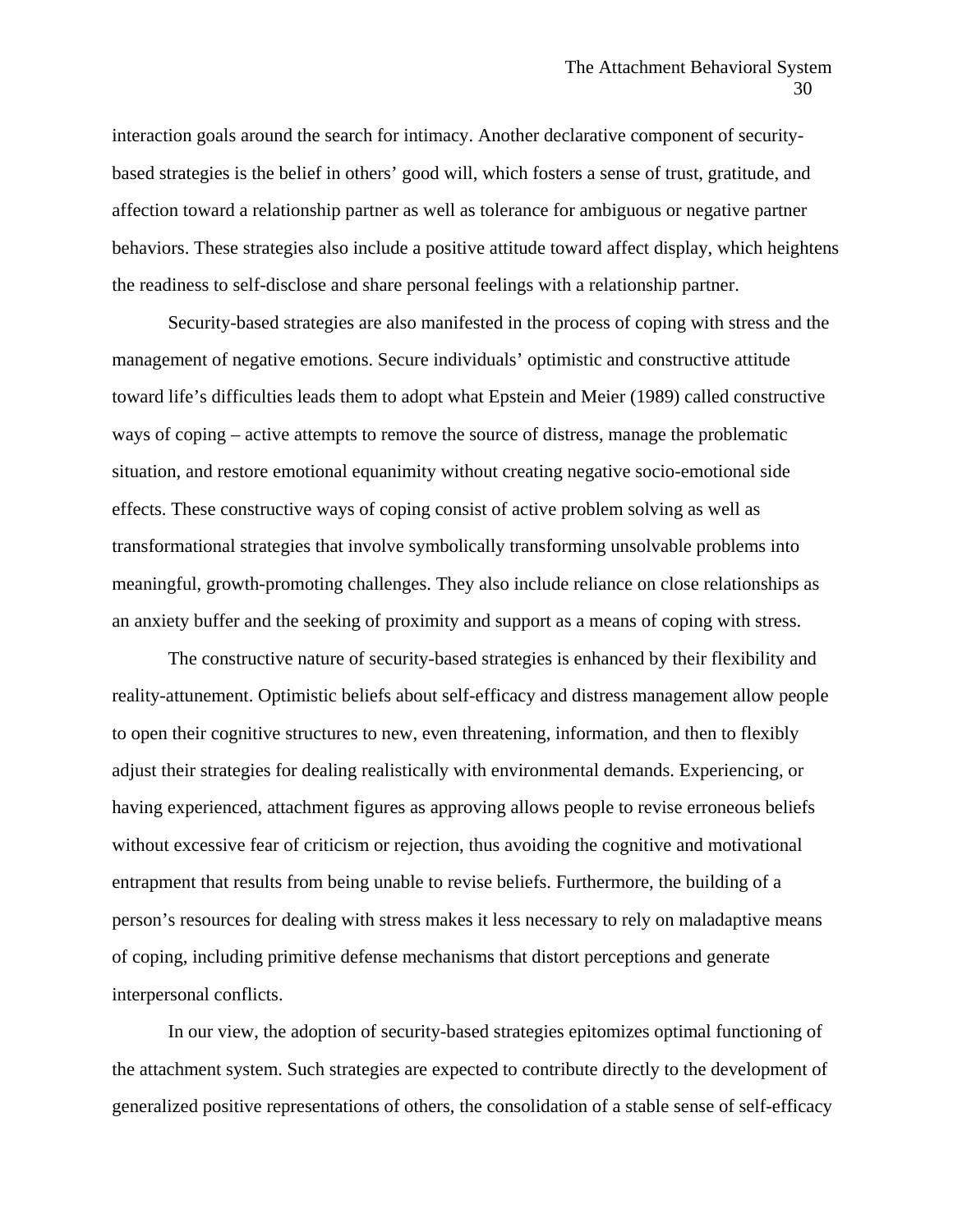and self-esteem, the maintenance of mental health and adjustment in times of stress, and the formation of long-lasting, satisfying close relationships. Moreover, these strategies facilitate the deployment of resources to other behavioral systems, such as exploration, sex, caregiving, and affiliation, and thereby contribute to the broadening of a person's perspectives and capacities. The sense of attachment security allows people to engage in exploratory activities, enjoy sex and social interactions, and be attentive and responsive to others' needs. Moreover, with confidence that support is available when needed, people can take risks and engage in autonomy-promoting activities. In other words, security-based strategies facilitate the development of autonomy, individuality, and self-actualization.

## *Proximity-Seeking Viability and Secondary Attachment Strategies*

Attachment-figure unavailability results in attachment insecurity and compounds the distress anyone might experience when encountering a threat. We claim that this painful state forces a decision about the viability of proximity seeking as a means of self-regulation and the subsequent choice of a secondary attachment strategy. As in the two modules of Figure 2 already described, a decision about proximity-seeking viability depends on subjective appraisal processes, which are affected by organismic and contextual cues that will be described later.

*Hyperactivating strategies*. When proximity seeking is appraised as being a viable option if only greater effort is expended, people tend to make very energetic, insistent attempts to attain security – in short, to use *hyperactivating strategies* (Cassidy & Kobak, 1988). The main goal of these strategies is to get an attachment figure who is viewed as unreliable or insufficiently available and responsive to pay attention and provide protection or support. The basic means for attaining this goal is to maintain the attachment system chronically activated until an attachment figure is perceived to be available and to provide safety and security. This strategy involves exaggerating the presence and seriousness of threats and being highly vigilant regarding attachment-figure availability or unavailability, because these cues are highly relevant for security attainment. This constant worry and vigilance increases the likelihood that a person will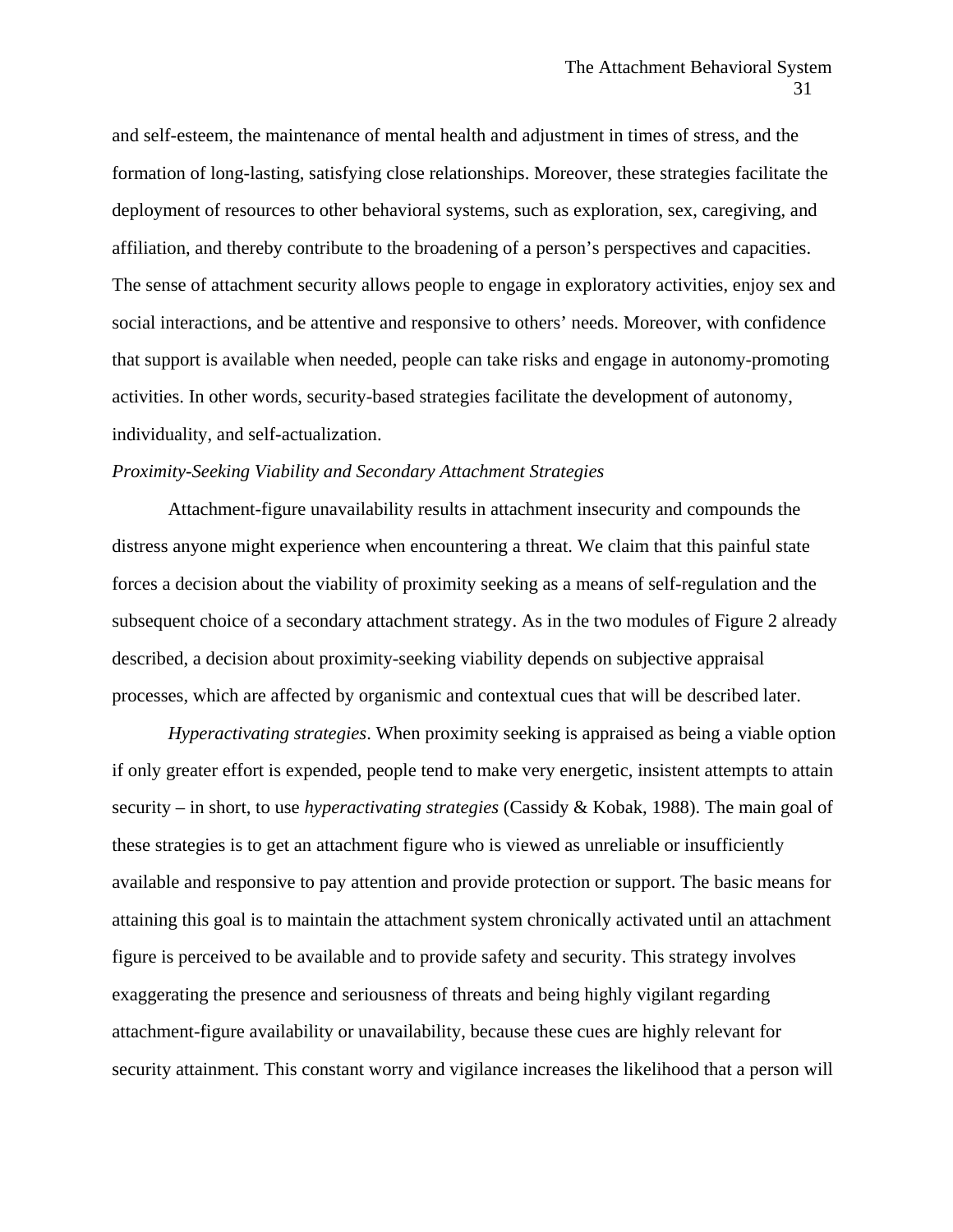notice real or imagined signs of a relationship partner's disapproval, waning interest, or impending departure.

In the long run, repeated episodes of attachment-figure unavailability or nonresponsiveness combined with the appraisal of proximity-seeking viability lead to the consolidation of hyperactivating strategies as the main regulatory device. At the interpersonal level, this internal process is manifested in heightened desires for closeness, merger, and security in close relationships together with increased preoccupation with partner's unavailability – the two definitional components of attachment anxiety (Brennan et al., 1998). We view hyperactivating strategies as the key underlying characteristics of the anxious attachment style.

Hyperactivating strategies are sustained by negative declarative beliefs about distress management, others' good will, and one's self-efficacy in dealing with threats. Although these beliefs are developed during negative interactions with insufficiently available, responsive, or reliable attachment figures, they also reflect cognitive biases that overgeneralize past attachment injuries and apply memories about them inappropriately to new situations and partners. They also result from the amplification of threat appraisals that maintain the attachment system chronically activated.

At the interpersonal level, hyperactivating strategies manifest themselves as exaggerations of the primary attachment strategy: constant monitoring of the relationship partner and strong efforts to maintain proximity. They consist of overdependence on a relationship partner as a source of comfort; intense demands for attention and care; strong desire for enmeshment or merger; attempts to minimize cognitive, emotional, and physical distance from a partner; and clinging and controlling behaviors designed to elicit the partner's affection and support. These strategies also reflect a malfunction of the primary attachment strategy produced by exaggerated threat appraisals (i.e., a heightened sense of vulnerability) and exaggerated appraisals of attachment figures' unavailability. This malfunction is evident in anxious persons' hypersensitivity to rejection cues and worries about separation and abandonment.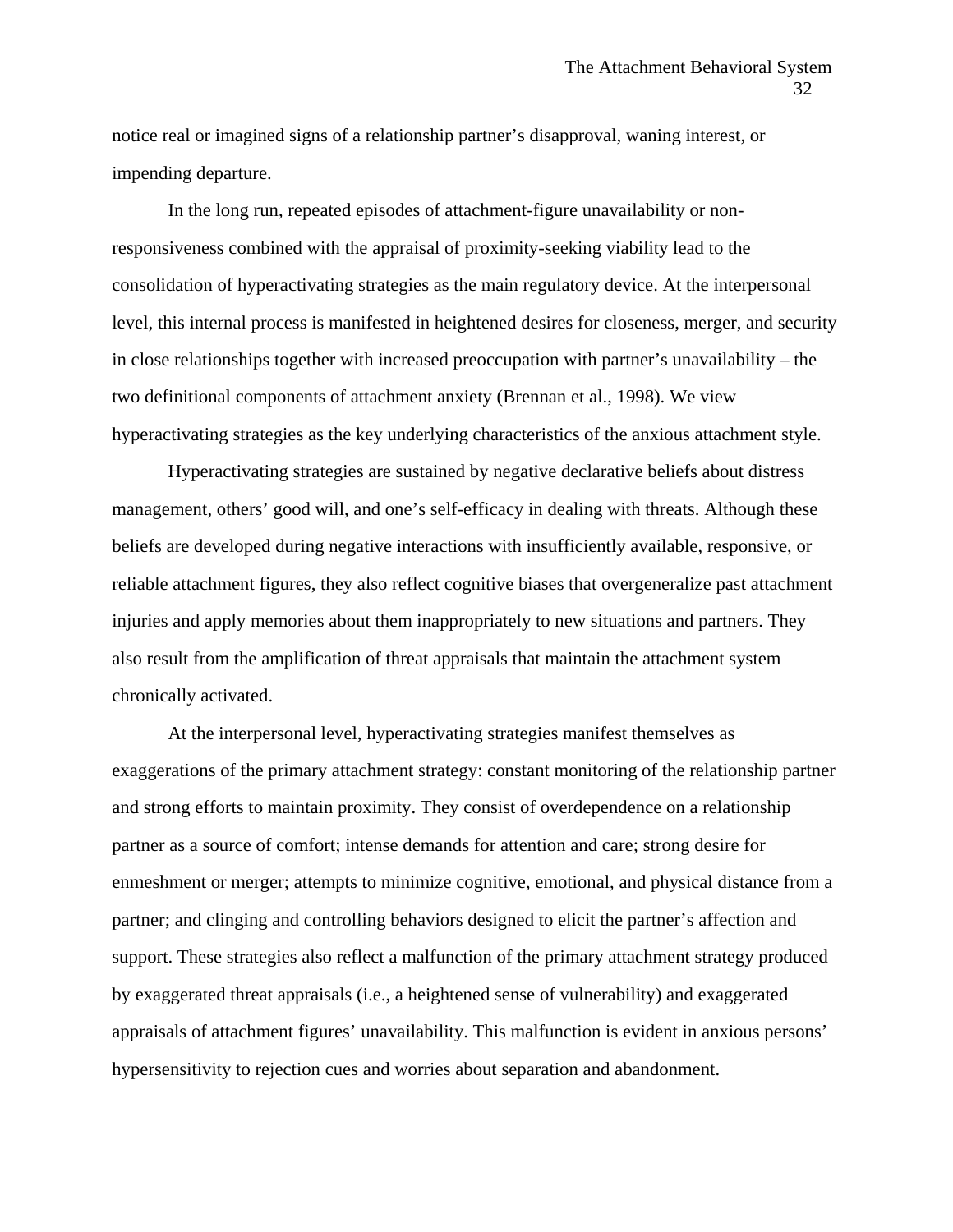In the process of coping with threats, hyperactivating strategies are manifested in what Lazarus and Folkman (1984) called "emotion-focused coping" – hypervigilant attention to internal indications of distress. This method of coping consists of intensification of negative emotions, mental rumination on related negative cognitions, self-preoccupation, self-criticism, and overt displays of distress. As a result, anxiously attached individuals have free access to threat-related thoughts and emotions and are unable or unwilling to suppress them.

Intrapsychically, amplification of threat appraisals heightens the chronic accessibility of negative thoughts and makes it likely that new sources of distress will mingle and become confounded with old accessible ones. That is, activation of one cognitive node with a negative emotional tone will automatically spread to other negatively tinged cognitive nodes, because all of these cognitions are maintained simultaneously in working memory. Moreover, this pattern of cognitive activation gives predominance to the affective implications of the information and favors the organization of cognitions in terms of simple, undifferentiated features, such as the extent to which the information is threatening or implies rejection. In this way, hyperactivating strategies create a chaotic mental architecture that is constantly pervaded by negative affect.

The heightened accessibility of threat-related thoughts also creates a mental context that biases the encoding of new information. According to cognitive theories (e.g., Anderson, 1994), this context facilitates the encoding of congruent information (e.g., threat-related cues), while diverting attention away from the encoding of context-incongruent cues. This context also fosters the creation of excitatory links between threat-related information and the large number of congruent cognitions that are highly accessible in the memory network. As a result, this information is encoded at a deep level of processing, which seems to be further exacerbated by mental rumination on threat-related material. In contrast, positive information may be encoded in a shallow way, and then be easily be forgotten or recalled in an inaccurate manner.

Hyperactivating strategies have negative implications for anxious persons' self-image. Overdependence on a partner as the main source of comfort interferes with the formation of a sense of confidence in one's own abilities and skills. Moreover, the intensification of threat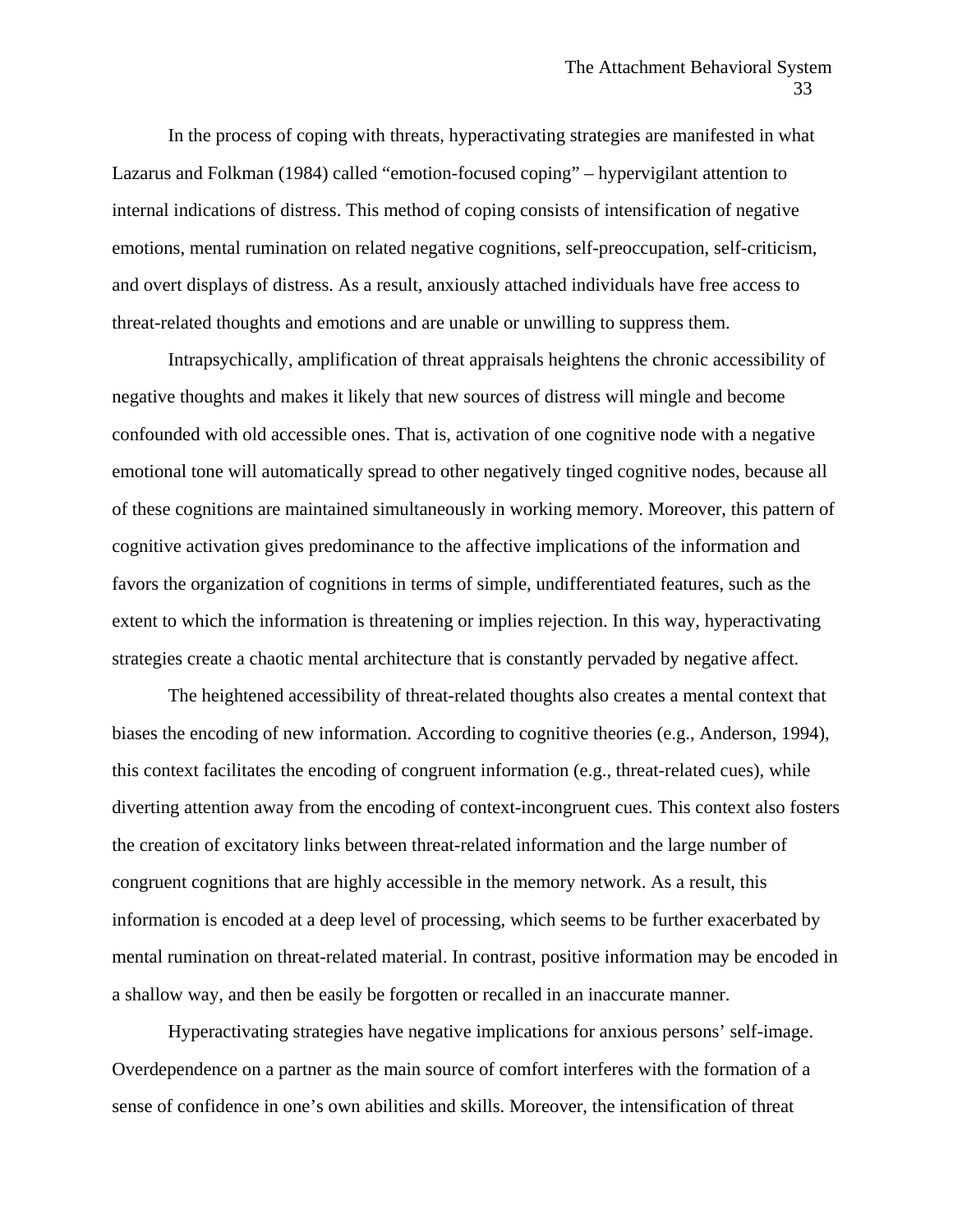appraisals causes attention to be directed to self-relevant sources of distress (e.g., thoughts about personal weaknesses, memories of personal failures), thereby fostering chronic doubts about self-worth. The frequent activation of negative cognitions and the deep-level encoding of congruent information also heighten the chronic accessibility of negative self-relevant thoughts, further encouraging the formation of an undifferentiated negative self-image. Beyond these automatic processes, more controlled attempts to achieve some sort of closeness and love can add to a negative self-image – the anxious person may emphasize his or her helplessness and present him- or herself in a negative or needy way to elicit others' compassion and support.

Through three convergent processes, hyperactivating strategies encourage negative appraisals of others: (1) The exaggerated appraisal of attachment figures' unavailability contributes to the formation of a negative global view of others. (2) The frequent activation of negative cognitions primes negative thoughts about others' intentions and responses and makes these thoughts accessible for social judgments. (3) The search for proximity and fusion leads anxious individuals to project their negative self-views onto relationship partners in order to create some sort of consensus and illusory closeness. This projective tendency, which object relations theorists (e.g., Klein, 1940) call "projective identification," results in a negative view of others and an overestimation of self-other similarity. In this way, a negative view of others may be guided, in part, by the search for connectedness and a person's own negative self-views.

Chronic reliance on hyperactivating strategies also places anxious individuals at risk for a variety of emotional and adjustment problems. These strategies impair the ability to regulate negative emotions and lead to intense distress, which continues even after actual threats subside. As a result, the person experiences an endless and uncontrollable flow of negative thoughts and moods, which in turn may lead to cognitive disorganization and, in certain cases, culminate in psychopathology. Specifically, hyperactivating strategies can promote chronic attachmentrelated and attachment-unrelated anxieties, strong depressive reactions to actual or potential interpersonal losses, and intrusive symptoms following traumatic events (e.g., unwanted trauma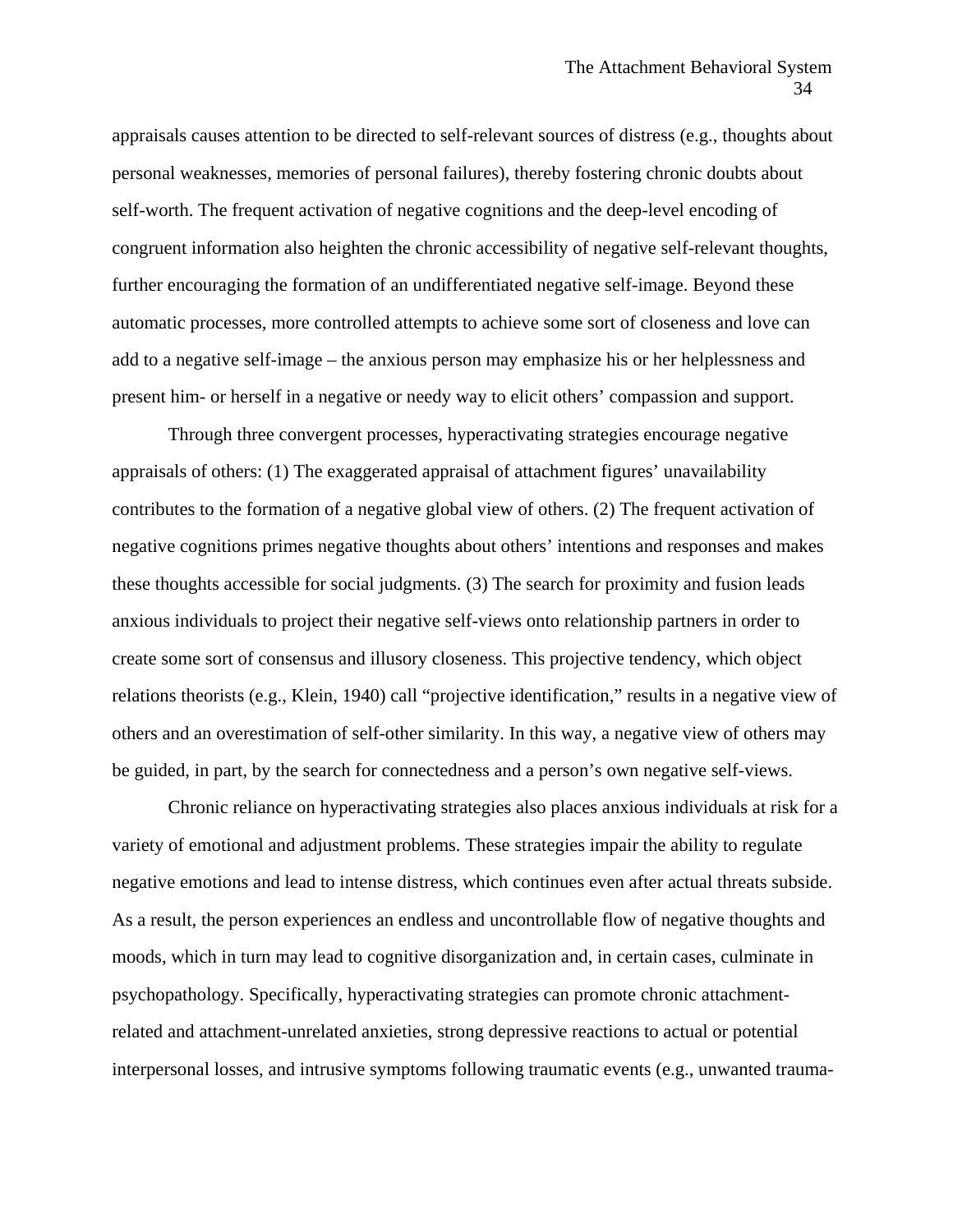related thoughts). Moreover, problems in emotion control may be manifested in anger outbursts, impulsive behaviors, and the development of more severe personality disorders.

Hyperactivating strategies also have several negative implications for relationship quality. First, these strategies lead a person to adopt a dependent and needy role that impairs the formation of a mature reciprocal relationship. Second, they lead the person to feel chronically frustrated due to the unfulfilled need for demonstrations of love and commitment. Third, hyperactivating strategies contribute to a catastrophic appraisal of interpersonal conflicts, the perpetuation of the resulting negative affect, and conflict escalation. Fourth, these strategies may lead partners to feel abused by a person's endless demands for security and frequent suspicion and distrust; engulfed by the person's desire for merger; and controlled by his or her clinging behavior and hypervigilance. All of these negative feelings may lead partners to take distance from the demanding person and reject his or her bids for proximity, which in turn may intensify the person's insecurities and worries. In this way, a self-amplifying dyadic cycle of dissatisfaction is created which impairs relationship quality and stability.

Of course, this cycle also depends on the functioning of the partner's attachment system. For example, a securely attached partner can be more tolerant of a person's demands for security, and this tolerance may reduce relational tensions. We will return to this point in a later section in which we extend our intrapersonal model of attachment-system functioning to a systemic model that takes into account the attachment systems of two interacting partners.

Hyperactivating strategies also inhibit the activation of other behavioral systems. People who rely on these strategies are so focused on the seeking of protection and security that they have insufficient resources for engaging in non-attachment activities. Such people egocentrically perceive others as a source of comfort and are unable to perceive them as partners for exploration, sex, and affiliation, or as human beings who may also need help and care. They also cannot attain the relatively calm and secure state of mind that is necessary for engaging fruitfully in many non-attachment activities (Weiss, 1998).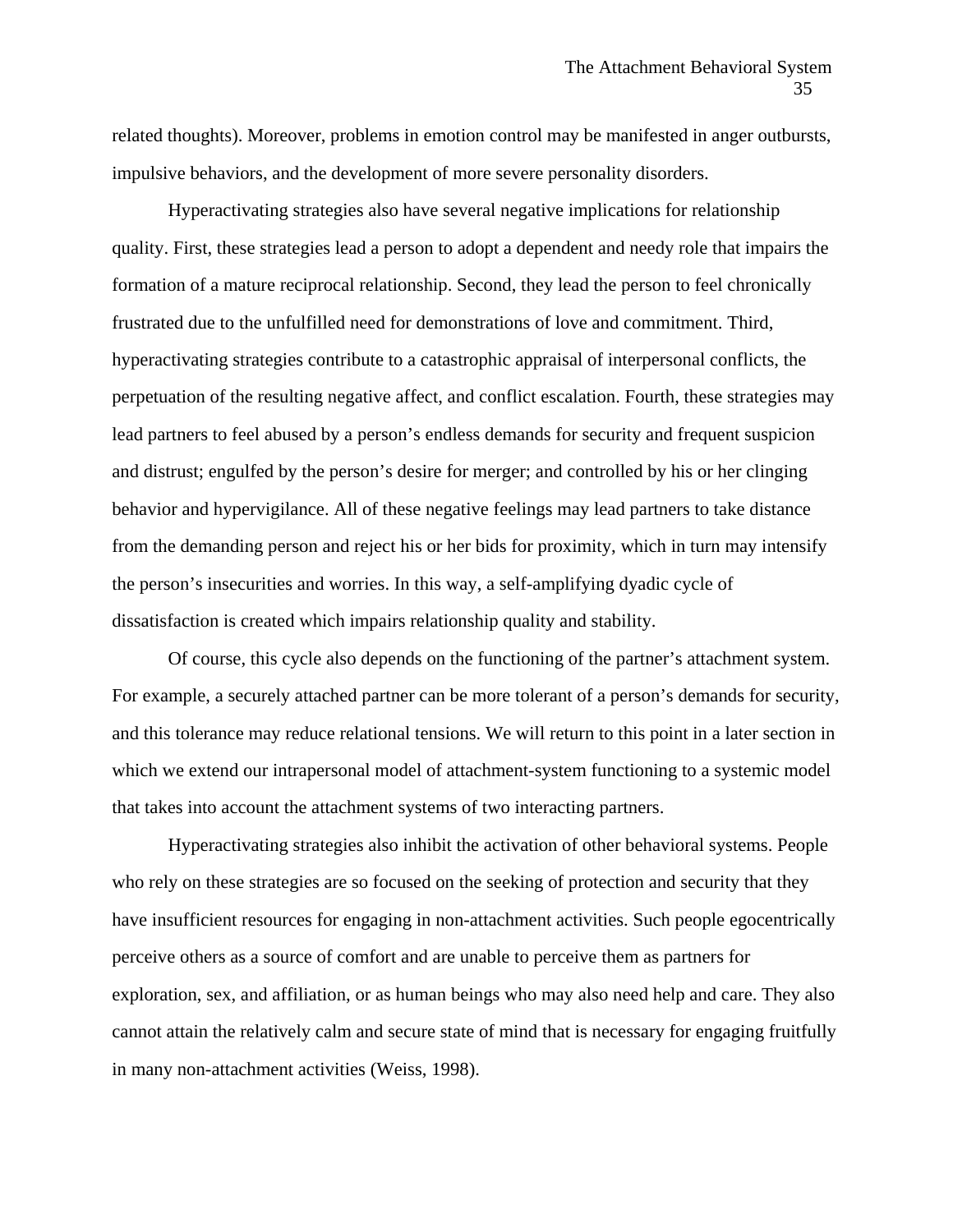*Deactivating strategies*. When proximity seeking is not perceived as viable, people tend to squelch their quest for proximity and inhibit the activation of the attachment system through the use of *deactivating strategies* (Cassidy & Kobak, 1988). These strategies include the denial of attachment needs and the pursuit of excessive self-reliance. They also include downplaying threats and blocking the monitoring of attachment-figure availability, because every thought about threats or attachment figures can re-activate the attachment system. In the long run, repeated episodes of attachment-figure unavailability combined with a negative appraisal of proximity-seeking viability lead to the consolidation of deactivating strategies as the main regulatory device. At the interpersonal level, this internal process is manifested in an avoidant style. We view deactivating strategies as the underlying core characteristics of avoidant persons.

Deactivating strategies consist of negative core beliefs about the relationship partner as a source of protection, combined with positive beliefs about the self as capable of dealing with threats. During their interactions with unavailable attachment figures, individuals relying on deactivating strategies have probably experienced serious doubts about the management of distress, the partner's good will, and the self's capacity for exerting control over the course and outcome of threatening events. However, they must suppress any recognition of personal lack of control, because only a powerful and competent self can handle distress alone. Moreover, such recognition entails the appraisal of the self as a source of threat and the consequent unwanted reactivation of the attachment system. As a result, deactivating strategies include heightened perceptions of self-efficacy.

At the interpersonal level, deactivating strategies represent an inhibition of the primary attachment strategy. People who chronically rely on deactivating strategies have two main goals in social interactions and close relationships: (a) pursuit of distance, control, and self-reliance, and (b) avoidance of negative emotional states that demand attachment-system activation. The first goal is manifested in active attempts to maximize cognitive, emotional, and physical distance from a partner; avoidance of interactions that demand emotional involvement, intimacy, interdependence, and self-disclosure; and suppression of attachment-related thoughts and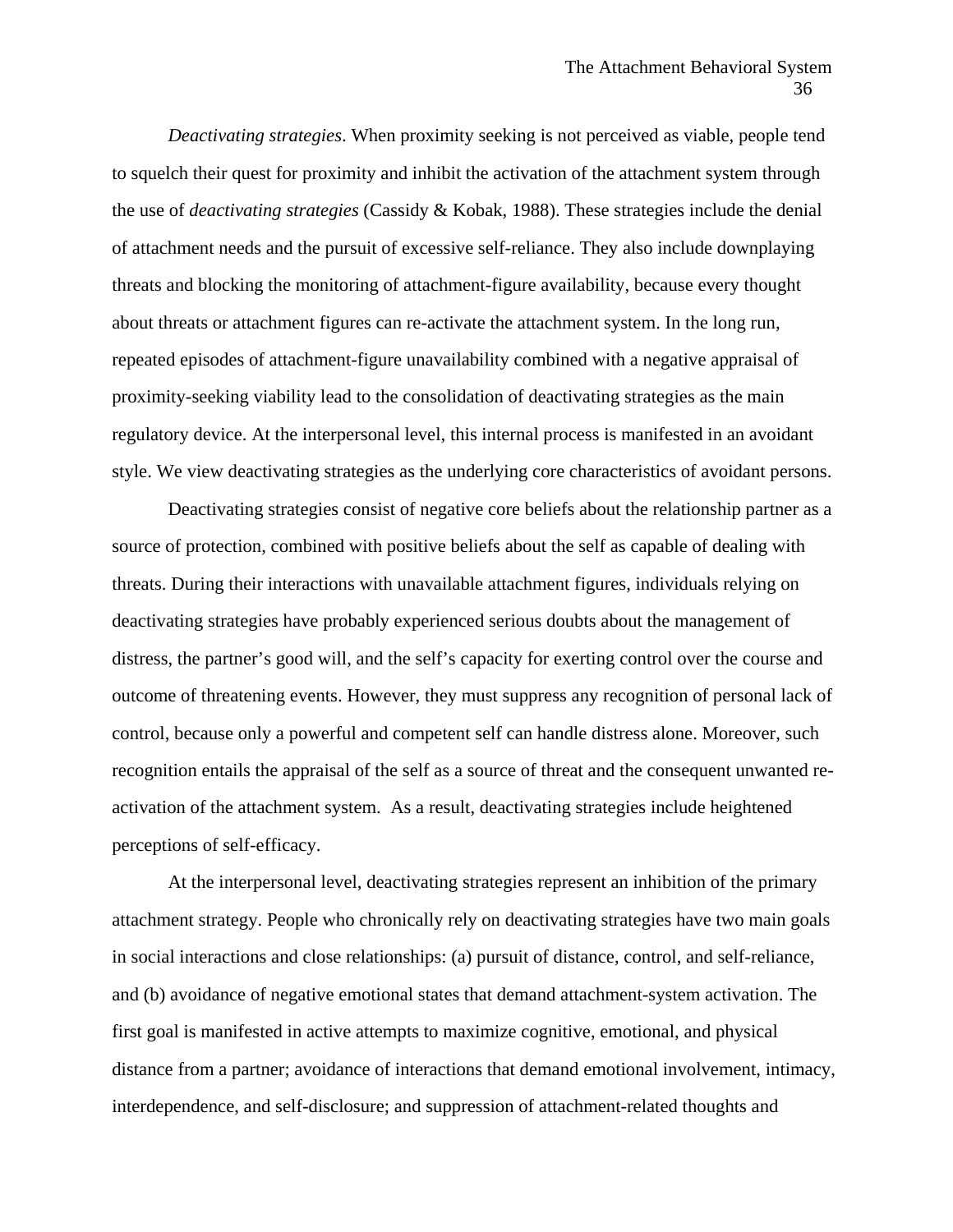emotions that imply a sense of relational closeness, cohesion, and consensus. The second goal is manifested in reluctance to directly or symbolically confront relational tensions and conflicts; unwillingness to deal with a partner's distress and needs for proximity and security; and suppression of thoughts and emotions related to rejection, separation, abandonment, and loss.

In coping with threats, deactivating strategies lead to the adoption of what Lazarus and Folkman (1984) called "distancing coping" – cognitive and behavioral maneuvers aimed at preventing active confrontation with threats and intrusion of threat-related thoughts into consciousness. These strategies consist of dismissal of threats; suppression of threat-related thoughts and feelings; repression of painful memories, diversion of attention away from the threat-related thoughts; and withdrawal of problem-solving efforts. They also consist of detachment from challenging and emotional interactions that potentially constitute sources of threat. These maneuvers inhibit the experience of distress, exclude threat-related cognitions from awareness, and then reduce the need for attachment-system activation.

Deactivating strategies are also manifested in the organization of the cognitive system. The inhibitory circuits established as part of these strategies lower the accessibility of threat- and attachment-related cognitions and inhibit the spread of activation from these cognitions to other, different cognitions. These circuits also create difficulties in encoding material that is congruent with the excluded cognitions. Attention is diverted from threat- and attachment-related information, and when encoded this information is processed at a shallow level because it has no strong excitatory association with the accessible elements of the memory network. As a result, this information is not fully integrated with other parts of the network and is encapsulated in segregated structures. The resulting fractionated cognitive architecture resembles what Bowlby (1980) and George and West (2001) called "segregated systems."

These procedural rules have important implications for avoidant people's self-image. The inhibitory circuits of deactivating strategies divert attention away from self-relevant sources of distress, and can therefore inhibit the appraisal of negative aspects of the self, suppress cognitions about personal weaknesses and imperfections, and repress memories of personal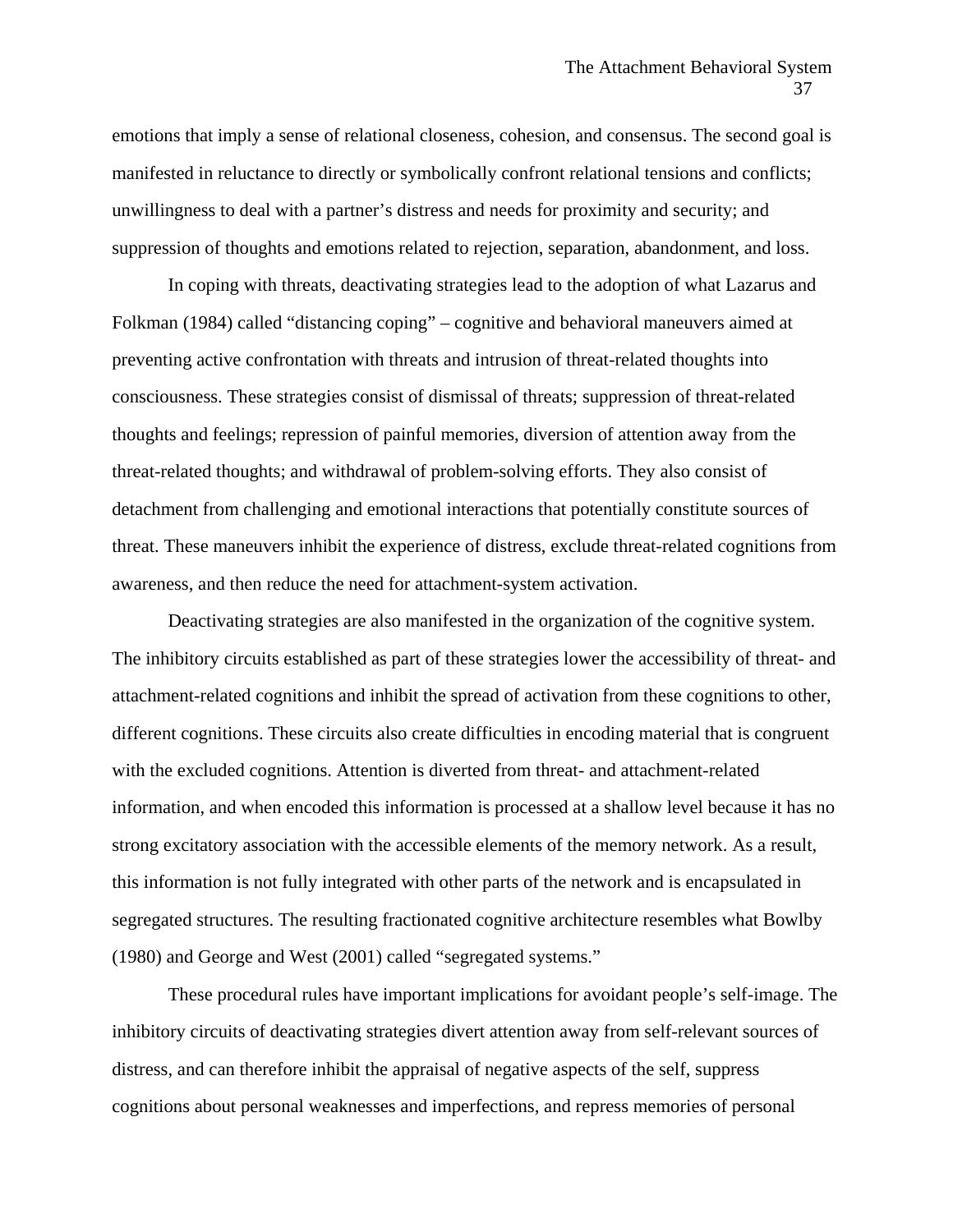failures. In this way, deactivating strategies lead to the exclusion of negative self-aspects from consciousness and a conscious sense of high self-esteem. This defensive inflation of self-esteem is further reinforced by the adoption of a self-reliant attitude, which requires enhancement of self-worth, and by strategic attempts to convince others that one does not need their support.

This defensive maintenance of a positive self-image seems to be achieved at the expense of negative beliefs about others. These negative perceptions result from the inhibitory circuits running from deactivating strategies to the monitoring and appraisal of attachment-figure availability. These circuits lead people to divert attention away from any attachment-related information, including information about others' positive traits, intentions, and behaviors. As a result, this information is processed in a shallow manner, is easily forgotten or biased, and is not accessible when making social judgments, which results in the person maintaining a negative and inflexible image of others. In addition, the defensive exclusion of negative information about the self and attempts to maintain interpersonal distance facilitate the projection of the excluded information onto a relationship partner, thereby reinforcing the basic negative view of others. This projective tendency, which Freud (1957/1915) called "defensive projection," results in a negative view of others and an overestimation of self-other dissimilarity. Thus, negative perceptions of others related to deactivating strategies may be guided, in part, by a preference for distance and a desire to view the self more positively than others.

Deactivating strategies can be a source of emotional and adjustment problems. Although these strategies lead to the defensive maintenance of a façade of security and calmness, their inhibitory circuits leave the suppressed distress unresolved and impair the ability to directly confront life's adversities. This impairment is particularly likely to be manifested during prolonged, highly demanding stressful experiences that require active confrontation of the problem and mobilization of external sources of support. In these cases, deactivating strategies can produce a sense of inadequacy in coping with stress, a marked decline in functioning, constricted affect, and what Horowitz (1982) called "avoidance-related" post-traumatic symptoms (e.g., psychic numbing, behavioral inhibition, counterphobic activities). All of these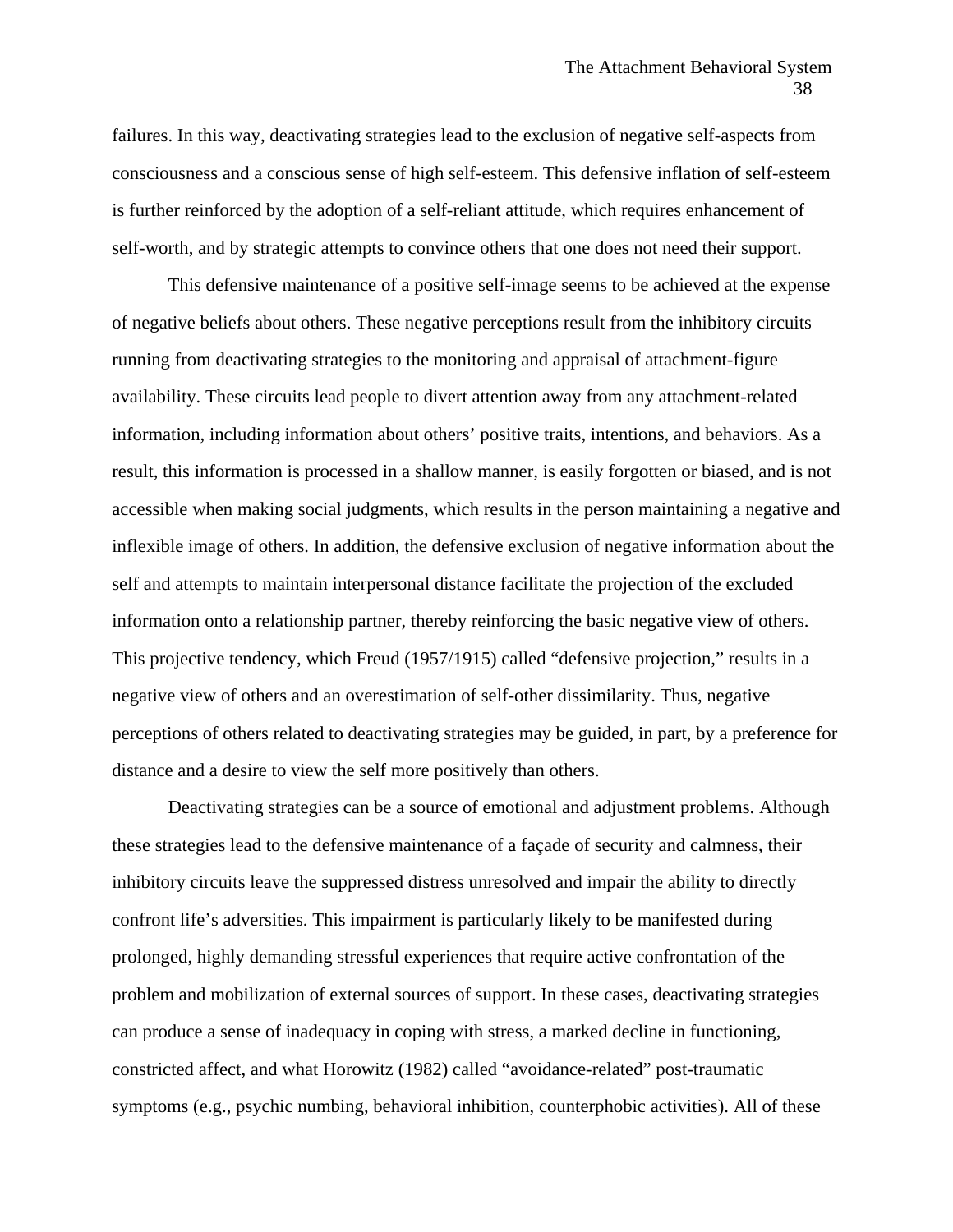symptoms reflect the inadequacy of deactivating strategies under certain conditions and their failure to restore emotional equanimity. In addition, although deactivating strategies involve suppressing the conscious experience and display of distress, the distress can still be indirectly manifested in somatic symptoms, sleep problems, and other health disorders. Moreover, the negative attitude toward close relationships can channel the unresolved distress into feelings of hostility, loneliness, detachment, and estrangement from others.

Deactivating strategies also have negative implications for relationship quality and stability. First, they lead a person to be emotionally detached from a partner and to form superficial, cool relationships that lack the vitality and bonding power of affection and intimacy. Second, the tendency to avoid confronting relational problems may leave conflicts unresolved and increase a partner's irritation and resentment. Third, deactivating strategies may lead partners to feel frustrated and dissatisfied due to the constant rejection of their bids for intimacy and affection as well as the person's dismissal of, and non-responsiveness to, their signs of distress. As a result, relationship satisfaction can decrease and the likelihood of relationship dissolution can increase.

Deactivating attachment strategies maintain inhibitory links with other behavioral systems. They block cognitive exploration and the incorporation of new evidence and unusual thoughts, because such thoughts may challenge prior knowledge and lead to uncertainty, tension, and confusion. In fact, relaxed exploration and "loosening" of cognitive operations can open the door to threats and dangers, which activate the attachment system. Thus, deactivating strategies favor cognitive closure and rigidity, and block the full activation of the sexual and affiliation systems, because mutual exploration of sexual pleasures with a lover and having flexible, unscripted fun with friends can lead to the sort of intimacy and closeness that avoidant persons are not comfortable dealing with. These strategies also block the activation of the caregiving system, because empathic responsiveness to others' needs entails emotional involvement, acknowledgement of others' distress, and dealing with the closeness that this empathic reaction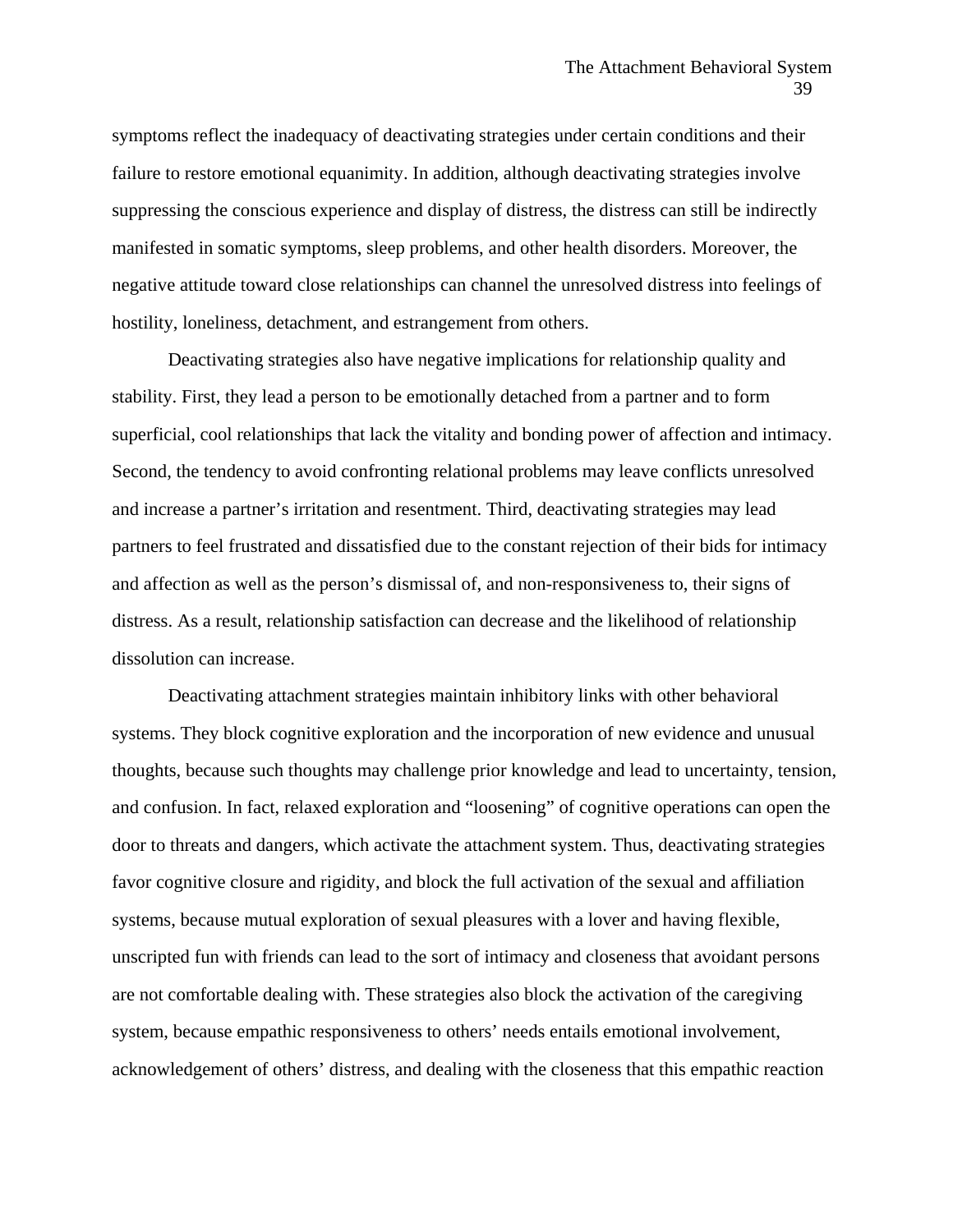implies. The demands of caregiving work against the goals of deactivating strategies – to distance a person from all sources of suffering and all kinds of closeness to others. *Summary* 

Our model outlines the cognitive operations, response strategies, and dynamics of the attachment system in adulthood. It also describes the goals of each attachment strategy and their psychological manifestations and consequences. Whereas the goals of security-based strategies are to form intimate relationships, to build a person's psychological resources, and to broaden his or her perspectives and capacities, the goal of secondary attachment strategies is to manage attachment-system activation and reduce or eliminate the pain caused by frustrated proximityseeking attempts. Hyperactivating strategies keep the person focused on the search for love and security, and constantly on the alert for threats, separations, and betrayals. Deactivating strategies keep the attachment system in check, with serious consequences for cognitive and emotional openness. This framework serves as our "working model" for understanding the activation and functioning of the attachment system in adulthood. It also provides a framework for reviewing our research findings, which is the mission of the next section.

## *Empirical Assessments of the Theory*

In this section, we review our research program on adult attachment style. Our studies have examined the three different modules of our model and have empirically assessed our ideas concerning (a) attachment-system activation, (b) attachment-figure availability, (c) the interpersonal and intrapersonal manifestations of attachment strategies, and (d) implications of these strategies for representations of the self and others, mental health, relationship quality, and other behavioral systems. In this review, we will switch back and forth between typological and dimensional terms for attachment styles, because some of our studies were conducted when we still used typological self-report measures and others were conducted with dimensional measures of attachment anxiety and avoidance, such as the Experience in Close Relationships scale (Brennan et al., 1998). As explained earlier, most results can be summarized adequately in terms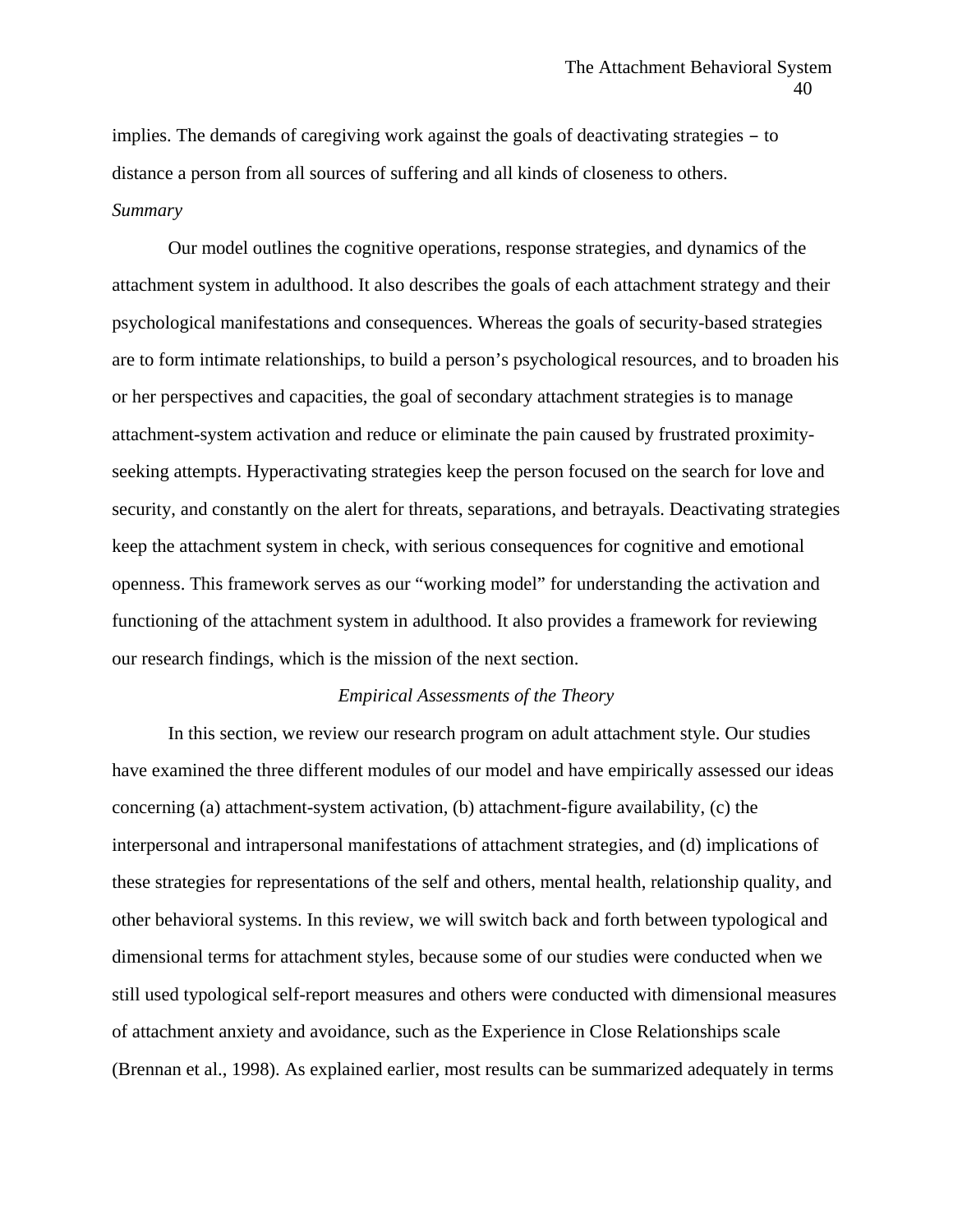of secure, anxious, and avoidant attachment patterns, with the distinction between dismissing and fearful avoidance mattering only occasionally, when abuse or psychopathology are at issue. *Studies on Attachment-System-Activation* 

Our ideas about the automatic, preconscious activation of the attachment system in adulthood have been examined in a recent series of studies (Mikulincer et al., 2000; Mikulincer, Gillath, & Shaver, in press). These studies have exposed participants to symbolic threat contexts and assessed the effects of threat on the accessibility of thoughts about attachment themes or mental representations of attachment figures. Specifically, they assessed the readiness of these cognitive elements to influence performance on cognitive tasks without asking participants to report whether these cognitions were active in their stream of consciousness.

In Mikulincer et al.'s (2000) studies, the accessibility of proximity themes was assessed in a lexical decision task following priming with a threat-related or neutral word. The lexical decision task required participants to indicate by pressing a computer key whether a string of letters was or was not a word. Priming was accomplished by exposing threat-related or neutral words subliminally for very brief periods of time. Findings supported our hypothesis about the effects of threat on attachment-system activation: Priming with a threat word (e.g., failure, illness, death) led to faster identification of proximity-related words (e.g., love, closeness). This effect was specific to proximity-related words and did not generalize to positive affect words that have no attachment connotation. Moreover, this heightened accessibility of proximity-related thoughts occurred regardless of individual variations in attachment style, suggesting, as expected, that everyone underwent preconscious activation of the attachment system.

Following these studies, Mikulincer, Gillath, and Shaver (in press) conducted three experiments focused on the accessibility of the names of people whom participants listed as security-enhancing attachment figures. Participants filled out the WHOTO scale (Fraley & Davis, 1997; Hazan & Zeifman, 1994), which identifies the names of people who serve as security-enhancing attachment figures. They also provided names of close others who were not mentioned in the WHOTO scale, as well as names of people they knew but with whom they were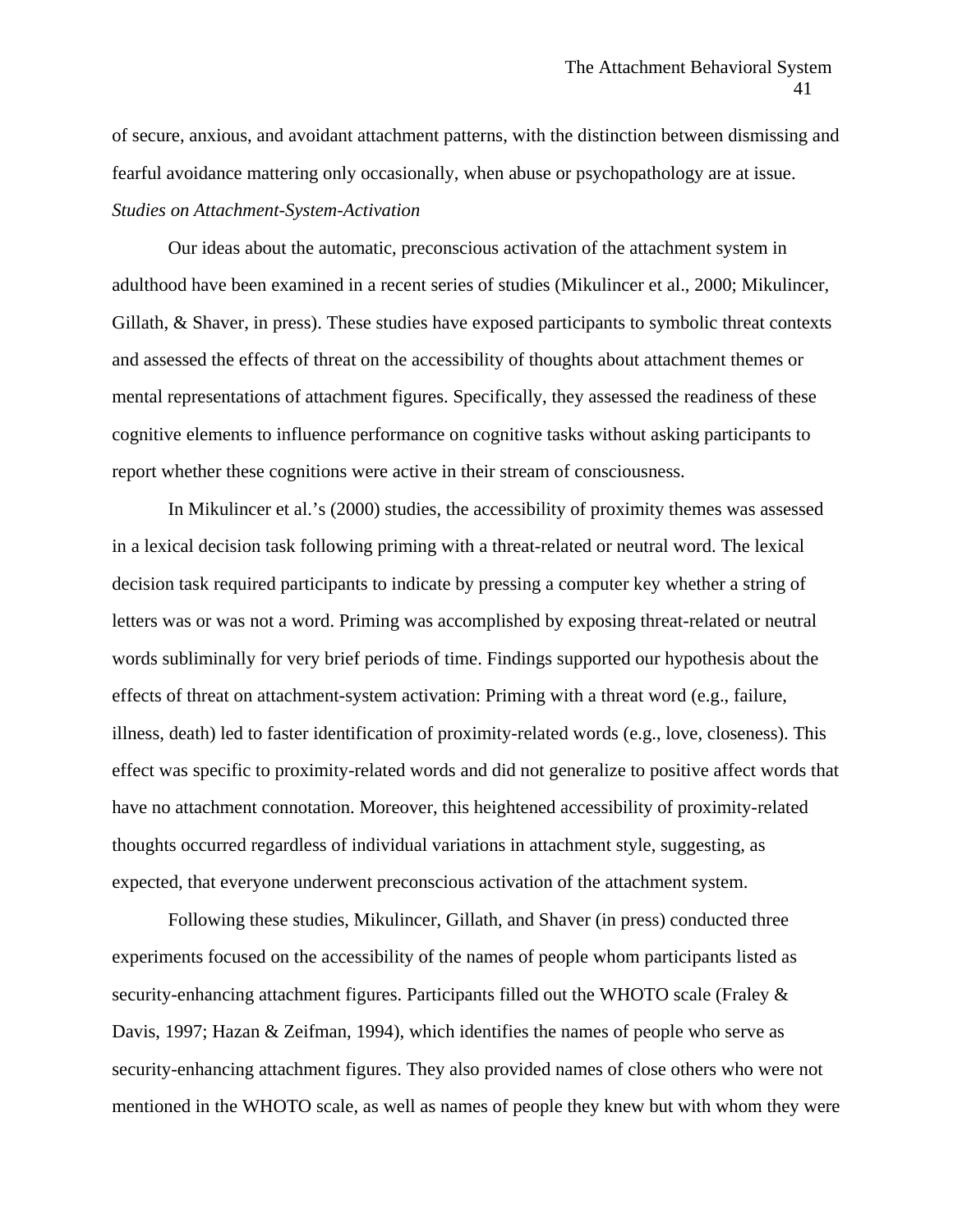not close (known persons) and names of people they did not know at all. They then performed either a lexical decision task or a Stroop color-naming task, providing multiple indicators of the accessibility (as reflected by reaction times, or RTs) of representations of attachment figures, close persons, known persons, and unknown persons after subliminal exposure to either a threat prime (the word failure or separation) or a neutral word (hat, umbrella).

We found that threat contexts activated mental representations of attachment figures but no one else. Across the three studies, participants reacted to threat contexts with heightened accessibility of the names of the people they listed on the WHOTO scale as attachment figures. As compared to subliminal neutral primes, subliminal priming with threat words led to (a) faster identification of names of attachment figures in the lexical decision task and (b) slower RTs in naming the color of the printed names of attachment figures in the Stroop task. In both cases, fast lexical decision RTs and slow color-naming RTs were interpreted as manifestations of heightened activation of representations of attachment figures in threatening contexts. Because priming with threat words increased the accessibility only of representations of attachment figures, we believe we have shown that the mind turns automatically to attachment figures under threatening conditions, as can be documented behaviorally in infants but had previously been a matter of speculation in the case of adults. The activation of representations of attachment figures occurred both when an attachment-unrelated threat word (failure) and an attachmentrelated threat word (separation) were presented subliminally.

Beyond these normative processes, the priming studies also documented the expected individual differences in preconscious activation of the attachment system and revealed how secondary attachment strategies shape attachment-system activation. In these studies, securely attached people exhibited greater access to thoughts about proximity and love and to the names of attachment figures only in a threatening context, not in a neutral context (Mikulincer et al., 2000; Mikulincer et al., in press). These findings imply that secure individuals' cognitive systems are not chronically occupied with attachment themes or attachment figures. Rather, attachment-related cognitions seem to be adaptively activated when a transaction signals that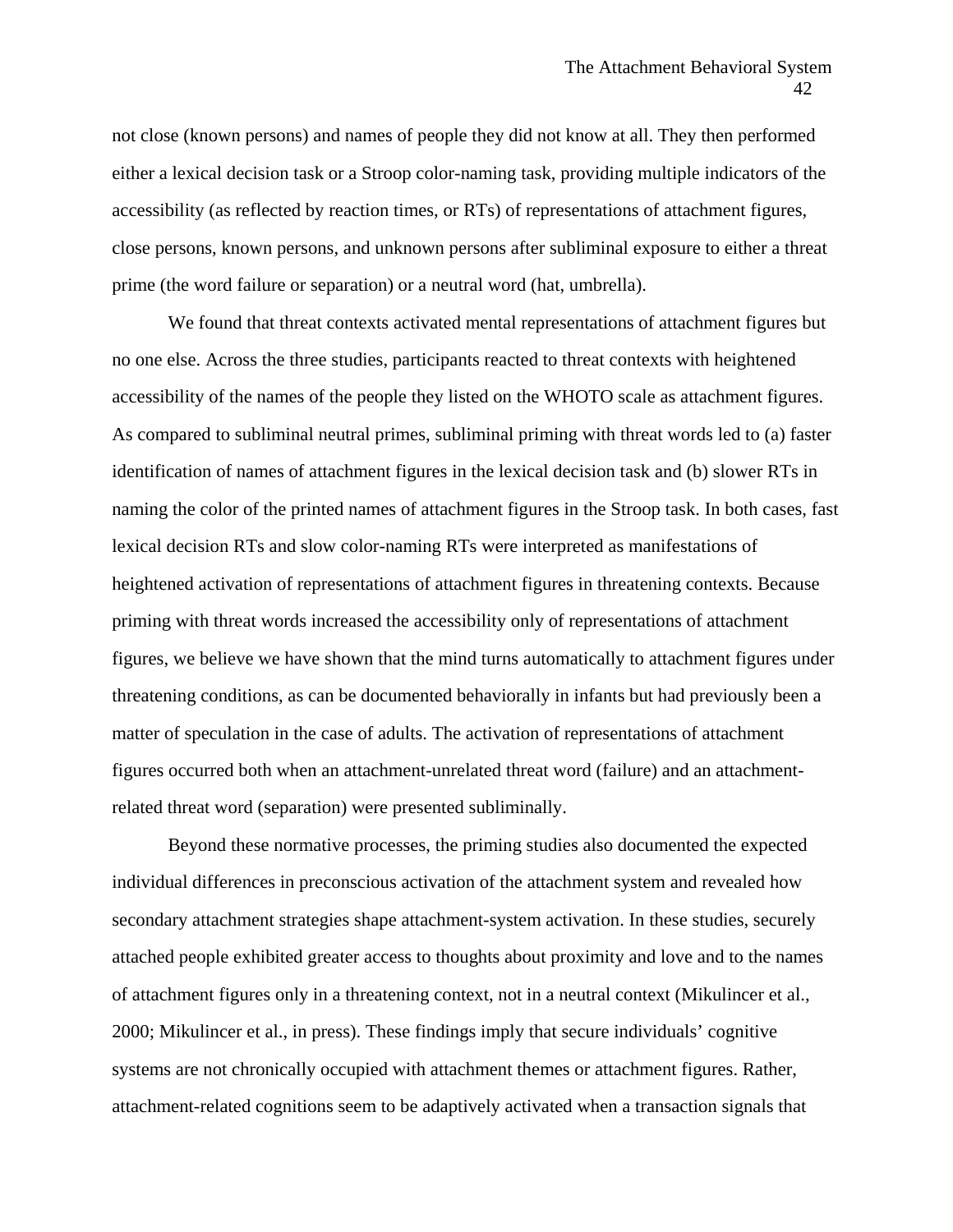some coping action should be taken. Also important is the fact that secure individuals' reactions to threat primes were limited to attachment themes with positive affective connotations. Mikulincer et al. (2000) found that secure individuals had relatively slow access to words connoting separation and rejection under both neutral and threatening conditions. Their positive working models apparently create a separation in their memory network between attachmentsystem activation and worries about rejection or separation. For them, thinking about attachment themes seems to include anticipation or attainment of relief.

Anxious individuals' pattern of cognitive activity was virtually opposite to that of secure individuals (Mikulincer et al., 2000; Mikulincer et al., in press). First, anxious people exhibited heightened accessibility of attachment themes and attachment figures' names *in both threatening and non-threatening contexts*. Second, these people evinced heightened access to attachmentrelated threats (e.g., separation). These findings fit with our ideas about the anxious person's hyperactivating strategies, which seem to be employed even in non-threatening contexts and to increase attention to threat-related cues.

Avoidant individuals yielded a more complex set of findings. In general, their pattern of access to attachment themes resembled that observed among secure persons (Mikulincer et al., 2000; Mikulincer et al., in press). However, there were some important differences between secure and avoidant individuals. For avoidant persons, attachment-related worries were relatively inaccessible even following subliminal priming with the word "death," which is usually a potent activator of attachment-related fears (Kalish, 1985). Moreover, attachment-related worries *did* become accessible to avoidant individuals in response to threat primes when a "cognitive load" was added to the lexical decision task. That is, when avoidant participants had to engage in an additional cognitively demanding task, perhaps robbing mental resources from the defensive exclusion of attachment-related concerns.

Mikulincer, Gillath, and Shaver (in press) reported an additional difference between secure and avoidant individuals. When the subliminal threat prime was the word separation (an attachment-related threat), secure individuals exhibited enhanced access to the names of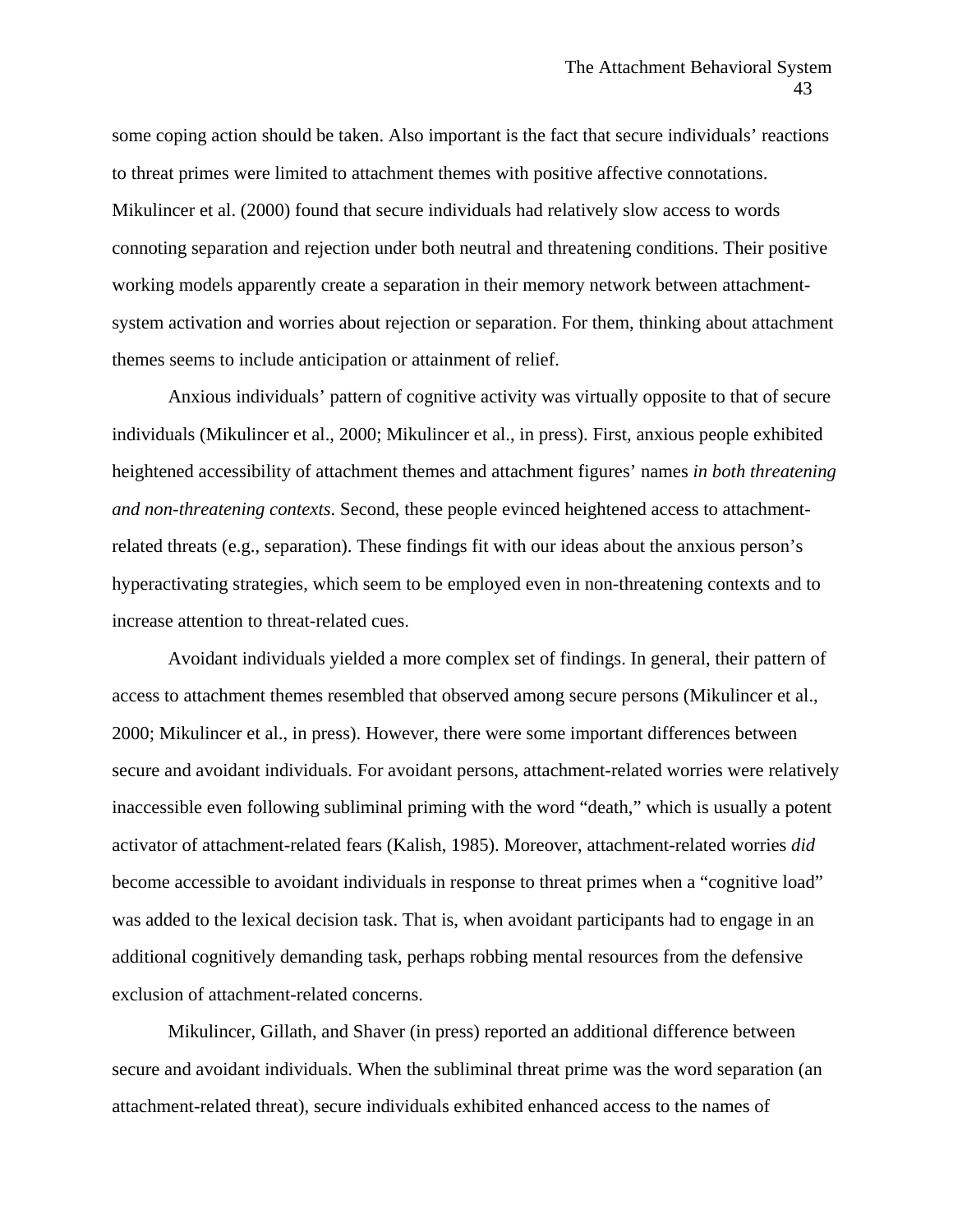attachment figures, whereas avoidant individuals exhibited *decreased* access. There was no such difference when the subliminal prime word was failure, a word not closely related to attachment. It seems, therefore, that the attachment system is preconsciously activated under attachmentunrelated threatening conditions for both avoidant and non-avoidant people, but it is preconsciously inhibited or deactivated under attachment-related threatening conditions (or at least following the threat of separation) if a person is avoidant. Under the latter conditions, avoidant individuals' responses in the lexical decision and Stroop tasks resemble their selfreported feelings and their actual behavior in interpersonal situations. It seems that avoidant adults have learned not to appeal to attachment figures when those figures are threatening to leave – in fact, have learned to inhibit the tendency to seek proximity, which we know they possess, at least in non-attachment-related threat conditions.

Our understanding of avoidant adults is compatible with Ainsworth et al.'s (1978) analysis of the behavior of avoidant infants, whose mothers seemed angrier than the mothers of infants classified secure or anxious, less comfortable with physical contact, and less tolerant of their infants' expressions of vulnerability and neediness. Ainsworth et al. (1978, p. 320) said, for example, "avoidance short circuits direct expression of anger to the attachment figure, which might be dangerous, and it also protects the baby from re-experiencing the rebuff that he has come to expect when he seeks close contact with his mother." Perhaps when this "short circuiting" is practiced repeatedly, it becomes part of a person's automatic deactivating strategies and is aroused when he or she subliminally registers the word separation. This circuit may allow avoidant people to maintain some degree of proximity to attachment figures without risking the caregivers' disapproval and distancing (Main & Weston, 1982).

Overall, the findings clearly show that threatening stimuli preconsciously activate attachment-related thoughts and mental representations of attachment figures. They also show that anxious persons' hyperactivating strategies lead to attachment-system activation even in neutral contexts and color this activation with worries about separation and rejection. In contrast, avoidant persons' deactivating strategies foster the suppression of attachment-related worries and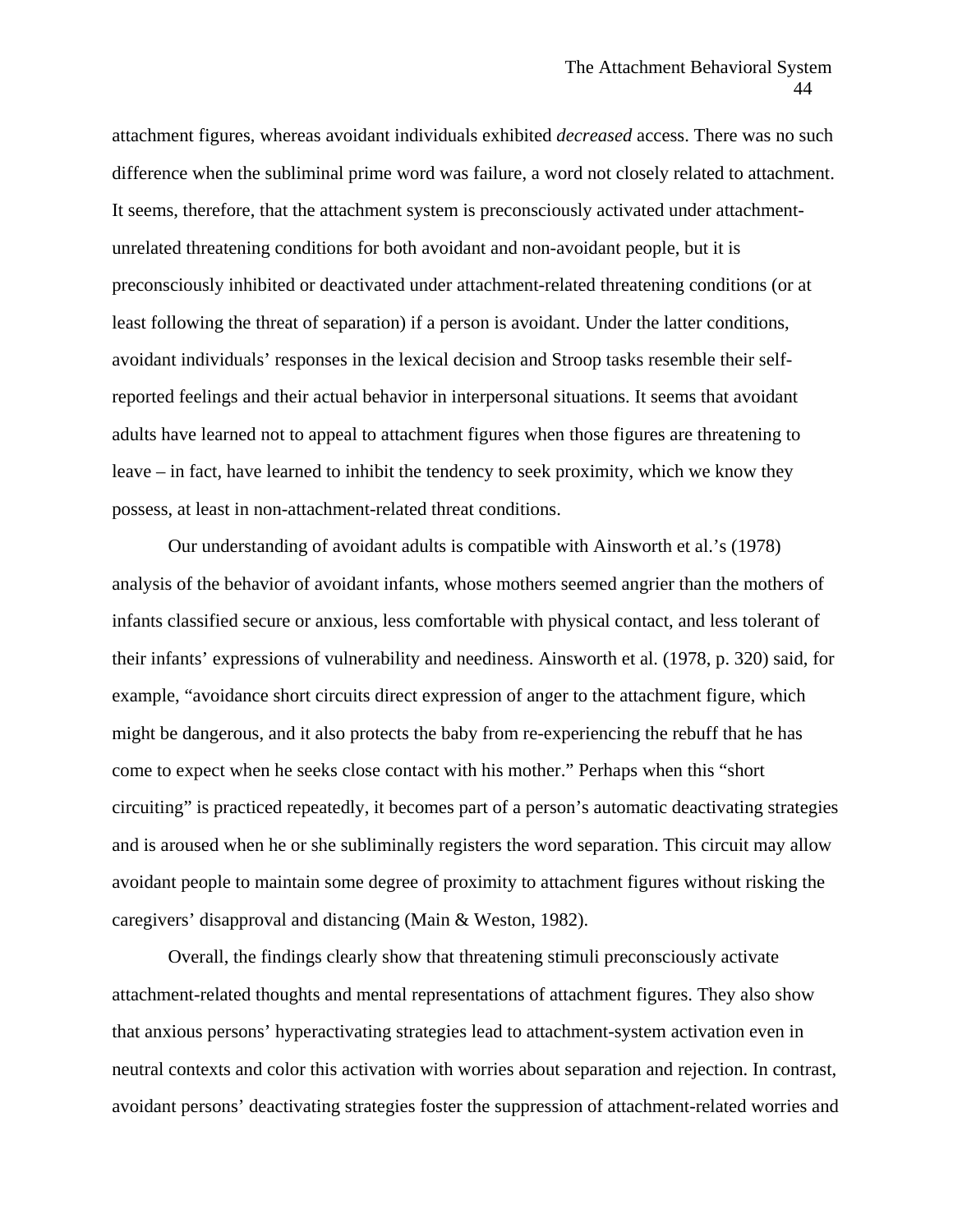inhibit attachment-system activation during encounters with attachment-related threats of separation and rejection.

## *Studies on Attachment-Figure Availability*

Two lines of research provide empirical support for our ideas about the appraisal of attachment-figure availability and the activation or launching of security-based strategies. One line of research has examined the contribution of attachment strategies to the subjective appraisal of the availability and supportiveness of attachment figures. The other line of research has examined effects of the actual presence of an available attachment figure or contextual cues that activate representations of available attachment figures on the enactment of security-based strategies. Overall, these studies clearly indicate that the activation of these strategies depends on the interaction between perceptions of reality and a person's habitual attachment strategies.

The first line of research has been focused mainly on attachment-style differences in the mental representations of the primary caregivers (parents). These studies have consistently shown that both attachment anxiety and attachment avoidance are involved in the appraisal of these figures as unavailable and non-supportive. Using a 37-item adjective checklist to retrospectively assess recollections of childhood relationships with parents, Hazan and Shaver (1987) found that whereas participants who endorsed a secure style described parents as respectful, responsive, caring, accepting, and undemanding, anxious and avoidant participants described almost the opposite of this profile. These results have been conceptually replicated by Mikulincer et al. (1990) and Mikulincer and Nachshon (1991), who used a 12-item adjective checklist in samples of Israeli adults, as well as Rothbard and Shaver (1994), who assessed 15 aspects of the relationship with parents during childhood. Rothbard and Shaver (1994) also reported conceptually similar attachment-style variations in the appraisal of *current* relationships with parents. Secure individuals described their parents at the time the study was conducted as more available, supportive, warm, and respectful than anxious and avoidant participants.

Similar attachment-style differences have been found in subsequent studies based on dimensional measures of attachment style and other techniques for assessing mental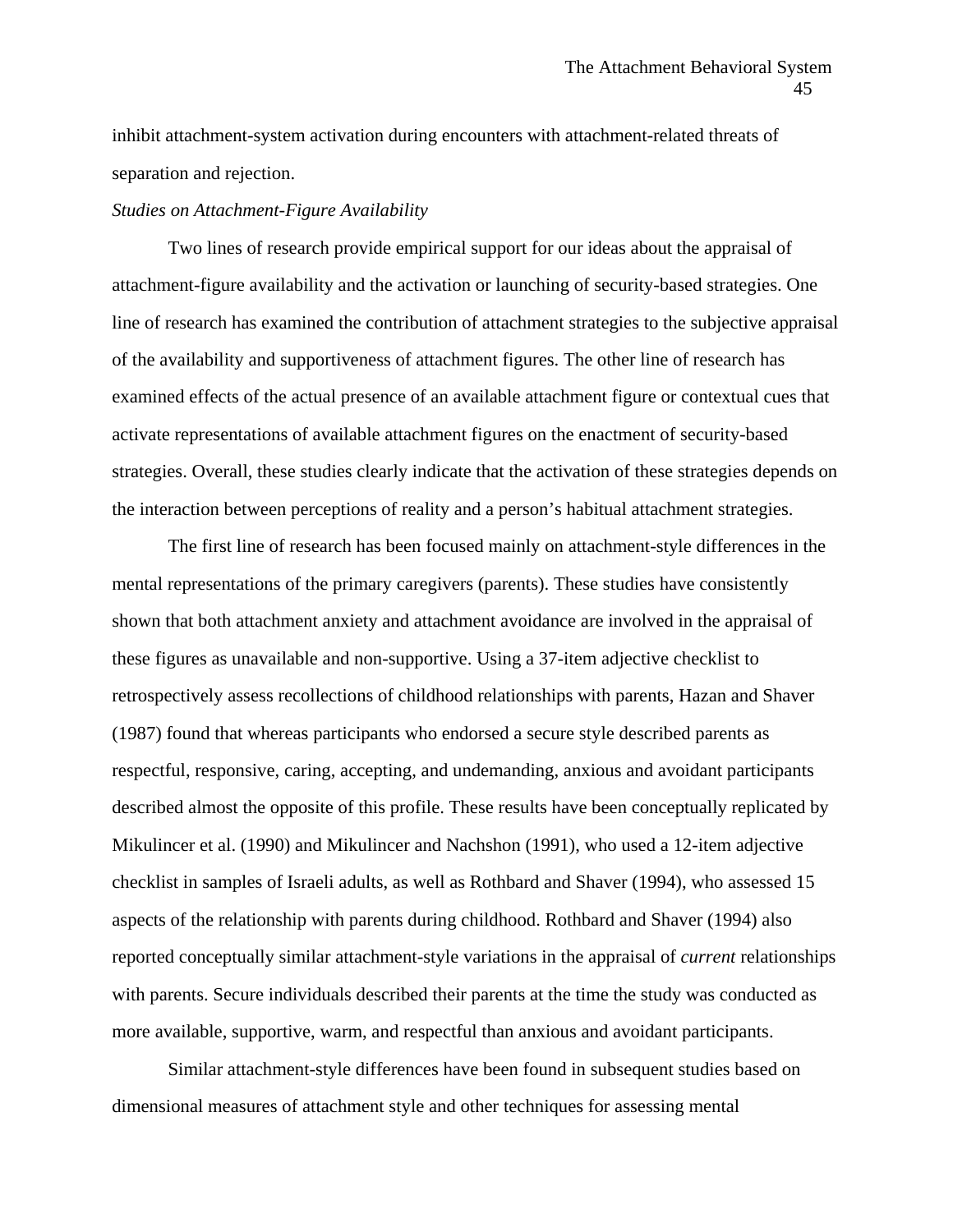representations of attachment figures. In a nationally representative sample of American adults, Mickelson, Kessler, and Shaver (1997) reported that attachment anxiety and avoidance were associated with memories of less parental warmth during childhood, as assessed by the Parental Bonding Scale (Parker, Tupling, & Brown, 1979). Moreover, Brennan and Shaver (1998) reported that attachment insecurity was associated with memories of less parental acceptance and less parental fostering of independence, as assessed by the Mother-Father-Peer Scale (Ricks, 1985). In an analysis of the content and structure of participants' open-ended descriptions of their parents, Levy, Blatt, and Shaver (1998) found that parental descriptions of participants who reported having a secure style were characterized by greater benevolence, nonpunitiveness, differentiation, and elaboration than the descriptions given by insecure participants.

The contribution of attachment strategies to the appraisal of attachment-figure availability has also been documented in descriptions of other attachment figures. Florian, Mikulincer, and Bucholtz (1995) reported that people who endorsed a secure style perceived their close friends and romantic partner as providing more emotional and instrumental support than anxious and avoidant persons. In a recent diary study in which married participants rated the quality of their spouse's behavior each day for a period of 3 weeks, Mikulincer, Florian, and Hirschberger (2002) reported that both attachment anxiety and attachment avoidance were associated with a daily appraisal of partners' behaviors as reflecting greater unavailability and less supportiveness.

The second line of research has provided important information about the contribution of contextual cues to the activation of security-based strategies. In a recent series of studies (Mikulincer, Hirschberger, Nachmias, & Gillath, 2001; Mikulincer, Gillath, et al., 2001; Mikulincer, Gillath, et al., in press; Mikulincer & Shaver, 2001), we found that different experimental techniques that activate mental representations of available attachment figures led to the activation of security-based strategies even among participants who scored high on attachment anxiety or attachment avoidance. These techniques consisted of subliminal presentation of security-related words such as love and proximity; subliminal presentation of security-related pictures (e.g., a Picasso drawing of a mother cradling an infant in her arms; a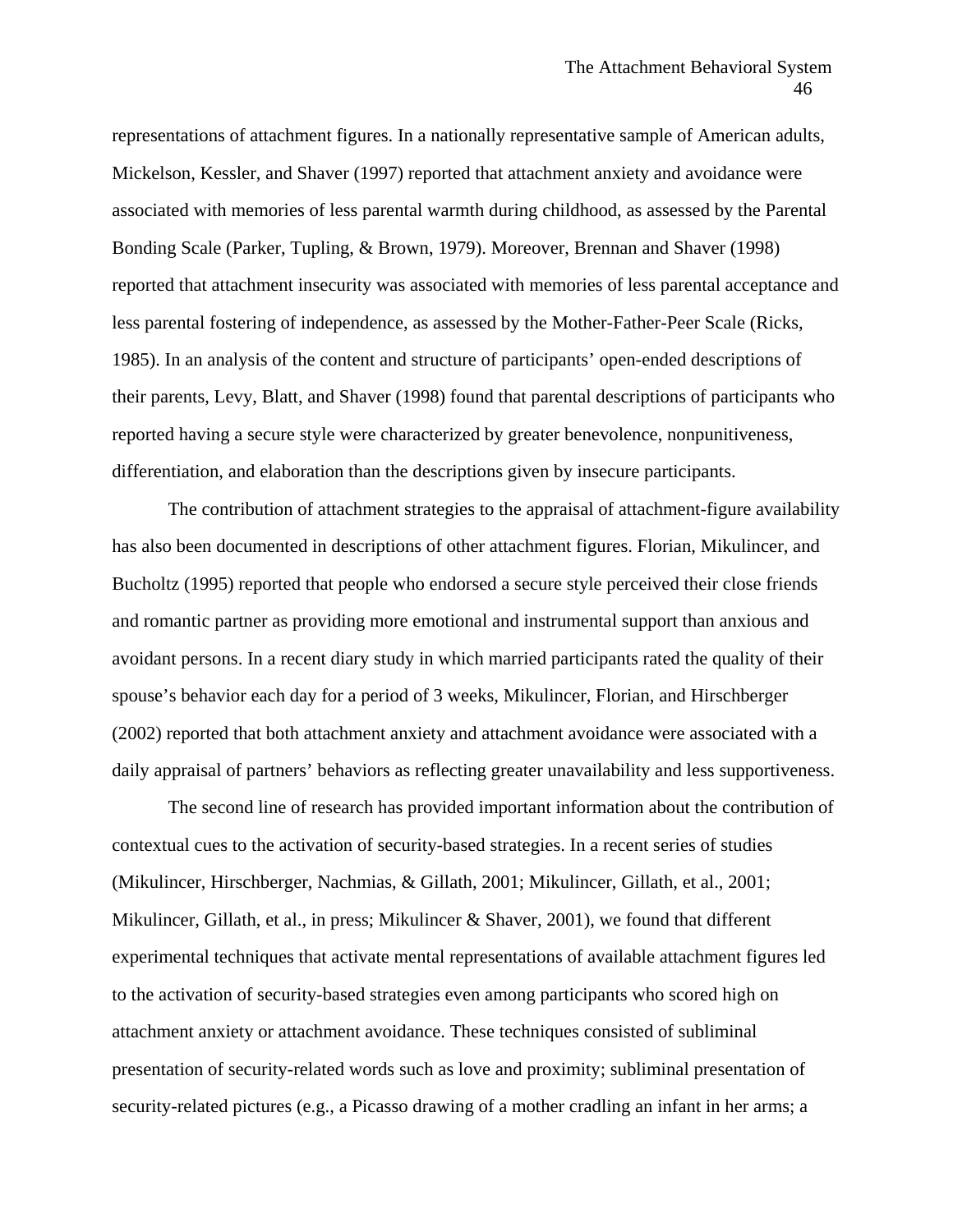couple holding hands and gazing into each other's eyes); subliminal presentation of the names of persons who were nominated by participants as security-enhancing attachment figures; guided imagery concerning the components of the secure base script; and visualization of the faces of security-enhancing attachment figures. The activation of security-based strategies was manifested in affective ratings of neutral stimuli, responses to out-group members, attitudes toward others' needs, and value priorities. (The specific findings are reviewed in the next section.)

Two recent studies have also examined the effects of the actual presence of an available attachment figure on the activation of security-based strategies. In the diary study of marital interactions, Mikulincer, Florian, and Hirschberger (2002) found that a spouse's contextual availability and supportiveness contributed to the intensity of a person's positive feelings toward the spouse. The more often a spouse's behaviors indicated availability and supportiveness on a given day, the stronger a person's positive feelings towards this person on the same day. This effect was found in both husbands and wives. Importantly, contextual spouse-availability also weakened the effects of anxious individuals' hyperactivating strategies. Although attachment anxiety was associated with less positive feelings toward a spouse during the 3-week period of the study, this association was notably weakened on days when the spouse's behavior reflected availability and supportiveness. However, contextual spouse-availability failed to moderate the effects of attachment avoidance. That is, attachment avoidance was associated with less positive feelings toward a spouse even on days when this spouse behaved in a supportive manner.

Rom and Mikulincer (2002) conducted a naturalistic study in which new recruits to the Israel Defense Forces were randomly divided into small groups and performed three group tasks. After these tasks, external observers rated participants' instrumental functioning (the extent to which they contributed to the completion of the group task) and participants completed Smith, Coates, and Smith's (1999) group attachment scale, tapping attachment anxiety and avoidance toward their specific group. In addition, they rated the level of cohesiveness of their group, a group-level construct that we conceptualize as reflecting the extent to which a group serves safe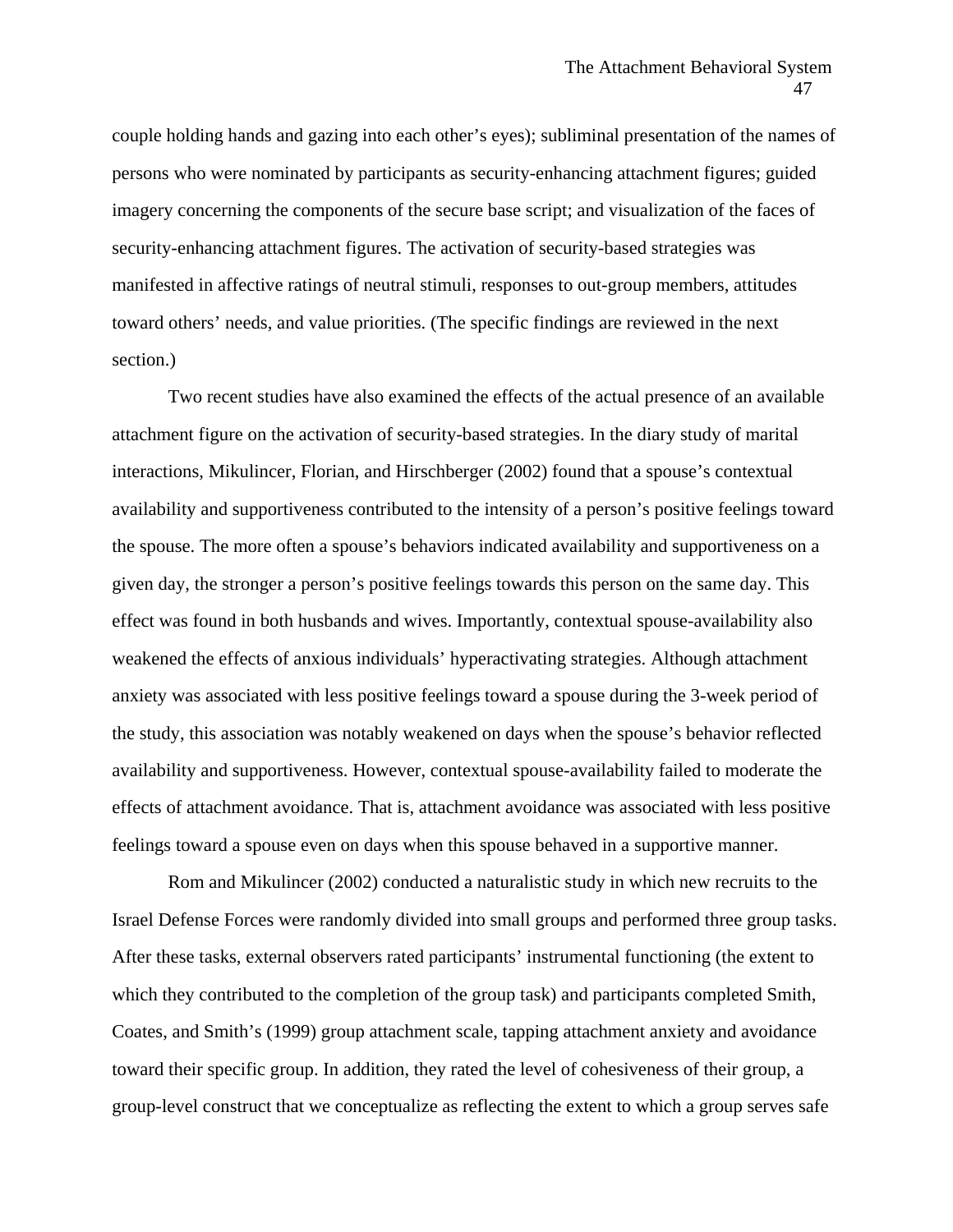haven and secure base functions. That is, high cohesive groups (assessed in terms of the average of all group members' ratings) can contextually activate representations of attachment security and initiate security-based strategies.

Scores on general attachment anxiety and attachment avoidance were associated with poorer instrumental functioning across the groups. In addition, group cohesion contributed to instrumental functioning (the higher the cohesion, the better the instrumental functioning) and to the within-group association between attachment anxiety and instrumental functioning. The higher the cohesion of a group, the weaker the association between a participant's attachment anxiety and his or her instrumental functioning. Interestingly, group cohesion did not moderate the negative association between attachment avoidance and instrumental functioning.

There was an interesting and coherent pattern of associations between general attachment scores and group attachment scores. With regard to group attachment anxiety, people who scored higher on general attachment anxiety tended also to score higher on group-specific attachment anxiety. In addition, group cohesion contributed to group attachment anxiety – the higher the cohesion of a group, the lower the group attachment anxiety – and to the within-group association between general attachment anxiety and group attachment anxiety. The higher the cohesion of a group, the weaker the association between general attachment anxiety and group attachment anxiety. With regard to group attachment avoidance, people who scored higher on general attachment avoidance tended also to score higher on group-specific attachment avoidance. In addition, group cohesion contributed to group attachment avoidance: The higher the cohesion of a group, the lower the group attachment avoidance. However, group cohesion did not contribute to the within-group association between general avoidance and group avoidance.

Overall, these studies have important implications for understanding the interface between the biasing action of chronic attachment strategies and the effects of contextual cues of attachment-figure availability on the activation of security-based strategies. Both top-down and bottom-up processes contribute to the triggering of these strategies. That is, chronic attachmentstyle differences in the appraisal of attachment-figure availability and contextual cues indicating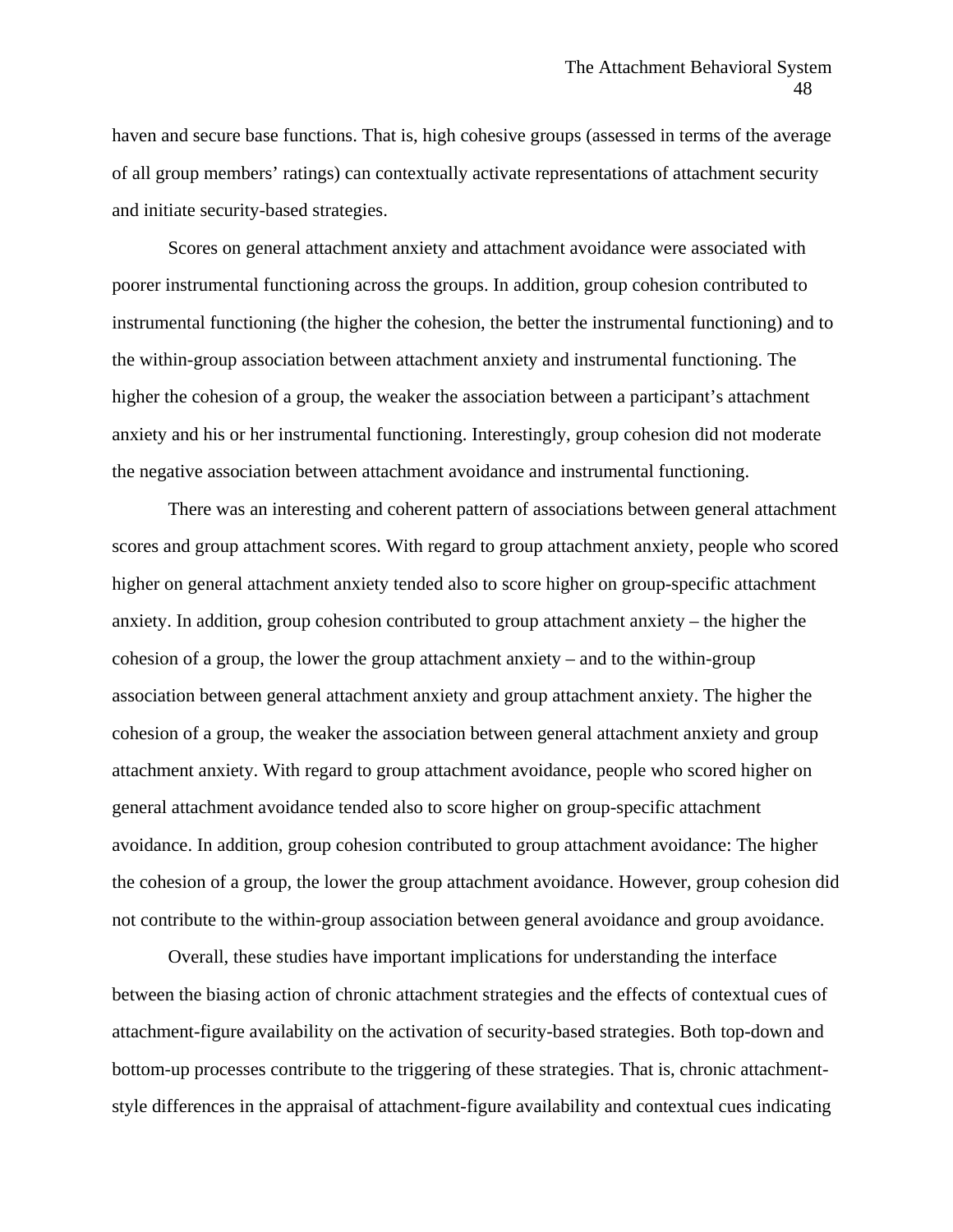the actual presence of an available attachment figure, or activation of mental representations of these figures, made unique contributions to a people's cognitions, emotions, and functioning in a particular situation. Moreover, the actual presence of available attachment figures seemed to weaken the effects of anxious individuals' hyperactivating strategies and to inhibit the activation of these strategies in a particular context (e.g., causing an anxious person to feel less anxious than usual toward a particular group).

Interestingly, the contextual activation of attachment-figure availability failed to moderate the effects of avoidant people's deactivating strategies. That is, deactivating strategies may continue to be used even when actual or symbolic attachment figures are available and supportive. In fact, one of the inhibitory circuits of deactivating strategies is directed against the monitoring of attachment-figure availability, leading avoidant persons to divert attention away from attachment-related cues and dismiss any positive behavior of attachment figures. As a result, these people remain suspicious about others' intentions even when particular others are behaving in a supportive manner.

## *Studies on the Interpersonal and Intrapersonal Manifestations of Attachment Strategies*

In this section, we review our research findings on the interpersonal and intrapersonal manifestations of attachment strategies. We organize this extensive review in terms of the psychological processes in which the declarative knowledge and procedural rules associated with particular attachment strategies are manifested: the management of interpersonal behavior, the process of coping with attachment-unrelated and attachment-related threats, and the processing of threat-related and attachment-related information.

*Management of interpersonal behavior and close relationships.* Our studies have documented the attachment strategies that are used and applied in the management of interpersonal behavior. Specifically, these studies have focused on attachment-style differences in (a) the way people construe their love experiences and beliefs, (b) the way they manage interpersonal conflicts in close relationships, (c) their proneness to disclose and share personal information and feelings (self-disclosure), and (d) their degree of trust in love relationships.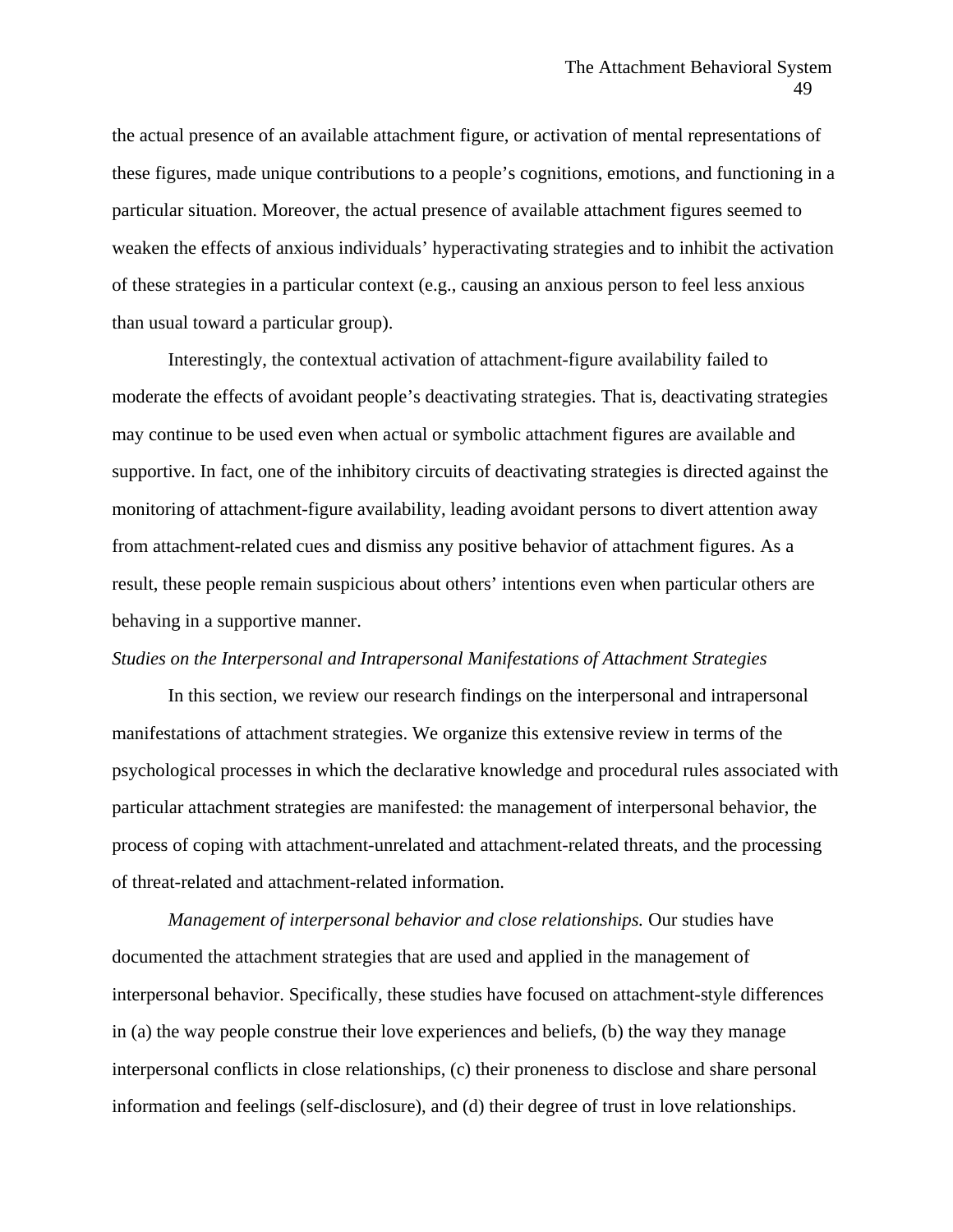In the original studies of adult attachment style, Hazan and Shaver (1987) provided initial evidence for the involvement of attachment strategies in the way people construe their experiences of romantic love. In both a newspaper survey of community members and a more typical study of university students, Hazan and Shaver (1987) found that people who classified themselves as securely attached conceptualized their love experiences in terms of the optimistic expectations and main goal of security-based strategies – the formation of intimate and supportive relationships. Specifically, they reported that their love relationships were friendly, warm, trusting, and supportive; they emphasized intimacy as the core feature of these relationships; and they believed in the existence of romantic love and the possibility of maintaining intense love over a long time period.

People with an avoidant style construed their love experiences in line with their characteristic deactivating strategies. They described their romantic relationships as low in warmth, lacking friendly interactions, and low in emotional involvement; and they believed that love fades with time. In contrast, people who reported having an anxious style construed their love experiences in line with three hyperactivating strategies: (a) the search for extremely close relationships; (b) exaggerated monitoring of attachment-figure unavailability, and (c) intensification of negative emotions. These people described their romantic relationships in terms of obsession and passion, strong physical attraction, desire for union with the partner, and proneness to fall in love quickly and perhaps indiscriminately. At the same time, they characterized their lovers as untrustworthy and non-supportive, and reported intense bouts of jealousy and anger toward romantic partners as well as worries about rejection and abandonment. These findings have been replicated in subsequent studies (see Feeney, 1999, for a review).

In one recent study, Mikulincer and Sharir (2002) examined attachment-style differences in conflict resolution strategies (assessed by the Rahim Organizational Conflict Inventory) within romantic relationships. The constructive nature of security-based strategies was manifested in the tendency of secure people to report heightened reliance on effective conflict resolution strategies – compromising and integrating one's own and one's partner's positions. In contrast, persons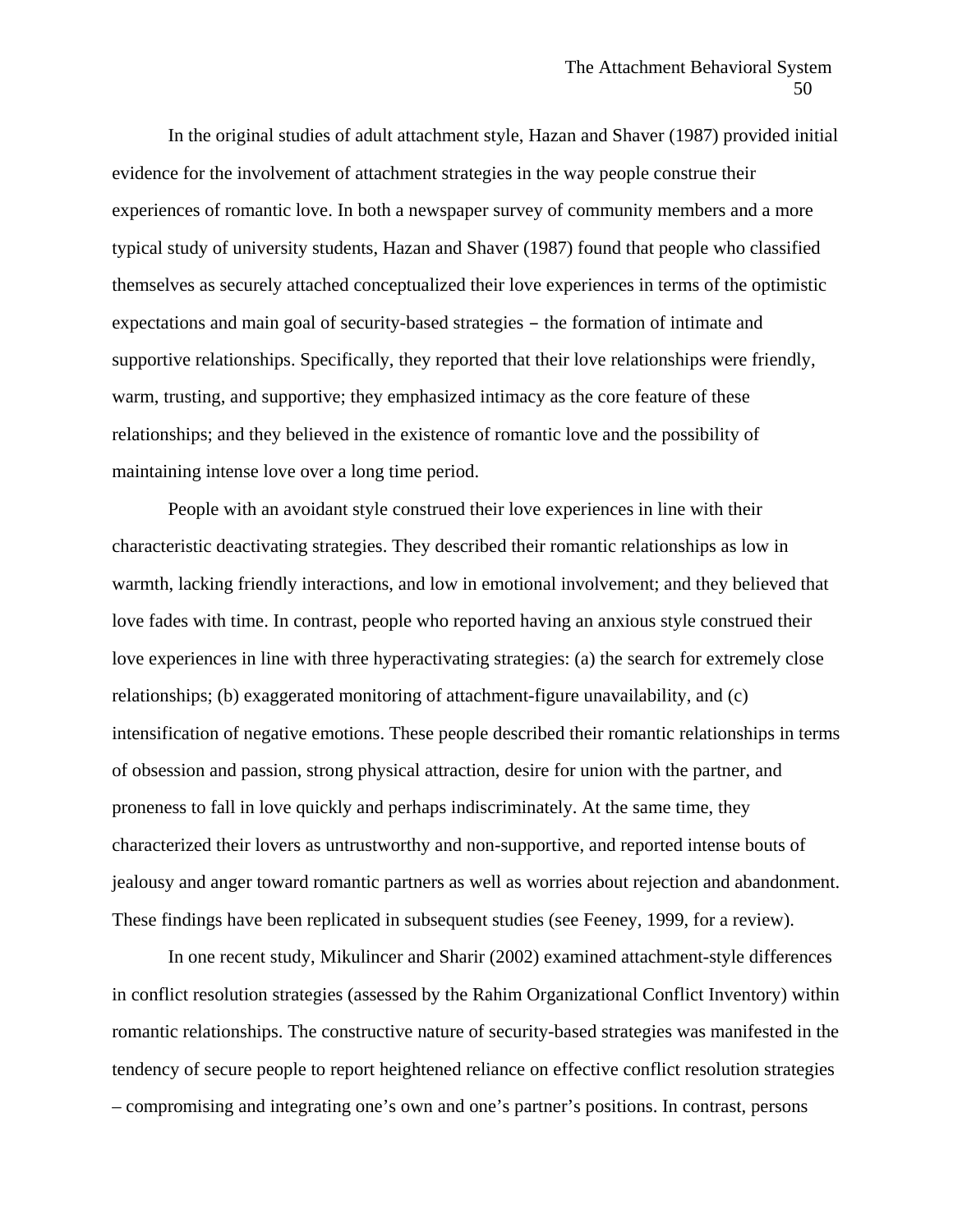who reported having an anxious or avoidant style relied more extensively on less effective conflict resolution strategies (dominating and avoiding strategies), which leave a conflict unsolved and may even lead to conflict escalation. Whereas anxious people's hyperactivating strategies led them to intensify the conflict and fight aggressively with a partner (dominating strategy), avoidant people's deactivating strategies led them to distance themselves from the conflictual situation and avoid confronting the partner (avoiding strategy). These differences fit well with findings from other studies (e.g., Gaines et al., 1997; Pistole, 1989).

In a series of three studies, Mikulincer and Nachshon (1991) delineated the way attachment strategies shape a person's self-disclosure and his or her reactions to a partner's disclosure. The main goal of security-based strategies – formation of intimate relationships – seemed to lead to what Mikulincer and Nachshon (1991) called "responsive self-disclosure." Secure people were more likely to self-disclose and to be highly responsive to a partner's disclosure. They disclosed more personal information and felt better interacting with a high than a low disclosing partner; they were attentive to the issues raised in the partner's disclosure and expanded upon them in their own discourse (topical reciprocity). According to Berg (1987), both self-disclosure and responsiveness to partner's disclosure are necessary for enhancing intimacy. People who wish to move toward comfortable intimacy should be responsive to a partner's communication, reinforce the partner's confidence in the self's good intentions, and promote more intimate disclosure. The "responsive self-disclosure" exhibited by secure individuals is the best strategy for forming the kind of intimate relationships these people wish to create.

The pattern of self-disclosure shown by avoidant people was a reflection of their deactivating strategies. Because their interaction goal is to maintain distance from others, persons who endorsed an avoidant style reported low proneness to self-disclose, were uncomfortable with a high disclosing partner, and did not disclose personal information even to such a partner. This interaction goal leads to what Mikulincer and Nachshon (1991) called "compulsive closure," which reflects their reluctance to create open and friendly relationships with others.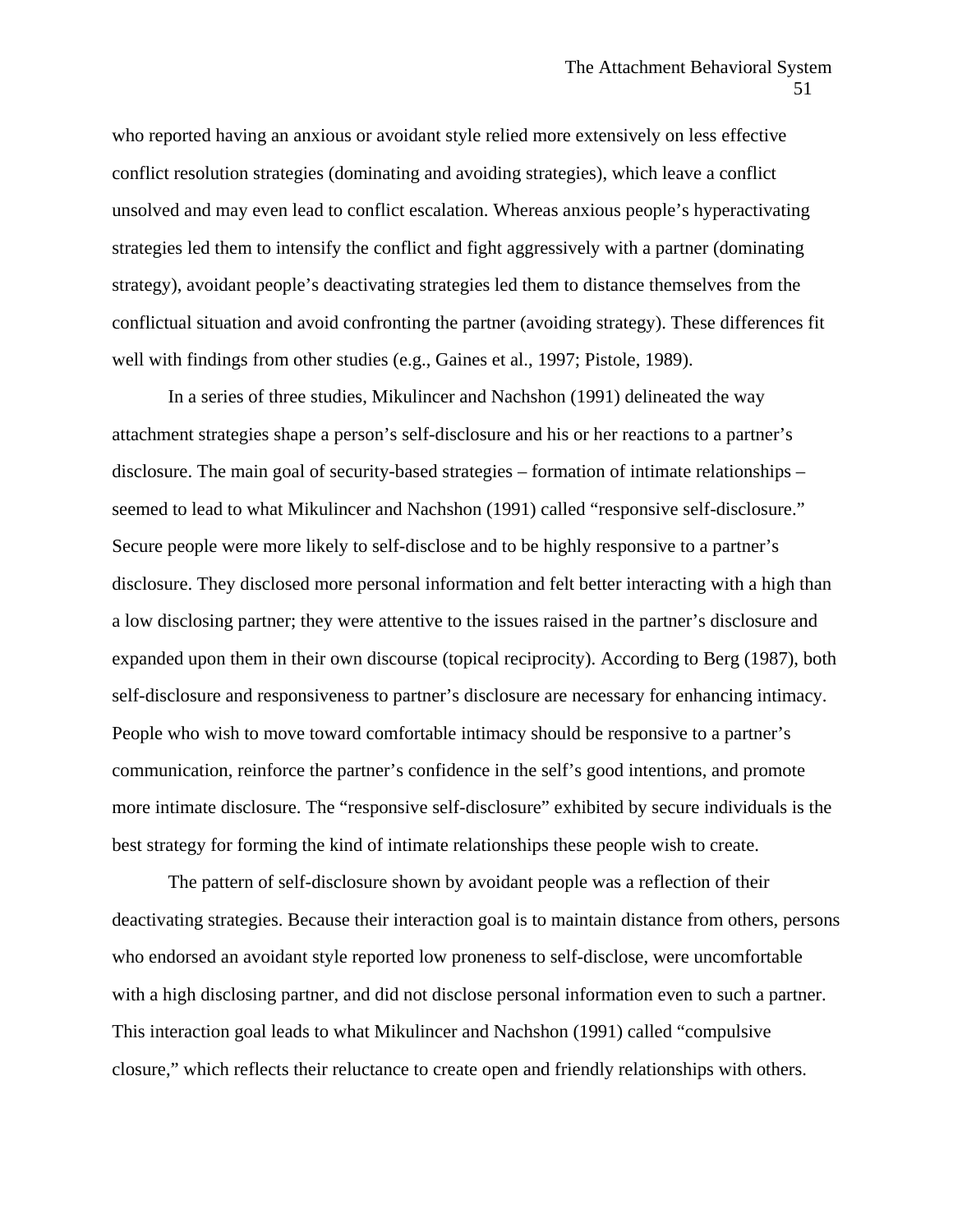For anxious, hyperactivating individuals, what is most important about self-disclosure is that it involves a momentary breaking of boundaries with a partner and meets a need for increased closeness (Berg, 1987). Anxious people can use self-disclosure as a means of merging with others and reducing their fear of rejection rather than as a means for enhancing reciprocal intimacy. As a result, although anxious people were found to report heightened proneness toward self-disclosure, they tended to disclose indiscriminately to people who were not prepared for intensely intimate interactions (strangers, low disclosing partners) and tended to be unresponsive to their partner's disclosure (a pattern reminiscent of the mothers of anxious infants; Cassidy & Berlin, 1994; Main et al., 1985). In fact, anxious people did not usually deal with a partner's disclosed information in their own disclosures, thereby violating Grice's (1989) maxims of good communication, one of the foundations of the AAI scoring system (Hesse, 1999). These attachment-style differences have been conceptually replicated in other studies (e.g., Keelan, Dion, & Dion, 1998; Pistole, 1993).

In a further attempt to delineate the interpersonal components of attachment strategies, Mikulincer (1998a) conducted five studies focused on goals, memories, and experiences related to the sense of trust in love relationships. With regard to trust-related goals, participants who endorsed a secure style reacted in line with the main goal of security-based strategies – proximity seeking. They reported intimacy as the most important trust-related goal, emphasized the impact of trust-validation and trust-violation episodes on their sense of closeness to a partner, and exhibited heightened access to thoughts about intimacy in a trust-related context (faster lexical decision times for intimacy-related words). Anxious people reacted in line with the main goal of hyperactivating strategies – the attainment of a sense of security. They reported security seeking as the most important trust-related goal and showed heightened access to thoughts about security in a trust-related context. For them, episodes in which partners behaved in a responsive way were appraised as contributing to security feelings, whereas betrayal of trust was appraised as hurting these feelings. Avoidant people reacted in line with the main goal of deactivating strategies – attainment of a sense of control. They described control seeking as the most important trust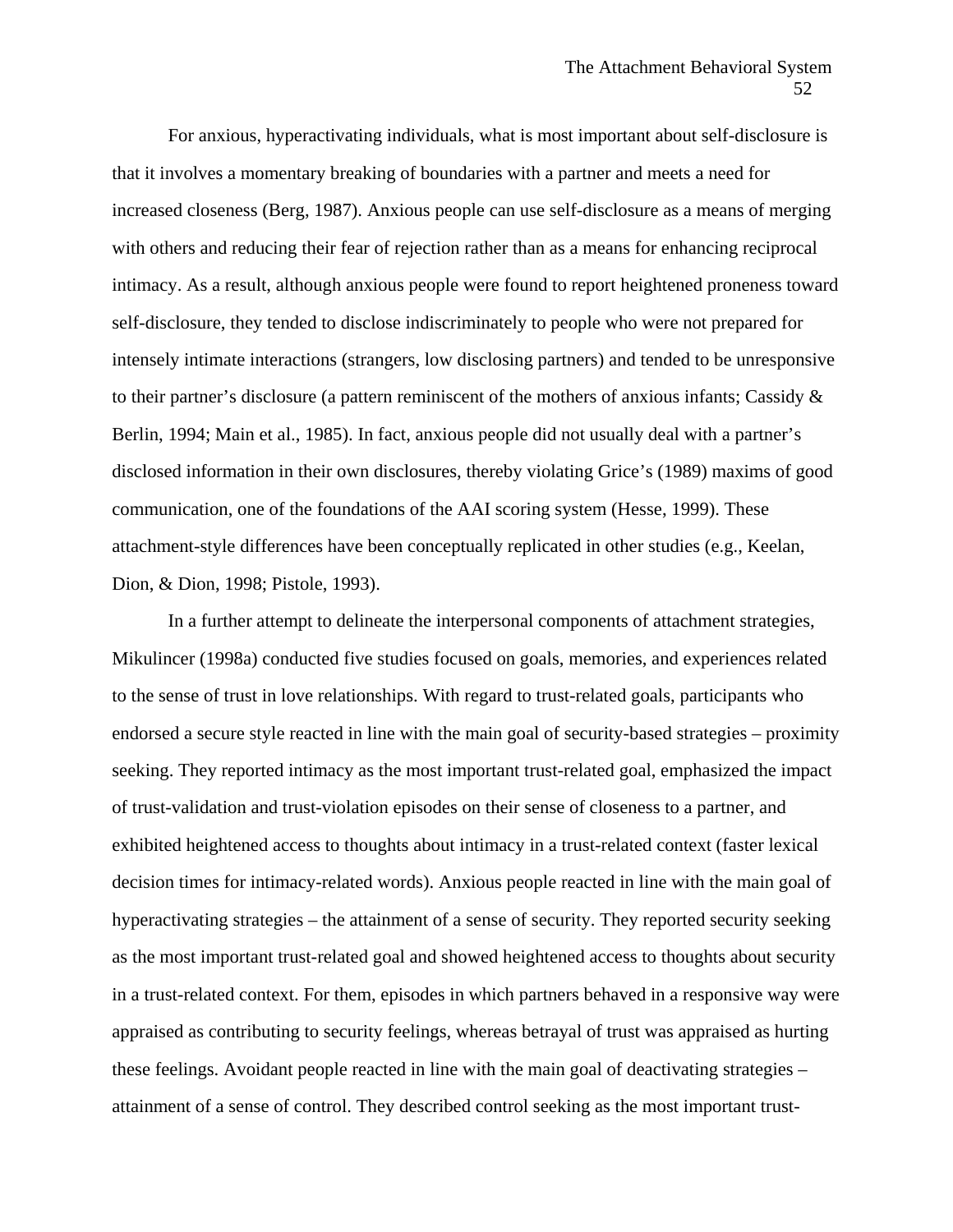related goal and exhibited heightened access to thoughts about control in a trust-related context. In addition, they emphasized the impact of trust-validation and trust-violation episodes on the control they exert over partners' behaviors.

Trust-related memories and experiences were also found to be direct manifestations of attachment strategies (Mikulincer, 1998a). The constructive nature of security-based strategies was evident in the following findings: Secure persons had faster access to trust-validation episodes (i.e., faster recall latency), reported more trust-validation episodes in their current relationship, attached higher importance to these episodes, and appraised them as reflecting their partner's beneficent disposition. The most direct expressions of this constructive attitude were found, however, in secure people's tendency to talk openly with a partner in response to trust betrayal, their ready access to thoughts about this relationship-enhancing strategy in a trustviolation context (faster lexical decision times for the word "talk"), and the way these persons cognitively process trust-violation episodes (Mikulincer, 1998). Specifically, secure persons did not have ready access to trust-violation memories and tended not to appraise these episodes as important or fundamentally related to their partner's personality. These findings reveal some of the cognitive and affective maneuvers used by secure individuals to minimize the distressing impact of a partner's negative behaviors. Such maneuvers include the suppression of memories that raise doubts about a partner's good will and the dismissal of trust-violation events. These reactions fit with Collins's (1996) findings on the relationship-enhancing explanations that secure people make for a partner's negative behaviors and suggest that attachment security is related to forgiveness, a topic receiving attention in current research (e.g., McCullough, 2001).

The secondary attachment strategies of insecure individuals were evident in their reactions to trust-violation episodes (Mikulincer, 1998). Avoidant people increased their distance from partners following a betrayal of trust and dismissed the importance of this threatening occurrence. Anxious people, in contrast, worried and ruminated during a trust-betrayal episode, reacted to it with strong negative emotion, and attached high importance to it.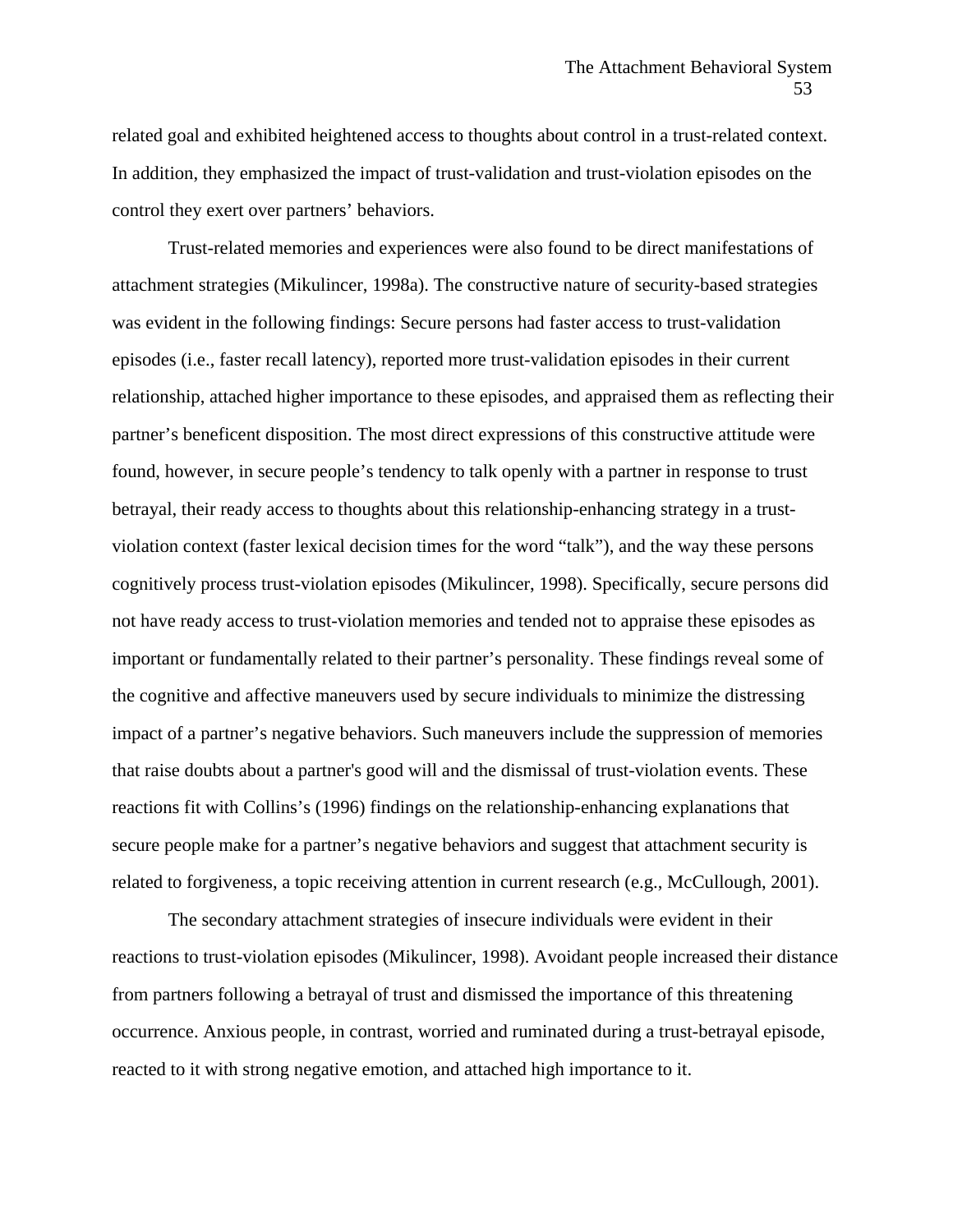Interestingly, lexical decision times indicated that avoidant participants experienced activation of the word "worry" when primed with a trust-violation context. This discrepancy between, on the one hand, self-reports of distancing from the partner and not being bothered by betrayal and, on the other hand, experiencing an activation of "worry" may indicate the fragile nature of avoidant people's deactivating strategies. In fact, when responses to a trust-violation context were assessed without the mediation of deliberate, controlled processing, avoidant people exhibited a more anxious pattern of reaction, a result found in some of our other studies as well (e.g., Berant, Mikulincer, & Florian, 2001a, 2001b).

*Process of coping with stressful events.* The role of attachment strategies in coping with threats has been documented in a number of studies of a wide variety of stressful events  $-e.g.,$ Iraqi Scud missile attacks on Israeli cities during the Gulf War (Mikulincer, Florian, & Weller, 1993), a demanding combat training exercise (Mikulincer & Florian, 1995), the process of divorce (Birnbaum, Orr, Mikulincer, & Florian, 1997), and the experience of chronic back pain (Mikulincer & Florian, 1998). These studies have also focused on the way women react to motherhood tasks, including first-time pregnancy (Mikulincer & Florian, 1999a), the birth of a first child (Mikulincer & Florian, 1998), and the birth of an infant who suffers from a congenital heart defect (CHD; Berant et al., 2001a, 2001b).

Findings concerning the appraisal of stressful events have revealed the core negative beliefs that are part of hyperactivating strategies as well as the optimistic beliefs associated with security-based strategies. Across the various stressors, anxiously attached people were found to appraise events in highly threatening terms and to hold the most serious doubts about their abilities and skills for dealing with them. In contrast, securely attached people reported the lowest levels of threat appraisal and the highest levels of perceived self-efficacy. With regard to avoidant persons, the findings are less consistent and seem to depend on contextual characteristics of the threat. For example, Berant et al. (2001a) found that avoidant mothers of either healthy infants or infants with a mild CHD held optimistic appraisals of motherhood tasks.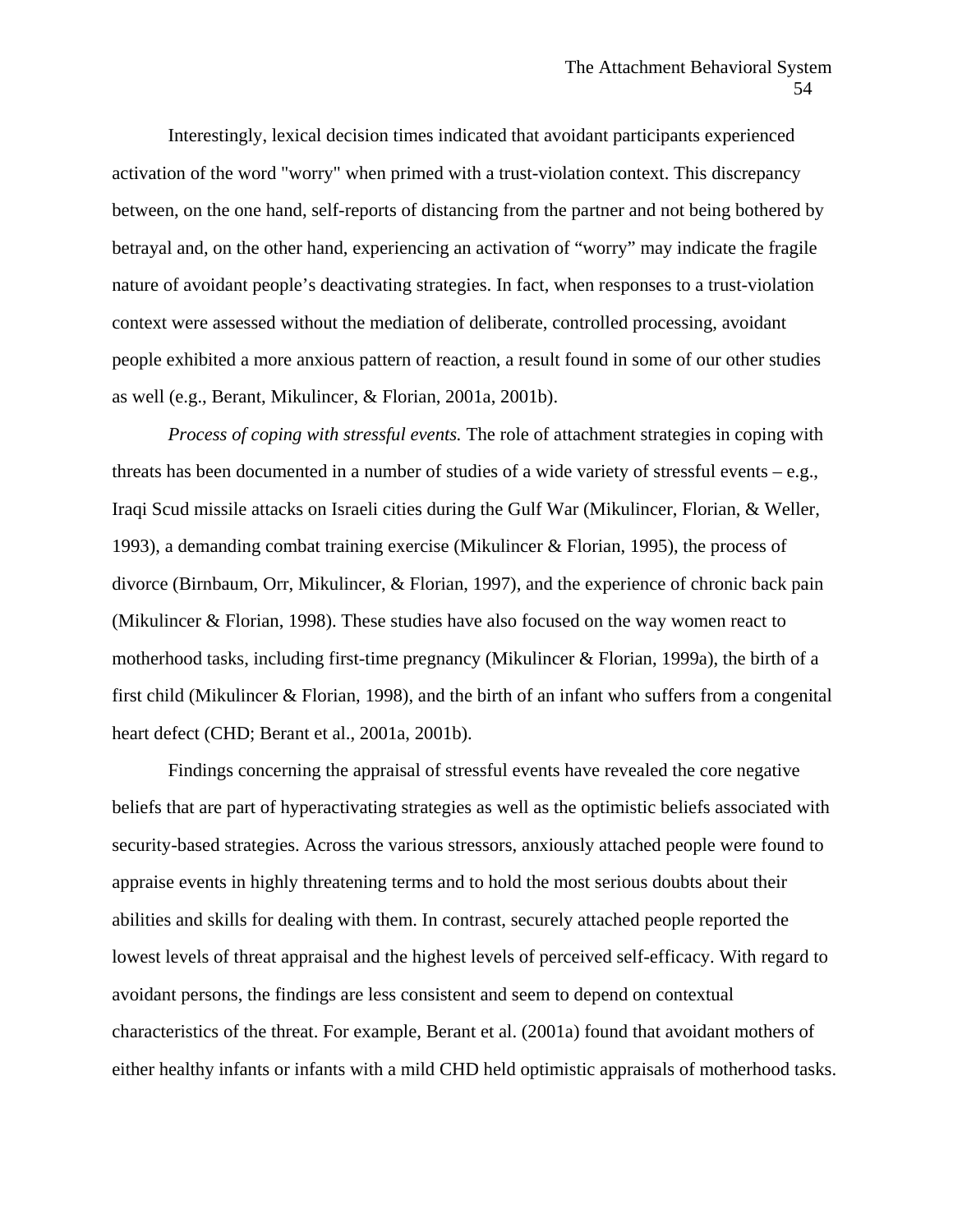However, avoidant mothers of infants with a severe, life-threatening CHD appraised their plight as more threatening and viewed themselves as less able to deal with it than secure mothers.

With regard to participants' reports of coping strategies, the findings have consistently documented the expected procedural rules of attachment strategies. First, people with a secure style rely on two procedures referred to in the secure base script – support seeking and constructive attempts to solve the problem (problem-focused coping). Second, people with an anxious style score high on measures of emotion-focused coping, which is known to intensify rather than diminish the experience of distress. Third, people with an avoidant style score high on measures of distancing coping, which involves cognitive and behavioral withdrawal from the source of distress. These attachment-style differences are compatible with findings from other studies (e.g., Lussier, Sabourin, & Turgeon, 1997; Torquati & Vazsonyi, 1999).

Two additional studies provided further evidence concerning secure people's reliance on others' support for coping with threats. First, Florian, Mikulincer, and Bucholtz (1995) found that secure individuals (compared with anxious and avoidant individuals) have a stronger tendency to seek instrumental and emotional support in times of need from parents, close friends, and a romantic partner. This finding has been replicated in other laboratories (e.g., Larose, Bernier, Soucy, & Duchesne, 1999; Ognibene & Collins, 1998). Second, Mikulincer and Florian (1997) found that secure people were more likely than their insecure counterparts to benefit from supportive interactions while coping with stressors. Following an encounter with a distresseliciting event (the anticipation of handling a snake), both an emotional conversation (talking about the emotions elicited by the snake) and an instrumental conversation (talking about how to deal with the snake task) were effective in restoring the emotional equanimity of secure persons. However, these techniques failed to improve the affective state of insecure persons. In fact, whereas an emotional conversation with a partner worsened avoidant individuals' affective state, an instrumental conversation worsened the state of anxious individuals.

It is important to note that characteristics of the stressful events affect attachment-style differences in coping strategies. For example, Berant et al. (2001a) found that the habitual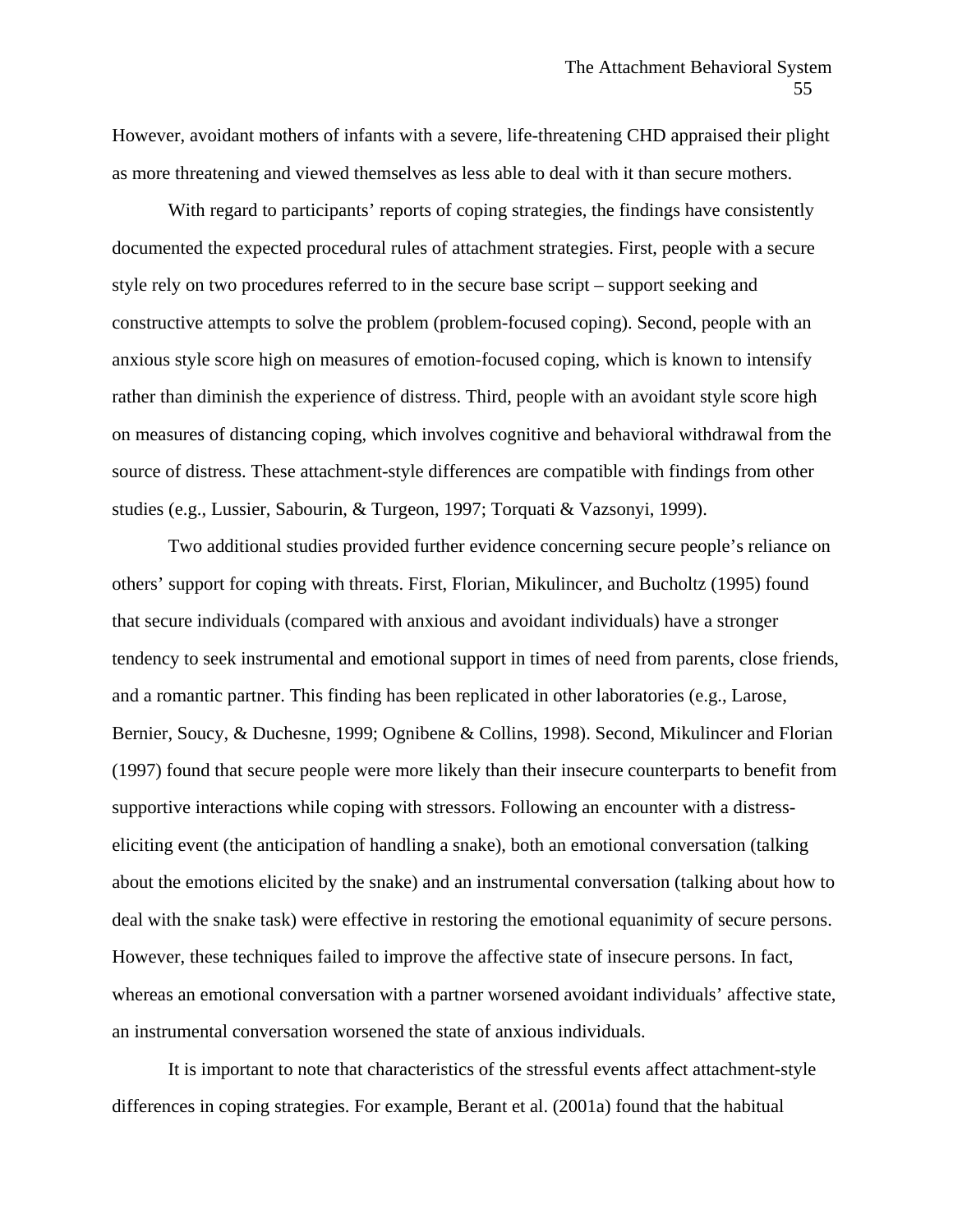reliance of avoidant mothers on distancing coping was observed only when their infants were healthy or had a mild CHD. However, the reported frequency of this strategy was reduced when avoidant mothers had to face an infant's severe health condition. In such cases, these mothers, like anxious mothers, reported heightened reliance on emotion-focused coping. This finding implies that avoidant individuals' self-reliant façade seems to be sufficient when dealing with daily hassles or minor stressors. But when they encounter uncontrollable and persisting stressors, the facade may crumble, revealing a basic insecurity that favors ineffective coping techniques.

Berant et al (2001a) also found that whereas secure mothers of both healthy infants and infants with mild CHD relied on support-seeking strategies, secure mothers of infants having a severe CHD relied on both support seeking and distancing strategies. This finding implies that secure mothers can flexibly employ distancing coping whenever thoughts about the stressful condition can impair functioning. It is possible that the suppression of painful thoughts about the infant's severe CHD might have allowed them to maintain a positive appraisal of motherhood. As a result, the overwhelming demands of the infant's illness may not have discouraged secure mothers and they may have been able to mobilize internal and external resources for taking caring of a vulnerable baby.

Attachment-related strategies were also evident in the retrospective accounts of the experience of captivity of Israeli ex-prisoners (POWs) of the Yom Kippur War, assessed 18 years after the war (Solomon, Ginzburg, Mikulincer, Neria, & Ohry, 1998). A content analysis of these accounts revealed that securely attached ex-POWs reported having dealt with captivity by recruiting positive memories or creating positive imaginary encounters with significant others. That is, they coped with the threat by seeking symbolic proximity to, and comfort from, internalized attachment figures. In contrast, anxious persons mainly remembered suffering and pain, and their accounts were full of feelings of helplessness, abandonment, and loss of control, which corresponded to their hyperactivation of threat-related feelings. The narratives of avoidant ex-POWs were shaped by deactivating strategies – they were emotionally shallow and provided little information about emotional experiences during captivity.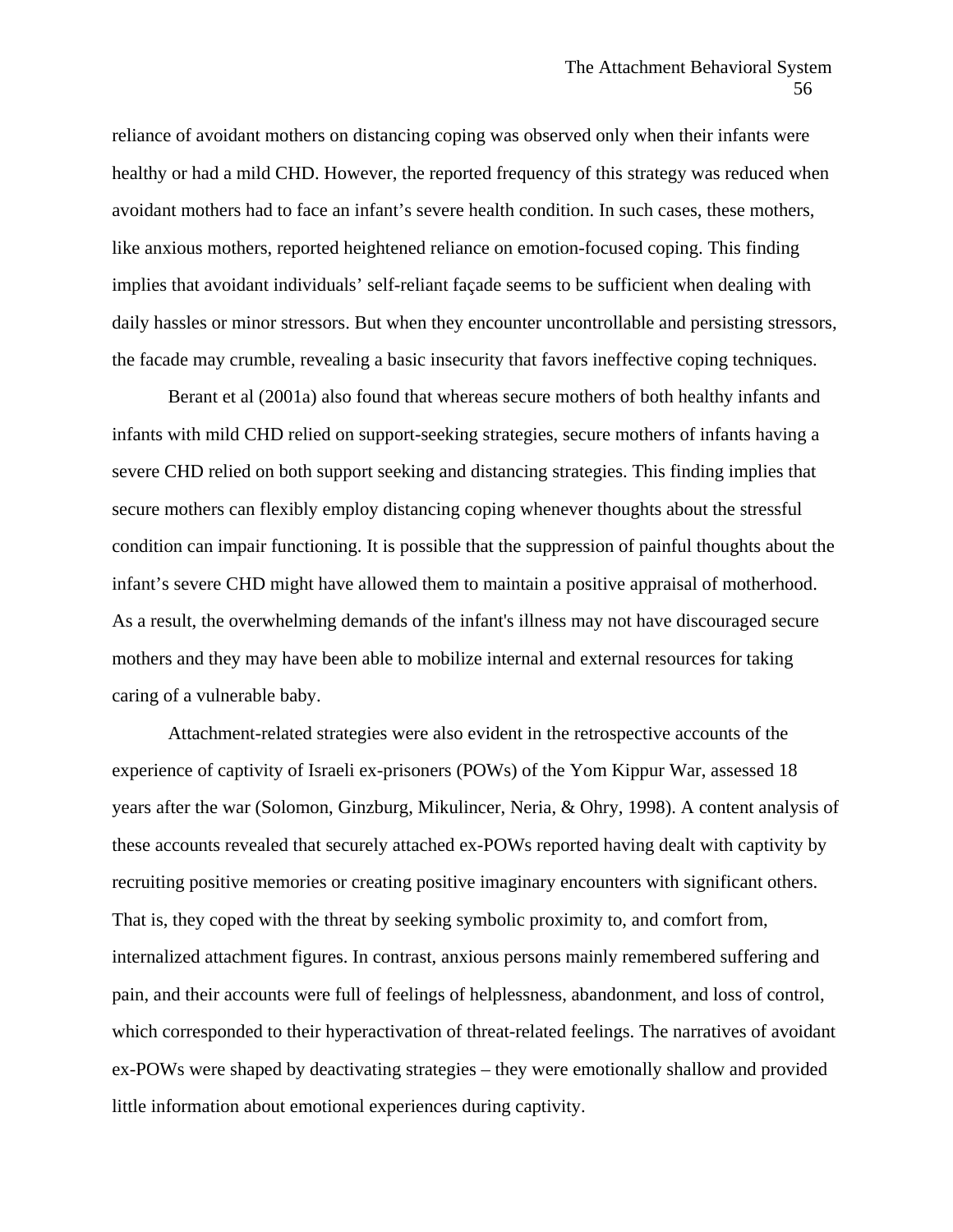*Rumination*. Two of our studies have documented the ruminative aspect of anxious individuals' hyperactivating strategies during manipulated failure experiences (Mikulincer & Florian, 1998; Kogot & Mikulincer, 2002). In these studies, participants performed cognitive tasks (e.g., concept learning, probability learning) and received either failure feedback or no feedback. They then reported on the frequency of task-related, ruminative worries experienced during the experiment. Across the two studies, the experience of failure led to more frequent bursts of task-related worries (compared with the no feedback condition) mainly for people who scored high on attachment anxiety. Kogot and Mikulincer (2002) also found that anxious individuals experienced more ruminative worries even after receiving no feedback. The mere demand to solve a cognitive problem triggered their hyperactivating strategies and caused them to ruminate and worry.

*Experience and management of death anxiety*. While examining the manifestations of attachment strategies in the process of coping with threats, we have devoted attention to the experience and management of the threat of death, something that must be confronted by all human beings with at least normal intelligence. One line of research examined attachment-style differences in the strength of death concerns, while assessing reports of overt fear of death (Florian & Mikulincer, 1998; Mikulincer, Florian, & Tolmacz, 1990), unconscious or preconscious expressions of this fear (responses to projective death-related TAT cards; Mikulincer et al., 1990), or the accessibility of death-related thoughts (the number of deathrelated words a person completed in Greenberg et al.'s, 1994, word completion task; Mikulincer & Florian, 2000, Study 2; Mikulincer, Florian Birnbaum, & Malishkowitz, 2002).

Overall, the findings reveal some of the procedural rules of hyperactivating and deactivating strategies. Anxious individuals were found to hyperactivate death concerns and keep death-related thoughts active in working memory. Specifically, attachment anxiety was associated with heightened fear of death at both conscious and unconscious levels as well as heightened accessibility of death-related thoughts even when no death reminder was present. Avoidant individuals' defensive attempts to suppress death-related thoughts were manifested in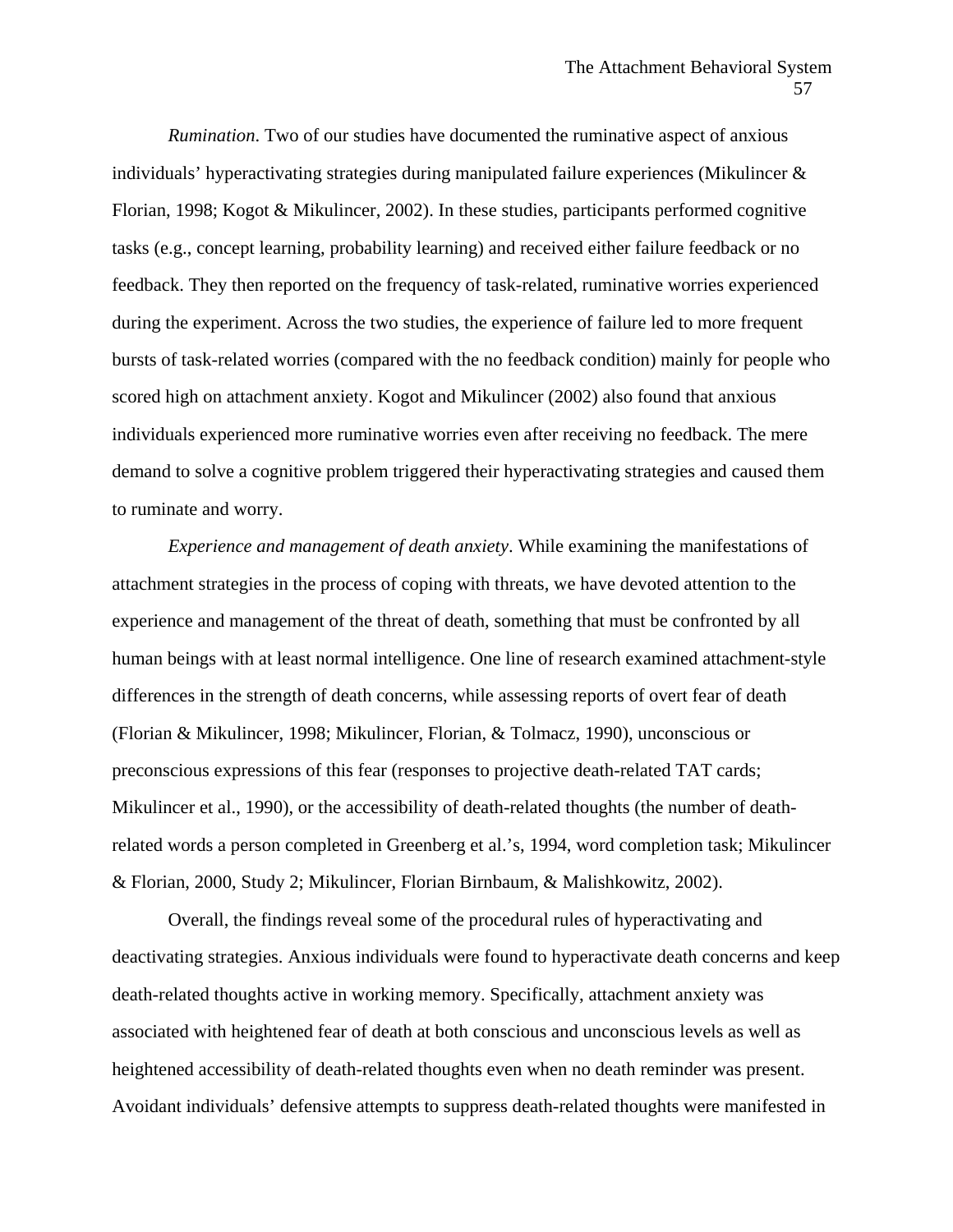dissociation between their conscious claims and unconscious dynamics. Whereas attachment avoidance was related to low levels self-reported fear of death, it was also related to heightened death-related anxiety on a projective TAT measure.

Attachment-style differences have also been found in the meanings people attribute to fear of death (Florian & Mikulincer, 1998; Mikulincer et al., 1990). Whereas attachment-anxious people tend to attribute this fear to the potential loss of social identity after death (e.g., "People will forget me"), avoidant people tend to attribute it to the unknown nature of the hereafter (e.g., "Uncertainty about what to expect"). In our view, these different meanings reflect the underlying action of attachment strategies. Anxious people hyperactivate worries about rejection and attachment-figure unavailability, viewing death as yet another relational setting in which they may be abandoned and forgotten. Avoidant deactivation of the attachment system and the consequent search for self-reliance leads to fear of the uncertain and unknown aspects of death that threaten a sense of control and mastery. That is, insecure people fear death for the same reasons they are distressed in attachment contexts (e.g., rejection, loss of control).

The second line of research examined attachment-style differences in the way people manage the "terror" (according to terror management theory; Greenberg et al., 1997) produced by experimentally presented reminders of death. People with a secure attachment style have been found to rely on two security-based strategies – constructive transformation of threats and the seeking of proximity. Mikulincer and Florian (2000, Study 4) reported that secure people reacted to mortality salience with heightened seeking of symbolic immortality – a transformational, constructive strategy that, while not solving the unsolvable problem of death, leads a person to invest in his or her children's care and to engage in creative, growth-oriented activities whose products will live on after the person dies. That is, more secure individuals react to mortality salience by, for example, viewing procreation and parenting as important goals and by viewing their work and creative products as an important contribution to the human enterprise. Secure people have also been found to react to mortality salience with a heightened desire for intimacy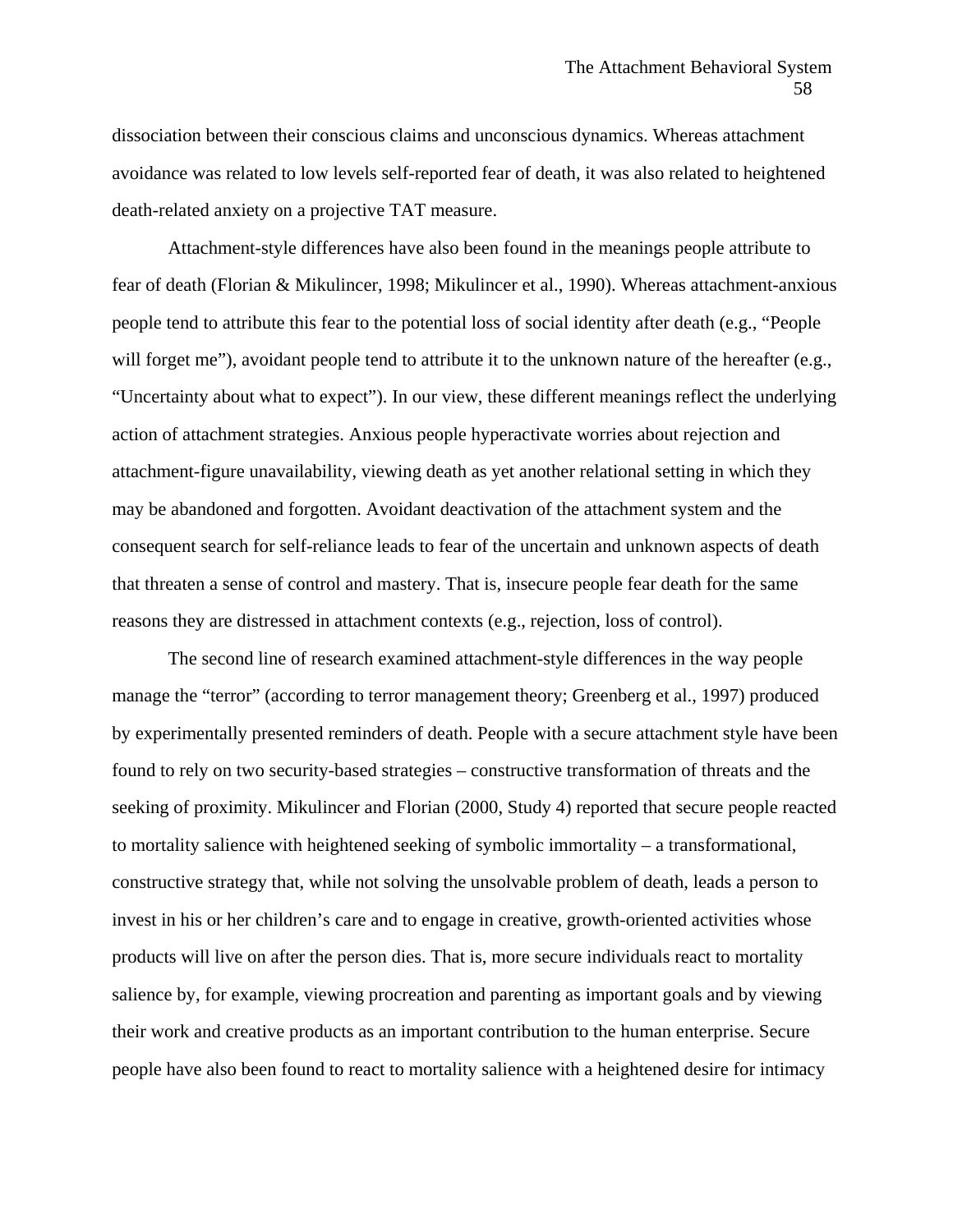in close relationships (Mikulincer & Florian, 2000, Study 5) and heightened willingness to engage in social interactions (Taubman Ben-Ari, Findler, & Mikulincer, in press).

In contrast, people with an anxious or avoidant style did not exhibit an increase in the desire for proximity or symbolic immortality following death reminders (Mikulincer & Florian, 2000; Taubman Ben-Ari et al., in press). Rather, Mikulincer and Florian (2000, Study 1) found that insecure individuals reacted to a mortality salience induction with more severe judgments and punishments of moral transgressors. It seems that insecurely attached persons relied on what Greenberg et al. (1997) labeled "culturally derived defenses" – adherence to a cultural worldview and defensive enhancement of self-esteem. For anxious persons, adhering to a shared cultural worldview may be a way to gain greater love and acceptance from members of their group. For avoidant persons, the major issues may be self-reliance and control, which benefit from the defensive enhancement of self-esteem.

Integrating the entire set of findings, we see the following patterns. Secure individuals tend to rely on security-based strategies when dealing with death awareness, and these strategies seem to be highly effective in buffering death anxiety at both conscious and unconscious levels. Avoidant individuals tend to enhance their self-esteem in response to death reminders, which seems to be effective in buffering fear of death at a conscious level. However, this deactivating strategy seems to be ineffective in decreasing the unconscious fear of death and leaves a person concerned about death's unknown and uncontrollable nature. Anxious individuals tend to bolster and express their cultural worldview as a symbolic defense against the death anxiety, in the hope of gaining greater love and acceptance. But their proclivity for attachment-system hyperactivation sets in motion processes such as rumination on death and separation that make adherence to cultural worldviews ineffective in buffering death anxiety.

*Management and cognitive processing of attachment-related threats*. We have also examined manifestations of attachment strategies in the management and cognitive processing of attachment-related threats (e.g., separation). In a field study, Fraley and Shaver (1998) obtained evidence for the underlying action of these strategies in the behavioral reactions of couple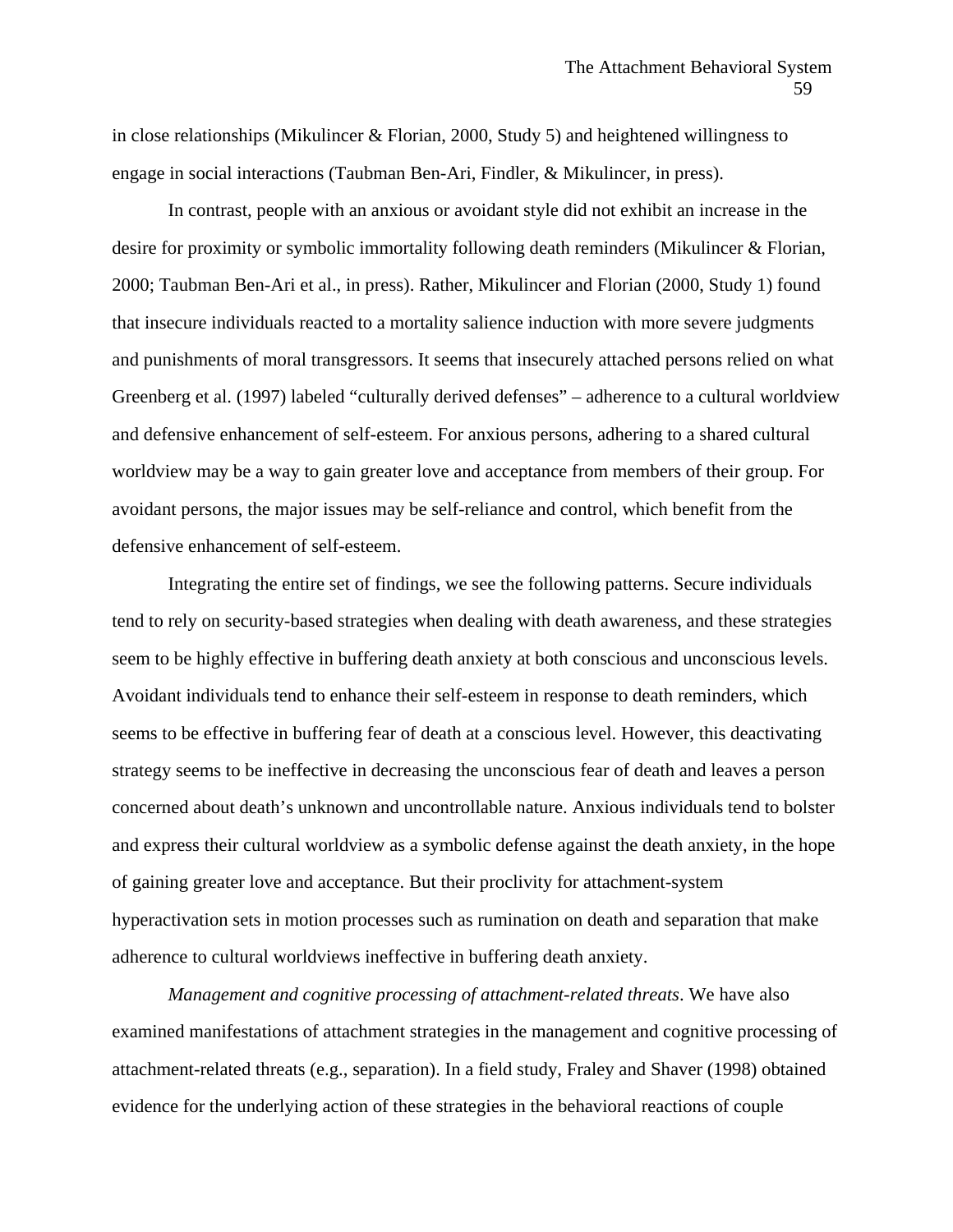members separating from each other in an airport. On the one hand, attachment avoidance was found to be associated with less frequent contact seeking and contact maintenance, and more frequent avoidance behavior (turning away, looking elsewhere). On the other hand, attachment anxiety was found to be associated with more intense non-verbal display of sadness and distress during the separation episode.

In two laboratory studies, Fraley and Shaver (1997) used a thought suppression paradigm to examine attachment-style differences in the ability to suppress separation-related thoughts. Participants wrote continuously about whatever thoughts and feelings they were experiencing while being asked to suppress thoughts about a romantic partner leaving them for someone else. In the first study, the ability to suppress these thoughts was assessed by the number of times separation-related thoughts appeared in participants' stream-of-consciousness writing following the suppression period. In the second study, this ability was assessed by the level of participants' physiological arousal (skin conductance level) during the suppression task – the lower the arousal, the higher the ability to suppress distress-eliciting thoughts about separation.

The findings reflected the operation of secondary attachment strategies in the processing of separation-related thoughts. Specifically, attachment avoidance was found to be associated with greater ability to suppress separation-related thoughts – indicated by less frequent thoughts following the suppression task and lower skin conductance during the suppression task. In contrast, attachment anxiety was associated with poorer ability to suppress separation-related thoughts – more frequent thoughts following the suppression task and higher skin conductance during the suppression task. This finding is a direct indication that anxious individuals cannot ignore or minimize separation-related concerns once these are made salient.

Two studies conducted by Fraley, Gardner, and Shaver (2000) further enrich our knowledge of the cognitive processes underlying avoidant individuals' deactivation of attachment-related threats. These investigators asked whether deactivating strategies act in a *preemptive* manner – e.g., by deployment of attention away from, and shallow encoding of, attachment-related threats – or *postemptive manner*: repression and forgetting of material that has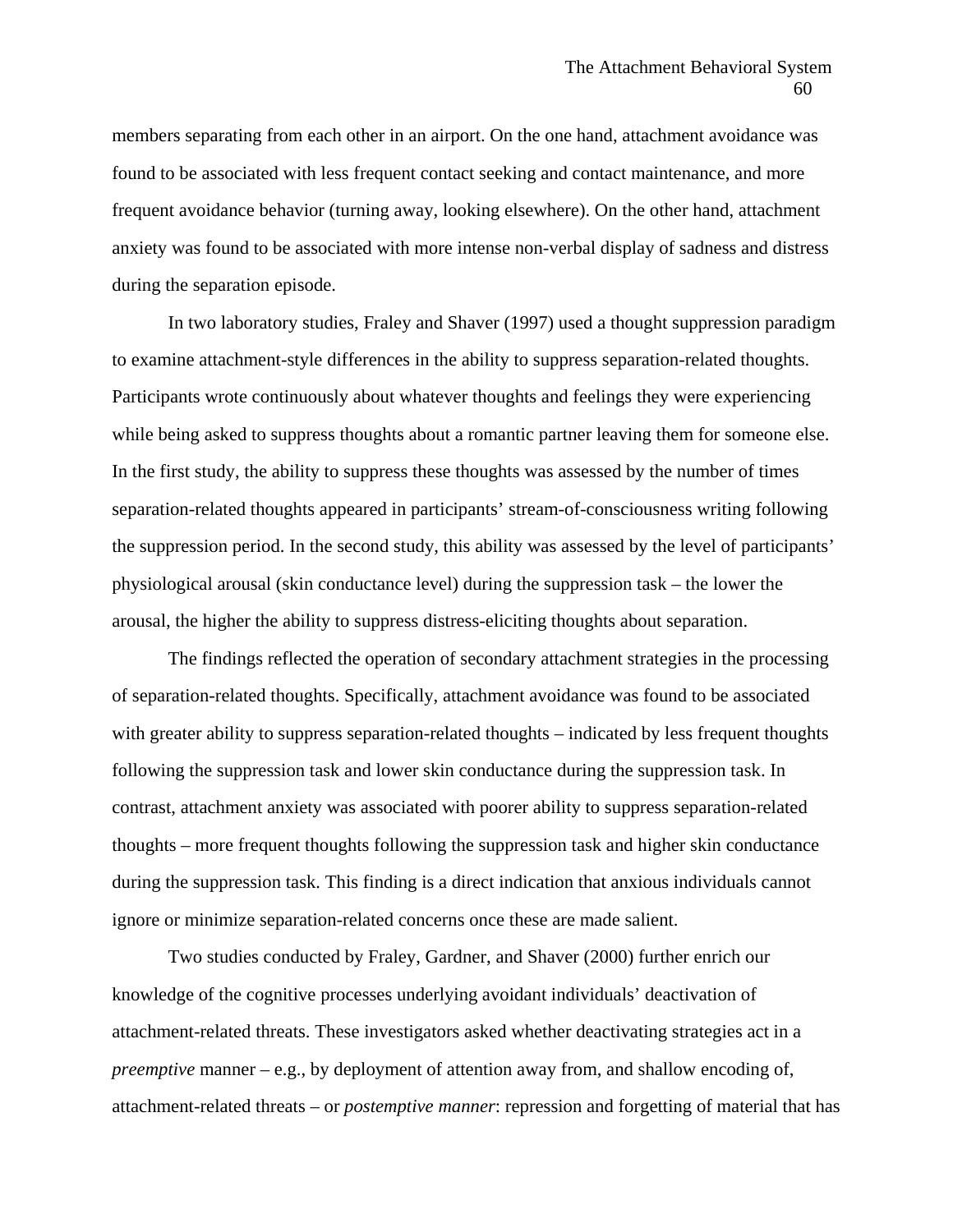already been encoded. Participants listened to an interview about attachment-related threats and were later asked to recall details from the interview either immediately (Study 1) or at various delays ranging from half an hour to 21 days (Study 2). An analysis of forgetting curves over time revealed that (a) persons scoring high in attachment avoidance initially encoded less information about the interview than persons scoring low in this dimension, and (b) the two groups forgot the information they encoded at the same rate. These findings imply that avoidant persons' deactivating strategies at least sometimes act in a preemptive manner – holding distressing attachment-related material out of awareness and memory right from the start.

A recent series of three studies conducted by Mikulincer et al. (2002) documented an interesting procedural rule of anxious individuals' hyperactivating strategies in the processing of attachment-related threats. Across studies, participants were asked to imagine being separated from a loved partner (separation reminder) and then to perform a word completion task that tapped the accessibility of death-related thoughts. Findings indicated that people high on attachment anxiety reacted to separation reminders with heightened accessibility of death-related thoughts. When given partial words and asked to complete them, anxious individuals in a separation condition produced more death-related words. This tendency was particularly strong when the imagined separation was long-lasting or final (Study 3) or when it involved a romantic partner (Study 2). In other words, for anxious individuals, separation reminded them of death, which is very much in line with Bowlby's (1982/1969) original idea that the primary function of the attachment system is to protect a vulnerable person from death.

*Experience and management of anger*. In a series of three studies, Mikulincer (1998b) examined attachment-style differences in the way people experience and manage anger-eliciting relationship episodes. Specifically, these studies examined personal recollections of feelings, goals, and responses during the arousal of anger; reactions to hypothetical anger-eliciting scenarios differing in the intentions of a romantic partner (hostile, ambiguous, non-hostile); and expectations of the responses of a partner to one's expression of anger (e.g., he/she will accept me, he/she will leave me).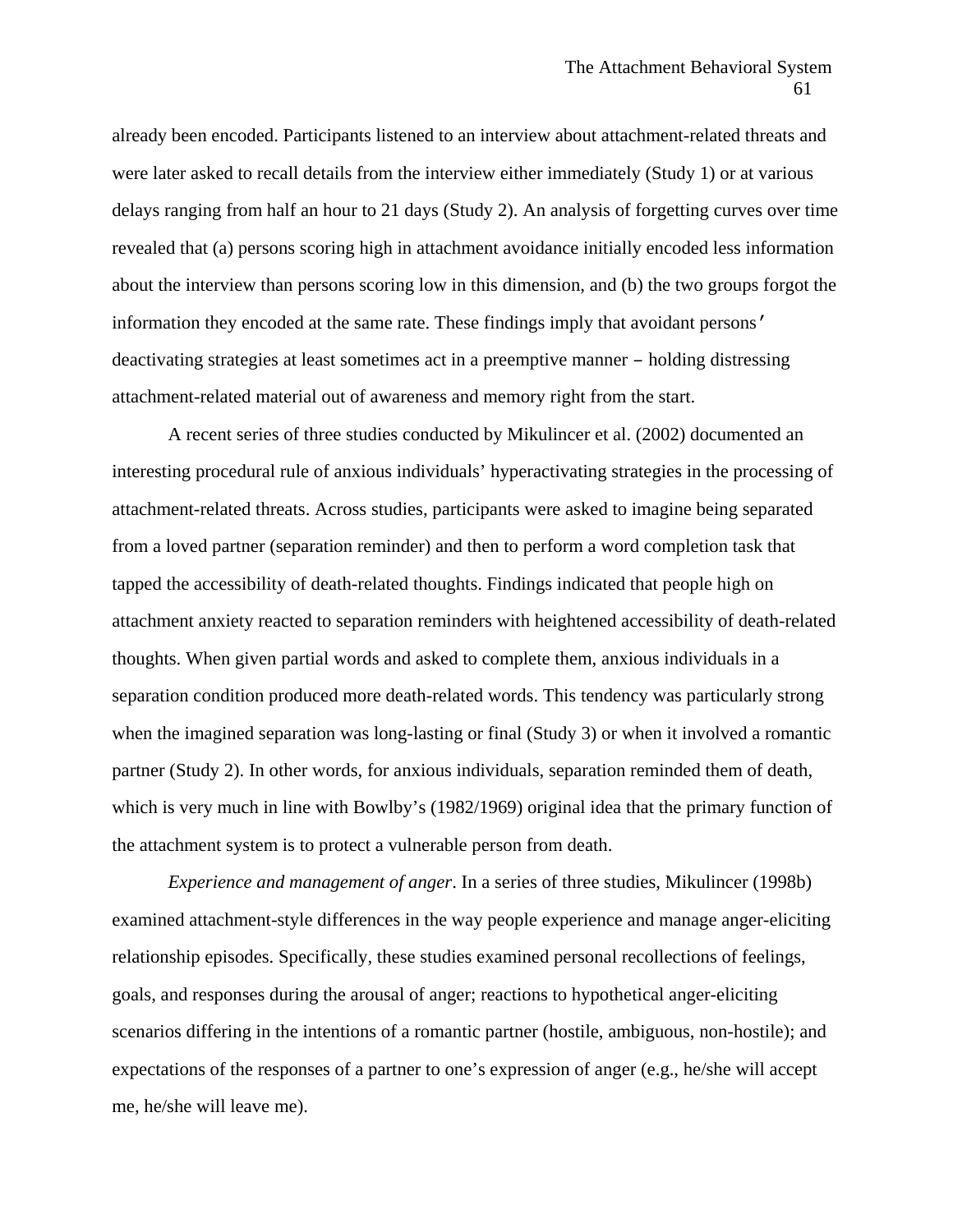Across the three studies, secure persons' experience of anger corresponded with the declarative and procedural rules of security-based strategies. First, secure individuals held optimistic expectations of partner's responses during anger episodes and made welldifferentiated, reality-attuned appraisals of partner's intentions during these episodes. They tended to attribute hostility to another person and to react to him or her with anger feelings only when there were clear contextual cues about a hostile intent. Second, secure persons' recollections of anger-eliciting episodes reflected functional, constructive attempts to rectify an undesirable relationship problem (what Bowlby, 1973, called the "anger of hope"). Specifically, secure persons tended to adopt constructive goals aimed at repairing the relationship with the instigator of anger, to engage in adaptive problem solving, to express anger outward in a controlled and non-hostile way, and to experience more positive than negative affect following anger episodes. (Incidentally, these findings are compatible with Gottman's, 1994, findings from marital communication research, which showed that anger per se is not a predictor of relationship malfunction or subsequent dissolution.)

Anxious people's anger experiences were quite different, and fit with the declarative and procedural knowledge associated with hyperactivating strategies. First, anxious individuals held negative expectations of partner's responses during anger episodes and tended to make undifferentiated, negatively-biased appraisals of partner's intentions. They attributed hostility to their partner and reacted to him or her with angry feelings even when there were ambiguous cues about hostile intent. Second, anxious persons' recollections of anger episodes reflected hyperactivation of distress, which overwhelmed their cognitive system and drew resources away from adaptive coping. Specifically, anxious individuals reported higher proneness to anger, experienced uncontrollable access to anger feelings, ruminated excessively on these feelings, and experienced more negative than positive affect following anger episodes.

Avoidant people's deactivating strategies seemed to produce what Mikulincer (1998b) called "dissociated anger." Although these individuals did not report intense anger, they reported heightened hostility and exhibited intense physiological signs of arousal during anger episodes,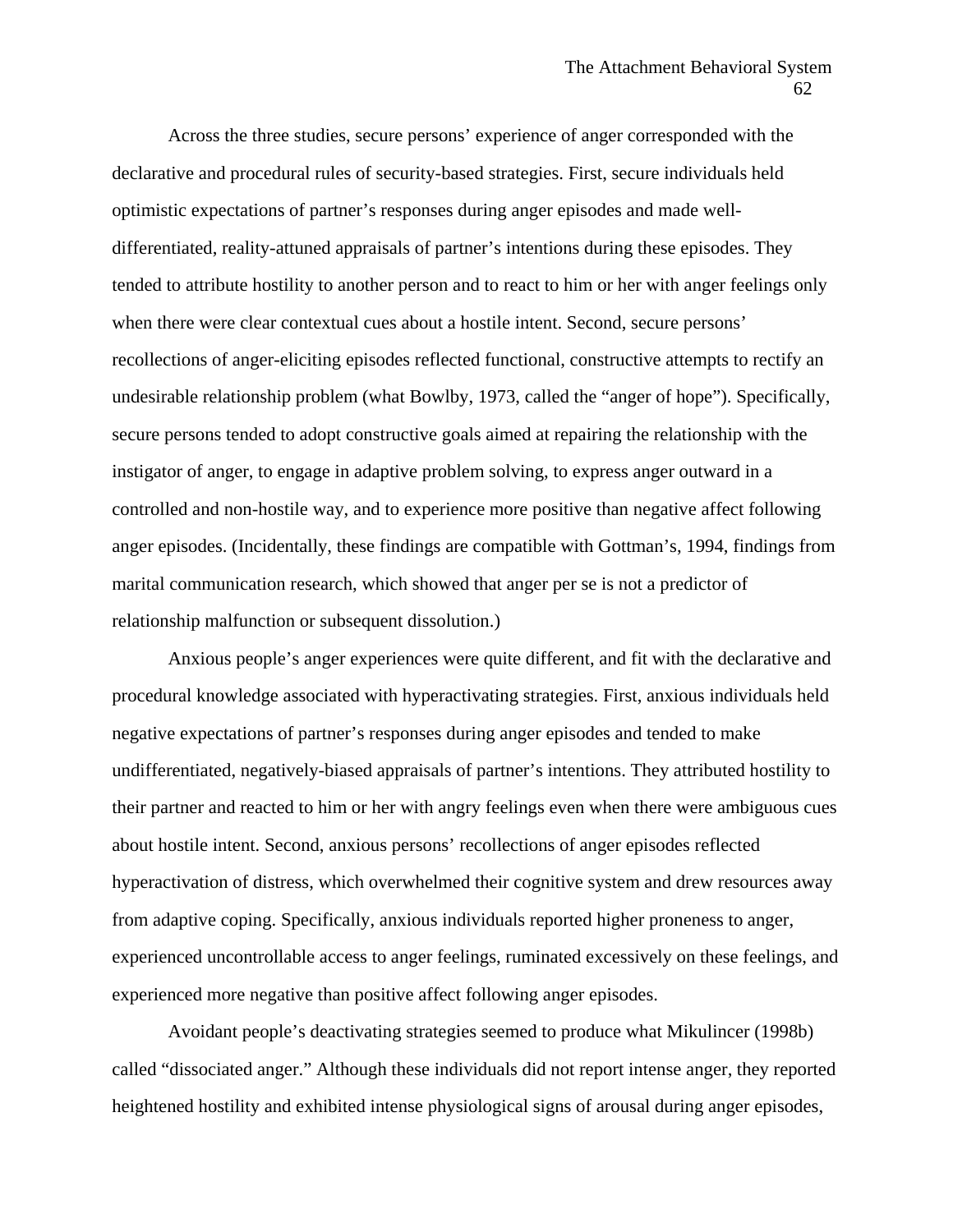and displayed an undifferentiated tendency to attribute hostility to a partner even when there were clear contextual cues about a partner's non-hostile intent. This disassociated stance was also manifested in avoidant individuals' high scores on a measure of escapist methods for dealing with anger. This pattern of findings fits Rholes, Simpson, and Orina's (1999) observations that people scoring high on attachment avoidance displayed especially hostile behavioral responses toward a distressed romantic partner in a laboratory threat context.

*Cognitive consequences of negative affect*. In two experiments, Pereg and Mikulincer (2002) documented the involvement of attachment-related strategies in shaping the cognitive consequences of negative affect. In both studies, participants were randomly assigned to a negative affect condition (reading an article about a car accident) or a neutral affect condition (reading about how to construct something using a hobby kit). Following this affect induction, incidental recall or causal attributions were assessed. In the first study, participants read a booklet with positive and negative headlines, and then, without prior warning, were asked to recall as many of the headlines as possible. In the second study, participants were asked to list the causes of a hypothetical negative relationship event ("your partner disclosed something you asked him to keep secret").

The "building" feature of security-based strategies was manifested in a mood-incongruent pattern of cognition. Induced negative affect, as compared with a neutral condition, led participants who scored low on both attachment anxiety and avoidance to recall more positive headlines and fewer negative headlines and to attribute a negative event to less global and stable causes. Such security-based strategies are likely to inhibit the spread of negative affect throughout the working memory and to activate competing positive cognitions (positive headlines, attributions that maintain a positive view of one's partner). These cognitions work against the pervasive effects of negative affect and facilitate mood repair.

Anxious, hyperactivating strategies were manifested in mood-congruent cognitions. Induced negative affect, as compared with a neutral condition, led participants who scored high on attachment anxiety to recall fewer positive headlines and more negative headlines and to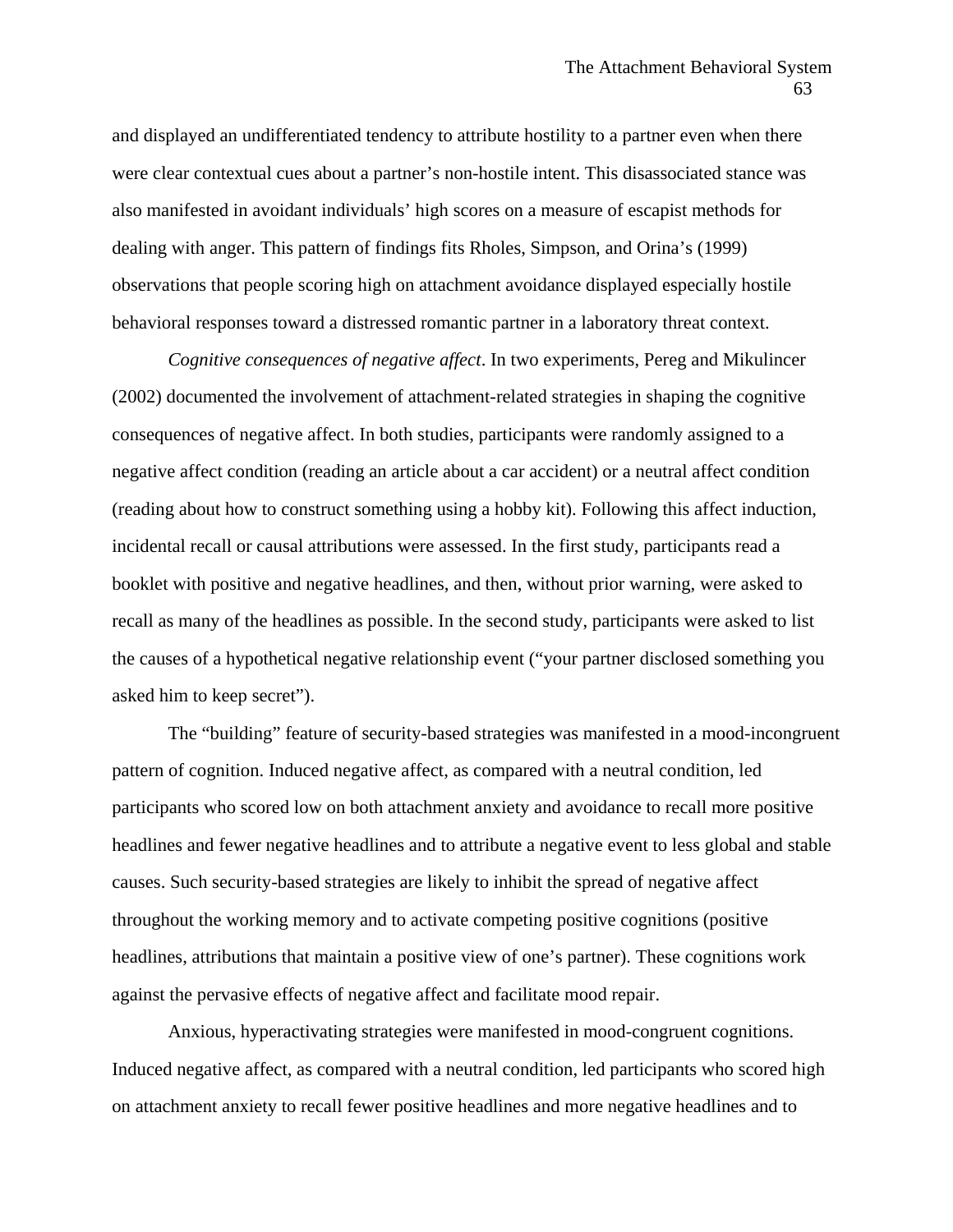attribute a negative event to more global and stables causes. Hyperactivating strategies favor the spread of negative affect throughout the working memory and facilitate the processing of congruent negative cognitions (negative headlines, attributions that elicit doubts about one's partner). These negative cognitions can exacerbate negative mood and contribute to continued activation of the attachment system.

Avoidant persons' deactivating strategies weakened the links between negative affect and cognitions. People who scored high on avoidance showed no notable effect of induced negative affect on recall or causal attributions. Deactivating strategies seem to block the acknowledgment of negative affect and prevent the use of inner-state information in cognitive processing, thereby weakening the power of negative affect to influence cognitions. In this way, deactivating strategies distance people from their own emotional world and facilitate the goal of attachmentsystem deactivation.

*Cognitive activation and architecture of emotional memories*. Mikulincer and Orbach (1995) examined the procedural rules of attachment strategies that organize threat-related material within the associative memory network. Participants were asked to recall early experiences in which they felt anger, sadness, anxiety, or happiness, and the time for retrieving a memory was taken as a measure of cognitive accessibility. Participants also rated the intensity of dominant and non-dominant emotions in each recalled event.

In the memory task, people with an avoidant style exhibited the lowest accessibility (highest recall time) of memories of sadness and anxiety, people with an anxious style showed the greatest access to these painful memories, and people with a secure style fell in between. Furthermore, whereas secure individuals took more time to retrieve negative emotional memories than a happiness memory, anxious people took more time to retrieve a happiness memory than negative emotional memories. In the emotion-rating task, avoidant individuals rated dominant emotions (e.g., sadness when retrieving a sad memory) and non-dominant emotions (e.g., anger when retrieving a sad memory) as less intense than secure individuals, whereas anxious individuals reported experiencing very intense dominant and non-dominant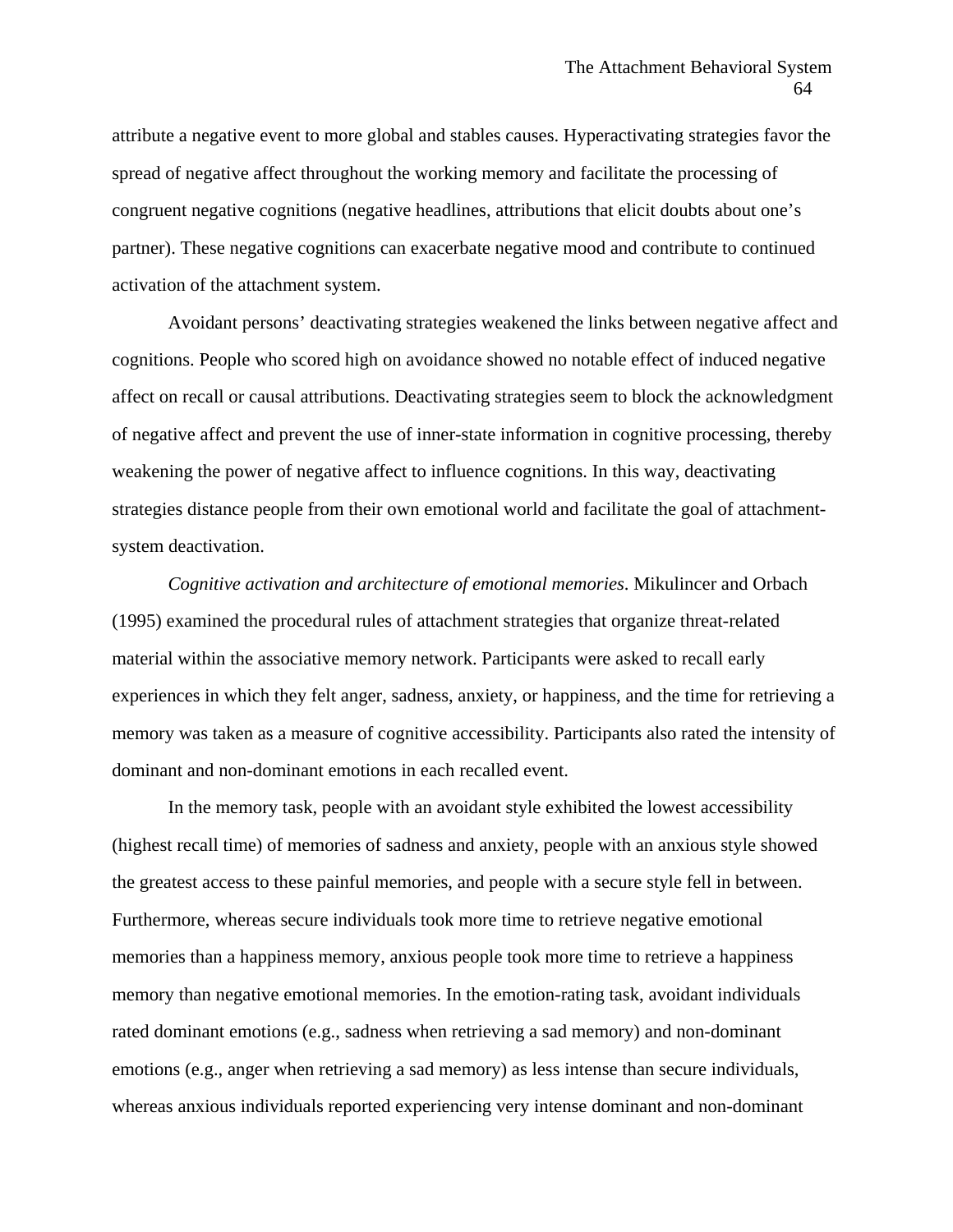emotions in the anxiety, sadness, and anger memories. Interestingly, secure persons rated dominant emotions as far more intense than non-dominant emotions.

The findings provided strong support for the functional nature of security-based strategies. Secure individuals tended to acknowledge distress, have access to negative memories, and exhibit well-elaborated processing of these experiences. However, they still had better access to positive memories and tended to control the spread of negative emotions to other nondominant negative emotions. In this way, they maintained a positive cognitive context and possessed a well-differentiated emotional architecture, which probably allows them to process negative memories without being overwhelmed by distress and confounded by other negative emotions.

The findings also documented the deactivating and hyperactivating strategies of insecure people. Avoidant individuals showed reduced access to negative emotional memories, and those that were recalled were psychologically shallow. In contrast, anxious individuals showed fast access to negative emotional memories and impaired control of the spread of activation from one memory with a particular negative tone to other, different negative emotions. These findings fit with our theoretical portrayal of anxious people as having an undifferentiated, chaotic emotional architecture, which makes emergence from negative emotional spirals particularly difficult. *Studies on the Implications of Attachment Strategies for Self-Appraisals* 

A number of our studies have documented the negative implications of anxious persons' hyperactivating strategies for self-appraisals. Attachment anxiety has been associated with lower scores on the Rosenberg self-esteem scale (Brennan & Shaver, 1992; Cooper, Shaver, & Collins, 1998; Mickelson, Kessler & Shaver, 1998; Shaver, Papalia, Clark, & Koski, 1996; Taubman Ben-Ari et al., in press) and the endorsement and incidental recall of more negative self-relevant traits (Mikulincer, 1995). These findings are compatible with those reported in other studies (e.g., Bartholomew & Horowitz, 1991; Brennan & Morris, 1997; Griffin & Bartholomew, 1994).

In a further effort to examine the implications of attachment strategies for self-appraisals, Mikulincer (1995) measured the accessibility of positive and negative self-relevant traits in a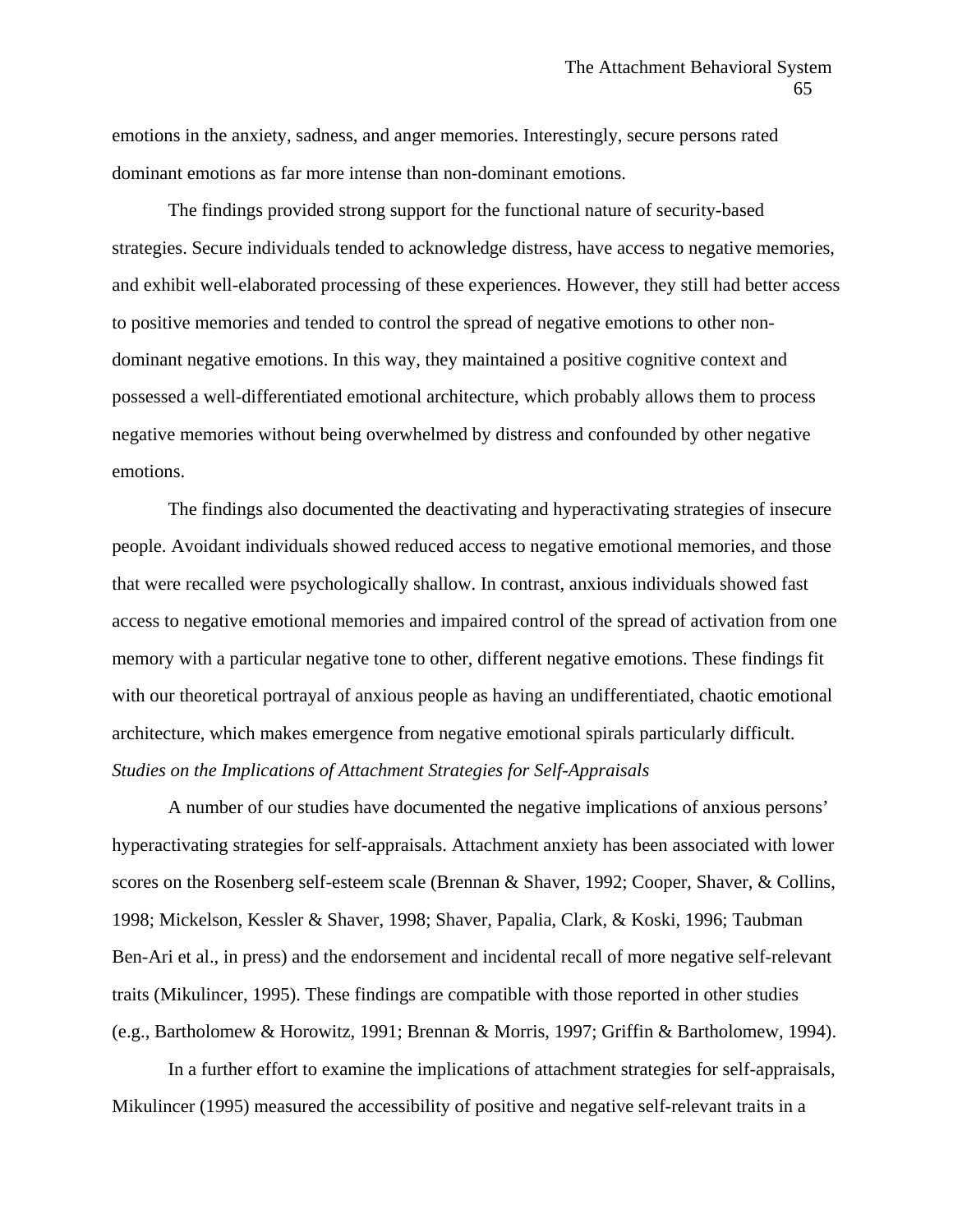Stroop Task, the pervasiveness of affect in a task that involved sorting self-relevant traits, the level of differentiation between self-aspects in the same task, the level of integration between differentiated self-aspects, and the strength of discrepancies between self-domains and selfstandpoints as assessed by Higgins, Bond, Klein, and Strauman's (1986) procedure. The findings revealed that secure individuals have ready access to both positive and negative self-attributes, possess a highly differentiated and integrated self-organization, and have relatively small discrepancies between domains and standpoints of the self. Their constructive security-based strategies seem to create a balanced, coherent, and well-organized self-view. This strategy highlights positive self-representations, consolidates boundaries between self-aspects that resist the automatic spread of negative affect, and encourage people to tolerate weak points of the self and to integrate them within the self-structure.

The findings were also in line with our ideas about the cognitive operations of secondary attachment strategies. On the one hand, anxious persons were found to have access only to negative self-attributes, scored low in the differentiation and integration of self-attributes, and revealed a pervasiveness of negative affect in the sorting of these attributes. On the other hand, avoidant persons had poor access to negative self-attributes and exhibited low integration between these attributes and other self-aspects.

Interestingly, both anxious and avoidant individuals had relatively large discrepancies between their self-image and self-standards (ideal-self, ought self). However, whereas anxious persons' discrepancies resulted from their negative self-image, avoidant persons' discrepancies resulted from high, unrealistic self-standards. It seems that avoidant people's pursuit of a perfect and powerful self creates demanding self-standards that are discrepant even from their defensively positive self-view. This interpretation fits with results showing positive associations between attachment avoidance and traits of perfectionism and self-criticism (e.g., Rice & Mirzadeh, 2000; Zuroff & Fitzpatrick, 1995).

In a series of four experimental studies, Mikulincer (1998c) provided systematic evidence that secondary attachment strategies bias self-appraisals (self-inflation, self-devaluation) as a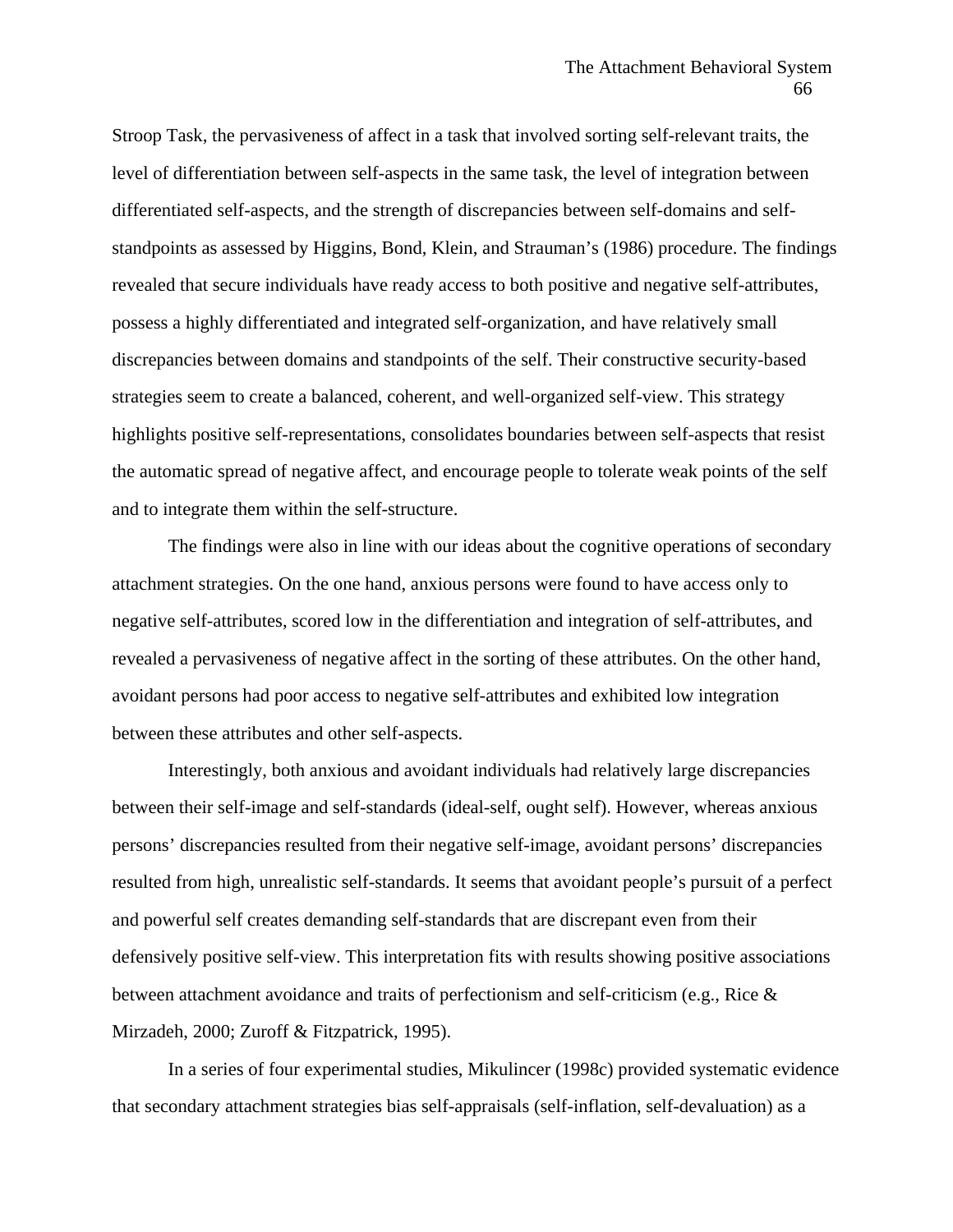means of dealing with threats. Participants were exposed to various experimentally induced threatening or neutral situations, and appraisals of self were measured with self-report scales and other subtler cognitive techniques, such as reaction times for trait recognition. Avoidant individuals' deactivating strategies led them to react to threats with suppression of negative selfattributes and self-inflation. They made more explicit and implicit positive self-appraisals following threatening than neutral stimuli. In contrast, anxious individuals' hyperactivating strategies led them to react to threats with a more intense focus on negative self-attributes and self-devaluation. They made more explicit and implicit negative self-appraisals following threatening than neutral conditions. Secure people showed no notable bias in their selfappraisals. It seems that their sense of attachment security maintains a positive, stable self-image during the encounter with threats and renders unnecessary any defensive bias in self-appraisals.

Mikulincer (1998c, Studies 3-4) also provided empirical support for our ideas that (a) avoidant people's self-inflation bias is intended to convince other people of the strength and efficaciousness of the avoidant self, and (b) anxious people's self-devaluation bias is intended to elicit others' compassion and love. Specifically, findings revealed that avoidant individuals' tendency to endorse a more positive self-view in threatening than in neutral contexts was inhibited by a message that broke the link between a positive self-view and self-reliance. The findings also revealed that anxious individuals' tendency to endorse a less positive self-view in threatening than in neutral contexts was inhibited by a message that broke the link between selfdevaluation and others' positive responses.

Insecure people's defensively biased self-appraisals were also documented in a recent study by Kogot and Mikulincer (2002), which examined causal attribution of failure in achievement settings. In this study, anxious persons' hyperactivating strategies led them to make what Abramson, Metalsky, and Alloy (1989) called a "hopelessness-depressive" pattern of attributions. Failure was attributed to more internal, stable, global, and uncontrollable causes, which, in turn, reinforced a negative view of the self. In contrast, avoidant persons' deactivating strategies led them to make defensive, self-enhancing causal attributions. They attributed failure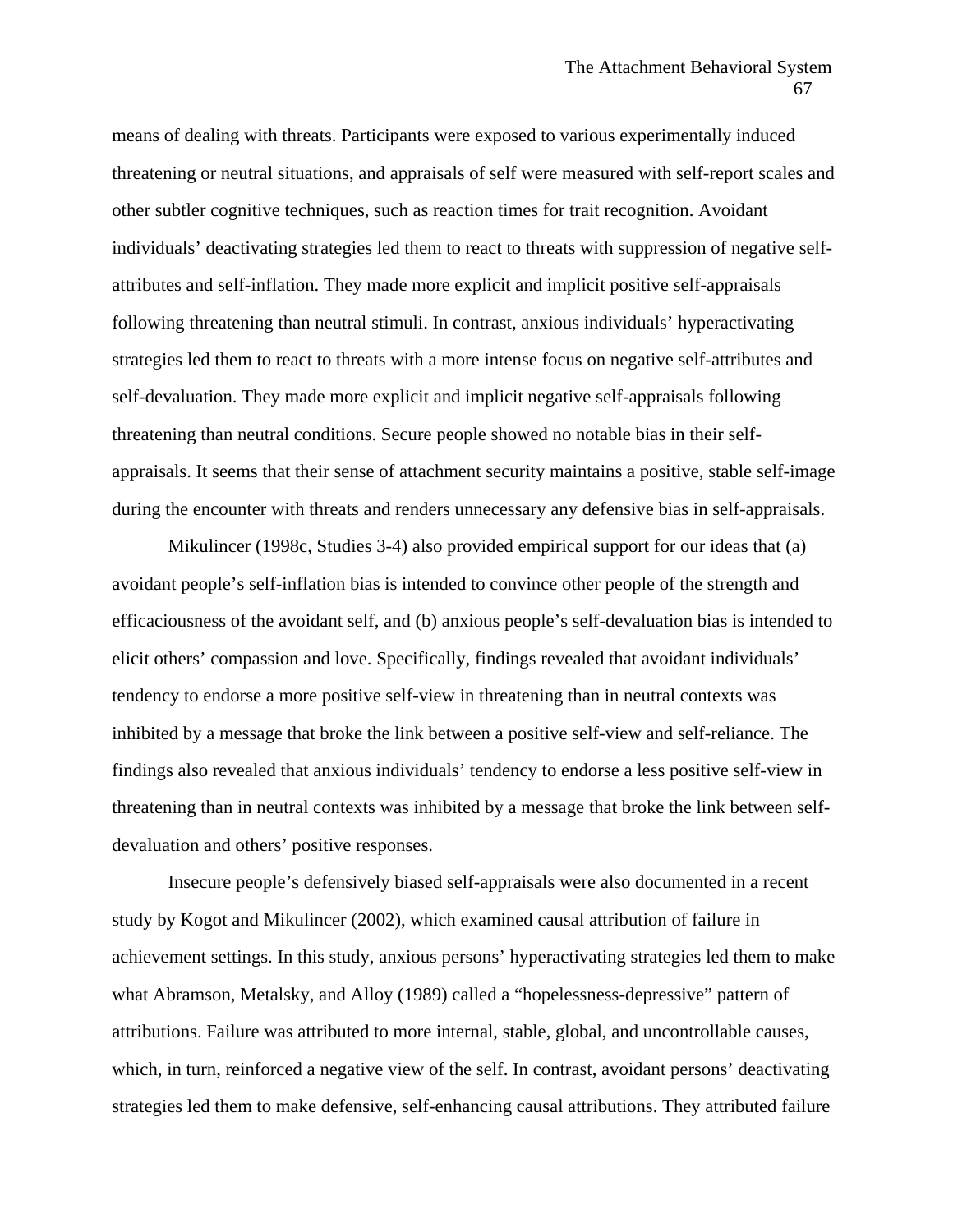to less internal causes, dismissed the diagnosticity of the failure, and blamed others for it. These results fit findings reported in other studies (e.g., Kennedy, 1999; Man & Hamid, 1998). *Studies on the Implications of Attachment Strategies for Person Perception* 

Some of our studies have documented the negative implications of secondary attachment strategies for person perception. Specifically, insecurely attached people have been found to describe relationship partners, such as parents, romantic partners, friends, and members of a group, in more negative terms than people who report having a secure style (Hazan & Shaver, 1987; Levy, Blatt, & Shaver, 1998; Mikulincer & Erev, 1990; Mikulincer & Arad, 1999; Rom & Mikulincer, 2002). These findings were consistent with those reported by other researchers (e.g., Bartholomew & Horowitz, 1991; Collins, 1996; Collins & Read, 1990).

In a series of six studies, Mikulincer, Orbach, and Iavnieli (1998) also provided evidence on the biases produced by secondary attachment strategies in perception of others – namely, hyperactivating strategies' overemphasis on self-other similarities and consensus, deactivating strategies' overemphasis on self-other dissimilarities and self-uniqueness. Specifically, Mikulincer et al. (1998) found that anxious people were more likely than secure people to perceive others as similar to them and to show a false consensus bias in both trait and opinion descriptions. In contrast, avoidant individuals were more likely than secure people to perceive others as dissimilar to them and to exhibit a false distinctiveness bias. Mikulincer et al. (1998) also found that anxious individuals reacted to threats by generating a self-description that was more similar to a partner's description and by recalling more partner traits that were shared by themselves and the partner. In contrast, avoidant persons reacted to the same threats by generating a self-description that was more dissimilar to a partner's description and by forgetting more traits that were shared by themselves and the partner. Interestingly, secure individuals' selfdescriptions and recall of partners' traits were not affected by the encounter with threats.

Following up these experiments, Mikulincer and Horesh (1999) examined the projective mechanisms that might underlie insecure people's perceptions of others. Specifically, they examined (a) avoidant individuals' tendency to defensively project unwanted traits of the self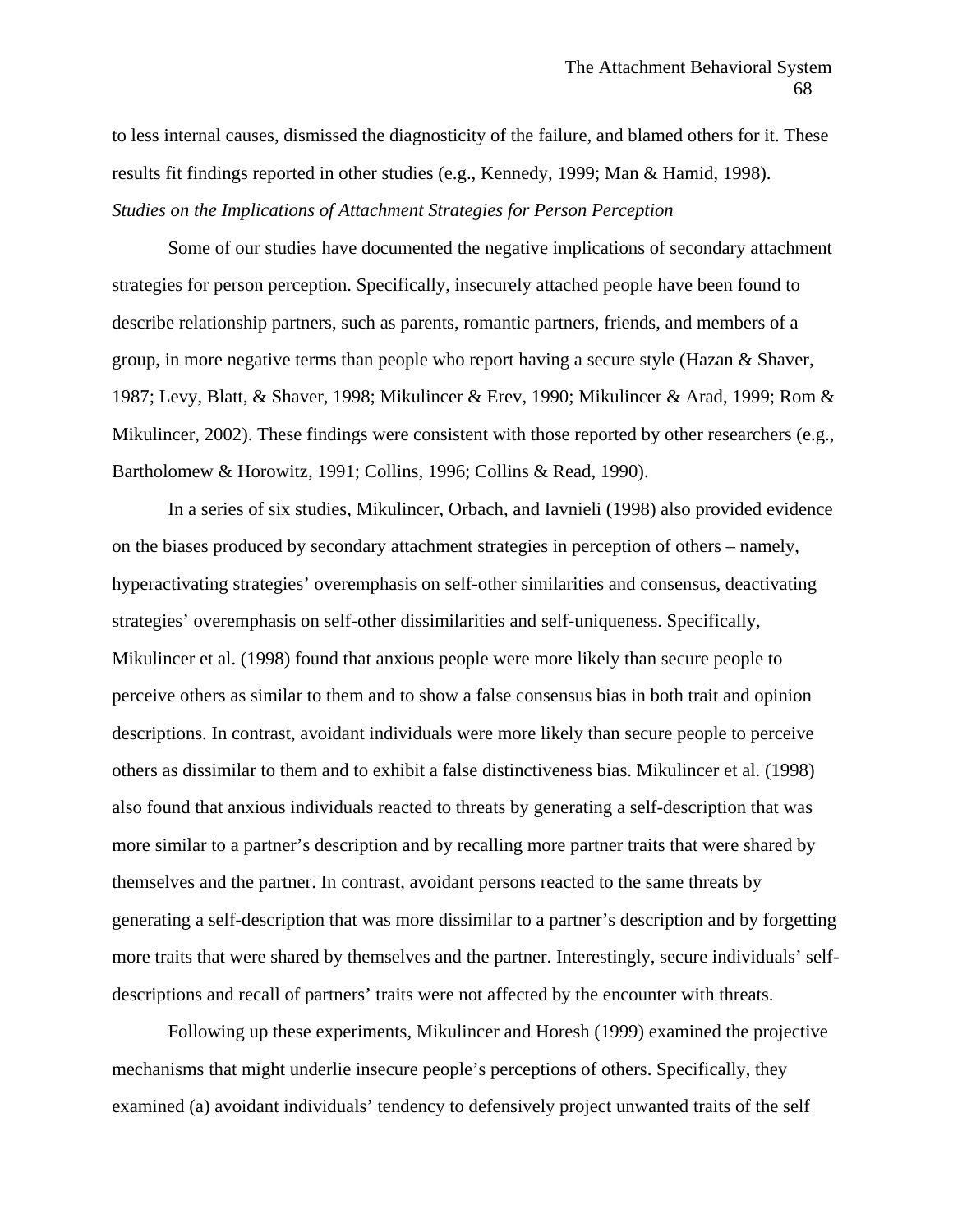onto others, which increase self-other differentiation and, by comparison, enhance their sense of self-worth, and (b) anxious individuals' tendency to project their actual-self traits onto others, which increases self-other similarity and the sense of closeness. These tendencies were examined in three two-session studies. In the first session, participants generated actual-self traits and unwanted-self traits. The second session was devoted to assessing impressions of hypothetical people, ease of retrieving memories of actual familiar people, and inferences about the learned features of hypothetical people. In each study, Mikulincer and Horesh (1999) examined the extent to which these cognitive processes were biased by participants' self-views.

The findings indeed revealed that avoidant individuals projected unwanted self-traits onto others. They were in fact likely to perceive in others the traits included in their own unwanted self, easily retrieve an example of a known person whose traits resembled those of their unwanted self, and make faulty inferences that traits taken from their unwanted self were among the features they learned about a target person whose description resembled their unwanted-self traits. It seems that avoidant individuals' attempts to defensively exclude negative information about the self and to maintain interpersonal distance dominate their perceptions of others.

The findings also provided clear-cut evidence that anxious individuals tend to project traits of their actual self onto others. They were likely to perceive in an unknown person traits that defined their actual self, easily retrieve an example of a known person whose traits resembled their actual-self traits, and make faulty inferences that traits taken from their actual self were found among features they learned about a target person whose description resembled their actual-self traits. It seems that their intense search for connectedness dominates anxious individuals' perception of others.

Importantly, Mikulincer and Horesh (1999) found that secure persons' representations of others seemed to be unbiased by projective mechanisms. That is, persons who reported having a secure attachment style were less prone than insecure persons to project onto others features that defined their self or that they denied having. The constructive nature of security-based strategies may allow secure people to tolerate ambiguities and contradictions in their self-view as well as in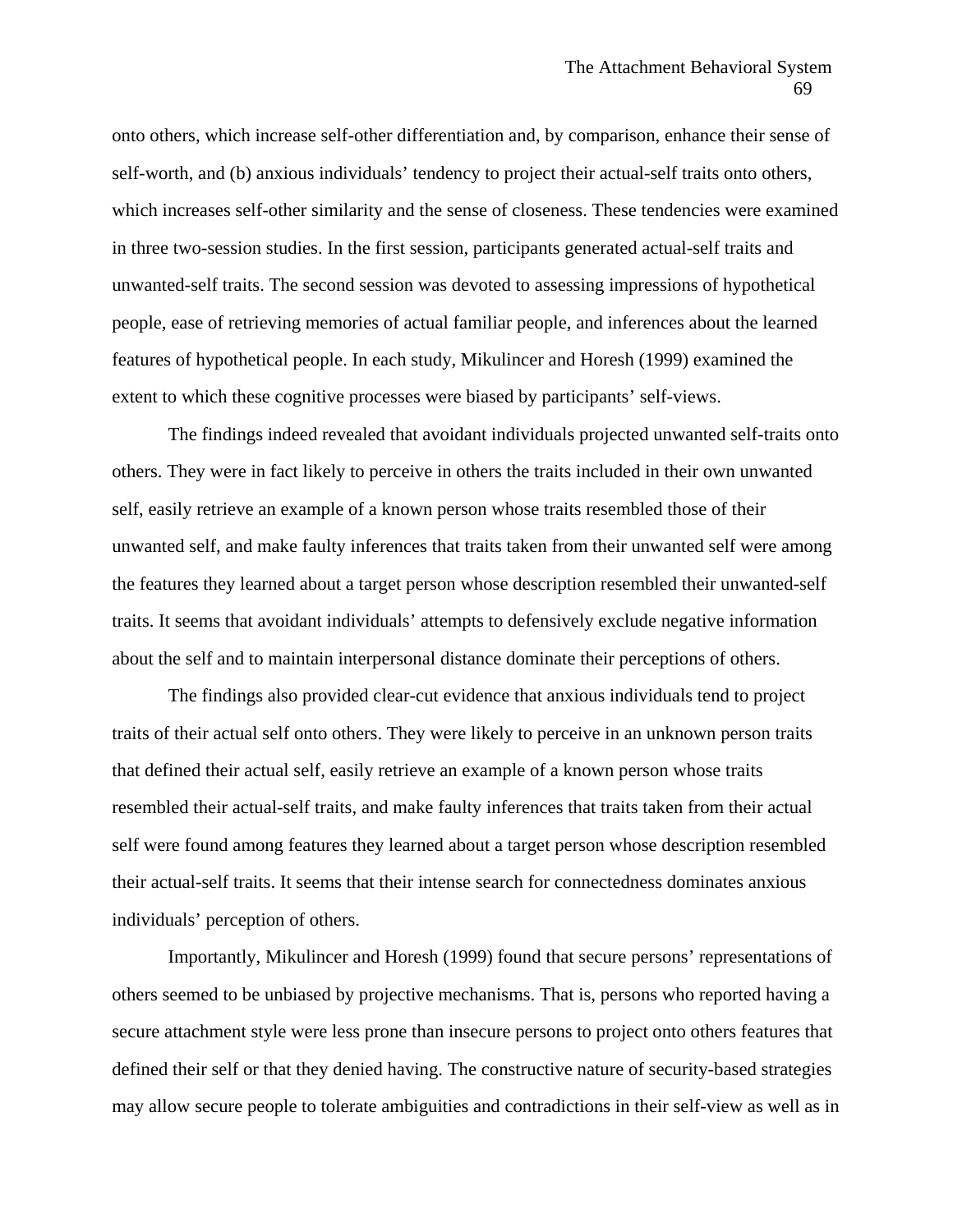their relationships with others, thereby reducing the threats elicited by unwanted self-aspects or by self-other discrepancies and the resulting need for psychological projection.

In a recent series of five studies, Mikulincer and Shaver (2001) provided further evidence for the association between security-based strategies and a reduction of biases in representations of others. Specifically, these studies showed that security-based strategies reduce negative biases in responding to people who are different from oneself or who do not belong to one's own social group (out-group members). First, the findings indicated that the higher a person's sense of chronic attachment security, the weaker his or her hostile responses to a variety of outgroups (as defined by secular Israeli Jewish students): Israeli Arabs, Ultra-orthodox Jews, Russian immigrants, and homosexuals. Second, different experimental priming techniques—subliminal presentation of security-related words such as love and proximity; guided imagery concerning the components of the secure base script; and visualization of the faces of security-enhancing attachment figures – that momentarily heightened the sense of attachment security were found to eliminate hostile responses to these outgroups. These effects were mediated by threat appraisal and were found even when participants were led to believe they had failed on a cognitive task or their national group had been insulted by an outgroup member. That is, a sense of attachment security reduced the threats elicited by the encounter with outgroup members and rendered unnecessary any derogative or hostile response toward them.

## *Studies on the Affective and Adjustment Implications of Attachment Strategies*

In this section, we review our research findings on the implications of attachment strategies for a person's affective state. We divide this section into two subsections. First, we review studies that have focused mainly on a person's transient mood and affective responses to specific events. Second, we present findings on attachment-style differences on more global and chronic measures of mental health, and emotional and adjustment problems.

*Mood and affective responses.* Our studies provide empirical support for the positive contribution of security-based strategies to a person's transient affective state. Some of our studies document associations between the sense of attachment security and mood reports.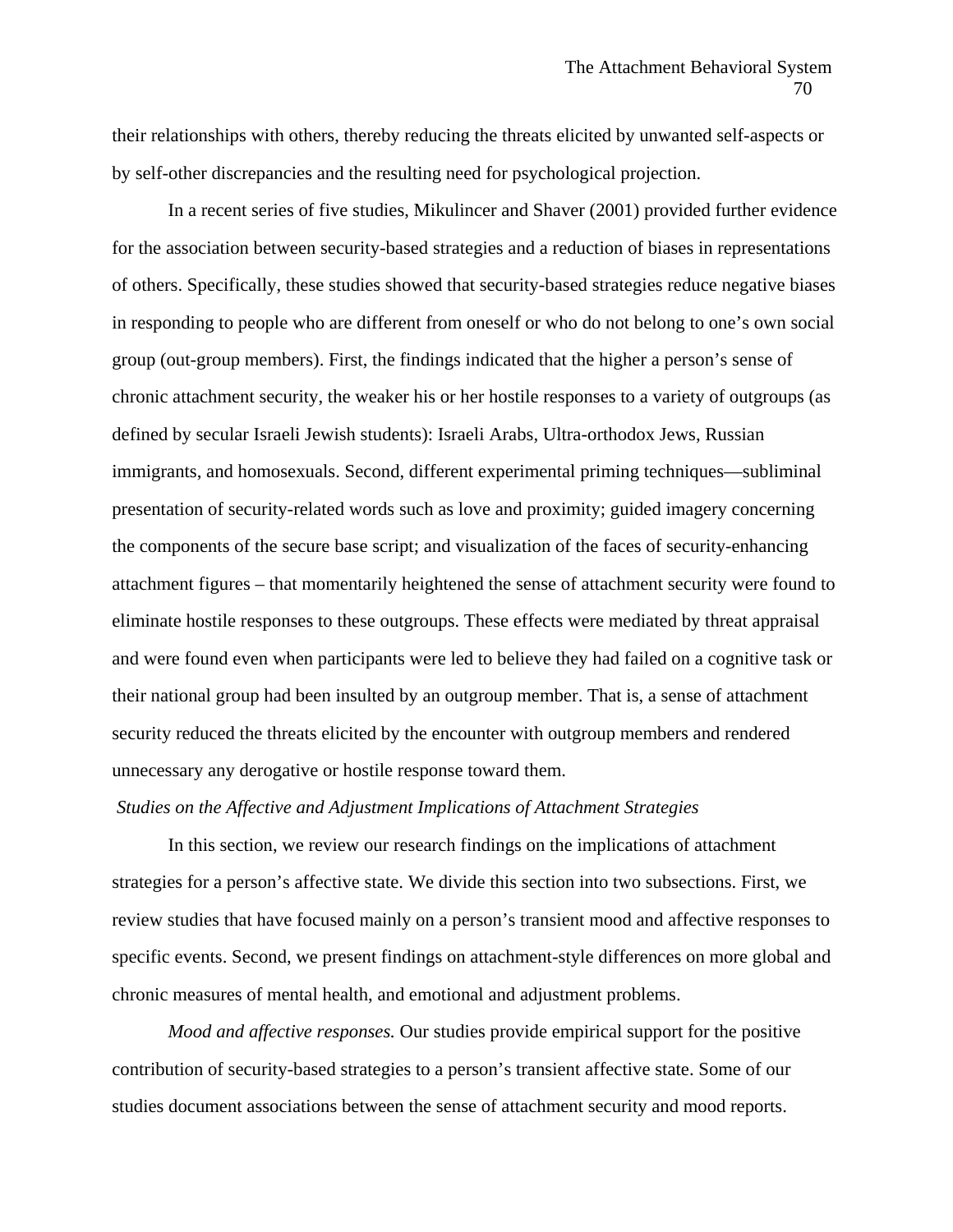Different priming techniques (e.g., subliminal presentation of security-related words, guided imagery concerning the components of the secure base script, visualization of the faces of security-enhancing attachment figures) that momentarily heighten the sense of attachment security were found to improve participants' mood reports during the experimental session (Mikulincer, Gillath, et al., 2001; Mikulincer, Gillath, et al., in press; Mikulincer & Shaver, 2001). In addition, some of these priming techniques tend to infuse even formerly neutral stimuli with positive affect without the intervention of participants' awareness. In a series of six experiments, Mikulincer, Hirschberger, et al. (2001) reported that the subliminal presentation of security-related pictures or the names of persons who were nominated by participants as security-enhancing attachment figures in the WHOTO scale led to higher liking ratings of unknown Chinese ideographs than the subliminal presentation of neutral stimuli.

Mikulincer, Hirschberger, et al. (2001) also reported that subliminal activation of the sense of attachment security led to more positive evaluations of neutral stimuli even in threat contexts and eliminated the detrimental effects that these contexts generally had on the liking of neutral stimuli. That is, whereas threat contexts lowered the liking of the ideographs, attachmentsecurity representations counteracted this negative effect and maintained a heightened positive evaluation in these circumstances. This finding indicates the protective effect of internalized representations of attachment security.

Our studies have also documented the detrimental effects of anxious persons' hyperactivating strategies on their mood and affective responses to social interactions. Several studies have reported that the higher a person's attachment anxiety, the more negative his or her mood during experimental sessions (e.g., Mikulincer & Florian, 1997; Mikulincer, Gillath, et al., 2001; Mikulincer, Gillath, et al., in press; Mikulincer & Shaver, 2001). In a diary study in which participants completed the Rochester Interaction Record every time they had a social interaction that lasted 10 min or longer for one week, Tidwell, Reis, and Shaver (1996) found that attachment anxiety was associated with more negative affect during the reported interactions. This effect was replicated in opposite-sex partner interactions, same-sex partner interactions, and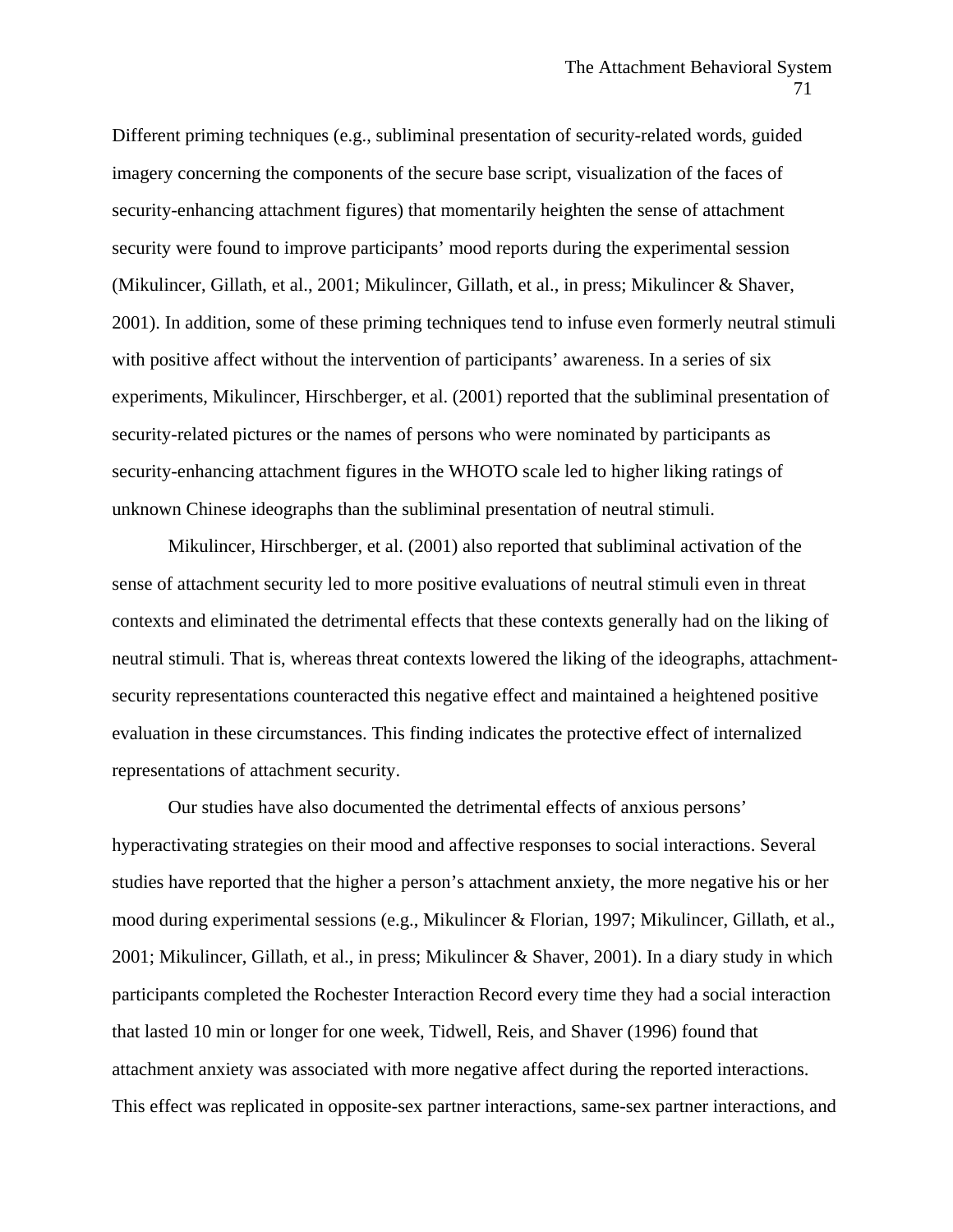group interactions. Similarly, Rom and Mikulincer (2002) found attachment anxiety to be associated with the report of more intense negative emotions toward task-oriented groups.

Some recent studies also provide initial evidence concerning the emotional detachment produced by avoidant persons' deactivating strategies. For example, Rom and Mikulincer (2002) found that attachment avoidance was associated with less intense positive feelings toward taskoriented groups. In a diary study of marital interactions, Mikulincer, Florian, and Hirschberger (2002) found that attachment avoidance was associated with daily reports of less intense emotional responses, either negative or positive, toward a spouse. Similar findings have been reported in other studies (e.g., Pietromonaco & Feldman Barrett, 1997).

*Mental health and adjustment*. Our research program provides important information about the implications of attachment strategies for mental health and adjustment. Data have been collected with global measures of psychological well-being and distress as well as more specific measures of emotional problems (depression, anxiety, hostility, loneliness), adjustment problems (eating disorders, substance abuse, conduct disorders), and personality disorders.

In a series of studies (Berant et al., 2001a, 2001b; Birnbaum et al., 1997; Mikulincer & Florian, 1998, 1999a; Mikulincer, Horesh, Levy-Shiff, Manovich, & Shalev, 1998), we have examined the association between attachment style and global scores of psychological wellbeing and distress on the Mental Health Inventory (Veit & Ware, 1983). Without exception, all of these studies have shown that secure attachment is positively related to well-being and inversely related to distress. In contrast, anxious attachment is inversely associated with wellbeing and positively associated with distress. These associations have been found both in community samples and in samples of people who were experiencing stressful events. They have also been found is both cross-sectional and prospective longitudinal designs.

In all of these studies, avoidant attachment seems to have differential associations with mental health, depending on the presence of stressful circumstances. In community samples, weak associations have been found between attachment avoidance and mental health. However, in stressful circumstances, attachment avoidance has been strongly associated with poor mental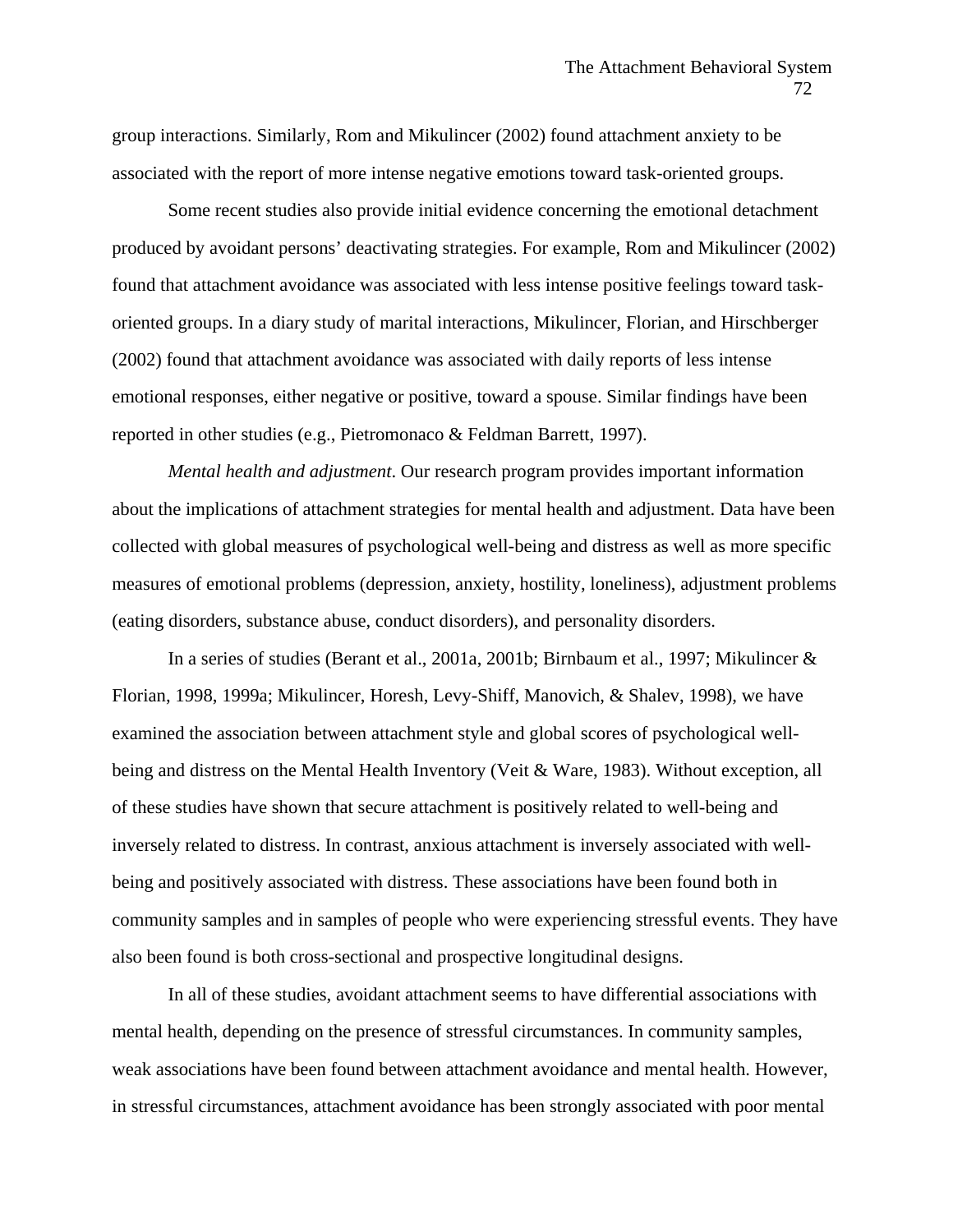health. For example, Berant et al. (2001b) reported that attachment avoidance of mothers of infants with CHD (measured immediately following the CHD diagnosis) was more strongly related to distress (measured one year later) than was attachment anxiety.

These studies provide strong evidence for the distress-buffering effects of security-based strategies. Specifically, the encounter with stressful events has been found to heighten distress mainly among insecurely attached persons, but not among people who report a secure style. For these people, no notable difference in mental health has been found between neutral and stressful conditions. In addition, two of these studies provide support for the hypothesis that attachmentstyle differences in mental health result from the underlying action of attachment strategies (Birnbaum et al., 1997; Berant et al., 2001a). Structural analyses have shown that the association between secure attachment and mental health was explained by secure persons' high appraisal of their ability to cope with stress and their reliance on support seeking. The association between attachment anxiety and distress was explained by anxious persons' exaggerated threat appraisal and heightened reliance on emotion-focused coping. Finally, the association between avoidance and distress was explained by avoidant persons' heightened reliance on distancing coping.

Strong associations have also been found between reports of attachment style and reports of specific emotional problems. In both American and Israeli samples, symptoms of depression, anxiety, and hostility were inversely associated with the secure attachment style and positively associated with anxious and avoidant styles (Cooper et al., 1998; Mikulincer et al., 1993; Mikulincer, Horesh, Eilati, & Kotler, 1999; Mickelson et al., 1997). In addition, Hazan and Shaver (1987) and Kirkpatrick and Shaver (1991, 1992) reported that people who endorsed an avoidant or anxious style in romantic relationships or in their relationship with God reported higher levels of loneliness than people who endorsed a secure style. These attachment-style differences in emotional problems have been replicated in several studies (e.g., Carnelley, Pietromonaco, & Jaffe, 1994; Roberts, Gotlib, & Kassel, 1996).

Although both anxious and avoidant people suffer from emotional problems, their reliance on hyperactivating or deactivating strategies results in different patterns of problems.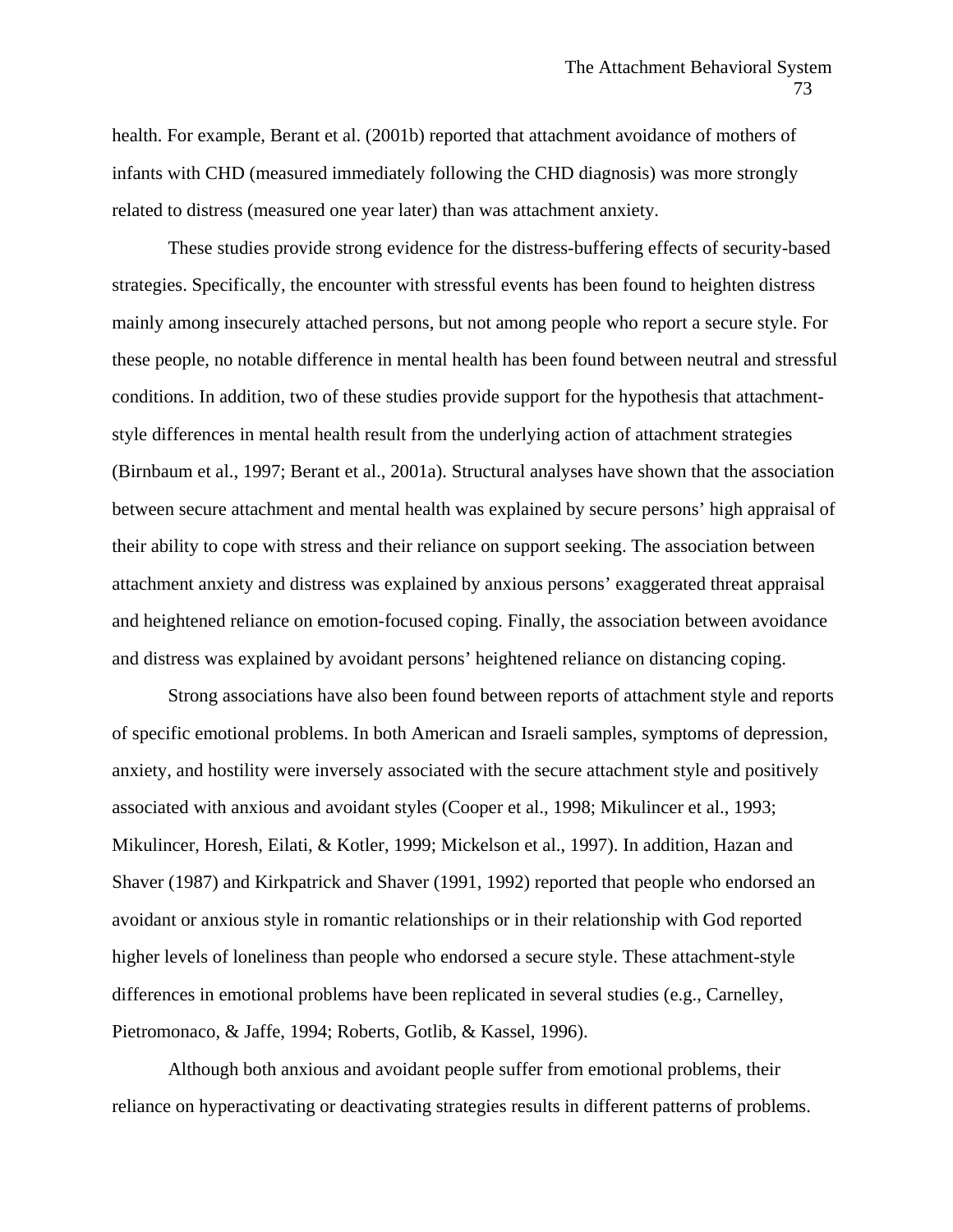For example, we have found that attachment anxiety but not attachment avoidance is related to measures of trait anxiety and neuroticism (Mikulincer et al., in press; Mikulincer & Sheffi, 2001; Mickelson et al., 1997; Shaver & Brennan, 1992; Shaver et al., 1996). These two measures reflect heightened worries and the experience of emotional extremes and instability – core accompaniments of anxious persons' hyperactivating strategies. In addition, Mikulincer et al. (1993) reported that anxious persons' hyperactivating strategies led them to react to stressful events with heightened depression, anxiety, hostility, somatization, and intrusive post-traumatic symptoms. In contrast, avoidant persons' deactivating strategies led them to react to stressful events with heightened hostility, somatic complaints, and avoidant post-traumatic symptoms.

With regard to adjustment problems, Brennan and Shaver (1995) found that both attachment anxiety and attachment avoidance were positively associated with measures of eating disorders, drinking behavior, and the use of drinking as a maladaptive means for handling distress. Furthermore, Mickelson et al. (1997) reported that both attachment anxiety and attachment avoidance were positively associated with measures of psychoactive substance use and conduct disorders. These findings were replicated by Cooper et al. (1998), who presented interesting evidence concerning the involvement of secondary attachment strategies in mediating the association between insecure attachment and maladaptive behaviors. Anxious persons' maladaptive behaviors were mainly explained by hyperactivation of negative feelings of depression and hostility. Avoidant persons' maladaptive behaviors were better explained by deactivating strategies that inhibit their involvement in social interactions and close relationships and impoverish their social competences and skills.

These secondary attachment strategies have also been associated systematically with specific personality disorders. Brennan and Shaver (1998) reported that attachment avoidance was positively associated with the schizoid personality disorder. This disorder reflects a person's tendency to retreat from others and avoid close relationships – a pathological result of avoidant persons' deactivation of the attachment system. Brennan and Shaver (1998) also found that attachment anxiety was positively associated with dependent and histrionic personality disorders.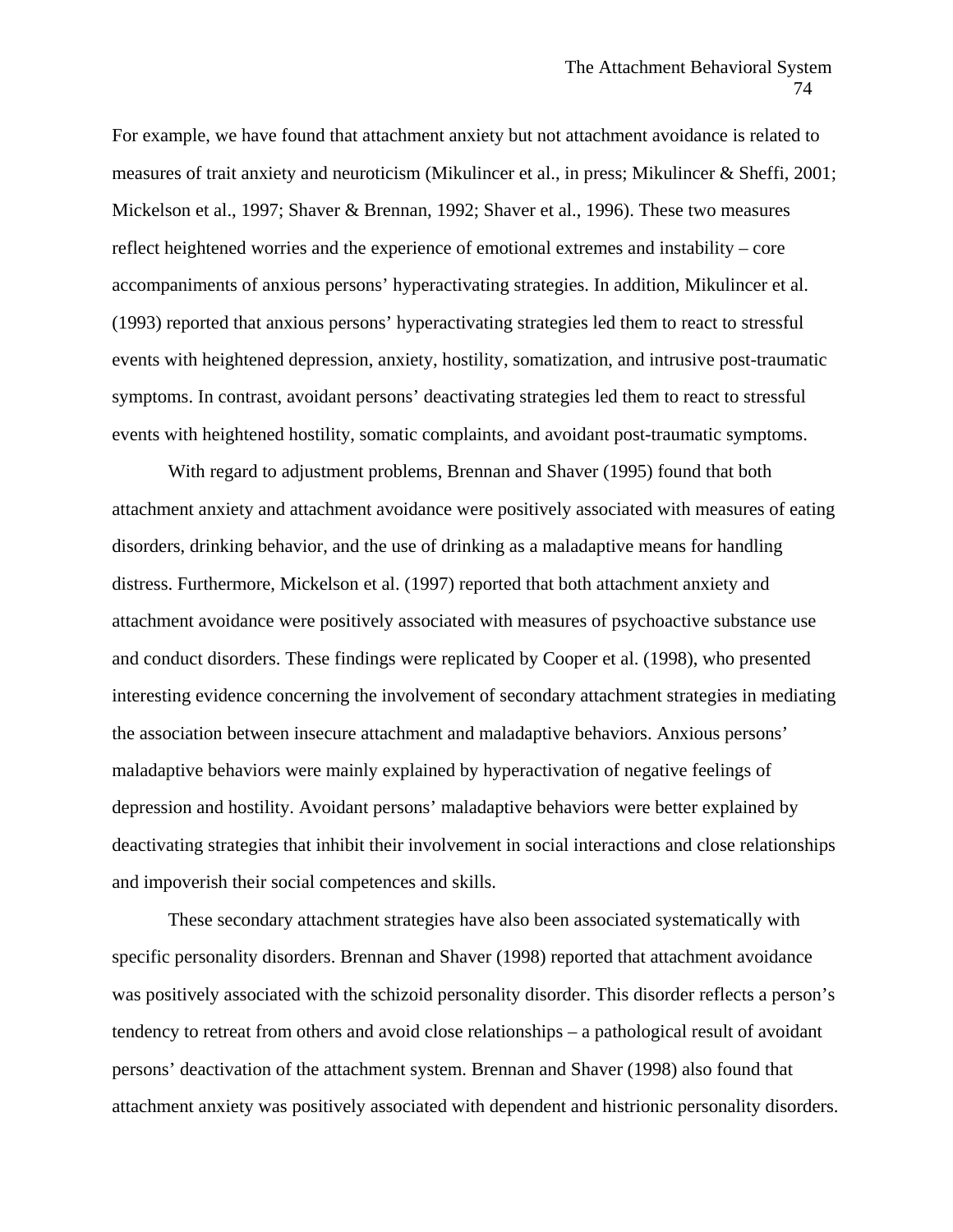The dependent disorder reflects a strong need to rely on others and the histrionic disorder reflects a tendency to exaggerate actions and emotions to attain attention from others. Both pathological tendencies seem to derive from anxious persons' search for comfort, attention, and security. *Studies on the Implications of Attachment Strategies for Relationship Quality* 

The hypothesized positive association between the sense of attachment security and relationship satisfaction has been consistently documented in several of our studies (Brennan & Shaver, 1995; Hazan & Shaver, 1987, 1990; Mikulincer & Erev, 1991; Mikulincer & Florian, 1999b; Mikulincer, Horesh, et al., 1998; Shaver & Brennan, 1992). These studies have focused on both dating and marital relationships and have used different self-report measures of relationship satisfaction (e.g., Relationship Rating Form, Dyadic Adjustment Scale). All of these studies have found that people who endorse a secure style report the highest level of relationship satisfaction and anxiously attached persons report the lowest level. This association was found in both men and women and has been replicated in a prospective longitudinal design (Shaver & Brennan, 1992). Importantly, Shaver and Brennan (1992) reported that the association between secure attachment and relationship satisfaction cannot be explained by other personality factors, such as the "big five" factors (McCrae & Costa, 1990). These attachment-style differences in relationship satisfaction have been replicated in dozens of other studies around the world (see Feeney, 1999; Koski & Shaver, 1997; and Mikulincer, Florian, Cowan, & Cowan, in press, for extensive reviews of these studies).

The sense of attachment security has also been found to contribute to other aspects of relationship quality. For example, positive associations have been found between reports of secure attachment and measures of involvement and interdependence in dating relationships (Hazan & Shaver, 1987; Mikulincer & Erev, 1991). Ratings of attachment security were significantly associated with greater commitment to a dating relationship (Mikulincer & Erev, 1991; Morgan & Shaver, 1999; Shaver & Brennan, 1992). Again, these findings have been replicated in several other studies (e.g., Bartholomew & Horowitz, 1991; Collins & Read, 1990; Levy & Davis, 1988).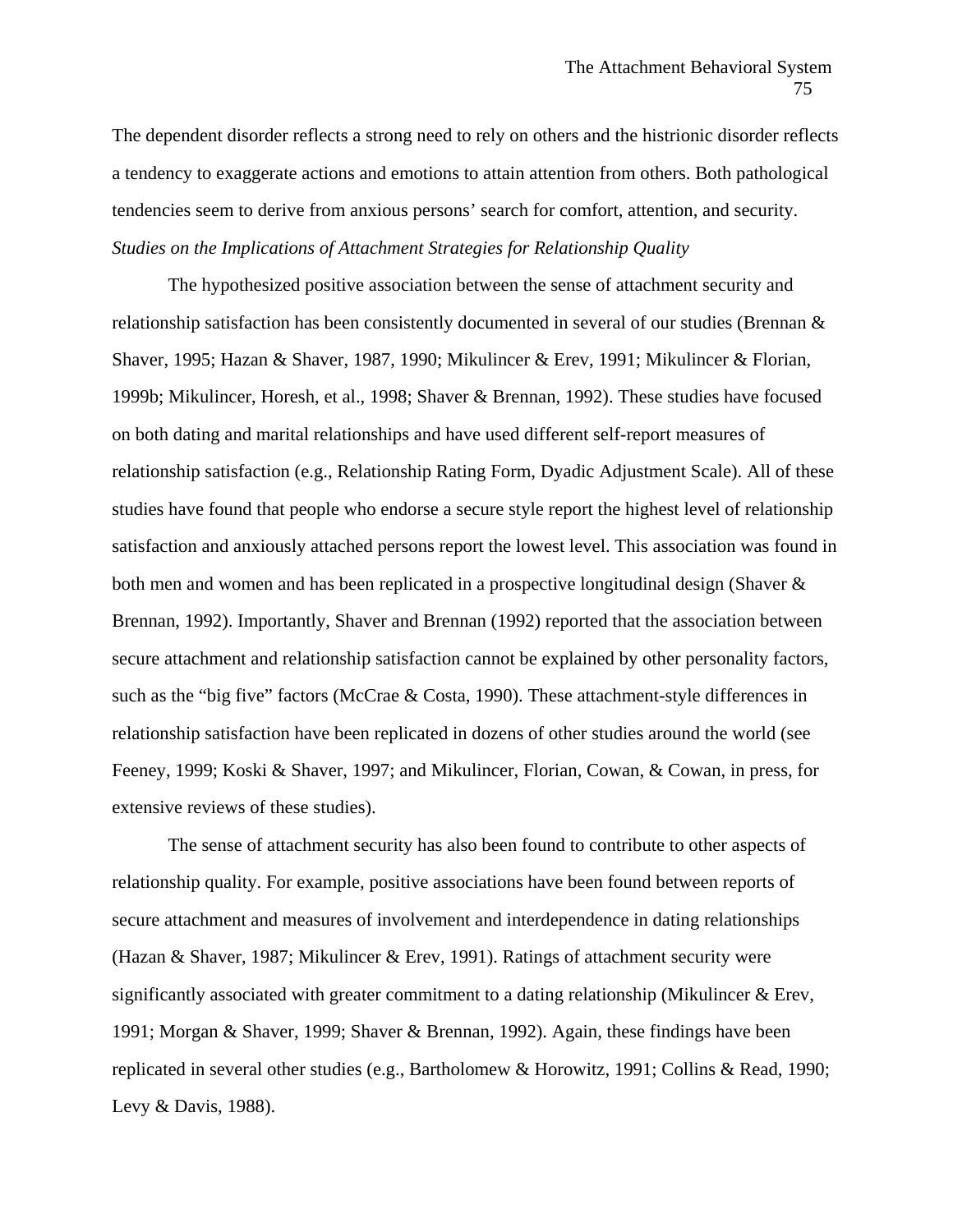In a study of family dynamics, Mikulincer and Florian (1999b) found significant associations between spouses' attachment style and their reports of marital cohesion and flexibility (FACES III). Whereas spouses with a secure style reported relatively high family cohesion and flexibility, avoidant spouses scored relatively low on these two dimensions, and anxious spouses reported high family cohesion but low family flexibility. These associations generally reflect the underlying action of attachment strategies. Secure persons' construction of intimate relationships and the flexibility of their affective-cognitive organization were directly manifested in high levels of marital cohesion and adaptability. Avoidant persons' construction of non-cohesive and rigid relationships seems to result from their deactivating tendency to avoid both intimate interactions and flexible and open confrontation with environmental demands. The findings for anxious persons (high cohesion, low flexibility) seem to result from their compulsive search for closeness, intimacy, and connectedness.

Attachment strategies have also been found to shape the quality of daily social interactions. In their diary study, Tidwell et al. (1996) asked participants to rate the intimacy, pleasure, and satisfaction they felt during social interactions. Results showed that secure participants reported more intimacy, pleasure, and satisfaction in daily interactions with opposite-sex partners than avoidant participants. Moreover, secure participants interacted more often and for longer periods of time per partner with members of the opposite sex. Conceptually similar findings were reported by Rom and Mikulincer (2002). Participants were asked to recall task-oriented group interactions and to evaluate the quality of these interactions. Findings revealed that both attachment anxiety and attachment avoidance were significantly associated with the recall of more negative memories of group interactions.

## *Studies on the Interplay between the Attachment System and Other Behavioral Systems*

*Exploration system.* Our research program offers clear-cut evidence for the hypothesized effects of the sense of attachment security on the activation of the exploration system. These effects have been documented on people's attitudes toward work, proneness to curiosity and information search, and openness of the cognitive system to new information and changes in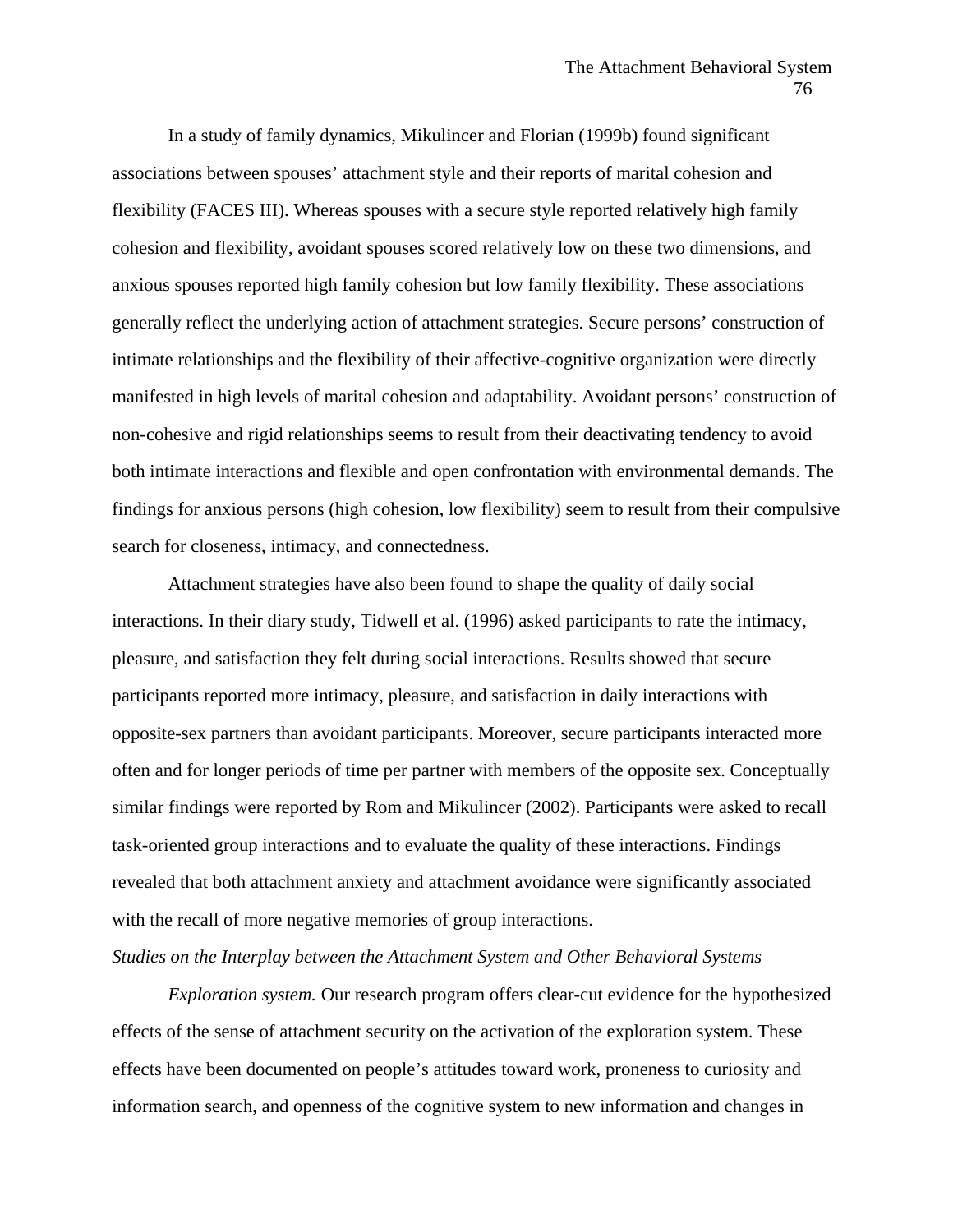existing knowledge structures (cognitive openness). These effects were also illustrated in the loosening of cognitive operations and the exploration of new, unusual associations in conditions that favored a relaxed activation of the exploration system (i.e., induced positive affect).

Hazan and Shaver (1990) proposed that work serves as one form of exploration in adulthood and found that secure individuals reported more positive attitudes toward work and were more satisfied with work activities than avoidant or anxious persons. Interestingly, these attitudes were found to be organized around the main goals of attachment strategies. The constructive goal of security-based strategies was directly manifested in secure persons' perception of work as an opportunity for learning and advancement. In contrast, anxious individuals perceived work as an additional opportunity for social acceptance and approval – the main goal of their hyperactivating strategies. Avoidant individuals perceived work as an opportunity for evading close relationships – the main goal of their deactivating strategies.

In a series of five studies, Mikulincer (1997) presented convincing evidence that attachment security facilitates cognitive exploration and openness to new information. First, secure persons reported more curiosity-proneness than insecure persons. Similar findings were reported by Green and Campbell (2000) and Green-Hennessy and Reis (1999). Second, secure people scored lower on measures of cognitive closure, intolerance of ambiguity, and dogmatic thinking than insecure people. Third, secure people were less likely than their insecure counterparts to make judgments about a target person on the basis of early information and to ignore later data (primacy effect). Fourth, secure people were less likely than insecure people to make stereotype-based judgments. Specifically, insecure individuals evaluated the quality of an essay based on the supposed ethnicity of the writer rather than on exploration of the quality of the written essay: The more positive the stereotype of the writer's ethnic group, the higher the grade assigned to the essay. In contrast, secure people were less affected by ethnic stereotypes.

These attachment-style differences in cognitive openness were also examined by Mikulincer and Arad (1999), who focused on the revision of knowledge about a relationship partner following behavior on the part of the partner that seemed inconsistent with this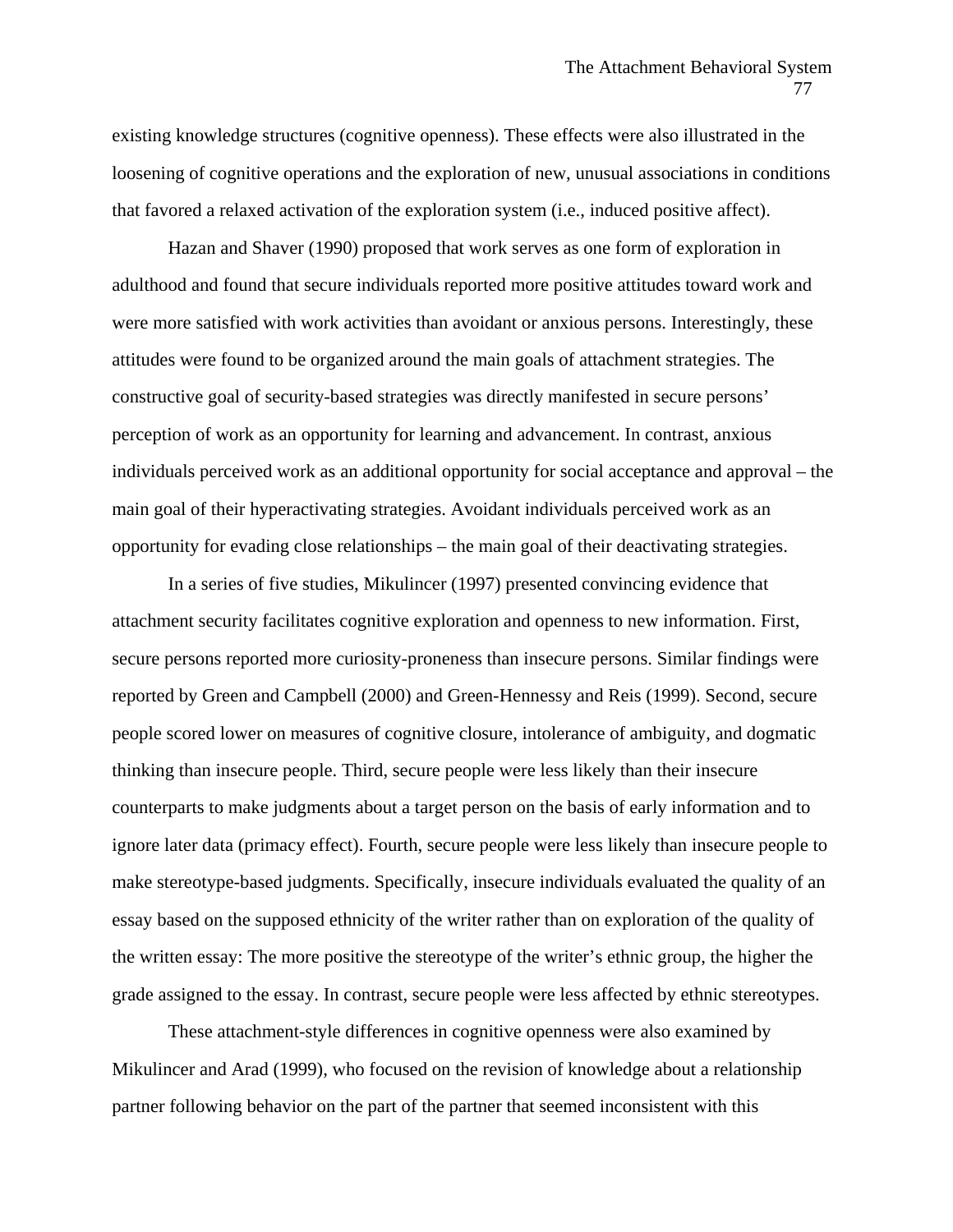knowledge. Compared to secure persons, both anxious and avoidant individuals displayed fewer changes in their baseline perception of the partner after being exposed to expectationincongruent information about the partner's behavior. They were also less able to recall the information. This finding was replicated when relationship-specific attachment orientations were assessed: The higher the attachment anxiety or avoidance toward a specific partner, the fewer the revisions people made in their perception of this partner upon receiving expectation-incongruent information (Mikulincer & Arad, 1999). Moreover, contextual heightening of the sense of attachment security (visualizing a supportive other) increased cognitive openness and led people to revise their conception of a partner based on new evidence (Mikulincer & Arad, 1999).

In a series of three experiments, Mikulincer and Sheffi (2000) reported that attachmentstyle differences in cognitive openness can be observed even in contexts that facilitate relaxed exploration, such as subsequent to the arousal of positive affect. Participants were exposed to positive affect inductions (asking them to retrieve a happy memory or exposing them to a brief comedy film) or neutral affect conditions and their creative problem solving performance and the breadth of their mental categorization were assessed. The typical beneficial effects of positive affect induction on creative problem solving and category breadth (reported by Isen & Daubman, 1984, and Isen, Daubman, & Nowicki, 1987) were observed only among people with a secure attachment style. For avoidant persons, no significant difference was found between positiveaffect induction and neutral conditions. For anxious persons, a reverse effect was found which resembled the typical effects of negative affect induction. Specifically, these people reacted to a positive affect induction with impaired creativity and a narrowing of mental categories.

The observed reactions of secure individuals follow from their attention to affective cues. According to Schwartz and Bohner (1996), the induction of positive affect signals that "all is going well." Secure people's openness to affective cues leads naturally to considering this signal to be a relevant input for cognitive processing, and then to "loosening" their cognitive strategies and exploring unusual associations. These reactions are reflections of secure individuals'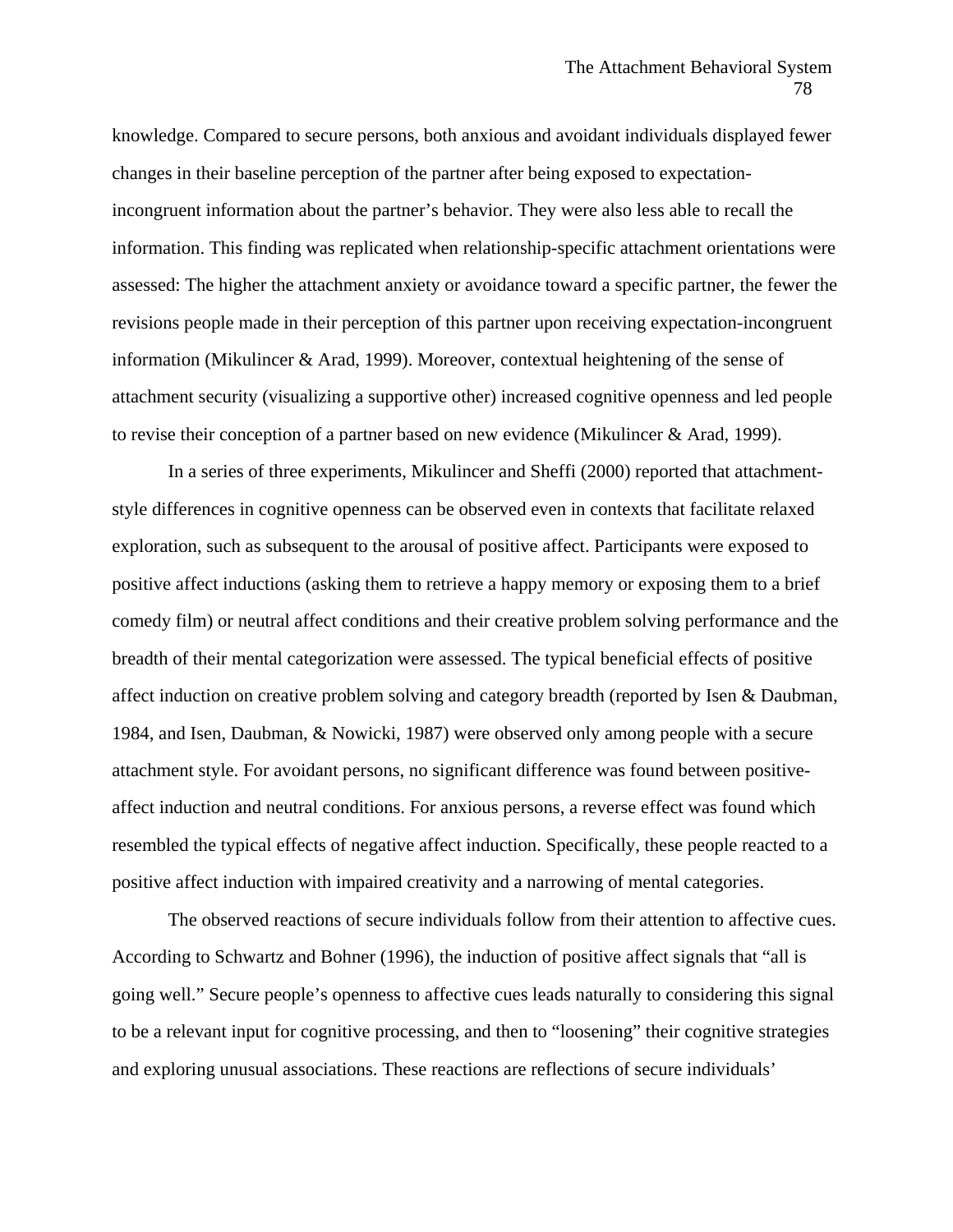confidence that letting down their guard is not dangerous and that they can deal effectively with uncertainty, novelty, and any confusion that the broadening of knowledge might create.

The findings for avoidant individuals are compatible with their cognitive reactions to negative affect (Pereg & Mikulincer, 2002) and may result from their defensive exclusion of affective material. Whereas dismissal of negative affect is necessary to prevent attachmentsystem activation, dismissal of positive affect may be necessary to prevent a loosening of cognitive strategies that can result in uncertainty and confusion, which may bring about an unwanted re-activation of the attachment system.

The findings for anxious people reveal the extent of their undifferentiated hyperactivation of negative cognitions. For them, apparently, the spread of activation across negative cognitions can begin even with positive affect. Perhaps they at first experience a positive state, but then become reminded of the down side of previous experiences that began positively and ended painfully. Once attuned to these negative memories, the anxious mind may suffer from a spread of negative associations that interferes with exploration and open information processing. Even in an experimental condition intended to induce positive affect, the hyperactivating strategies of anxious individuals prevent them from feeling safe and engaging in relaxed exploration.

*Caregiving system*. Our research also provides empirical support for the facilitatory effects of the sense of attachment security on the activation of the caregiving system – the system that drives us to provide protection and support to others who are either chronically dependent or temporarily in need (Bowlby, 1982/1969). These effects have been documented on a person's attitudes toward caregiving in close relationships, the arousal of altruistic empathy during the encounter with others' needs, and the endorsement of prosocial, other-focused values.

Kunce and Shaver (1994) constructed a self-report questionnaire to assess caregiving behaviors in close relationships and found that secure people were more sensitive to partners' needs, reported more cooperative caregiving, and described themselves as more likely to provide emotional support than insecure persons. Moreover, whereas avoidant people's deactivating strategies led them to maintain distance from a needy partner (less accessibility, less physical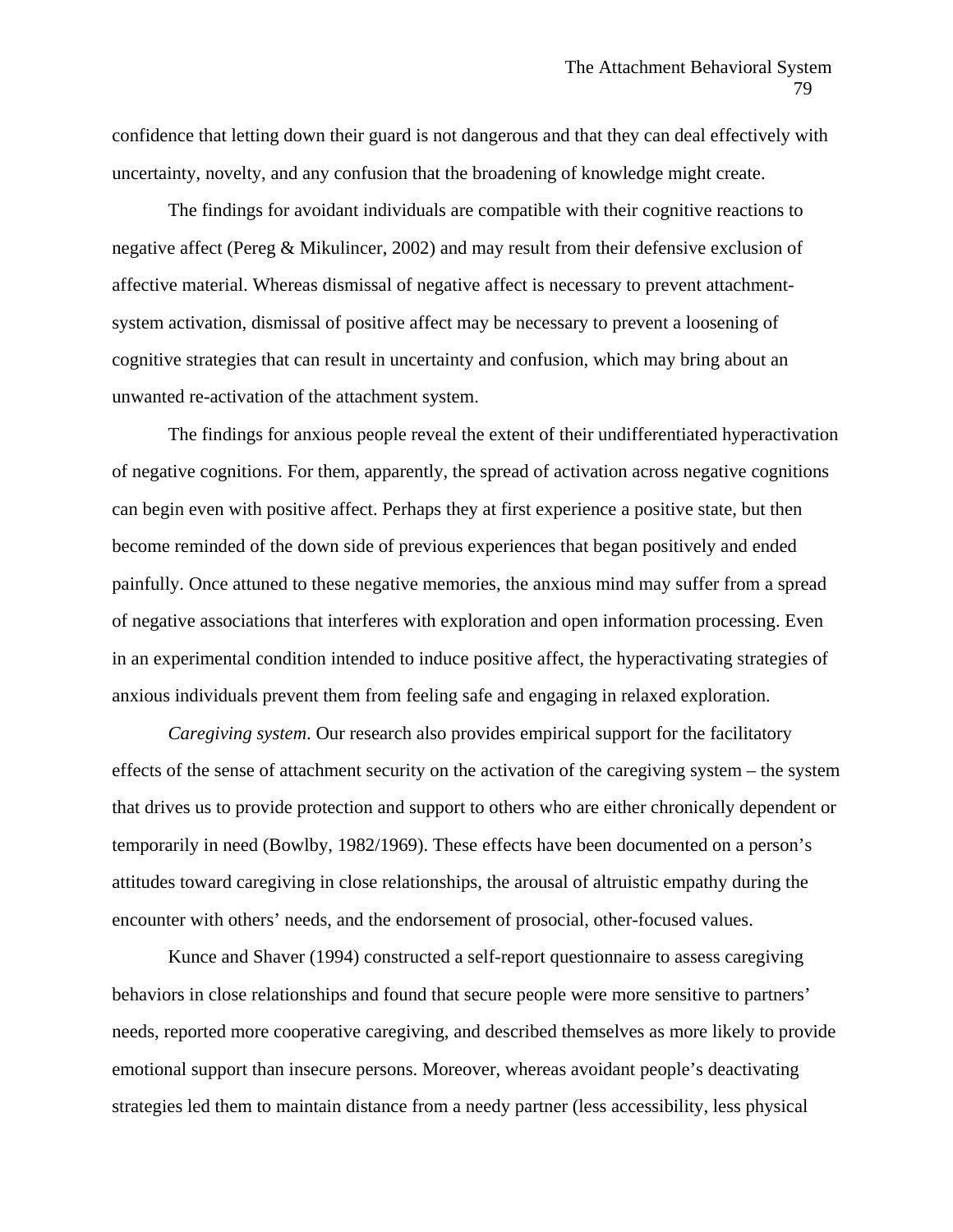contact), anxious people's hyperactivating strategies led them to report high levels of overinvolvement with partner's problems and a pattern of compulsive caregiving (e.g., expressing fears that their partner would leave if they didn't take care of him or her). These findings have been replicated using other self-report scales and behavioral observations (e.g., Carnelley, Pietromonaco, & Jaffe, 1996; Collins & Feeney, 2000).

In a series of five experiments, Mikulincer, Gillath, et al. (2001) documented the facilitatory effects of attachment security on a person's empathic, compassionate responses to others' needs. First, both attachment anxiety and avoidance were associated with low levels of altruistic empathy. Second, the contextual heightening of the sense of attachment security (asking participants to recollect personal memories, read a story, or watch a picture of supportive others or subliminally exposing them to proximity-related words) increased reports of altruistic empathy. In contrast, the contextual activation of attachment anxiety or avoidance (asking participants to recall personal memories of relational episodes in which they felt attachment anxiety or avoidance) reduced this prosocial attitude. Importantly, these effects were not explained by mood variations and did not depend on relationship closeness.

The findings also revealed that attachment anxiety but not attachment avoidance was associated with more intense personal distress responses during the encounter with others' needs. This finding implies that avoidant people's deactivating strategies led them to be emotionally detached while witnessing other's plight – they react to this situation with neither empathy nor personal distress. In contrast, anxious persons become emotionally overwhelmed while witnessing another's plight. This self-focused reaction is in line with anxious persons' hyperactivating strategies and may inhibit empathy and caregiving reactions. While witnessing the plight of another person, anxiously attached individuals are so overwhelmed with self-related negative cognitions and emotions that they are not able to offer assistance and comfort to the needy person.

There is also evidence that attachment security facilitates the development of a prosocial orientation. Across three independent studies, Mikulincer, Gillath, et al. (in press) reported that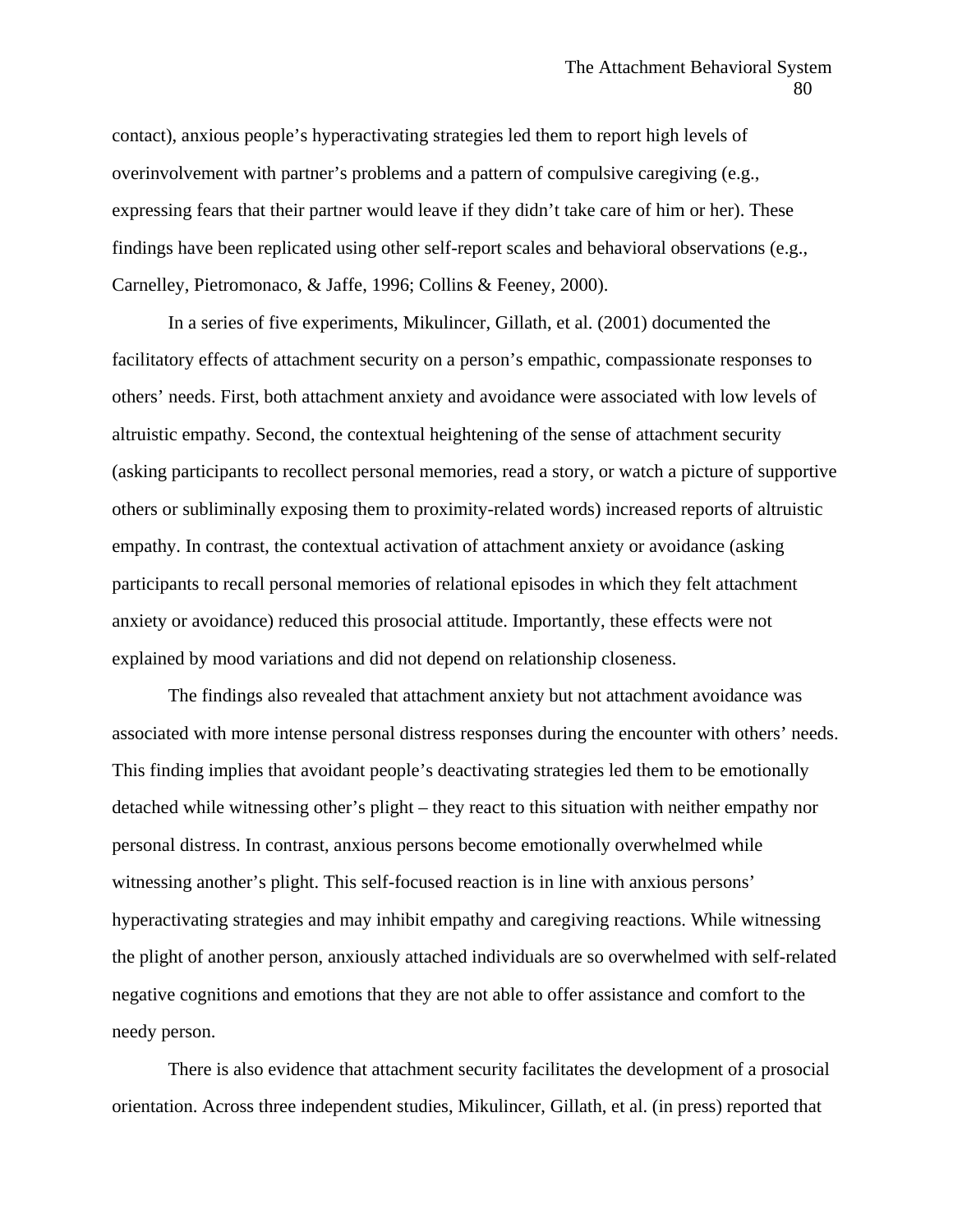attachment avoidance was associated with low endorsement of values of universalism (concern for the welfare of all people) and benevolence (concern for the welfare of close persons). Moreover, contextual heightening of the sense of attachment security (asking participants to recall personal memories or watch a pictorial representation of supportive others) increased the endorsement of these values. These effects were not explained by induced or reported mood.

*Sexual system*. The sexual behavior system, along with attachment and caregiving, is a central component of romantic love (Shaver et al., 1988). From an evolutionary perspective, the major function of romantic attraction and sexual mating is to reproduce the mates' genes. From a more proximal perspective, the quality of a couple's sex life is an important contributor to relationship satisfaction – one that research shows is affected by attachment security.

Our research program offers empirical evidence supporting the beneficial effects of attachment security in the functioning of the sexual system. In a recent study of adolescent sexuality, Tracy, Shaver, Albino, and Cooper (in press) found that adolescents who endorsed a secure style were open to mutually satisfying sexual exploration in the context of a stable relationship and said they engaged in sex primarily to show love for their partner. Tracy et al. (in press) also reported that if both partners were secure, initiation of sexual activity was mutual and physical closeness was enjoyed. In a study of adults' experiences of heterosexual intercourse, Birnbaum, Gillath, and Mikulincer (2002) found that attachment insecurity contributed to the construction of sexual experience in negative and aversive terms. Specifically, both attachment anxiety and attachment avoidance were associated with higher scores on subscales tapping the experience of negative feelings and worries during heterosexual intercourse (e.g., sense of estrangement, sin feelings, sense of sexual inadequacy).

We also have initial evidence for the involvement of secondary attachment strategies in shaping the sexual attitudes, experiences, and behaviors of insecurely attached people. With regard to avoidant persons, Birnbaum et al. (2002) found that avoidant individuals tended to remain emotionally detached even during heterosexual intercourse; they scored relatively low on subscales tapping the experience of pleasure-related feelings, orgasmic experiences, and feelings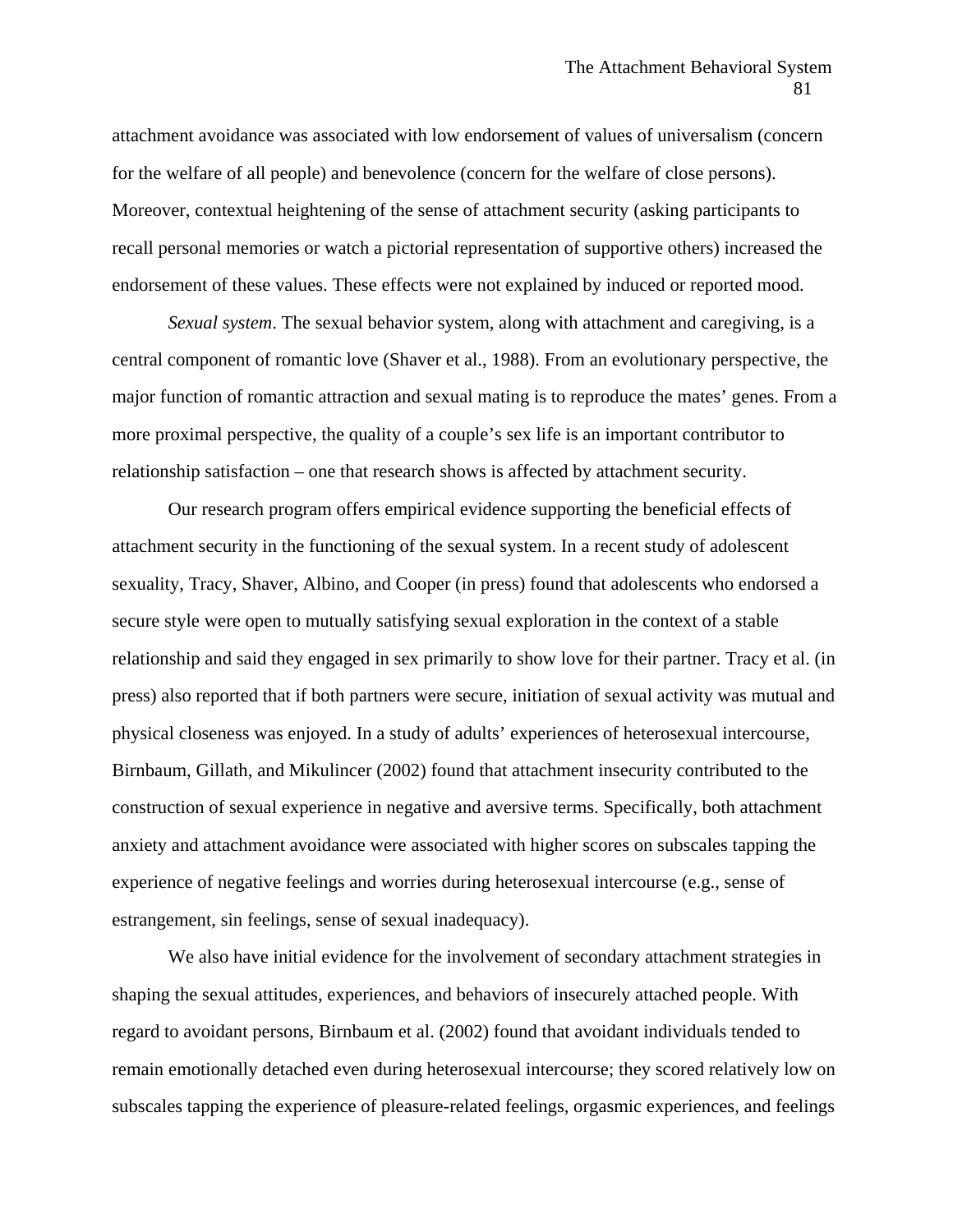of love toward their partner during sexual activity. In the analysis of reasons adolescents give for having sex, Tracy et al. (in press) found that avoidant adolescents gave more self-defining or self-enhancing reasons, such as losing their virginity, than relationship-focused reasons.

Avoidant individuals' attempts to deactivate their attachment system are also reflected in the fact that they are more likely than anxious or secure people to approve of casual sex and engage in "one-night stands" (Brennan & Shaver, 1995; Fraley, Davis, & Shaver, 1998). This approach to sex may indicate a reluctance to get emotionally involved with or committed to any particular sexual partner (e.g., Tidwell et al., 1996; Brennan & Shaver, 1995). Consistent with this notion, Schachner and Shaver (2002) found that "mate poaching," or attempting to attract someone who is already in a relationship, and being open to being "poached" by others – in the context of short-term but not long-term relationships – is associated with avoidance. In fact, "relationship exclusivity," measured by a scale designed by Schmitt and Buss (2000), is negatively correlated with attachment avoidance, suggesting that avoidant people tend to be promiscuous and nonexclusive in their relationships (Schachner & Shaver, 2002).

With regard to anxious individuals, Birnbaum et al. (2002) found clear evidence for the underlying action of their hyperactivating strategies in the construction of their sexual experiences. Specifically, they scored relatively high on subscales tapping desire for partner's emotional involvement during heterosexual intercourse and attempts to please the partner and satisfy his or her demands during this sexual activity. Similarly, Tracy et al. (in press) found that anxious adolescents engage in sex primarily to please their partners, feel accepted, and avoid abandonment. Anxious individuals also tend to worry about losing their partners, and the ones in our recent studies (Schachner & Shaver, 2002) actually had lost their partners more often than less anxious individuals. Even if they try to "poach" other people's partners, as many avoidant individuals do, they do not succeed as often as less anxious individuals. Perhaps these experiences and concerns explain why anxious adults, especially women, are more likely than their less anxious counterparts to have cosmetic surgery in an attempt to make themselves more acceptable to potential relationship partners (Davis & Lesbo, in press).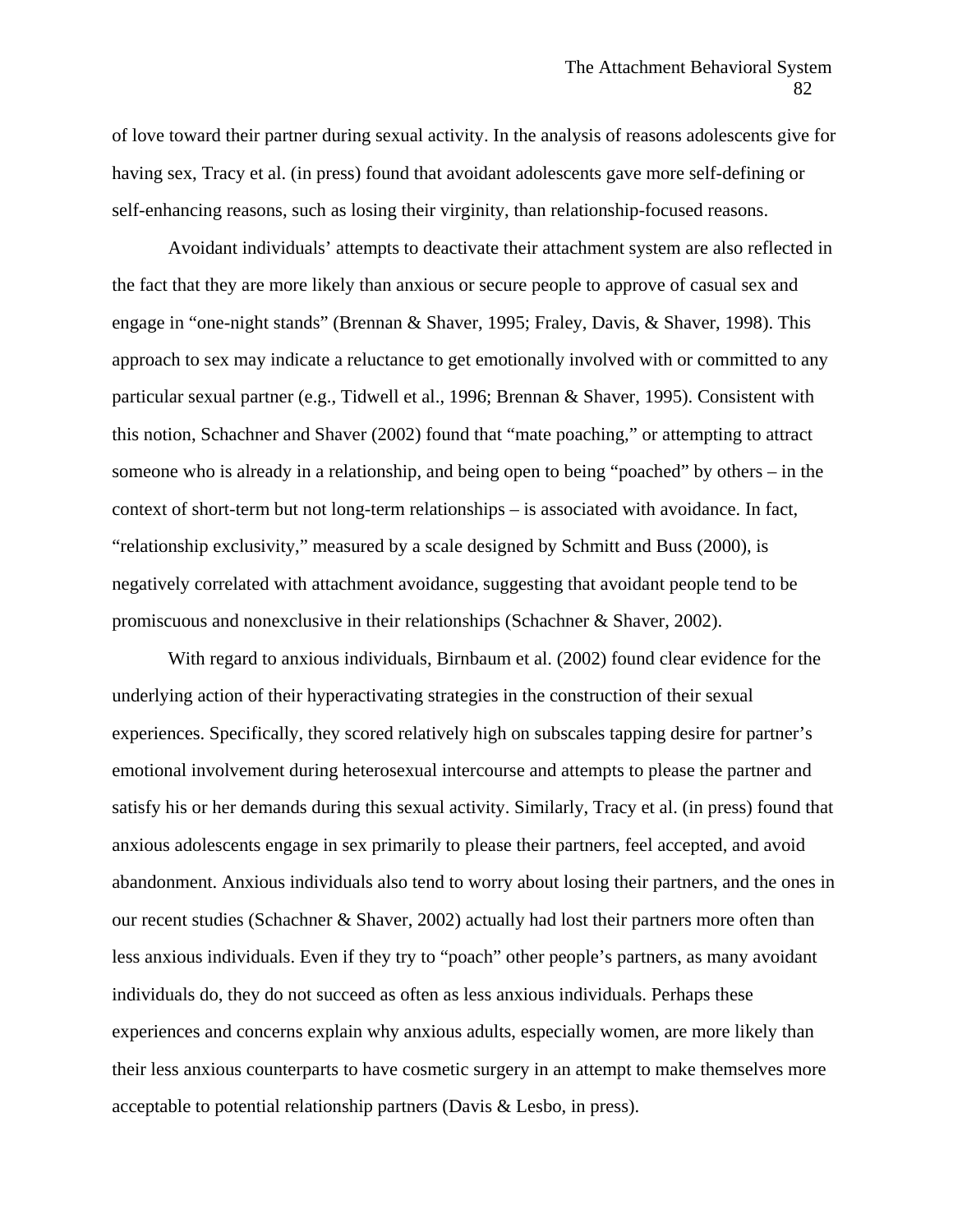*Affiliation system.* We have initial evidence suggesting interplay between attachment security and activation of the affiliation behavioral system, a system that meets an evolved need for sociability with others and motivates people to spend time in the company of others (Weiss, 1998). In a correlational study, Shaver et al. (1996) found that reports of secure attachment were positively associated with self-reports of sociability. This correlation fits with results reported by other researchers (e.g., Bartholomew & Horowitz, 1991; Griffin & Bartholomew, 1994).

Mikulincer and Selinger (2001) provided further evidence for this association in their assessment of adolescents' same-sex friendships. Findings indicated that secure adolescents placed high value on both attachment goals (support, security) and affiliation goals (accomplishment of joint projects, having fun together) in their same-sex friendships. Moreover, they were responsive to the activation of both the attachment and affiliation systems and changed their goals in accordance with contextual cues that activate these systems. They pursued more attachment goals in attachment-activating contexts (disclosing a secret, being in a sad mood) and more affiliation goals in affiliation-activating contexts (going together to a party, being in a happy mood). In contrast, insecure adolescents showed less flexibility in the activation of the attachment and affiliation systems. Anxious adolescents were exclusively focused on attachment goals and tended to pursue more attachment than affiliation goals in both attachment- and affiliation-activating contexts. Avoidant adolescents tended to dismiss both attachment and affiliation goals in the two types of contexts.

The findings for insecure individuals seemed to result from the underlying action of secondary attachment strategies. Avoidant people's deactivating strategies were manifested not only in inhibition of the attachment system (reluctance to pursue attachment goals even when contextual cues encouraged engagement in attachment behaviors), but also in inhibition of the affiliation system. Perhaps this occurs because activation of this system counteracts avoidant peoples' emotional detachment from a partner. Anxious people's hyperactivating strategies were manifested in a chronic, undifferentiated search for support and security and the concomitant dismissal of affiliation goals even when contextual cues encouraged the pursuit of these goals.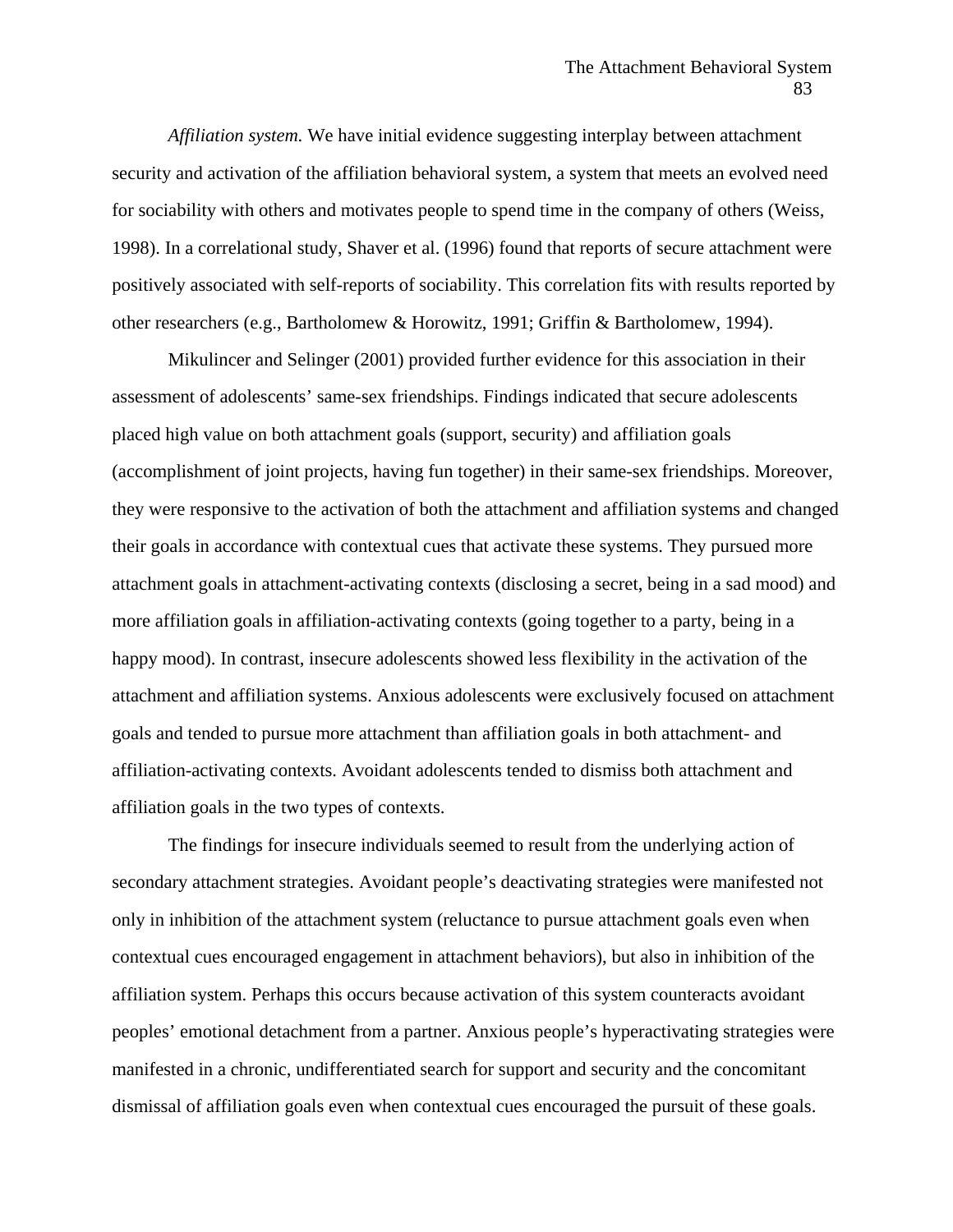## *Summary*

Our research program has provided extensive evidence regarding the three different modules of our model. Specifically, our studies have clearly supported our hypotheses concerning (a) effects of threat contexts on attachment-system activation; (b) effects of the excitatory and inhibitory circuits associated with secondary attachment strategies on the monitoring and appraisal of threatening events, preconscious activation of attachment-related mental representations, and monitoring and appraisal of attachment-figure availability; (c) effects of the actual presence of an available attachment figure or of contextual cues that activate representations of available attachment figures on the enactment of security-based strategies; (d) declarative and procedural components of attachment strategies; (e) manifestations of these strategies in the management of interpersonal behavior, construction of close relationships, processing of attachment-related and -unrelated sources of threats, and regulation of distress; and (e) implications of attachment strategies for representations of the self and others, relationship quality, mental health and adjustment, and the functioning of other behavioral systems (exploration, caregiving, sex, affiliation).

Several of our studies have also shown that the observed patterns of attachment-system activation and the documented psychological manifestations and implications of attachment strategies are unique to individual variations in attachment-related anxiety and avoidance. Specifically, the observed effects of the attachment dimensions cannot be accounted for statistically by a host of other individual-difference variables that are consistently and systematically associated with attachment-related anxiety and avoidance, such as neuroticism (Shaver & Brennan, 1992), trait anxiety (Mikulincer, Gillath, and Shaver, 2001; Mikulincer & Sheffi, 2000), global distress (Mikulincer et al., 2002), extraversion (Shaver & Brennan, 1992), self-esteem (Taubman Ben-Ari et al., in press), reported mood (Mikulincer, Gillath, et al., 2001, in press; Mikulincer, Hirschberger, et al., 2001), social desirability (Mikulincer & Orbach, 1995; Taubman Ben-Ari et al., in press), and sociability (Shaver & Brennan, 1992). These findings rule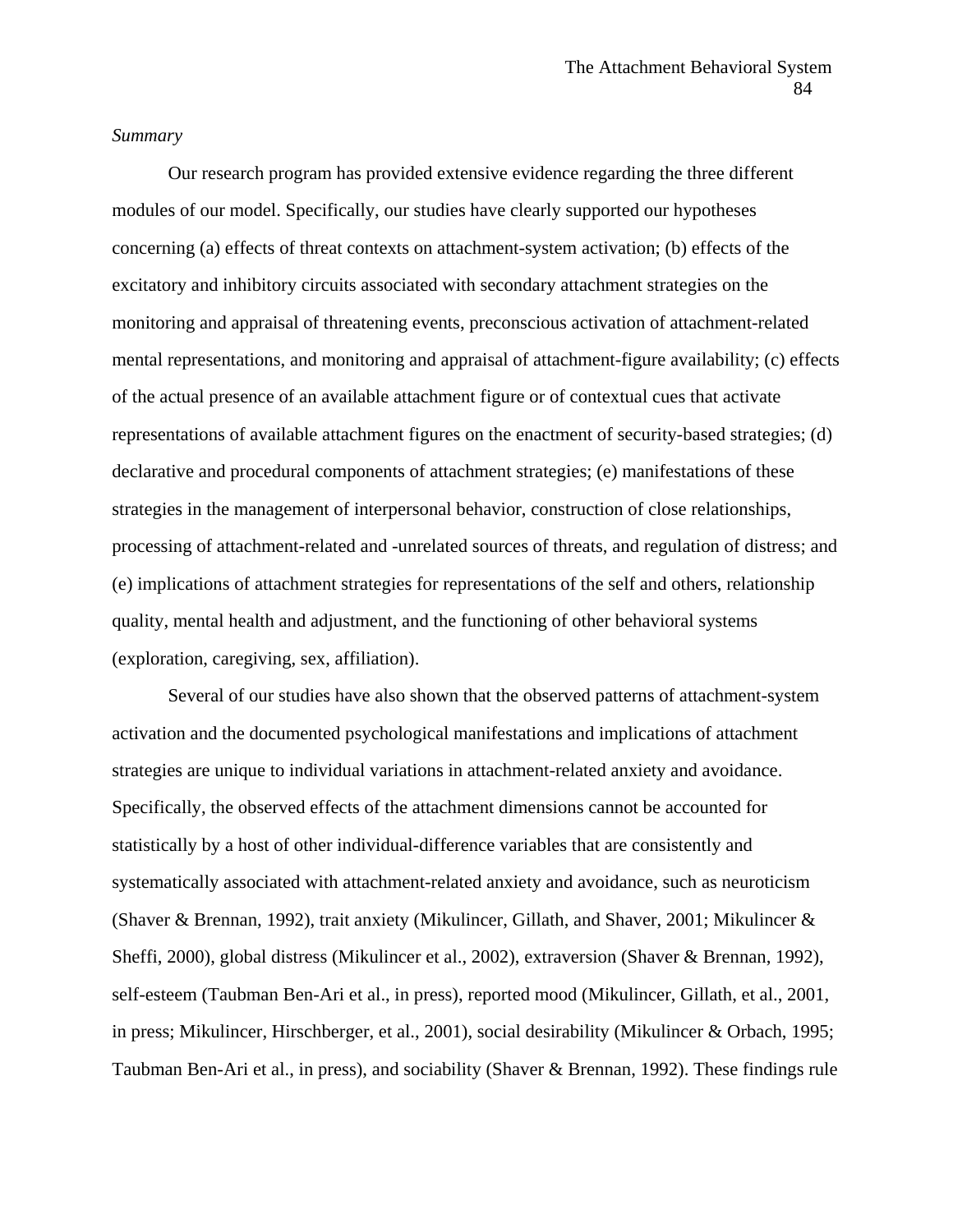out several alternative explanations and argue for the distinctive dynamics and functioning of the attachment system in adulthood.

### *Unresolved Conceptual and Empirical Issues*

Despite the strengths of attachment theory and research, many conceptual and empirical issues have yet to be fully tackled. We have begun to address some of the unresolved conceptual issues in recent papers (Mikulincer, Shaver, & Pereg, in press; Shaver & Mikulincer, in press-a, in press-b, in press-c) and to deal with related empirical issues in our ongoing studies. Here, we present a conceptual and empirical agenda for adult attachment theory and research in the near future.

### *Cognitive and Neural Substrates of Attachment-System Activation*

We need to devote more attention to the first module of our model (Figure 2), attachment-system activation. To date, most of our research efforts have been directed at understanding the psychological manifestations and consequences of people's attachment styles, and only a few recent studies have documented the psychological reality of attachment-system activation (Mikulincer et al., 2000; Mikulincer, Gillath, & Shaver, 2001). Many important questions about the activation process remain unanswered. For example, are proximity-seeking *goals* automatically activated by encounters with threats? (We have already shown that proximity-related memory nodes are activated.) Are episodic memories of attachment interactions activated by these encounters? What are the functions of such memory activation and how do they relate to representations of attachment figures and proximity-seeking goals? How does attachment-system activation interact with automatic activation of other, attachmentunrelated defensive goals (e.g., self-enhancement)? What are the cognitive and affective processes that determine the passage from preconscious attachment-system activation to conscious thoughts, behavioral intentions, and actual behavior? Without knowing the answers to these questions, we cannot fully specify the cognitive substrate of attachment-system activation.

Research should also examine whether the attachment system is activated under neutral, non-threatening conditions. Proximity-seeking goals, like other well-learned goals, can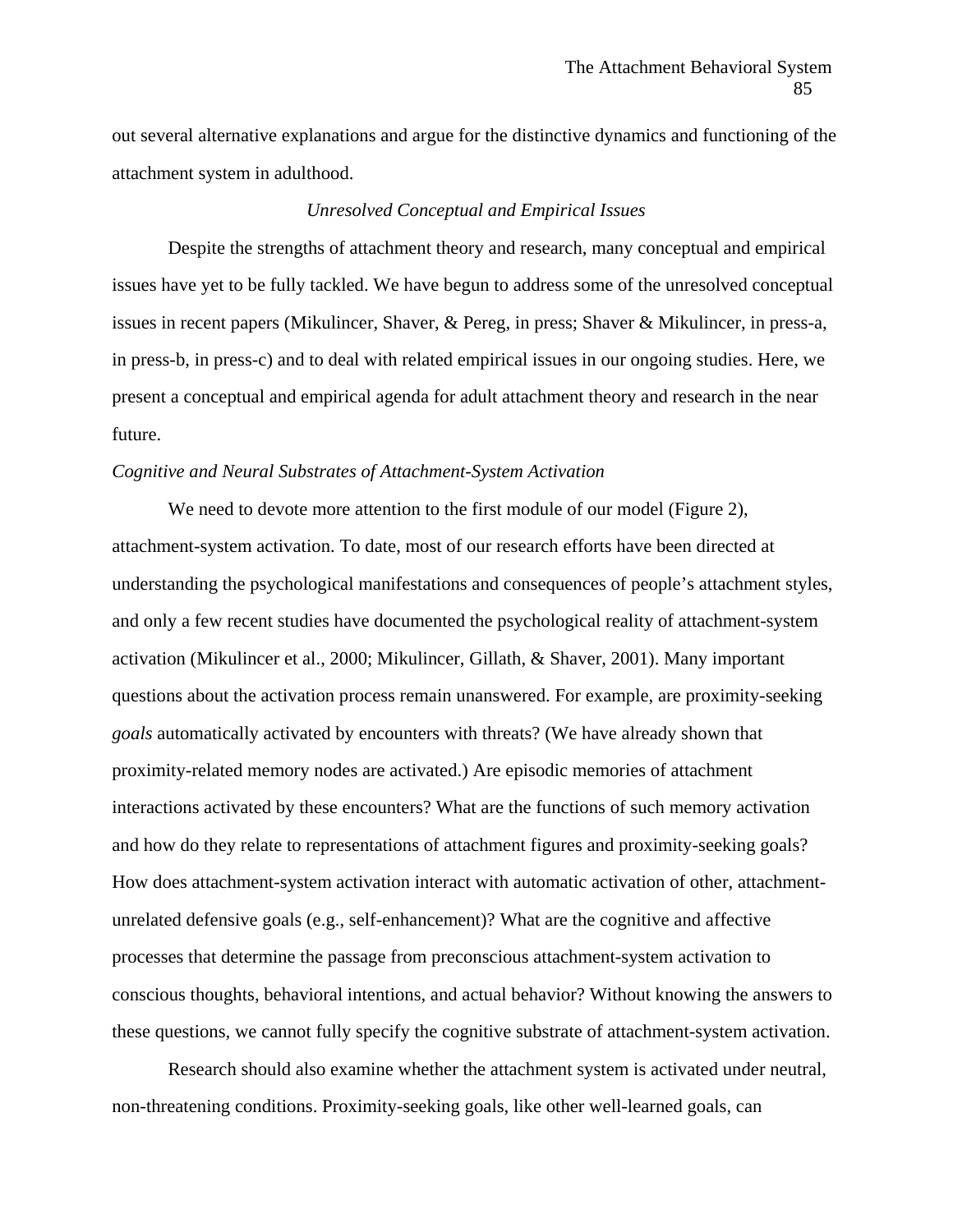presumably be activated automatically by environmental stimuli that frequently covary with them. Bargh (1990) suggested that if a goal is frequently and consistently activated in the presence of specific contextual cues (e.g., a relationship partner), the goal will come to be activated by these cues without the person consciously intending to pursue it. It therefore seems likely that encounters with an attachment figure can activate proximity-seeking goals even under non-threatening conditions, because this person has been present during the activation of these goals in many previous threatening situations. At the cognitive level, this idea implies that the contextual activation of representations of attachment figures automatically spreads to proximityseeking goals. At the relationship level, this associative connection can explain the search for closeness and intimacy with a relationship partner under non-threatening conditions and the establishment of *threat-free* attachment bonds with this partner.

Research is also needed on the physiological and neural substrates of attachment-system activation. Presumably these involve autonomic nervous system activation and neuroendocrine responses. Variations in these responses are frequently observed during the arousal and alleviation of distress (Diamond, 2001), so they should be related to the regulatory functions of the attachment system. But there may also be unique attachment-related brain processes that can be identified. Research should examine the cortical and subcortical regions involved in attachment-system activation and the initiation of attachment strategies; it should map patterns of electrophysiological activity during the processing of threat-related stimuli (e.g., when pursuing hyperactivating or deactivating strategies). Researchers could use Evoked Reaction Potential (ERP) and functional magnetic resonance imaging (fMRI) techniques for delineating the cognitive components (orienting response, expectation, memory) and brain regions (e.g., amygdala, anterior cingulate) involved in attachment-system activation and functioning.

Some of these processes may also be identifiable, at least in a preliminary way, by using cognitive research paradigms. Cohen and Shaver (2002) recently investigated possible cerebral hemisphere differences in attachment-related information processing associated with avoidant individuals' imperviousness to positive affect manipulations (see for example, Mikulincer &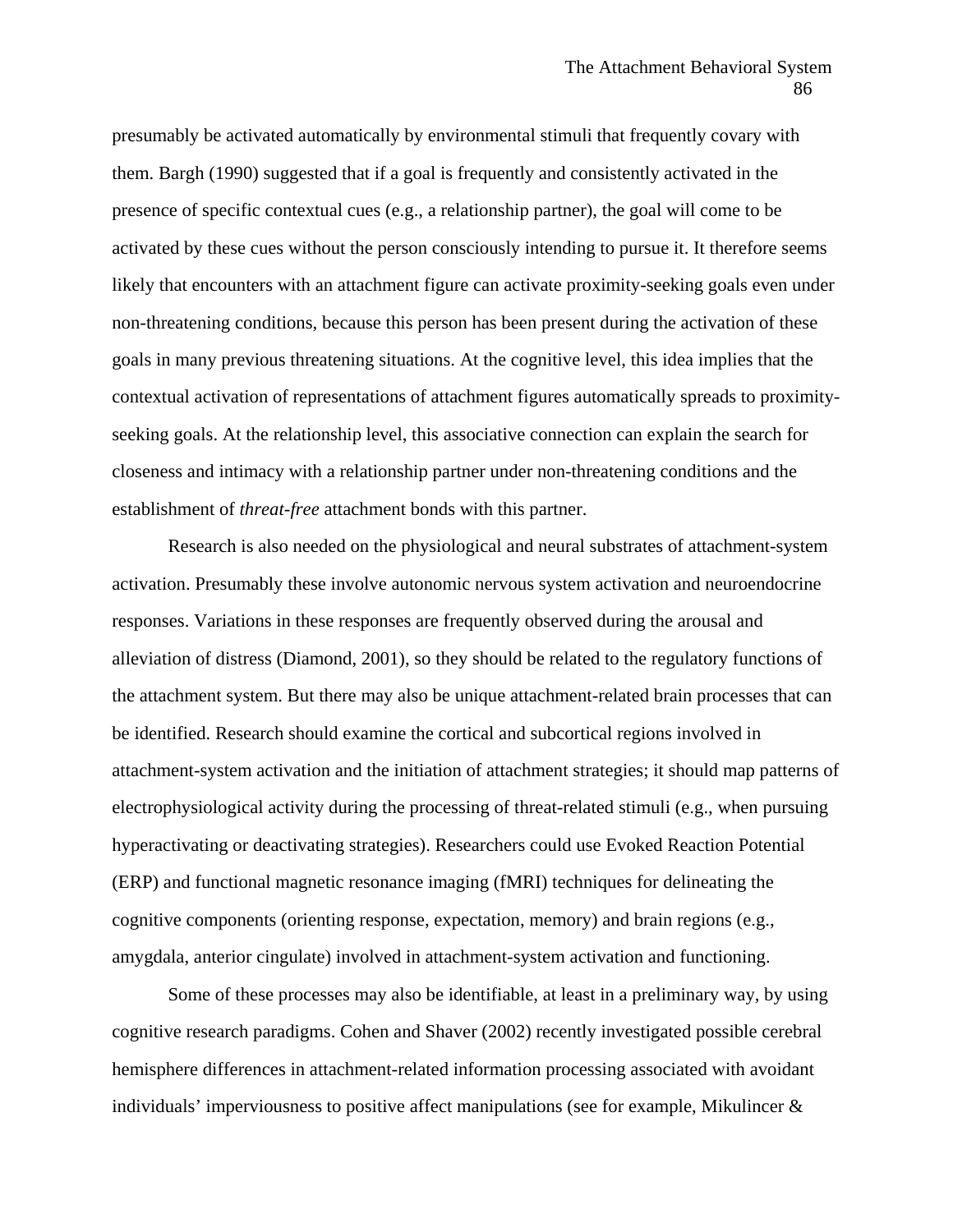Sheffi, 2000, discussed earlier in this chapter). Cohen and Shaver (2002) presented positive and negative attachment-related words in the left and right visual fields of more and less avoidant individuals, asking them to make a rapid decision in each case about positivity vs. negativity. Avoidant individuals proved to be less accurate than non-avoidant individuals in detecting positive words when these were presented to the right hemisphere, the frontal (decision-making) lobe of which has been associated with negative affect and withdrawal tendencies. These results, like many of the others summarized in this chapter, strongly suggest that attachment-style differences in behavior are associated with systematic differences in brain functioning. Pursuit of more precise and powerful methods of studying these differences would be highly desirable. *The Construct of Attachment-Figure Availability* 

Because of the importance of the attachment-figure availability module in our model (the second module in Figure 2) in triggering different attachment strategies, we need more research that refines and elaborates this part of the activation process. According to Bowlby (1973), attachment-figure availability is a matter of the figure's sensitivity and responsiveness to bids for proximity in times of need. However, generating a positive, optimistic attitude toward proximity seeking is not sufficient for creating a sense of attachment security in an attached individual. The partner, or attachment figure, must also collaborate effectively with the individual in coping with threats and provide effective coaching and support for removing the threat and alleviating distress. More couples research is needed to explore the contribution of one partner's caregiving responses to the other partner's attachment system. Recent studies conducted by Collins and her colleagues provide important initial information on this issue (Collins & Feeney, 2000; Feeney & Collins, 2001).

A related issue concerns Emde's (1980) definition of *availability.* For him, availability includes openness to emotional dialogue, attunement to a relationship partner's diverse needs and goals, and acceptance of the full range of the partner's emotions, not just being responsive to threat-related concerns and expressions of distress. That is, availability also includes responsiveness to another's positive affect as well as acceptance and encouragement of his or her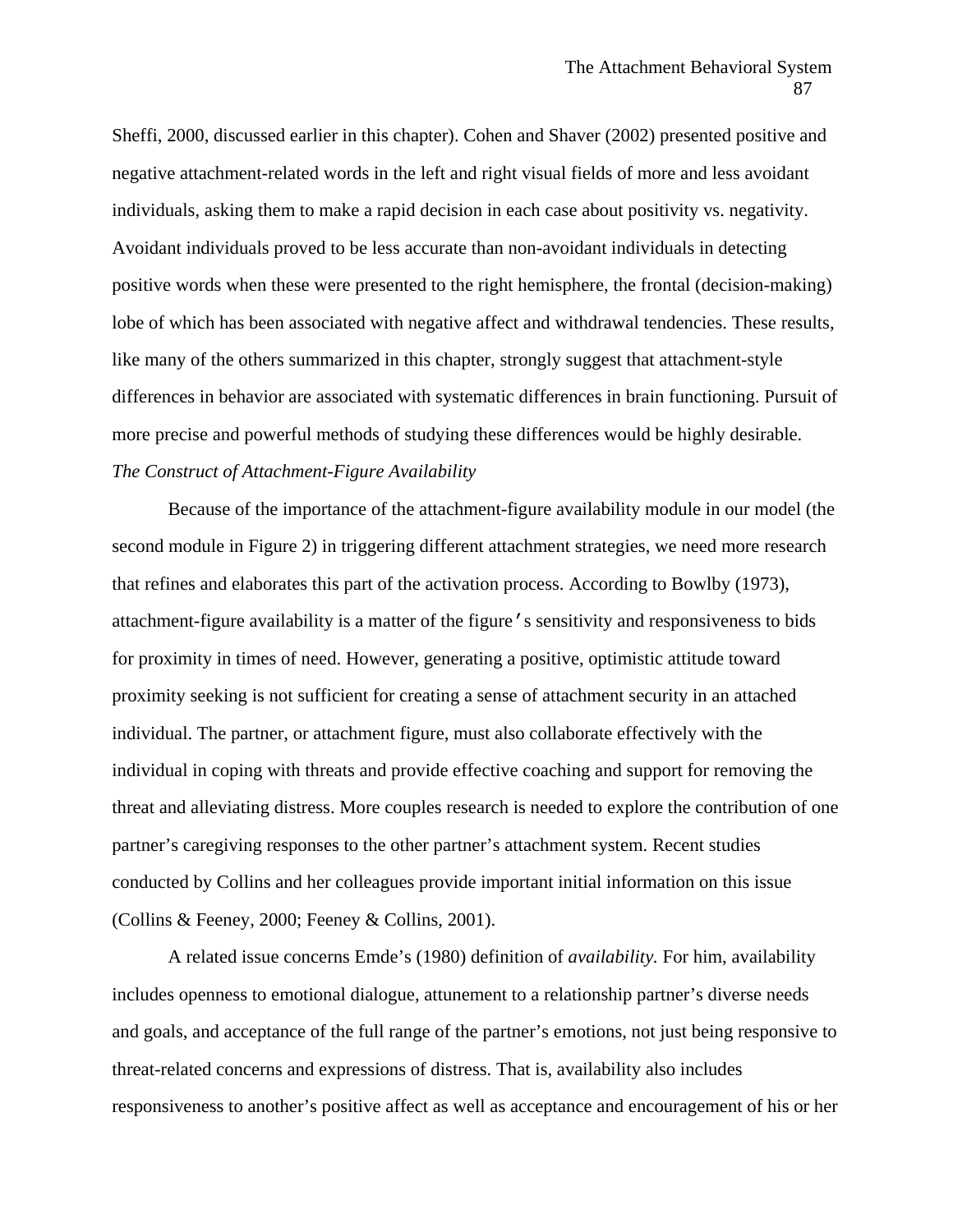separateness and autonomy needs. Biringen, Robinson, and Emde (1998) also added to this definition the ability to be available without intruding on the other's autonomy and to maintain patterns of communication that are not hostile, impatient, or antagonistic.

Cassidy (1994) suggested that the sense of attachment security in infancy results from interactions with a caregiver who is emotionally accessible, responsive, and expressive. In these interactions, the infant learns that emotional states can be tolerated and transformed; he or she feels comfortable exploring and learning about emotions, and expects that the caregiver will help regulate distress. Research should examine whether these ideas can be applied to adult close relationships. Specifically, studies should map out the various forms partner's availability can take in adult relationships, explore partners' attunement to dependence and autonomy needs as well as positive and negative emotions, and examine the effects of these interaction patterns on the formation of a within-relationship sense of attachment security.

In a recent study, we (Banai, Mikulincer, & Shaver, 2002) also extended Bowlby's availability construct to include what Kohut (1971) called the experience of mirroring (being noticed and admired for one's qualities and accomplishments) and twinship (fitting in comfortably with others). Although receiving emotional support can strengthen one's sense of being loved by a partner, the partner's lack of admiration and praise can damage one's sense of self-worth and result in the construction of negative working models of the self. Couple members' failure to fit comfortably together (by virtue of not being similar, or simpatico, in important respects) can lead to misunderstandings and relational conflicts that foster negative working models of others. Future studies should examine whether and how the provision of mirroring and twinship experiences during the initial phases of adult relationships contributes to the formation of a within-relationship sense of attachment security.

# *Security-Based Strategies, Self-Regulation, and the Autonomous Self*

The conceptualization of security-based strategies raises an important issue concerning the dynamic interplay between these strategies and self-regulation. At first thought, one might expect security-based strategies, which lead people to rely on the help of attachment figures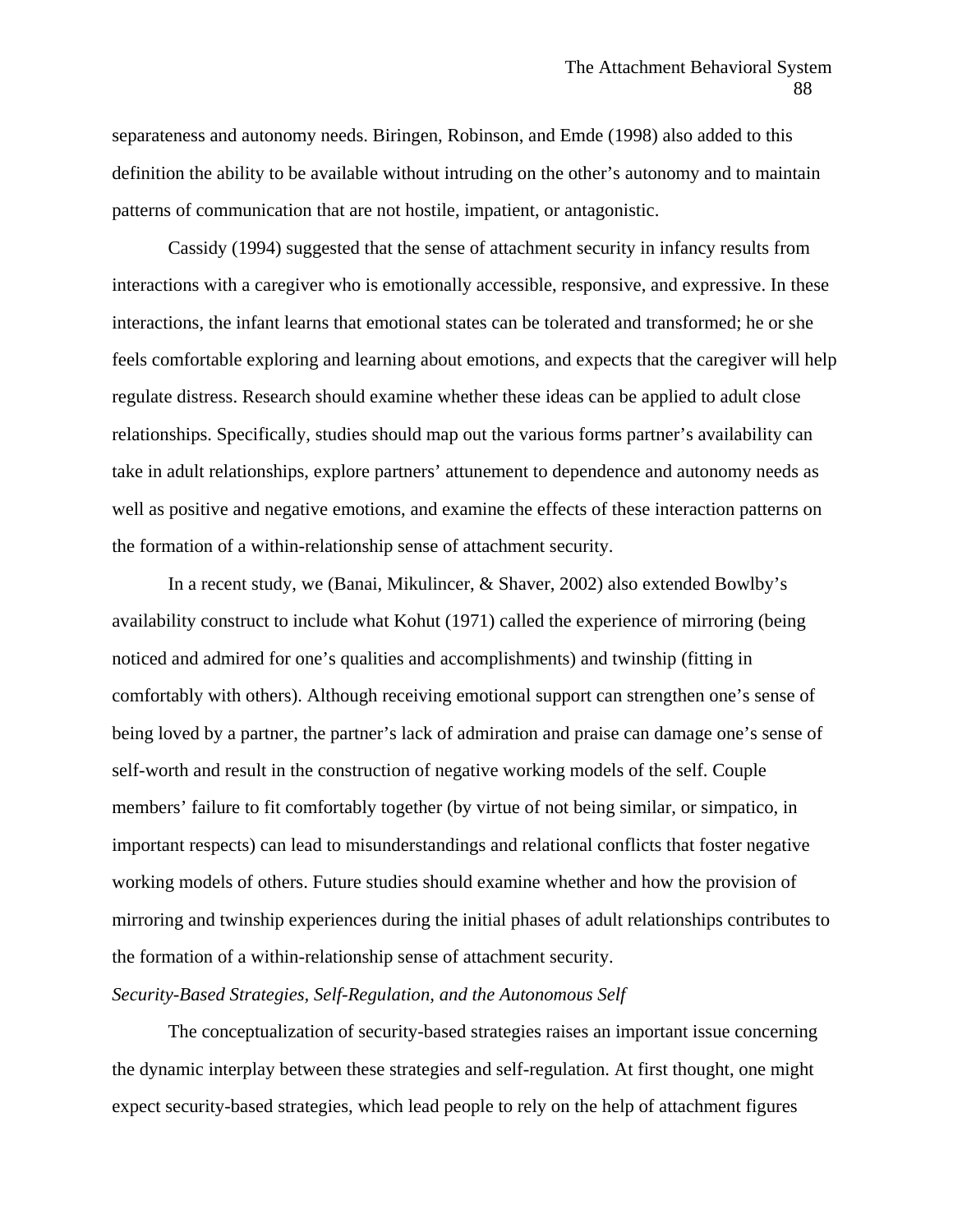when coping with threats, to interfere with autonomy and independence (see Kirkpatrick, 1998, for an exposition of this reasoning). That is, attachment-figure availability might favor reliance (even over-reliance) on others – for co-regulation of distress (see Tronick, 1989, for an example of this concept) – at the expense of autonomous self-regulation. As a result, securely attached individuals would be chronically driven to seek support from relationship partners instead of coping by using their own skills and relying on themselves to regulate distress.

But this reasoning is at odds with our ideas and empirical findings concerning the characteristics of security-based strategies in adulthood. In our model, support seeking and effective co-regulation of distress are part of only one component of security-based strategies. In fact, beyond support seeking, these strategies include a strong sense of mastery, agency, and selfdirectedness as well as reliance on instrumental problem solving and active transformational methods of coping that do not require others' assistance. Moreover, one of the main effects of these strategies is to build a person's inner resources for maintaining mental health even in situations where attachment figures are absent or the provision of support is blocked. The findings reviewed here also highlight the fact that secure individuals develop a caring attitude toward relationship partners and become active agents responsible for their partners' welfare and relationship quality rather than passive recipients of caring and comfort. These qualities seem to be part of an autonomous rather than a dependent personality (Alonso-Arbiol, Shaver, & Yárnoz, in press). Overall, our model implies that attachment-figure availability facilitates the autonomous management of distress.

Recently, we (Mikulincer, Shaver, and Pereg, in press) suggested that attachment-figure availability during infancy and early childhood not only reinforces reliance on the primary attachment strategy, but also provides a basis for the development of self-regulatory skills. With the maturation of these skills during childhood and adolescence, recurrent episodes of attachment-figure availability favor the passage from co-regulation to self-regulation and reliance on the self as the main executive agency of security-based strategies. We also proposed three mechanisms that mediate the association between attachment-figure availability and self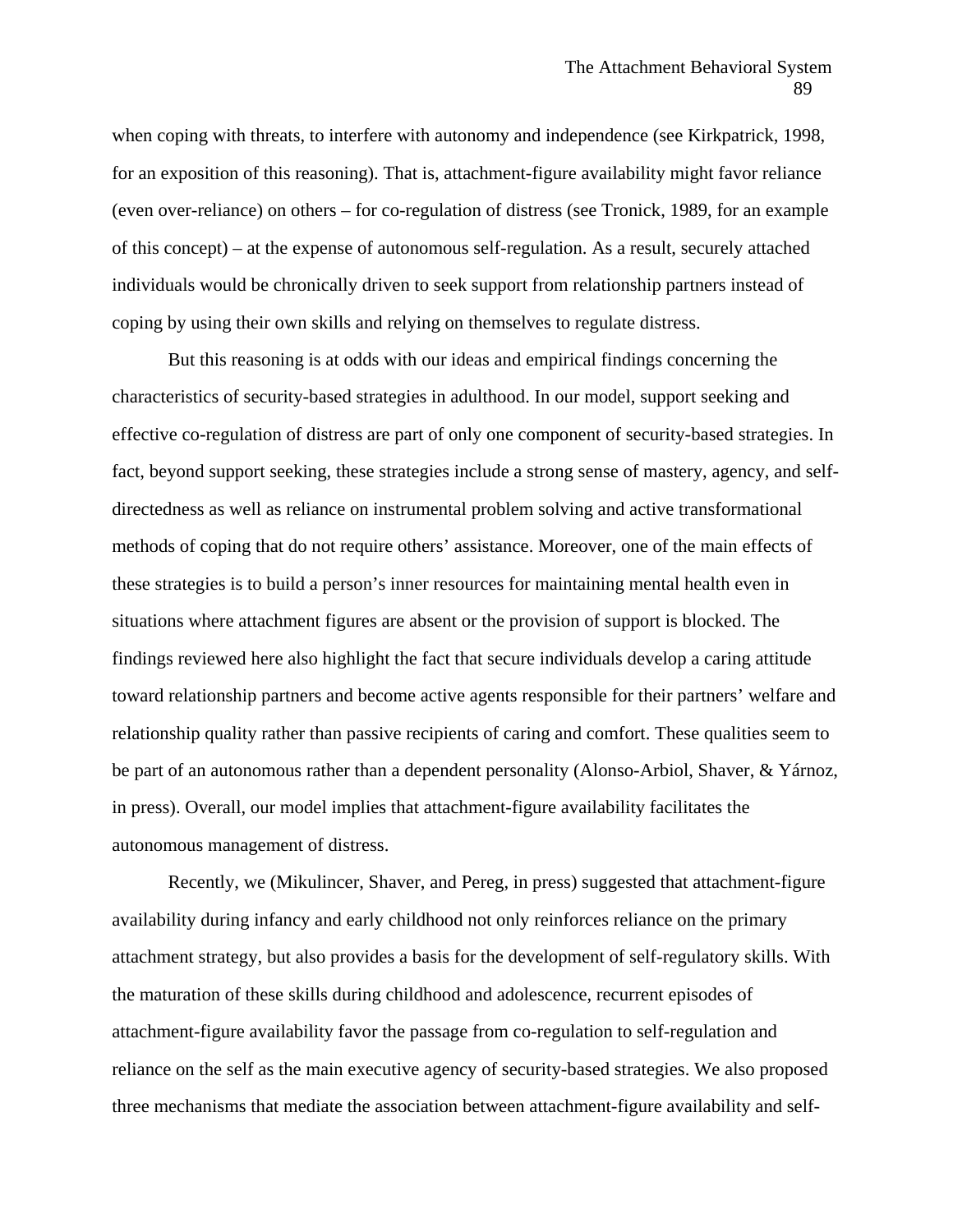regulation – the broadening of a person's perspectives and capacities, expansion of the self, and internalization of functions that were originally accomplished by attachment figures.

The first mechanism involves activation of other behavioral systems (e.g., exploration, caregiving, and affiliation) following attachment-figure availability and the resulting broadening of perspectives and capacities. Activation of the exploration system leads people to distance themselves from attachment figures, explore the environment on their own, and learn new things about the world and the self that enrich their self-regulatory skills. Activation of the caregiving system allows people to learn how to help regulate others' distress. This learning strengthens their sense of mastery and can be applied to the regulation of their own distress. Activation of the affiliation system provides an increased range of social options for exploring personal interests, developing skills, and broadening one's self-conception.

A related process is what Aron, Aron, and Norman (2001) called "expansion of the self." – the inclusion of a partner's resources and strengths in one's self-concept. Attachment-figure availability can set this process of self-expansion in motion. During effective co-regulation episodes, the partner's responses are synchronized with a person's needs and the partner can be experienced as part of the self. As a result, the person can incorporate the partner's resources into the self, which in turn facilitates the development of a sense of mastery and a belief that the self has capacities for handling distress alone. The process of self-expansion by including another in the self seems highly metaphorical on first encounter, but it has been well validated in both cognitive and psychophysiological research (see Aron et al., 2001, for a review).

A third process is what Kohut (1971) called "transmuting internalization," which involves the internalization of regulatory functions that were originally performed by the attachment figure, with the individual gradually acquiring the capacity to perform these functions autonomously. In our view, attachment-figure availability promotes a sense of self-worth and efficacy, and then makes co-regulation less necessary, because people become more confident of their ability to handle distress alone. As a result, people become less dependent on external agents for dealing with threats, and the self becomes the major agent of affect regulation.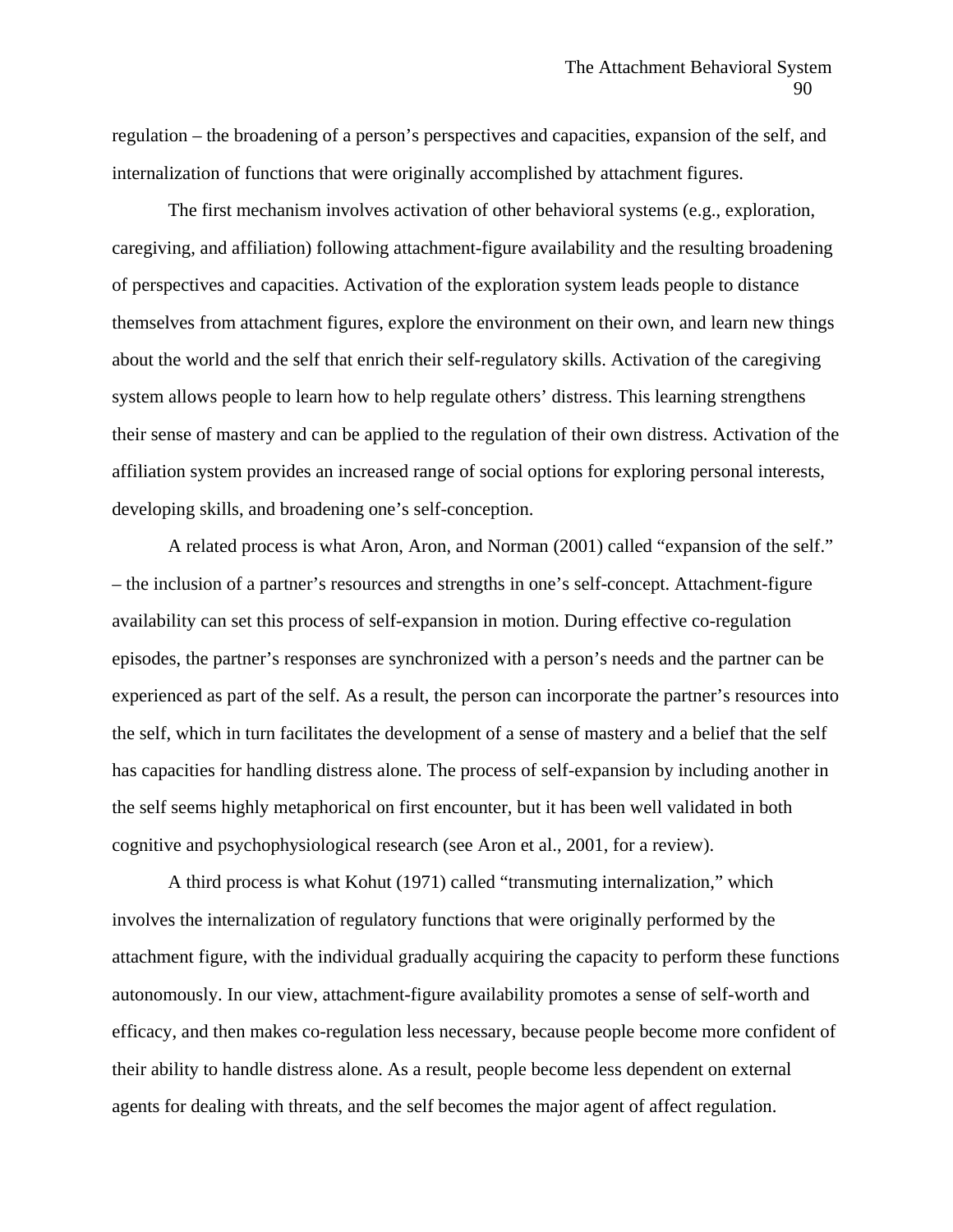This analysis implies that the development of self-regulation depends on attachmentfigure availability. Without effective co-regulation of distress, the activation of other behavioral systems, the expansion of the self, and the process of transmuting internalization are blocked and the development of self-regulation is disrupted. Our analysis also implies that coming to rely on oneself as the main regulatory agent need not inhibit co-regulation. Rather, the self can incorporate support seeking and reliance on others within its regulatory devices and still engage in co-regulation when needed. That is, secure individuals can autonomously choose to be dependent on others without feeling that support seeking implies personal weakness or helplessness. For example, a person can mobilize external sources of support during life transitions or traumatic experiences that disrupt the sense of self-worth and deplete inner resources. Furthermore, he or she can activate internal representations of attachment figures during encounters with threats in order to experience feelings of security and comfort that are necessary for engaging in effective self-regulatory efforts.

In other words, security-based strategies in adulthood reflect both the passage from coregulation to self-regulation and the incorporation of co-regulation within a person's repertoire of self-regulatory skills. In fact, whereas anxious people's hyperactivating strategies seem to block the transition from co-regulation to self-regulation, avoidant people's deactivating strategies interfere with reliance on others as a potential regulatory device. Future research should examine the psychological mechanisms that mediate the transition from co-regulation to self-regulation and the dynamics of the integration of co-regulation and self-regulation. Research should also explore the contextual and personal factors that activate co-regulation in adulthood and the ways in which mental representations of attachment figures facilitate self-regulatory attempts. *The Initiation of Secondary Attachment Strategies* 

In our model, the triggering of a specific secondary attachment strategy (deactivating or hyperactivating) following attachment-figure unavailability depends on the extent to which proximity seeking is appraised as a viable regulatory option. (See the third module in Figure 2.) However, the model does not specify the situational and personal antecedents of this appraisal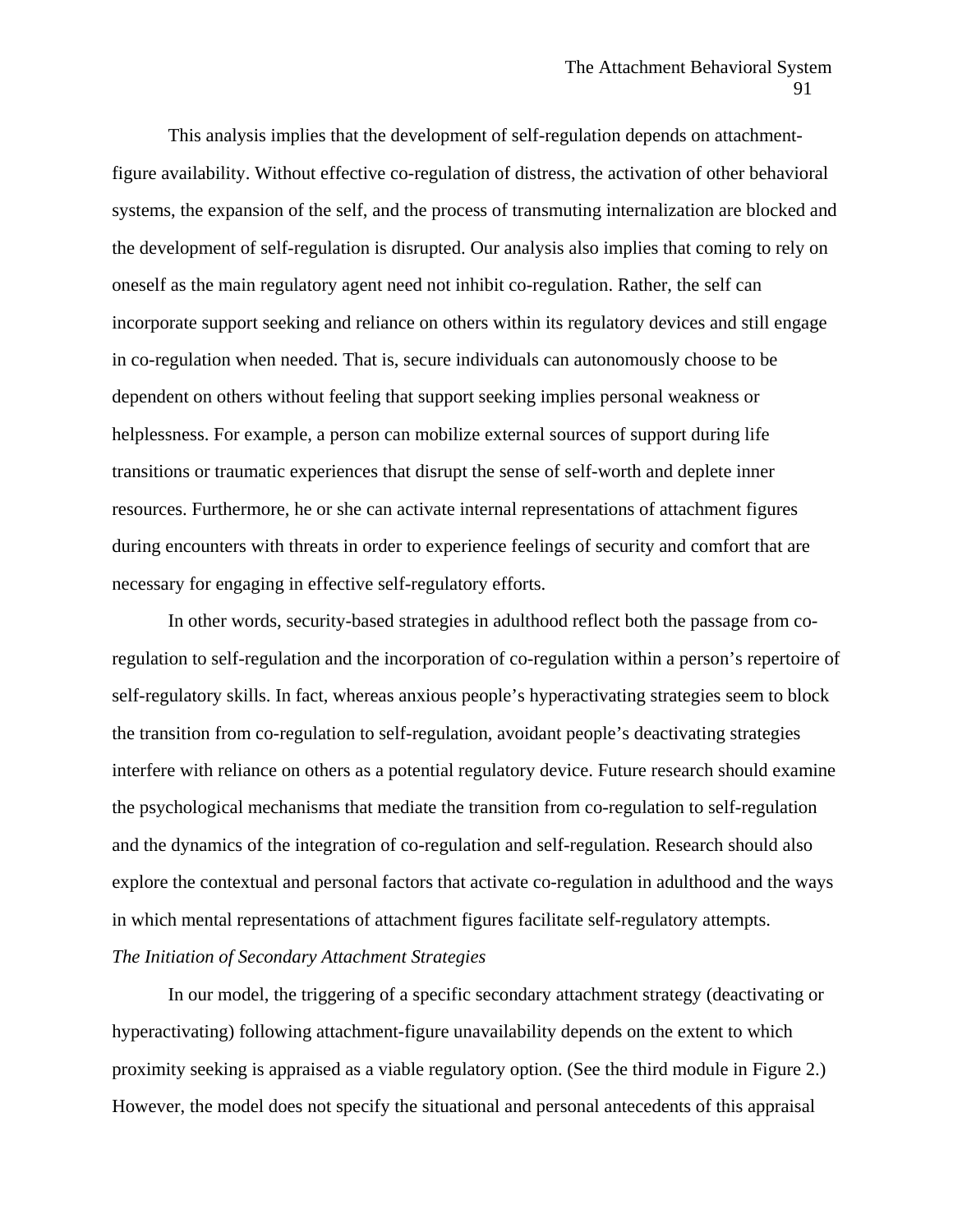process in adulthood. Recently, we (Mikulincer, Shaver, and Pereg, in press) tentatively outlined the proximal and distal factors that may affect this process. Proximal factors include the states of mind produced by attachment-figure unavailability that contribute to activation of a specific secondary attachment strategy. Distal factors include the external and internal antecedents of these states of mind.

According to our analysis, attachment-figure unavailability can result in two kinds of painful states of mind. One is organized around the failure of attachment behaviors to achieve a positive result (closeness, love) and the receipt of punishment (inattention, rejection. anger) following these behaviors. In this state of mind, proximity to the attachment figure is experienced as a condition of non-reward or punishment, and the individual becomes afraid of failure and punishment in future proximity-seeking attempts. The main threat here is proximity to the attachment figure; the predominant fears concern the aversive outcomes that proximity can elicit; and the person is forced to adopt a strategy that minimizes the experience of non-reward/ punishment – i.e., a deactivating strategy. In other words, this state of mind favors deactivation of the attachment system and consolidation of avoidant working models.

A second state of mind is organized around a failure to co-regulate distress and the need to deal with threats alone. This state of mind is based on beliefs that attachment-figure unavailability, inconsistency, or insufficiency leaves one helpless and vulnerable in a threatening world, and one must therefore try harder to attain a protective relationship. In such cases, distance from the attachment figure is experienced as dangerous, the person becomes afraid of the aversive outcomes that may result from attempts to regulate distress without the help of attachment figures, and he or she is forced to adopt a strategy that addresses the sense of helplessness and fear of being alone – i.e., a hyperactivating strategy. The person is then biased toward perceiving proximity seeking as viable: The psychological cost of recognizing the nonviability of proximity seeking is so great that the person searches for even minimal signals of attachment-figure availability and expresses anger when these signals are not forthcoming.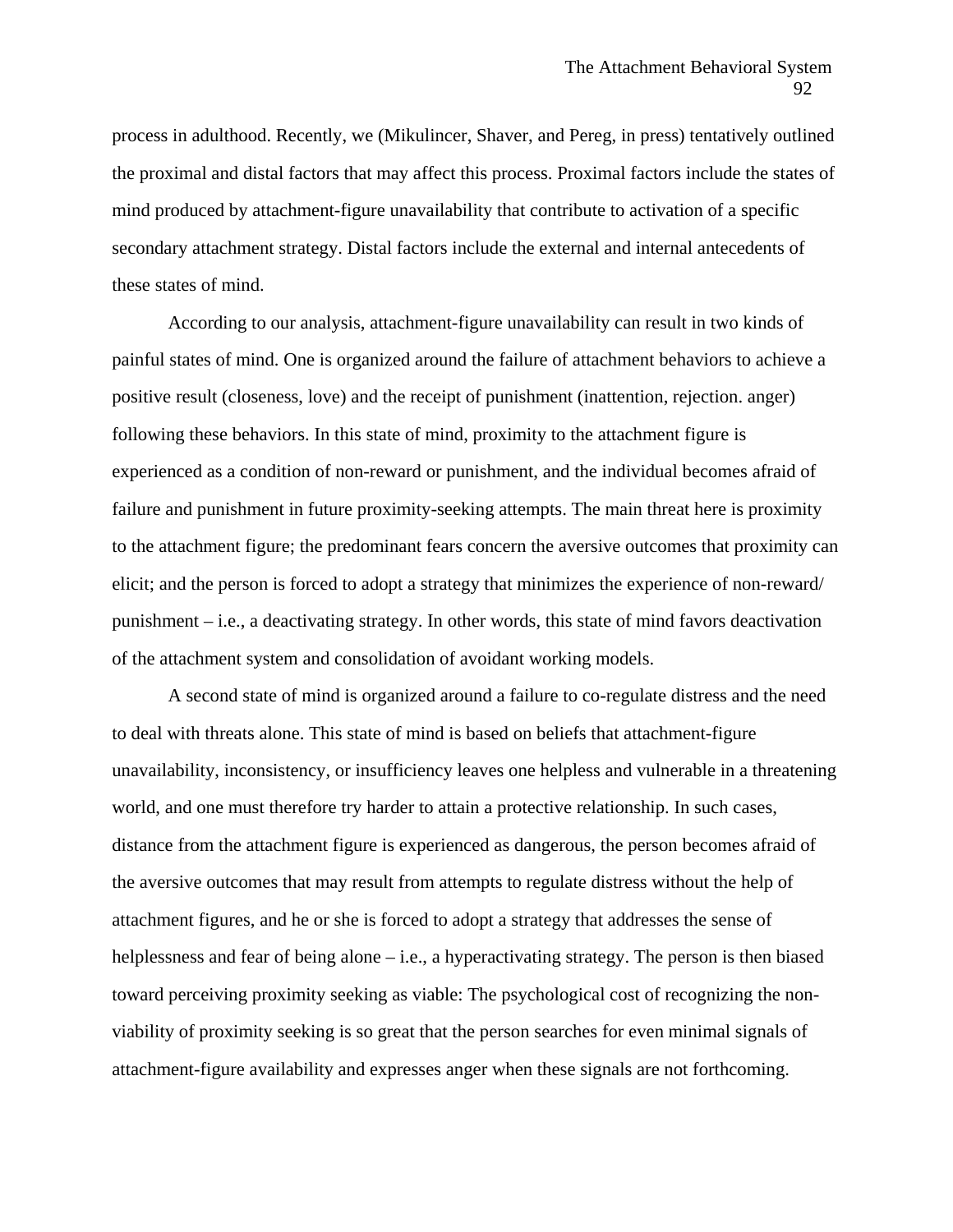We have attempted to specify the likely external and internal antecedents of these two states of mind (Mikulincer, Shaver, & Pereg, in press). On the one hand, any pattern of interaction that strengthens the link between proximity seeking and negative affectivity should lead to the construal of attachment-figure unavailability as a non-reward/punishment condition and to the consequent adoption of deactivating strategies. These patterns of interaction include, for example, consistent inattention, rejection, or angry responses of the attachment figure to proximity seeking; threats of punishment for the display of attachment behaviors; and traumatic/abusive experiences during proximity-seeking attempts. This state of mind is also affected by internal factors that intensify emotional reactions to attachment-figure unavailability, such as arousability/reactivity and intolerance of frustration.

On the other hand, any pattern of interaction with a frustrating attachment figure that prevents the development of self-regulation skills should strengthen a person's sense of helplessness and contribute to the adoption of hyperactivating strategies. These interactions include, for example, a compulsive pattern of caregiving that is unrelated to the individual's requests or need for help; attachment figures' intrusiveness that punishes the person for engaging in autonomy-oriented activities; and attachment figures' explicit or implicit messages that emphasize a person's helplessness. This state of mind can also be exacerbated by temperamental deficits in self-regulation and the control of attention, memory, and behavior.

This analysis is consistent with Ainsworth et al.'s (1978) observation that caregivers of avoidant infants consistently rebuffed or deflected their infant's attachment behaviors and were intolerant of their infants' expressions of vulnerability and neediness. It is also consistent with findings showing that caregivers of anxiously attached infants tend to exhibit inconsistent responsiveness to their infant's needs, being sometimes unavailable and at other times intrusive, overprotective, and interfering with their children's engagement in exploration (see Cassidy & Berlin, 1994, for a review).

Unfortunately, adult attachment research has not provided systematic information about the specific patterns of interaction with a relationship partner in the early stages of a close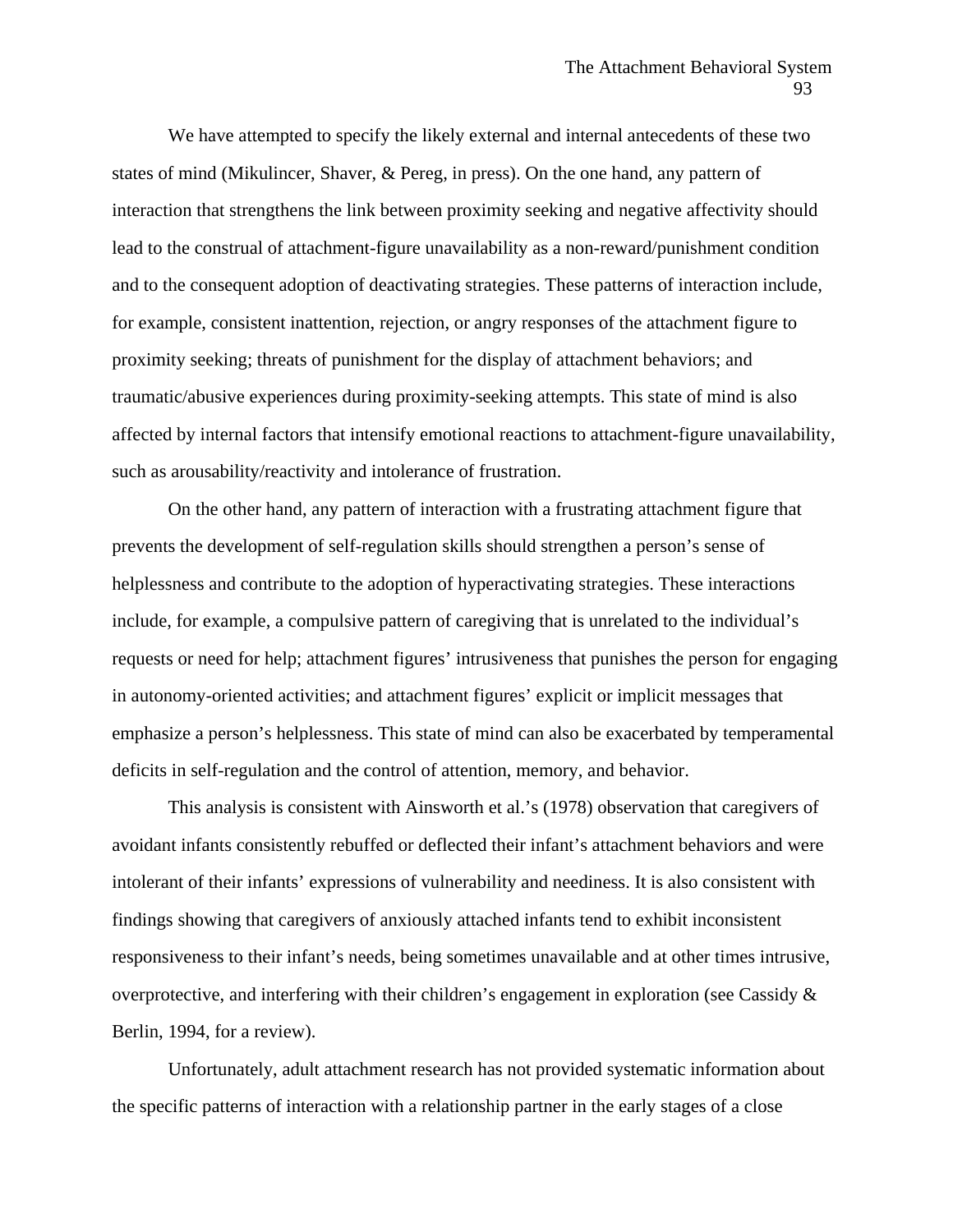relationship that contribute to the formation of within-relationship patterns of attachment anxiety or avoidance. Moreover, the evidence for temperamental contributions to attachment style is still inconsistent and incoherent (Vaughn & Bost, 1999), even though it seems likely to us that temperamental variables are involved. The attachment field still lacks qualitative studies exploring insecure persons' states of mind concerning attachment-figure unavailability, withinrelationship studies examining specific patterns of unavailability of relationship partners, and large-scale twin studies of individual differences in attachment.

### *The Nature of Fearful Avoidance*

Another unresolved issue related to the triggering of secondary attachment strategies concerns the dynamics of people who have high scores on both the anxiety and avoidance dimensions – i.e., the more extremely troubled individuals in the 'category' that Bartholomew and Horowitz (1991) called *fearful avoidance*. Whereas our model characterizes the dynamics of people who score high on attachment anxiety (anxious individuals) and those who score high on attachment avoidance (avoidant individuals), it makes no explicit statement about how people who score especially high on both anxiety and avoidance answer the question in Figure 2 concerning the viability of proximity seeking.

This is an extremely important issue because many studies in the attachment literature have found "fearful avoidants" to be the least secure, least trusting, and most troubled of adolescents and adults (Shaver & Clark, 1994). In fact, although our research program has not been explicitly focused on highly fearfully avoidant individuals, who are more common in abused or clinical samples, some of our studies reveal either two main effects for the anxiety and avoidance dimensions or an interaction between the dimensions indicating that fearful avoidants have especially negative representations of their romantic partners (Mikulincer, 1998a; Mikulincer & Arad, 1999), are unusually closed and rigid cognitively (Mikulincer, 1997), exhibit the least empathy for others who are distressed (Mikulincer, Gillath, et al., 2001), and report severe personality disorders (Brennan & Shaver, 1998), and the poorest mental health under stressful conditions (Berant et al., 2001a, 2001b).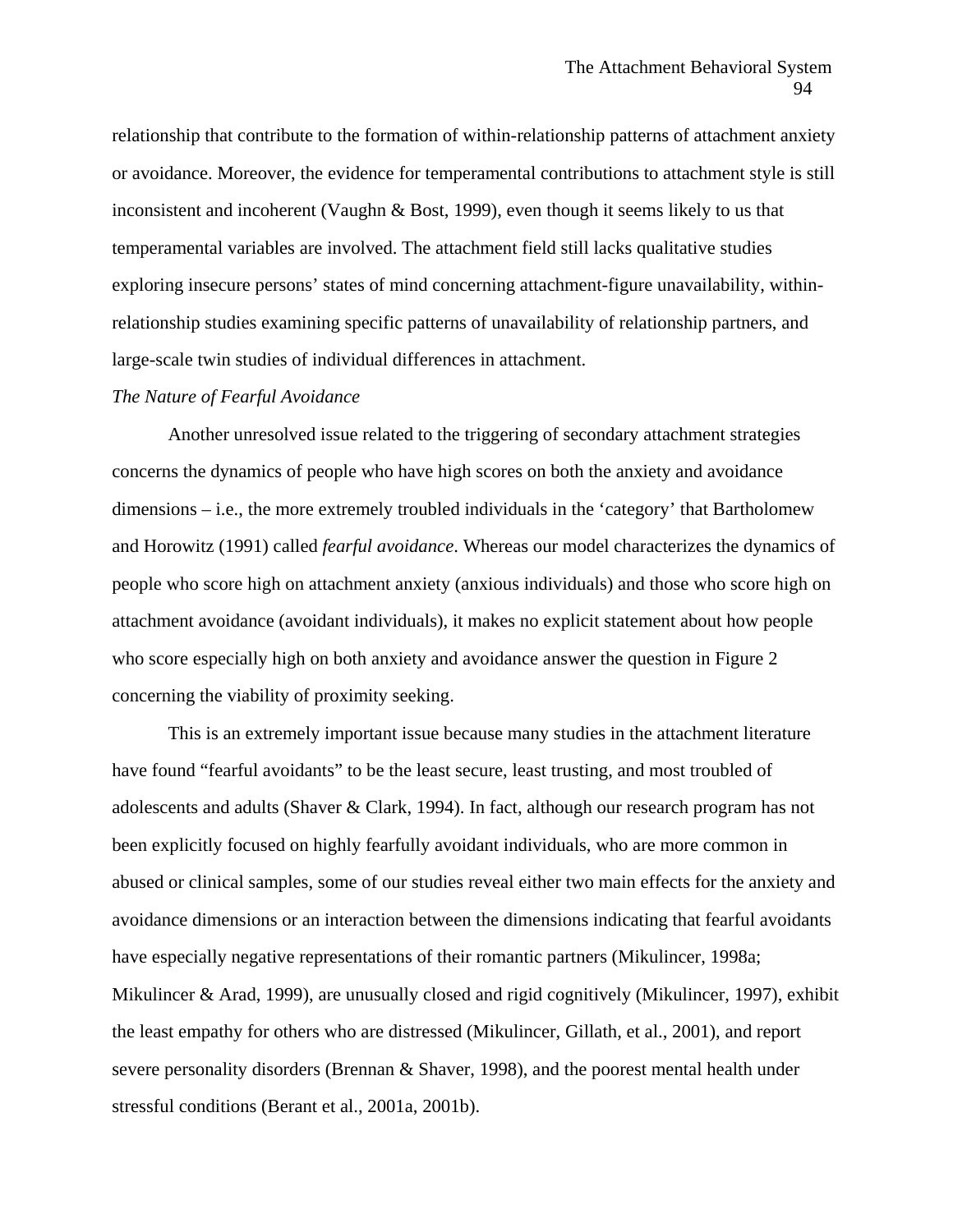In a recent commentary on our model, Simpson and Rholes (in press) suggested that fearful avoidant persons are unable to coherently answer the question, "Is proximity-seeking a viable option?" and so cannot choose between deactivating and hyperactivating strategies. As a result, Simpson and Rholes (in press) claim that these persons "…may enact both strategies in a haphazard, confused, and chaotic manner...their behavior under stress may be an incoherent blend of contradictory, abortive approach/avoidance behaviors or perhaps paralyzed inaction or withdrawal." This description of fearful avoidants' psychological dynamics resembles the "disorganized" attachment pattern observed in infants in the strange situation (Main & Hesse, 1990). These infants are characterized by simultaneous or rapidly vacillating displays of approach and avoidance behavior toward the attachment figure as well as by aimless, disoriented, and confused actions in response to attachment-figure unavailability.

In our view, Simpson and Rholes's reasoning provides an important insight into the attachment dynamics of fearful avoidant individuals. These dynamics can be incorporated into our model as an additional path that represents a failure to achieve any of the goals of the major attachment strategies: safety and security following proximity seeking (the primary, secure strategy), defensive deactivation of the attachment system (the avoidant strategy), or chronic activation of the attachment system until security-enhancing proximity is at least temporarily attained (the anxious strategy). Take for example the case in which deactivating strategies fail to attain their regulatory goals due to encounters with severe and prolonged traumatic events that a person cannot dismiss or deny. In this case, the attachment system is re-activated despite the deactivating strategies, attachment-related worries become accessible, and the individual becomes entrapped in a cycle of useless attempts at avoidance and the unwanted intrusion of attachment anxiety. This cycle resembles the dynamics of post-traumatic stress disorder (Horowitz, 1982) and may lead to the consolidation of an incoherent, disorganized pattern of ineffective deactivating strategies together with an unwanted activation of the attachment system.

This conceptualization of fearful avoidance fits with the findings mentioned above that depict them as the most troubled of the four major attachment-style groups. It also fits with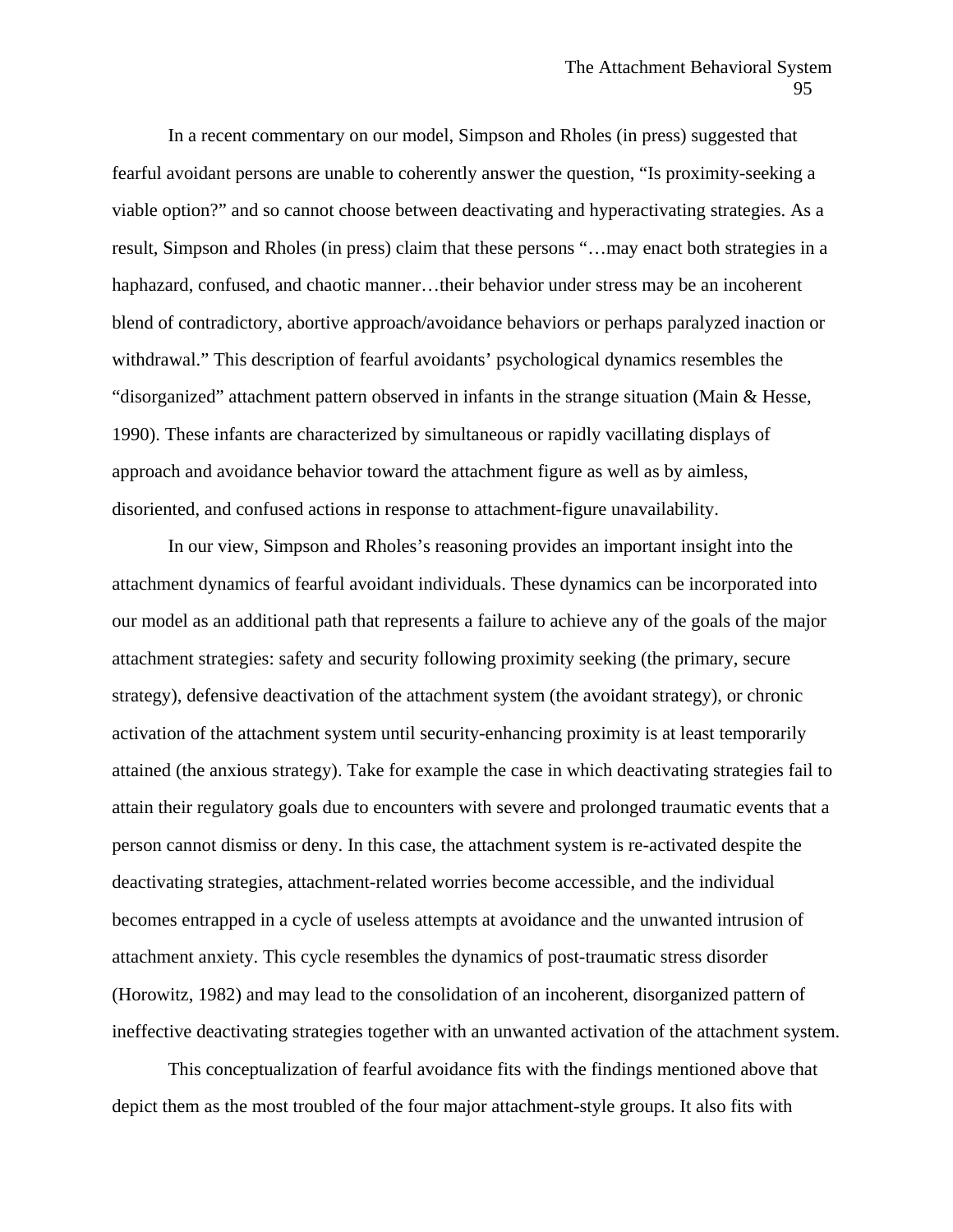findings showing that the lives of fearful avoidant individuals have been scarred by physical or sexual abuse or other attachment-related traumas that a person cannot dismiss or deny (e.g., Brennan & Shaver, 1998; Brennan, Shaver, & Tobey, 1991; Shaver & Clark, 1994).

It is important to note that when we refer to fearfully avoidant individuals, we are thinking of very high scores on both the anxiety and avoidance dimensions, not all people who might select the fearfully avoidant self-description on the Bartholomew and Horowitz (1991) categorical measure. In our opinion, that measure provides too low a hurdle for classification into the least secure category, and this creates too large a discrepancy between the clinical literature on disorganized attachment (reviewed by Lyons-Ruth & Jacobvitz, 1999) and the socialpsychological literature based on Bartholomew and Horowitz's (1991) measure and normal samples of college students. In the future, researchers should devote more attention to the measurement of fearful avoidance in community and clinical samples as well as the functioning of the attachment system of persons who score specially high on both anxiety and avoidance. *Considering Both Partners in a Relationship: A Systemic Model of Attachment Dynamics* 

Although our model is focused on the intrapsychic dynamics of the attachment system, it acknowledges that these dynamics are sensitive and responsive to contextual cues in general and to a relationship partner's behavior in particular. In fact, attachment-system activation and functioning occur in an interactional context and partly depend on the partner's responses. In the three main components of the model, the partner's behaviors can affect the focal individual's attachment system. For example, the partner can be a source of threat (e.g., by threatening abandonment or violence) and can affect the appraisal of attachment-figure availability as well as the viability of proximity seeking as a means of achieving security while interacting with this partner. Therefore, the relationship partner should be introduced more explicitly into the model, and researchers should take both partners' characteristics and behaviors into account when studying relational cognitions, emotions, and behaviors.

Some of our studies have already demonstrated the importance of a partner's attachment dynamics in explaining an individual's construction of, and satisfaction with, close relationships.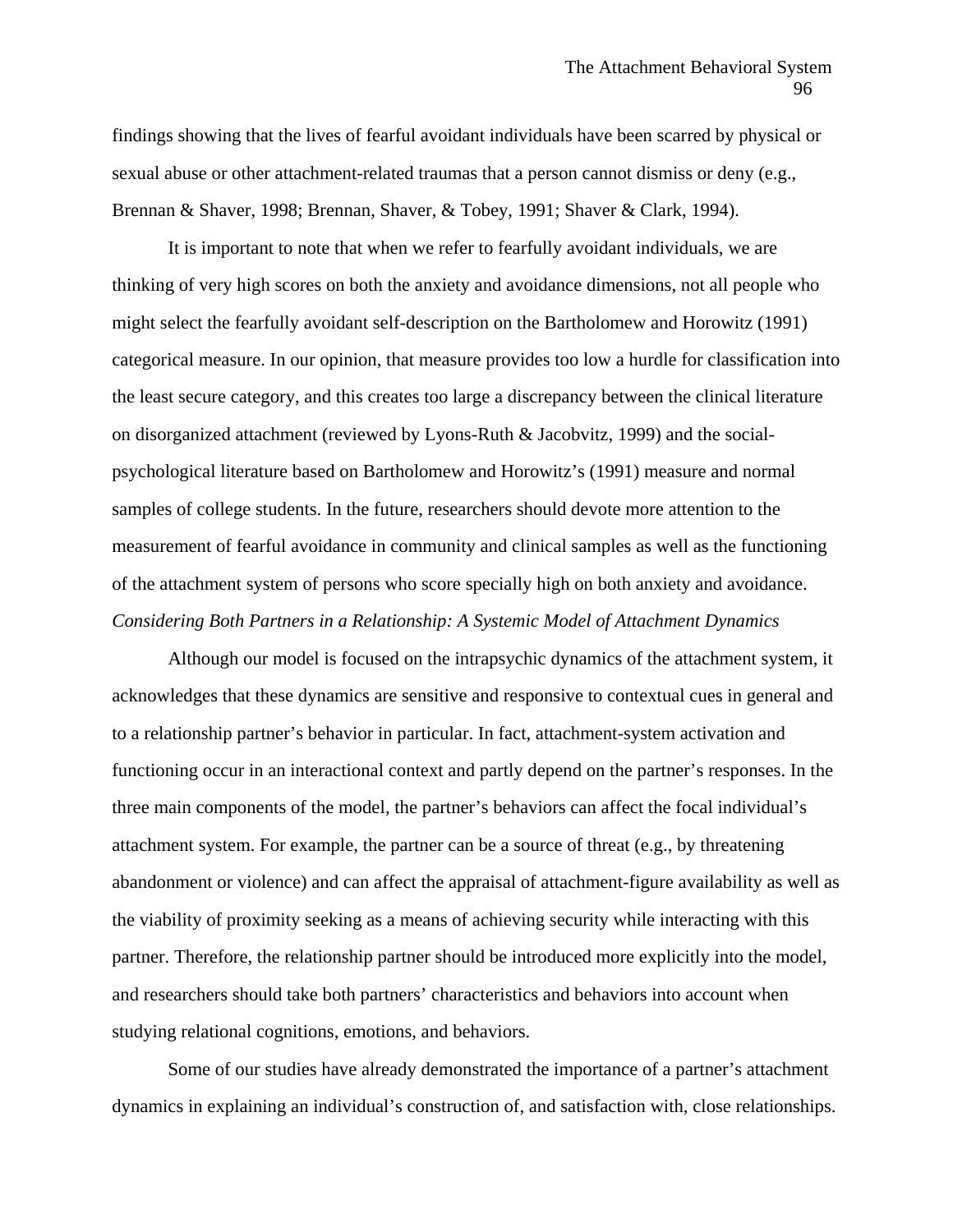Brennan and Shaver (1995) reported that both partners' attachment security added to the prediction of each partner's reports of satisfaction in a romantic relationship, after controlling for variance in relationship satisfaction due to a person's own attachment security. Similarly, Mikulincer and Erev (1991) found that a person's reported romantic love was directly affected by his or her partner's attachment style. Mikulincer, Florian, and Hirschberger (2002) reported that a person's scores on attachment anxiety and avoidance had differential effects on daily relational emotions, cognitions, and behaviors depending on his or her partner's attachment scores. The importance of a partner's attachment dynamics has also been documented in other studies using observational techniques, diary keeping, and narrative accounts (e.g., Collins & Feeney, 2000; Feeney, 2002; Feeney & Hohaus, 2001; Simpson, Rholes, & Nelligan, 1992).

When the partner is fully introduced into the model, and is considered as an additional focal individual, a foundation is provided for a systemic model of attachment dynamics at both the personal and interpersonal levels (see also Feeney, in press, and Mikulincer, Florian, Cowan, and Cowan, in press, for discussions of systemic attachment models). As a result, Figure 2 should be duplicated in order to represent the attachment dynamics of the two partners, and bidirectional arrows should be drawn connecting the components and strategies of the two partners' attachment systems. In this representation, a person's cognitions, emotions, and behaviors are organized around intrapsychic and interpersonal regularities related to both partners' attachment dynamics. Specifically, the partners reciprocally influence each other, and changes in the attachment dynamics of one partner are likely to have effects throughout the attachment system of the other partner. In the future, researchers should devote more attention to the complex connections between partners' attachment dynamics and the ways in which both partners' attachment systems alter the quality of their relationship.

# *Adult Attachment Bonds*

Although most of the research on the interpersonal manifestations of attachment dynamics in adulthood has been conducted within romantic and marital relationships, one cannot completely equate attachment bonds to romantic love. First, attachment strategies can be directed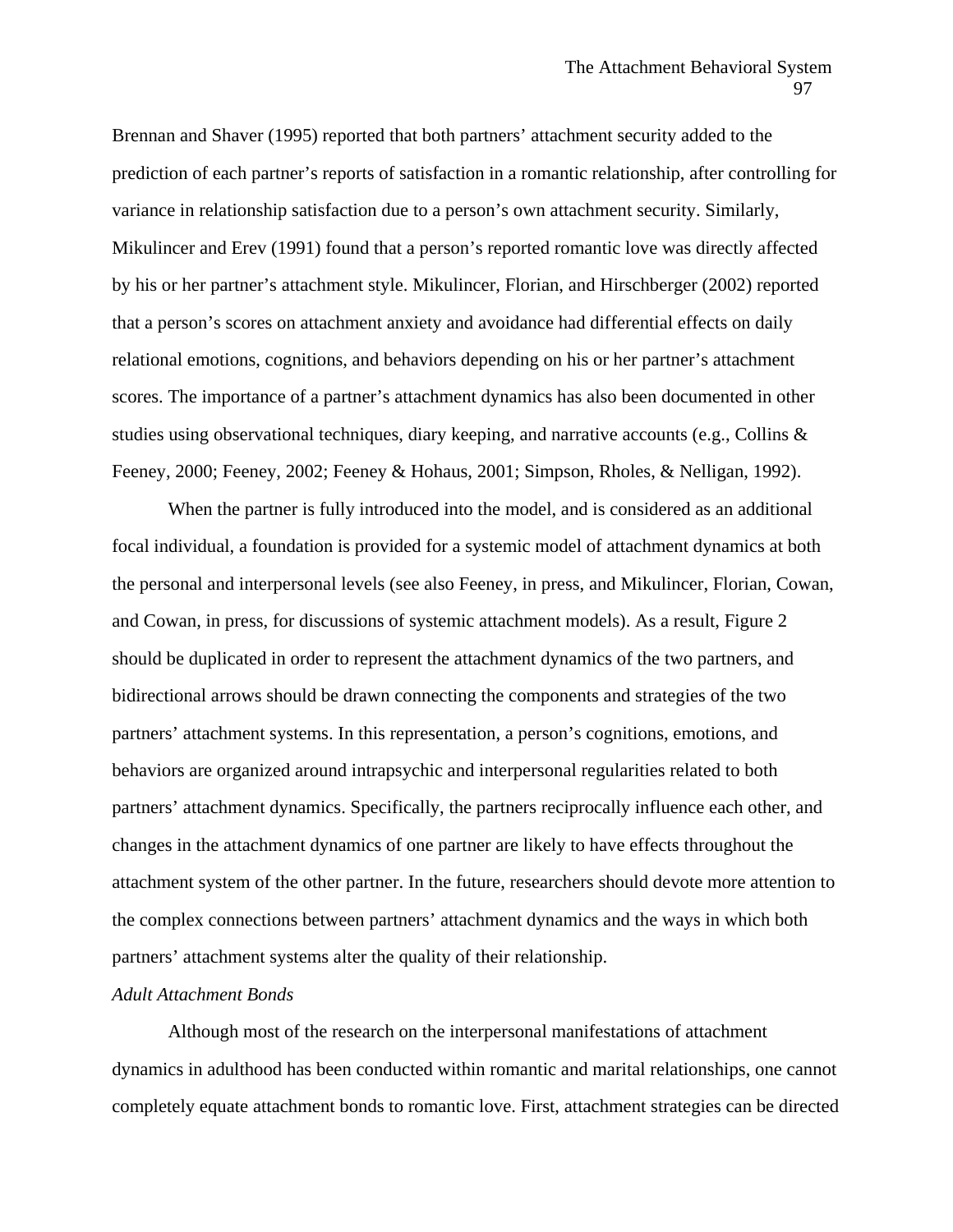toward non-romantic partners such as friends, counselors, teachers, therapists, and even groups and organizations. Second, although all children are attached to their primary caregivers (Cassidy, 1999), romantic partners do not necessarily function as attachment figures for each other. The formation of an attachment bond within a romantic relationship depends on both partners' attachment styles and the extent to which one person serves attachment functions of safe haven and secure base for the other (see Fraley & Shaver, 1999, 2000, for more detailed discussions). Third, even when partners function as attachment figures, some dyadic interactions reflect the underlying action of other behavioral systems rather than the attachment system.

The diversity of relationships in which the attachment system is activated and the diversity of behavioral systems that are involved in romantic relationships raise several issues that are still unresolved. One issue concerns the formation, dissolution, and reorganization of attachment bonds. Because adults can have multiple attachment figures and can transfer attachment functions from one partner to another, more conceptual and empirical effort should be directed toward understanding why and how a specific partner is targeted as a potential attachment figure. Specifically, what partner characteristics and behaviors make him or her more likely to became an attachment figure? How does a person become attached to such a partner? How are the diverse attachment figures organized into what Bowlby (1979) called a "hierarchy" of attachment figures? In addition to grappling with these matters, researchers should examine the dissolution of attachment bonds: Why and how does a relationship partner stop functioning as an attachment figure? Special attention should be given to reorganization of attachment bonds following the dissolution of a romantic relationship (e.g., divorce, separation, or death) and to the phenomenon of continuous attachment to a lost partner (see Fraley & Shaver, 1999; Mikulincer & Florian, 1996, for discussions). Of course, research should also examine the involvement of attachment strategies in these processes and the ways in which people with different attachment styles negotiate the formation, dissolution, and reorganization of attachment bonds.

Another underdeveloped research area concerns the interplay of the attachment system and other behavioral systems within romantic relationships. Shaver et al. (1988) argued that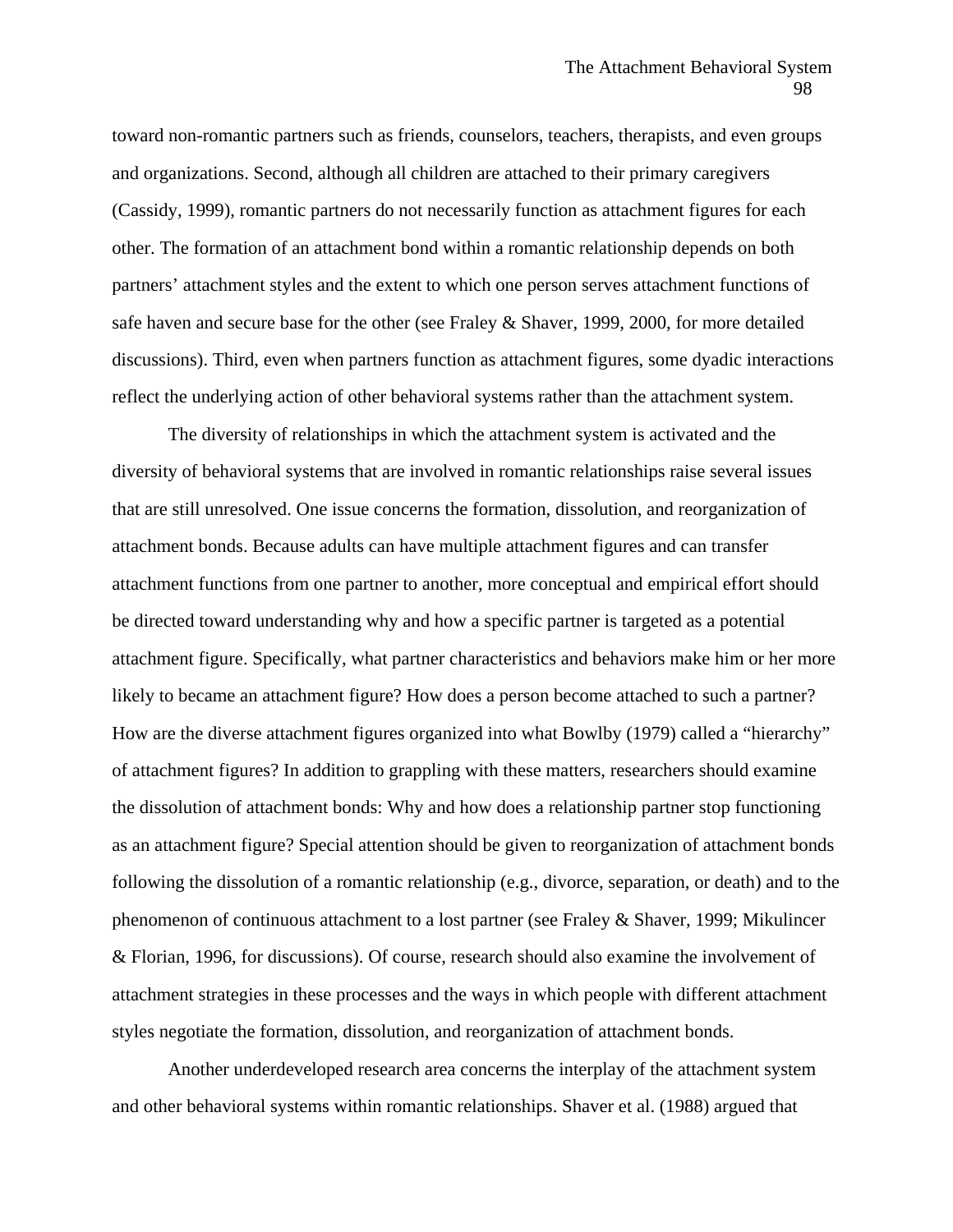romantic love involves the integration of the attachment, caregiving, and sexual systems. However, most subsequent studies have focused mainly on the pivotal role of the attachment system and the contribution of attachment security to caregiving and sexuality (see Feeney & Collins, 2001, for an exception). We lack information about the contribution of individual differences in the caregiving and sexual systems to partners' attachment dynamics as well as the way the three behavioral systems are coordinated and integrated. Researchers should also look more deeply into the interplay between the attachment and exploration systems, and between dependency and autonomy needs within romantic relationships.

#### *Development, Stability, and Change*

Attachment theory is a theory of personality functioning and intrapsychic structure, a theory about the construction of interpersonal behavior, emotional bonds, and close relationships, and a theory of personality development. In this chapter and in most of the research on which it is based, we have attempted to understand attachment-system functioning and attachment-related variations in intrapsychic organization and close relationships. We have devoted less attention to the developmental origins of these variations and to Bowlby's (1973) contention that early childhood experiences shape attachment dynamics. Although our model does not deal directly with personality development, we have explicitly posited that the chronically accessible working models of attachment that result from the internalization of past experiences affect the three main components of the model. As such, a person's attachment dynamics in adulthood should reflect his or her past experiences, perhaps beginning in infancy. Of course, this simple contention needs elaboration and an explicit developmental model of attachment dynamics (Fraley, 2002).

Although not developmentalists by training, we have conducted a number of studies in which adults were asked about childhood relationships with parents and about experiences that might be expected to have a long-term impact on attachment style. Brennan et al. (1991) found, for example, that attachment insecurity in adulthood was related to childhood experiences with one or more parents who had a serious drinking problem. Shaver and Clark (1994) found that fearful avoidant attachment was related to childhood experiences of physical and sexual abuse.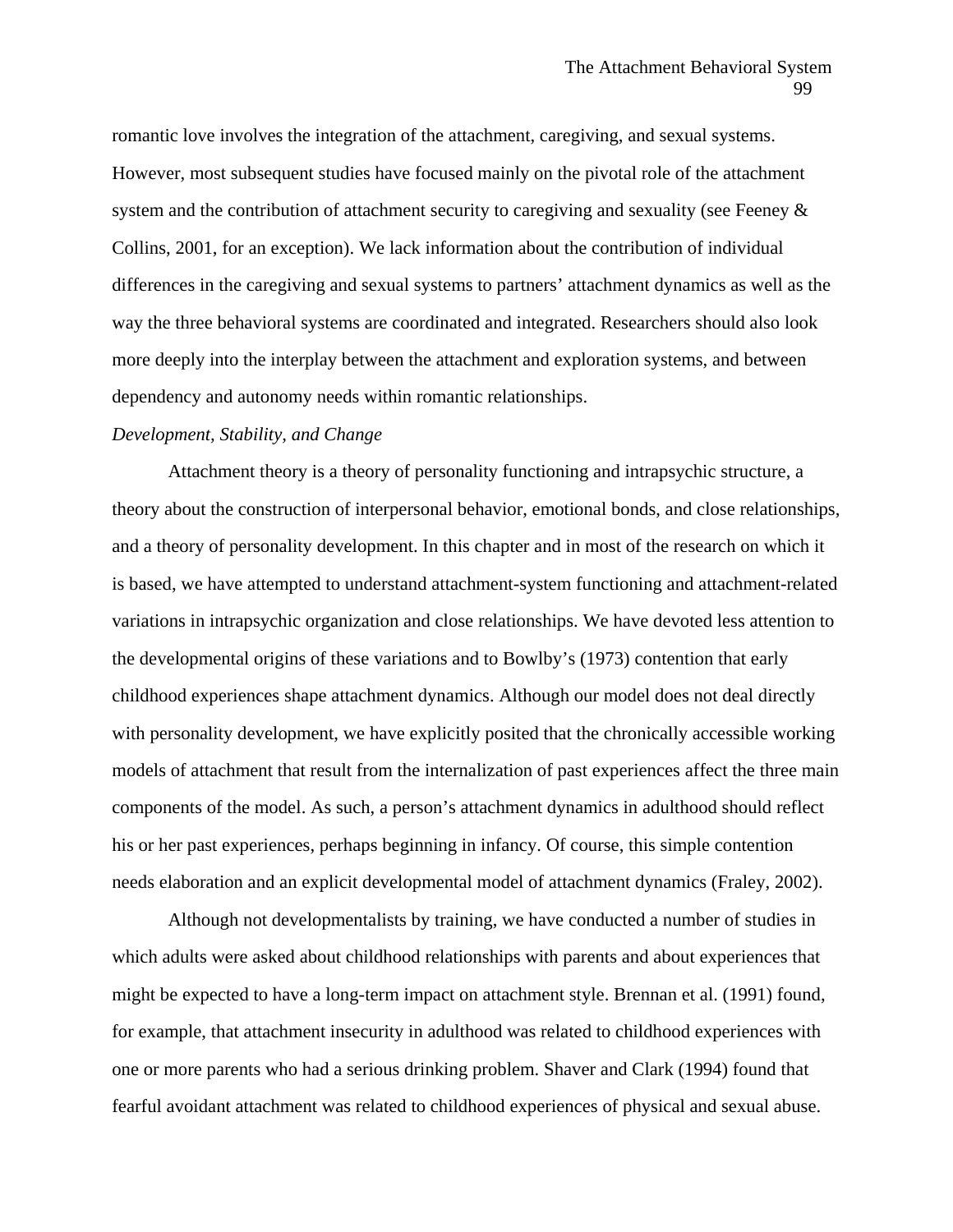Brennan and Shaver (1993, 1998) revealed that experiencing the death of one's father or the divorce of one's parents early in childhood was associated with self-reports of insecure attachment in adulthood. Of course, these studies are not sufficient to make a strong case for the developmental origins of adult attachment style. More longitudinal studies should be conducted, linking self-report measures of adult attachment to measures of attachment-related experiences in infancy and childhood.

Even after several good longitudinal studies have been conducted, however, we do not expect the developmental trajectory of attachment orientations to be linear or in any other way simple. We believe that attachment orientations are not based only on childhood experiences. Current attachment dynamics are also likely to be affected by a broad array of contextual factors that moderate or even override the effects of internalized representations of past experiences. In fact, Bowlby (1988) claimed that these representations can be updated throughout life, and he selected the word "working" in the phrase "internal working models" partly to represent the changing nature of these cognitive-affective structures.

The unstable nature of working models is made more likely when one considers recent cognitive theories (e.g., Anderson, 1994) that portray mental representations as associative neural networks. These networks can change, subtly or dramatically, depending on context and recent experiences. In such theories, psychological reality is constituted by a series of neural networks, each containing millions of cells, which together can represent either specific experiences or averages of representations of specific experiences, depending on what is being thought about or has been mentioned or experienced recently. Just as repeated experiences in other domains lead to excitatory and inhibitory connections between many nodes in a network, repeated experiences with attachment figures, especially the most important and lasting ones, forge central tendencies in neural networks that make some working models chronically accessible. These tendencies, however, can be modified by many contextual factors, such as current interactions with a partner, the attachment dynamics of the partner, a person's current life situation, and contextual activation of less accessible attachment-related mental representations.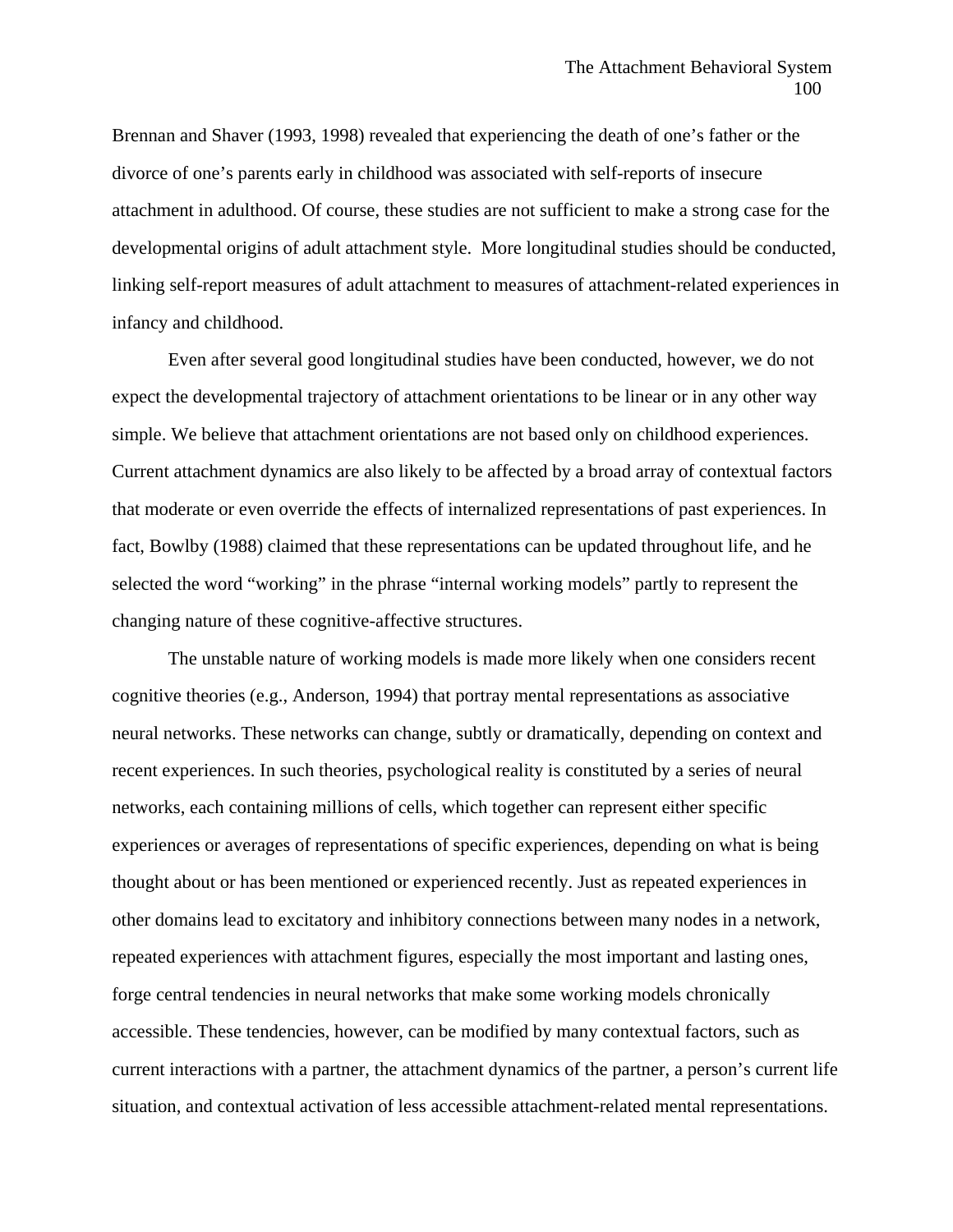In line with this reasoning, every model of attachment dynamics should include ideas concerning contextual and more long-lasting changes in the functioning of the attachment system. This module is particularly relevant for creating adequate attachment-oriented psychotherapies and for understanding factors in the client-psychotherapist relationship that foster symptom alleviation and personality change (Shaver & Norman, 1995). In this context, our studies on the positive effects of the contextual activation of security-enhancing mental representations (e.g., Mikulincer, Gillath, et al., 2001; Mikulincer & Shaver, 2001) can be viewed as an initial step in developing a research program on attachment and psychotherapy. This program should examine the construct of "working alliance," the functioning of the psychotherapist as a security-enhancing attachment figure, changes in the client's attachment dynamics caused by attachment to and internalization of this figure, and the ways in which these processes advance psychotherapeutic aims.

A neural network conceptualization of working models has important implications for measurement. The outcome of measurement depends on which networks are accessed by or constructed during the measurement procedure. If we ask research participants to describe a particular ongoing relationship, we may get different results than if we ask about close relationships in general. If we ask about an adult's relationship with an attachment figure now, we may get different results than if we ask about the earliest memories the person has of relating to this figure during childhood. Therefore, although our studies have obtained systematic, theoryconsistent findings using generic self-report attachment measures, it does not mean that such measurement is equivalent to measures of childhood or current relationships with specific relationship partners.

In general, much important work remains to be done in the area of measuring attachment phenomena. The self-report measures on which our research is based were created through a combination of research on infants, intuition, psychometrics, and convenience. Our present measures (Brennan et al., 1998) were created by factor analysis of many previous measures, and the items consequently range from ones concerned with relationships in general to ones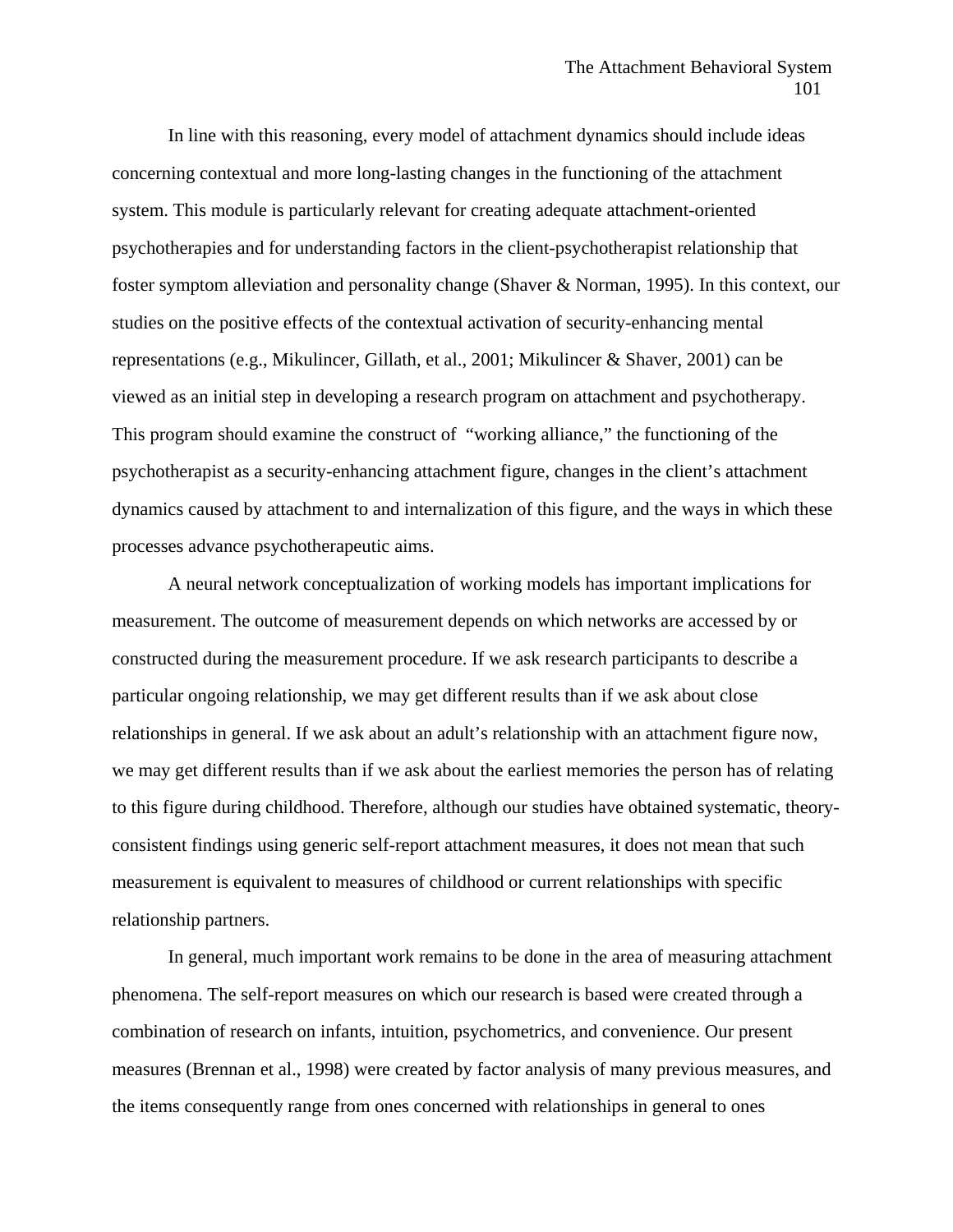concerned with a particular partner. Some deal with "comfort" and other feelings; some deal with desires and motives. They were all based on item writers' exposure to the attachment literature, but in most cases were not designed component-by-component with a coherent theoretical model in mind. Given their relative crudeness, it is remarkable how systematic and cumulative our research findings have been.

#### *Concluding Remarks*

We began this chapter with personal observations and will conclude in the same vein. Neither of us realized or dreamed when we began studying individual differences in adult attachment 15 years ago that by now we would have accumulated so many diverse, intriguing, and coherent findings. Bowlby's theory has clearly been generative and Ainsworth's methodological creativity has been inspiring. Today, a literature search on "attachment" turns up thousands of studies motivated by attachment theory, including a few hundred related to our own measures and models, and there is still no end in sight.

Research in this area confirms what we said at the outset, that the human mind/brain is a social machine. The brain evolved in highly social contexts and was "designed" by evolution to solve important problems of survival and reproduction within those contexts. The size of the brain and its incomplete programming at birth, combined with the highly immature and incompetent body in which it is born, makes each person dependent on "older and wiser" caregivers from the beginning. This need for others slowly gives way, in a "good enough" relational environment, to increased self-regulation and autonomy as well as mutually supportive couple relationships. The need for others, both real and symbolic, is perpetual, and the possibilities for attachment injuries all through life are numerous, so there are many opportunities to get shunted off onto an insecure path. We hope our research will stimulate others, as Bowlby and Ainsworth's work inspired us, and that together we will create a more complete and powerful theory of the social mind, one that provides an improved foundation for individual and couples therapy – and perhaps contributes eventually to a more tolerant and supportive world.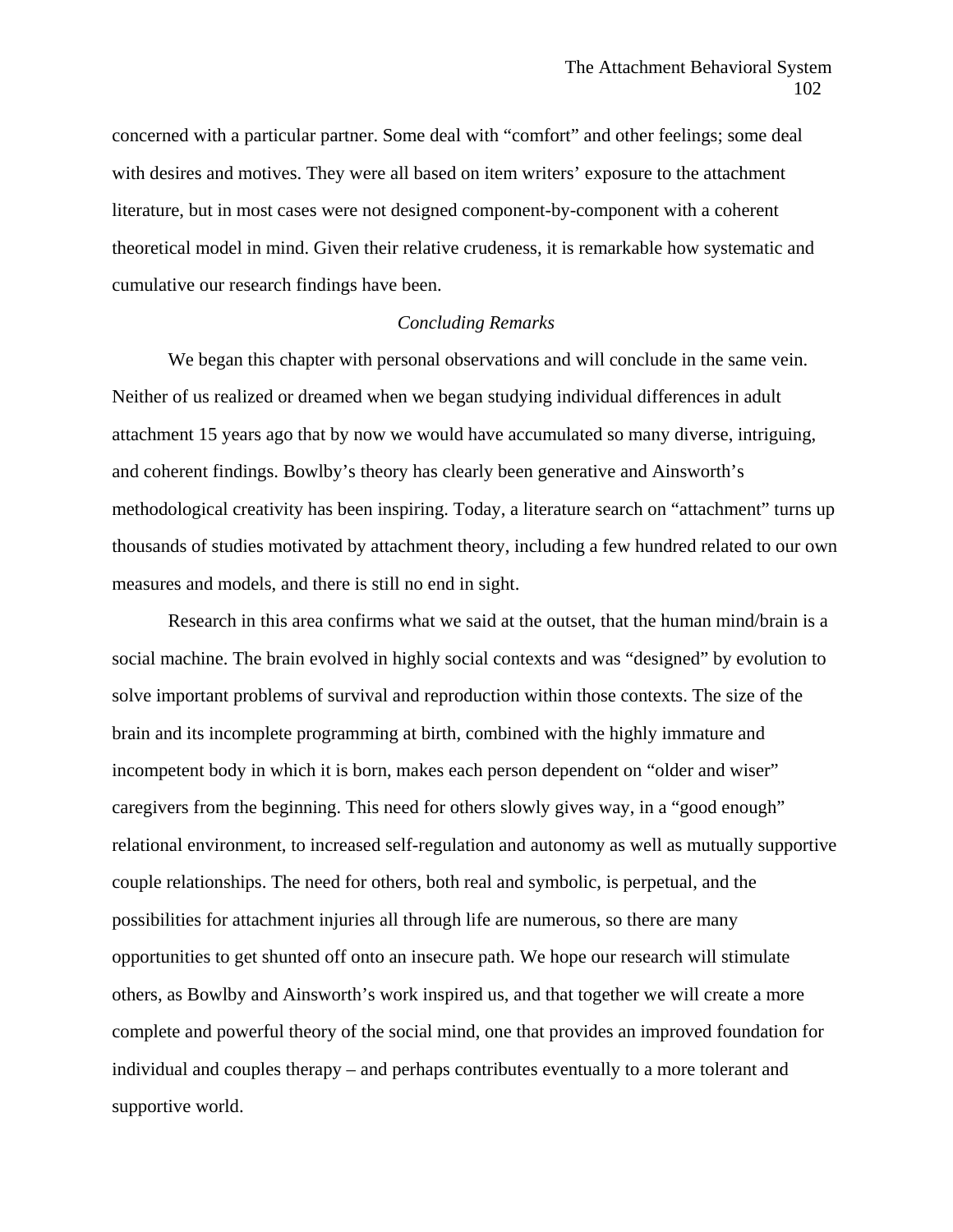### *References*

Abramson, L. Y., Metalsky, G. I., & Alloy, L. B. (1989). Hopelessness depression: A theory-based subtype of depression*. Psychological Review, 96*, 358-372.

Ainsworth, M. D. S. (1967). *Infancy in Uganda: Infant care and the growth of love*. Baltimore: Johns Hopkins University Press.

Ainsworth, M. D. S. (1991). Attachment and other affectional bonds across the life cycle. In C. M. Parkes, J. Stevenson-Hinde, & P. Marris (Eds*.), Attachment across the life cycle* (pp. 33-51). New York: Routledge.

Ainsworth, M. D. S., Blehar, M. C., Waters, E., & Wall, S. (1978). *Patterns of attachment: Assessed in the strange situation and at home*. Hillsdale, NJ: Erlbaum.

Alonso-Arbiol, I., Shaver, P. R., & Yárnoz, S. (in press). Insecure attachment, gender roles, and interpersonal dependency in the Basque Country*. Personal Relationships.* 

Anderson, J. (1994). *Cognitive psychology*. New York Academic Press.

Aron, A., Aron, E. N., & Norman, C. (2001). Self-expansion model of motivation and cognition in close relationships and beyond. In Fletcher, G. J. O., & Clark, M. S. (eds.), *Blackwell Handbook of Social Psychology: Interpersonal Processes* (pp. 478-501). Malden, Massachusetts: Blackwell Publishers.

Banai, E., Mikulincer, M., & Shaver, P. R. (2002*). "Selfobject" needs in Kohut's self psychology: Links with attachment, self-cohesion, affect regulation, and adjustment*. Submitted for publication.

Bargh, J. A. (1990). Auto-motives: Preconscious determinants of social interaction. In E. T. Higgins & R. M. Sorrentino (Eds.) *Handbook of motivation and cognition: Foundations of social behavior* (Vol. 2, pp. 93-130). New York: Guilford Press.

Bartholomew, K. (1990). Avoidance of intimacy: An attachment perspective. *Journal of Social and Personal Relationships, 7*, 147-178.

Bartholomew, K., & Horowitz, L. M. (1991). Attachment styles among young adults: A test of a four-category model*. Journal of Personality and Social Psychology, 61*, 226-244.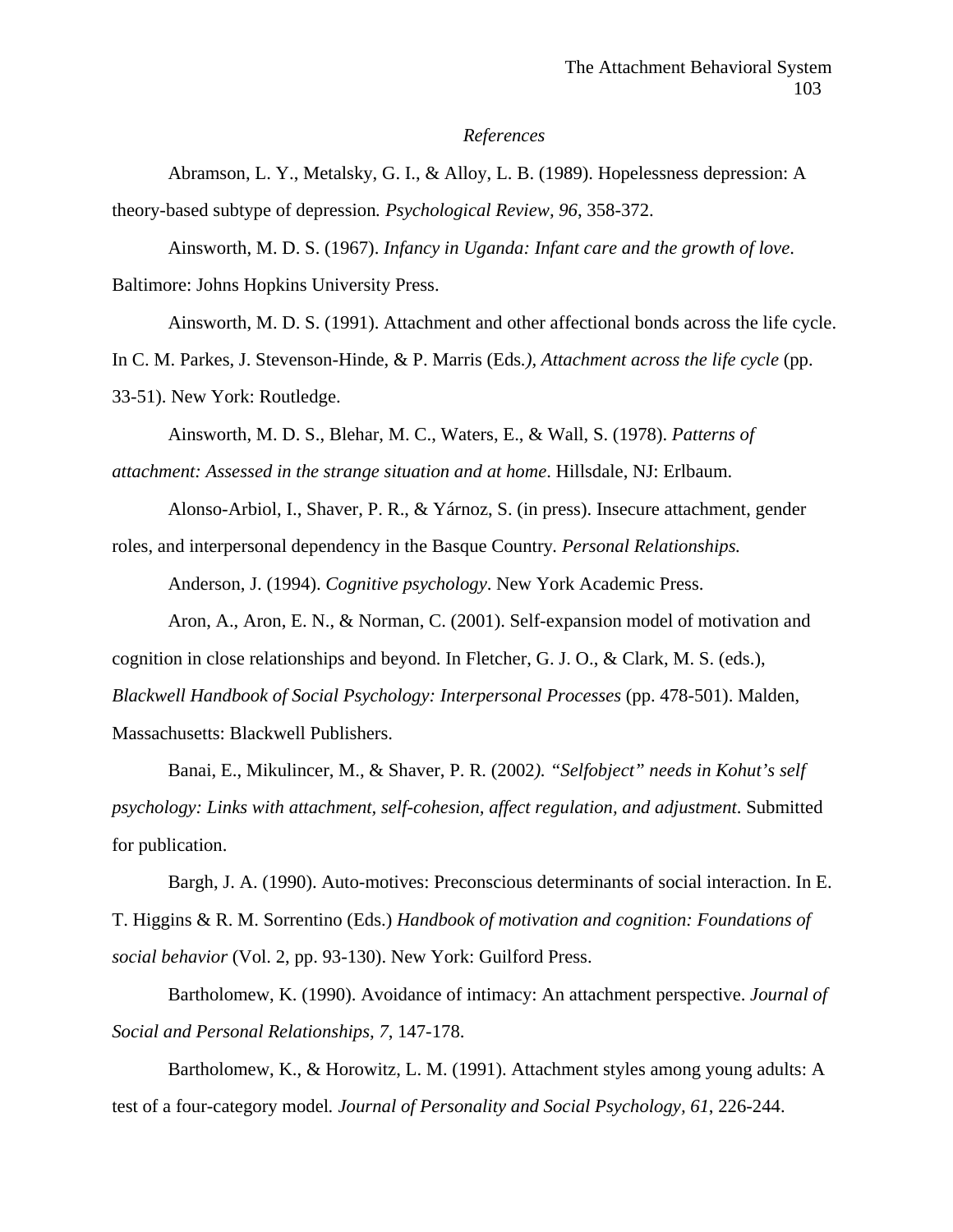Bartholomew, K., & Shaver, P. R. (1998). Methods of assessing adult attachment: Do

they converge? In J. A. Simpson & W. S. Rholes (Eds.), *Attachment theory and close* 

*relationships* (pp. 25-45). New York: Guilford Press.

Berant, E., Mikulincer, M., & Florian, V. (2001a). The association of mothers' attachment style and their psychological reactions to the diagnosis of infant's congenital heart disease. *Journal of Social and Clinical Psychology, 20,* 208-232.

Berant, E., Mikulincer, M., & Florian, V. (2001b). Attachment style and mental health: A one-year follow-up study of mothers of infants with congenital heart disease. *Personality and Social Psychology Bulletin, 8*, 956-968*.* 

Berg, J. H. (1987). Responsiveness and self-disclosure. In V. J. Derlega & J. H. Berg (Eds.), *Self-disclosure* (pp. 101-130). New York: Plenum Press.

Biringen, Z., Robinson, J., & Emde, R. N. (1998). *Emotional Availability Scales* (3rd ed.). Unpublished manual, Department of Human Development and Family Studies. Colorado State University, Fort Collins, CO.

Birnbaum, G. E., Gillath, O., & Mikulincer, M. (2002). *Adult attachment style and the subjective experience of heterosexual intercourse.* Manuscript in Preparation.

Birnbaum, G. E., Orr, I., Mikulincer, M., & Florian, V. (1997). When marriage breaks up: Does attachment style contribute to coping and mental health? *Journal of Social and Personal Relationships, 14,* 643-654.

Bowlby, J. (1956). The growth of independence in the young child. *Royal Society of Health Journal, 76*, 587-591.

Bowlby, J. (1982/1969). *Attachment and loss: Vol. 1. Attachment* (2<sup>nd</sup> ed.). New York: Basic Books.

Bowlby, J. (1973). *Attachment and loss: Vol. 2. Separation: Anxiety and anger*. New York: Basic Books.

Bowlby, J. (1979). *The making and breaking of affectional bonds*. London: Tavistock.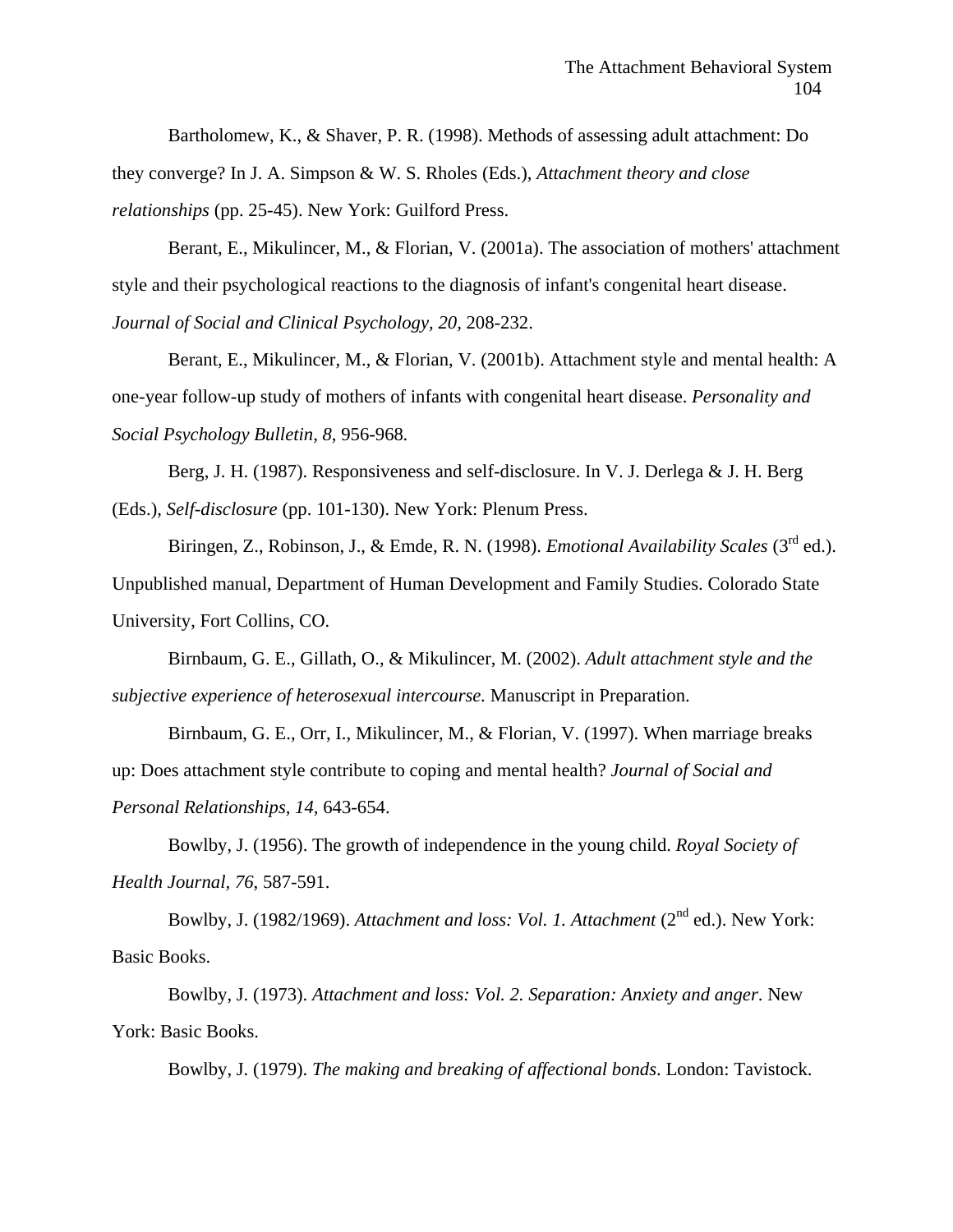Bowlby, J. (1980). *Attachment and loss: Vol. 3. Sadness and depression*. New York: Basic Books.

Bowlby, J. (1988). *A secure base: Clinical applications of attachment theory*. London: Routledge.

Brennan, K. A., Clark, C. L., & Shaver, P. R. (1998). Self-report measurement of adult attachment: An integrative overview. In J. A. Simpson & W. S. Rholes (Eds.), *Attachment theory and close relationships* (pp. 46-76). New York: Guilford Press.

Brennan, K. A., & Morris, K. A. (1997). Attachment styles, self-esteem, and patterns of seeking feedback from romantic partners. *Personality and Social Psychology Bulletin, 23,* 23-31.

Brennan, K. A., & Shaver, P. R. (1993). Attachment styles and parental divorce. *Journal of Divorce and Remarriage, 21,* 161-175.

Brennan, K. A., & Shaver, P. R. (1995). Dimensions of adult attachment, affect regulation, and romantic relationship functioning. *Personality and Social Psychology Bulletin, 21,* 267-283.

Brennan, K. A., & Shaver, P. R. (1998). Attachment styles and personality disorders: Their connections to each other and to parental divorce, parental death, and perceptions of parental caregiving. *Journal of Personality, 66,* 835-878.

Brennan, K. A., Shaver, P. R., & Tobey, A. E. (1991). Attachment styles, gender and parental problem drinking. *Journal of Social and Personal Relationships, 8,* 451-466.

Carnelley, K. B., Pietromonaco, P. R., & Jaffe, K. (1994). Depression, working models of others, and relationship functioning. *Journal of Personality and Social Psychology, 66*, 127-140.

Carnelley, K. B., Pietromonaco, P. R., & Jaffe, K. (1996). Attachment, caregiving, and relationship functioning in couples. *Personal Relationships, 3*, 257-277.

Cassidy, J. (1994). Emotion regulation: Influence of attachment relationships. In N. A. Fox & J. J. Campos (Eds.), The development of emotion regulation: Biological and behavioral considerations. *Monographs of the Society for Research in Child Development, 59*, 228-249.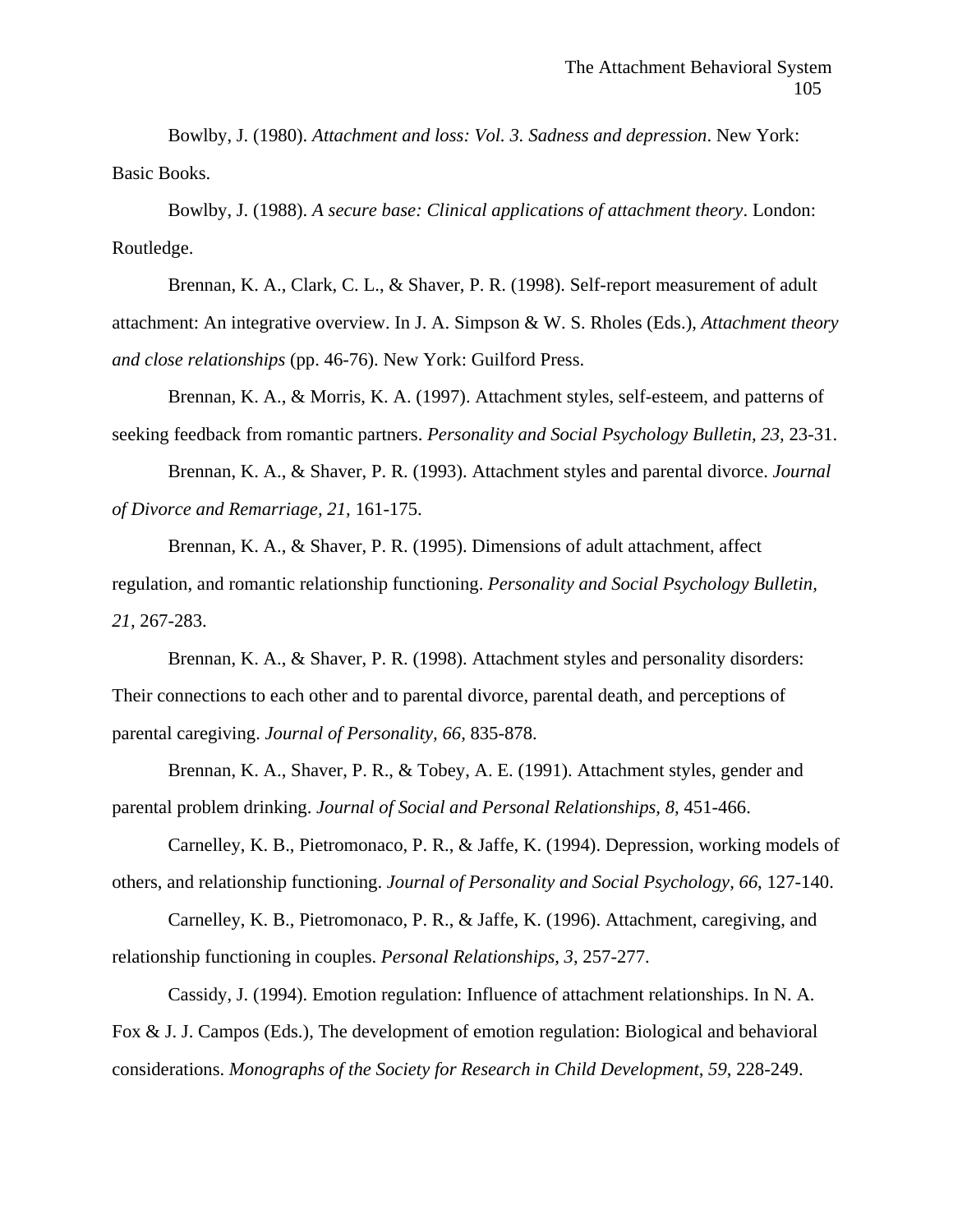Cassidy, J. (1999). The nature of the child's ties. In J. Cassidy, & P. R., Shaver (Eds.),

*Handbook of attachment: Theory, research, and clinical applications* (pp. 3-20). New York: Guilford Press.

Cassidy, J., & Berlin, L. J. (1994). The insecure/ambivalent pattern of attachment: Theory and research. *Child Development, 65,* 971-981.

Cassidy, J., & Kobak, R. R. (1988). Avoidance and its relationship with other defensive processes. In J. Belsky & T. Nezworski (Eds.), *Clinical implications of attachment* (pp. 300- 323). Hillsdale, NJ: Erlbaum.

Cohen, M., & Shaver, P. R. (2002). *Avoidant attachment and hemispheric lateralization of the processing of attachment- and emotion-related words*. Submitted for publication.

Collins, N. L. (1996). Working models of attachment: Implications for explanation, emotion, and behavior. *Journal of Personality and Social Psychology, 71*, 810-832.

Collins, N. L., & Feeney, B. C. (2000). A safe haven: An attachment theory perspective on support seeking and caregiving in intimate relationships. *Journal of Personality and Social Psychology, 78*, 1053-1073.

Collins, N. L., & Read, S. J. (1990). Adult attachment, working models, and relationship quality in dating couples. *Journal of Personality and Social Psychology, 58*, 644-663.

Collins, N. L., & Read, S. J. (1994). Cognitive representations of attachment: The structure and function of working models. In K. Bartholomew & D. Perlman (Eds.), *Attachment processes in adulthood* (pp. 53-92). London: Jessica Kingsley.

Cooper, M. L., Shaver, P. R., & Collins, N. L. (1998). Attachment styles, emotion regulation, and adjustment in adolescence. *Journal of Personality and Social Psychology, 74*, 1380-1397.

Crowell, J. A., Fraley, R. C., & Shaver, P. R. (1999). Measurement of adult attachment. In J. Cassidy & P. R. Shaver (Eds.), *Handbook of attachment: Theory, research, and clinical applications* (pp. 434-465). New York: Guilford Press.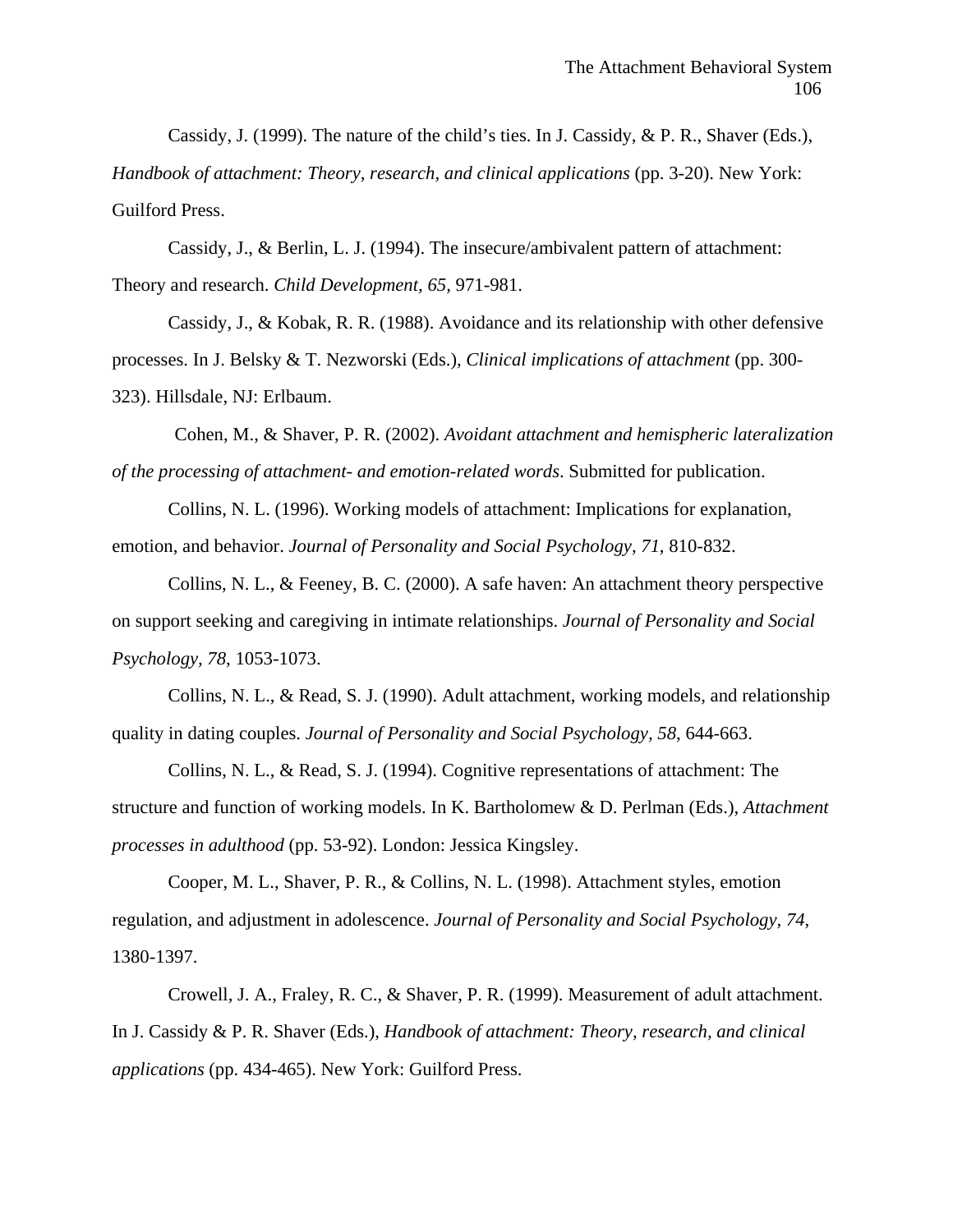Davis, D., & Lesbo, M. (in press). Sculpting the body beautiful: Attachment style, neuroticism, and use of cosmetic surgeries. *Sex Roles*.

Diamond, L. M. (2001). Contributions of psychophysiology to research on adult attachment: Review and recommendations. *Personality and Social Psychology Review, 5,* 276- 295.

Emde, R. N. (1980) Emotional availability: A reciprocal reward system for infants and parents with implications for prevention of psychosocial disorders. In P. M. Taylor (Ed.), *Parentinfant relationships* (pp. 87-115). Orlando, FL: Grune & Stratton

Epstein, S., & Meier, P. (1989). Constructive thinking: A broad coping variable with specific components. *Journal of Personality and Social Psychology, 57*, 332-350.

Feeney, B. C., & Collins, N. L. (2001). Predictors of caregiving in adult intimate relationships: An attachment theoretical perspective. *Journal of Personality and Social Psychology, 80,* 972-994

Feeney, J. A. (1999). Adult romantic attachment and couple relationships. In J. Cassidy & P. R. Shaver (Eds.), *Handbook of attachment: Theory, research, and clinical applications* (pp. 355-377). New York: Guilford Press.

Feeney, J. A. (2002). Attachment, marital interaction, and relationship satisfaction: A diary study. *Personal Relationships, 9,* 39-55*.*

Feeney, J. A. (in press). The systemic nature of couple relationships: An attachment perspective. In P. Erdman & T. Caffery (Eds.), *Attachment and family systems: Conceptual, empirical and therapeutic relatedness*. New York: Brunner/Mazel.

Feeney, J. A., & Hohaus, L. (2001). Attachment and spousal caregiving. *Personal Relationships, 8*, 21-39.

Florian, V., & Mikulincer, M. (1998). Symbolic immortality and the management of the terror of death: The moderating role of attachment style. *Journal of Personality and Social Psychology, 74,* 725-734.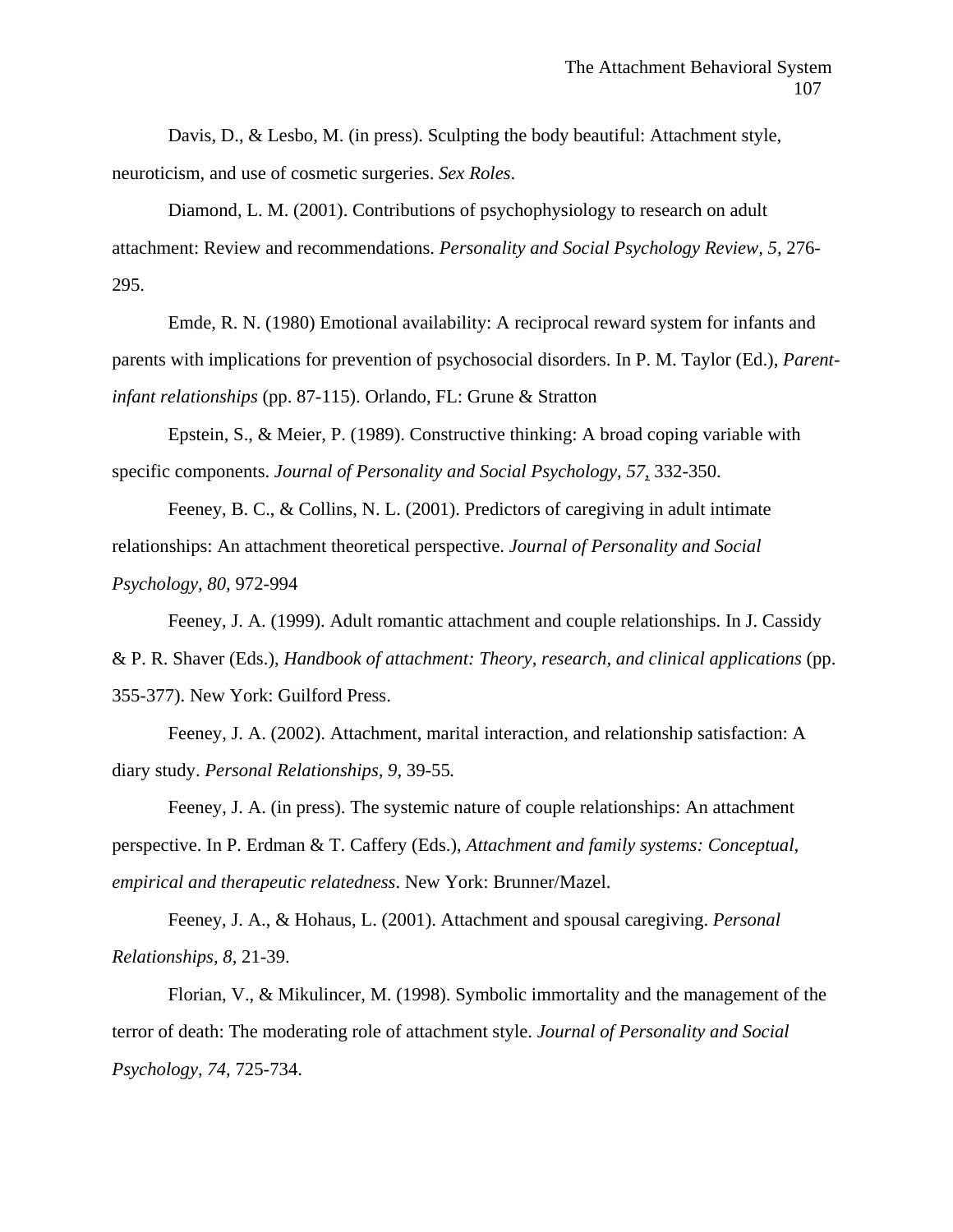Florian, V., Mikulincer, M., & Bucholtz, I. (1995). Effects of adult attachment style on the perception and search for social support. *Journal of Psychology, 129,* 665-676.

Fraley, R. C. (2002). Attachment stability from infancy to adulthood: Meta-analysis and dynamic modeling of developmental mechanisms. *Personality and Social Psychology Review, 6*, 123-151.

Fraley, R. C., & Davis, K. E. (1997). Attachment formation and transfer in young adults' close friendships and romantic relationships. *Personal Relationships*, *4*, 131-144.

Fraley, R. C., Davis, K. E., & Shaver, P. R. (1998). Dismissing-avoidance and the defensive organization of emotion, cognition, and behavior. In J. A. Simpson & W. S. Rholes (Eds.), *Attachment theory and close relationships* (pp. 249-279). New York: Guilford Press.

Fraley, R. C., Garner, J. P., & Shaver, P. R. (2000). Adult attachment and the defensive regulation of attention and memory: Examining the role of preemptive and postemptive defensive processes. *Journal of Personality and Social Psychology, 79*, 816-826.

Fraley, R. C., & Shaver, P. R. (1997). Adult attachment and the suppression of unwanted thoughts. *Journal of Personality and Social Psychology, 73*, 1080-1091.

Fraley, R. C., & Shaver, P. R. (1998). Airport separations: A naturalistic study of adult attachment dynamics in separating couples. *Journal of Personality and Social Psychology, 75*, 1198-1212.

Fraley, R. C., & Shaver, P. R. (1999). Loss and bereavement: Attachment theory and recent controversies concerning grief work and the nature of detachment. In J. Cassidy & P. R. Shaver (Eds.), *Handbook of attachment: Theory, research, and clinical applications* (pp. 735- 759). New York: Guilford Press.

 Fraley, R. C., & Shaver, P. R. (2000). Adult romantic attachment: Theoretical developments, emerging controversies, and unanswered questions. *Review of General Psychology, 4*, 132-154.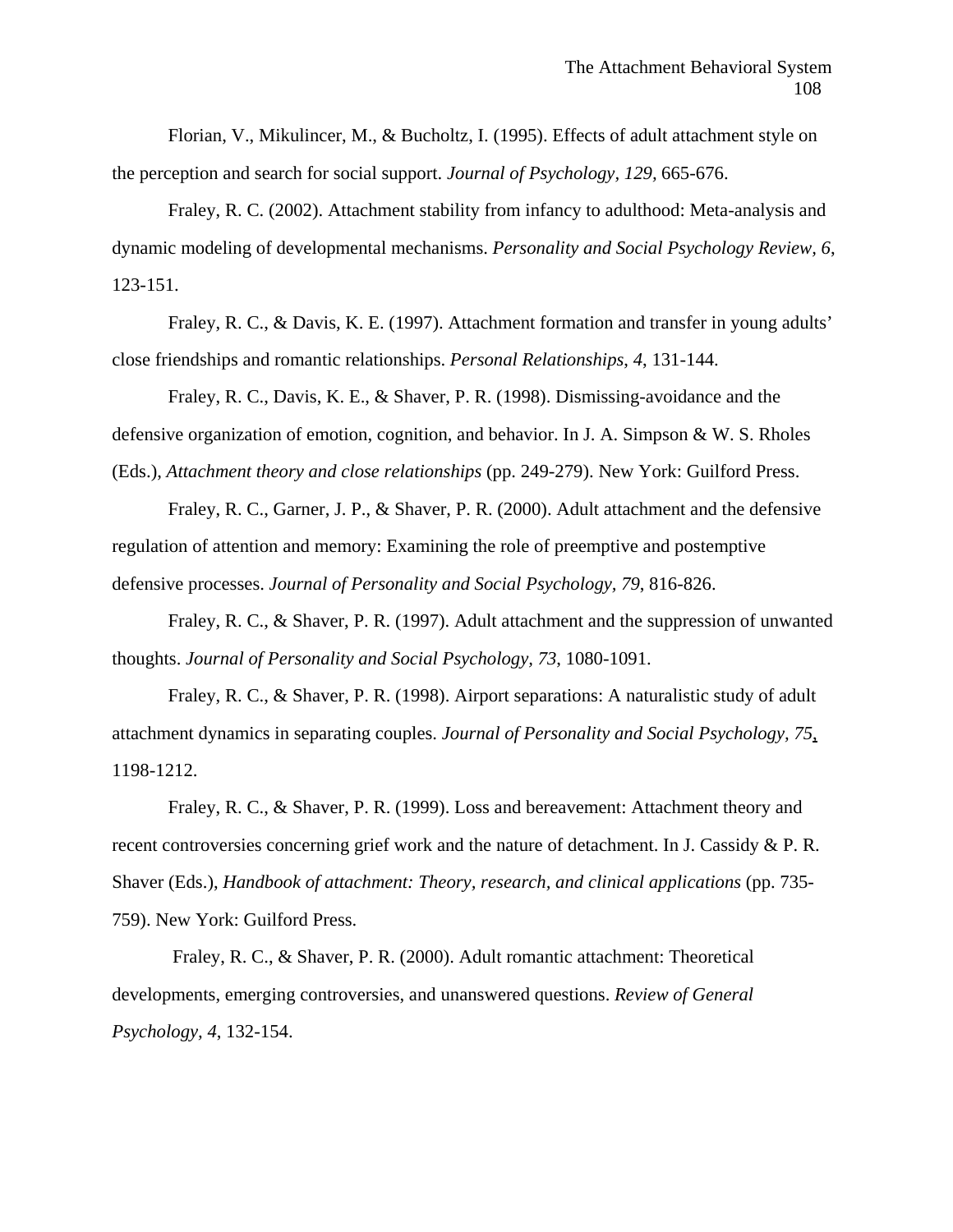Fraley, R. C., & Spieker, S. J. (in press). Are infant attachment patterns continuously or categorically distributed? A taxometric analysis of strange situation behavior. *Developmental Psychology.*

Fraley, R. C., & Waller, N. G. (1998). Adult attachment patterns: A test of the typological model. In J. A. Simpson & W. S. Rholes (Eds.), *Attachment theory and close relationships* (pp. 77-114). New York: Guilford Press.

Fredrickson, B. L. (2001). The role of positive emotions in positive psychology: The broaden-and-build theory of positive emotions. *American Psychologist, 56*, 218-226.

Freud, S. (1957/1915). Instincts and their vicissitudes. In J. Strachey (Ed. and Trans.), *The standard edition of the complete psychological works of Sigmund Freud* (Vol. 3, pp. 157- 186). London: Hogarth Press.

Freud, S. (1961/1930). Address delivered [in 1930] at the Goethe House at Frankfurt. In J. Strachey (Ed. and Trans.), *The standard edition of the complete psychological works of Sigmund Freud* (Vol. 22, pp. 208-212). London: Hogarth Press.

Gaines, S. O. J., Reis, H. T., Summers, S., Rusbult, C. E., Cox, C. L., & Wexler, M. O. (1997). Impact of attachment style on reactions to accommodative dilemmas in close relationships. *Personal Relationships, 4,* 93-113.

George, C., Kaplan, N., & Main, M. (1985). *The Adult Attachment Interview*. Unpublished manuscript, Department of Psychology, University of California, Berkeley.

George, C., & West, M. (2001). The development and preliminary validation of a new measure of adult attachment: The Adult Attachment Projective. *Attachment and Human Development, 3*, 30-61.

Gottman, J. M. (1994). *What predicts divorce? The relationship between marital processes and marital outcomes.* Hillsdale, NJ: Lawrence Erlbaum.

Green, J. D., & Campbell, W. K. (2000). Attachment and exploration in adults: Chronic and contextual accessibility. *Personality and Social Psychology Bulletin, 26*, 452-461.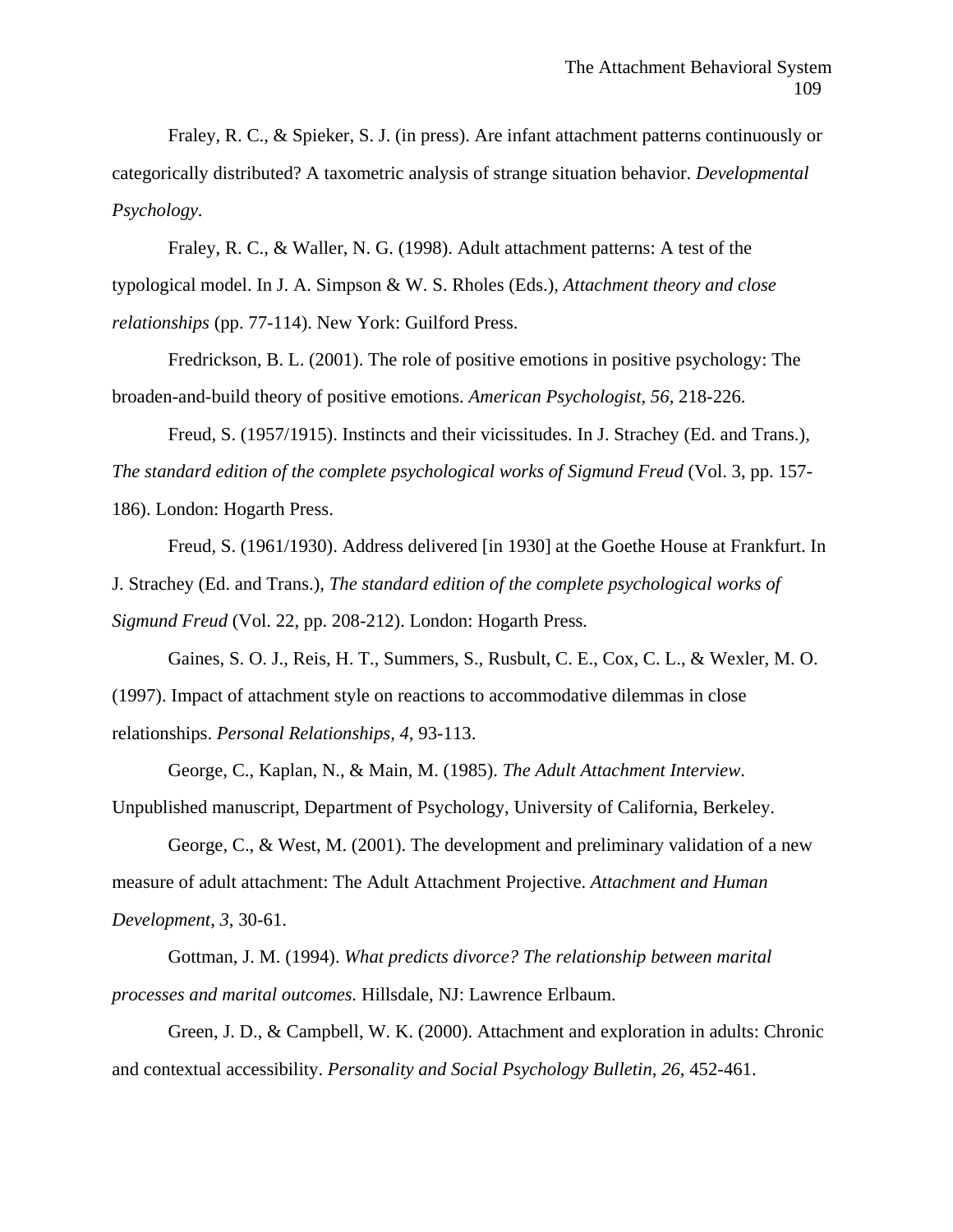Green-Hennessy, S., & Reis, H. T. (1998). Openness in processing social information among attachment types. *Personal Relationships, 5*, 449-466.

Greenberg, J., Pyszczynski, T., & Solomon, S. (1997). Terror management theory of selfesteem and cultural worldviews: Empirical assessments and conceptual refinements. In M. P. Zanna (Ed.), *Advances in Experimental Social Psychology* (Vol. 29, pp. 61-141). San Diego: Academic Press.

Greenberg, J., Pyszczynski, T., Solomon, S., Simon, L., & Breus, M. (1994). The role of consciousness and accessibility of death related thoughts in mortality salience effects. *Journal of Personality and Social Psychology, 67*, 627-637.

Grice, P. (1989). *Studies in the way of words.* Cambridge, MA: Harvard University Press.

Griffin, D. W., & Bartholomew, K. (1994). Models of the self and other: Fundamental dimensions underlying measures of adult attachment. *Journal of Personality and Social Psychology, 67,* 430-445.

Harlow, H. F. (1959). Love in infant monkeys. *Scientific American, 200*, 68-86.

Hazan, C., & Shaver, P. R. (1987). Romantic love conceptualized as an attachment process. *Journal of Personality and Social Psychology, 52*, 511-524.

Hazan, C., & Shaver, P. R. (1990). Love and work: An attachment-theoretical perspective*. Journal of Personality and Social Psychology, 59*, 270-280.

Hazan, C., & Shaver, P. R. (1994). Attachment theory as an organizational framework for research on close relationships. *Psychological Inquiry, 5*, 1-22.

Hazan, C., & Zeifman, D. (1994). Sex and the psychological tether. In K. Bartholomew & D. Perlman (Eds.), *Advances in personal relationships: Vol. 5. Attachment processes in adulthood* (pp. 151-177). London: Jessica Kingsley.

Hesse, E. (1999). The Adult Attachment Interview: Historical and current perspectives. In J. Cassidy & P. R. Shaver (Eds.), *Handbook of attachment: Theory, research, and clinical applications* (pp. 395-433). New York: Guilford Press.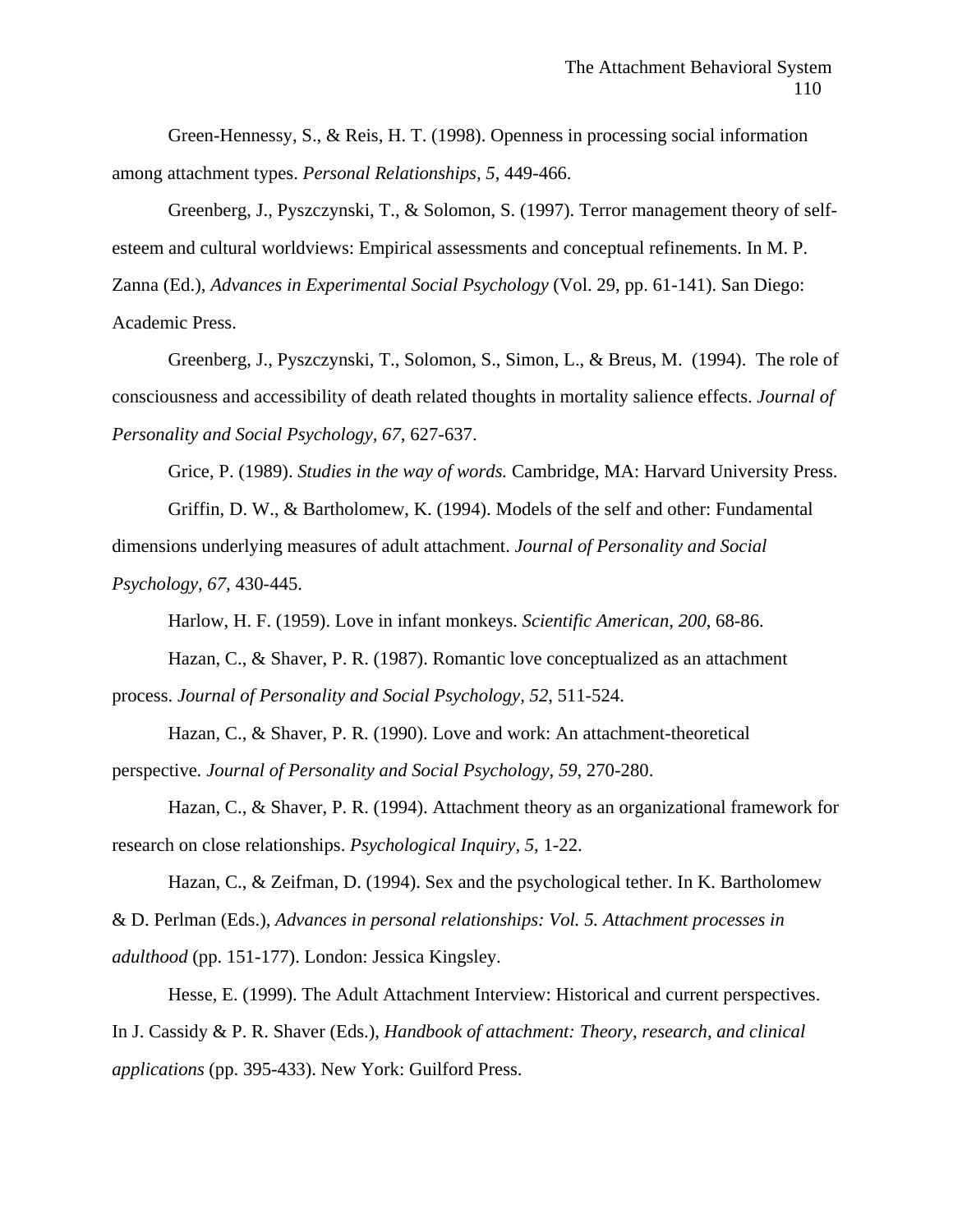Higgins, E. T., Bond, R. N., Klein, R., & Strauman, T. J. (1986). Self discrepancies and emotional vulnerability: How magnitude, accessibility, and type of discrepancy influence affect. *Journal of Personality and Social Psychology, 51,* 5-15.

Horowitz, M. J. (1982). Psychological processes induced by illness, injury, and loss. In T. Millon, C. Green, & R. Meagher (Eds.), *Handbook of clinical health psychology* (pp. 53-68).

New York: Plenum Press.

Isen, A. M., & Daubman, K. A. (1984). The influence of affect on categorization*. Journal of Personality and Social Psychology, 47*, 1206-1217.

Isen, A. M., Daubman, K. A., & Nowicki, G. P. (1987). Positive affect facilitates creative problem solving. *Journal of Personality and Social Psychology, 52*, 1122-1131.

Kalish, R. A. (1985). *Death, grief, and caring relationships*. New York: Cole.

Keelan, J. P. R., Dion, K. K., & Dion, K. L. (1998). Attachment style and relationship satisfaction. *Canadian Journal of Behavioral Science, 30*, 24-35.

Kennedy, J. H. (1999). Romantic attachment style and ego identity, attributional style, and family of origin. *College Student Journal, 33*, 171-180.

Kirkpatrick, L. A. (1998). Evolution, pair-bonding, and reproductive strategies: A reconceptualization of adult attachment. In J. A. Simpson & W. S. Rholes (Eds.), *Attachment theory and close relationships* (pp. 353-393). New York: Guilford Press.

Kirkpatrick, L. A., & Shaver, P. R. (1990). Attachment theory and religion: Childhood attachments, religious beliefs, and conversion. *Journal for the Scientific Study of Religion, 29*, 315-334.

Kirkpatrick, L. A., & Shaver, P. R. (1992). An attachment-theoretical approach to romantic love and religious belief. *Personality and Social Psychology Bulletin, 18*, 266-275.

Klein, M. (1940). Mourning and its relationship with manic-depressive states. *International Journal of Psychoanalysis, 12*, 47-82.

Kogot, E., & Mikulincer, M. (2002). *Adult attachment style and cognitions, affect, and behavior in achievement settings*. Manuscript in preparation.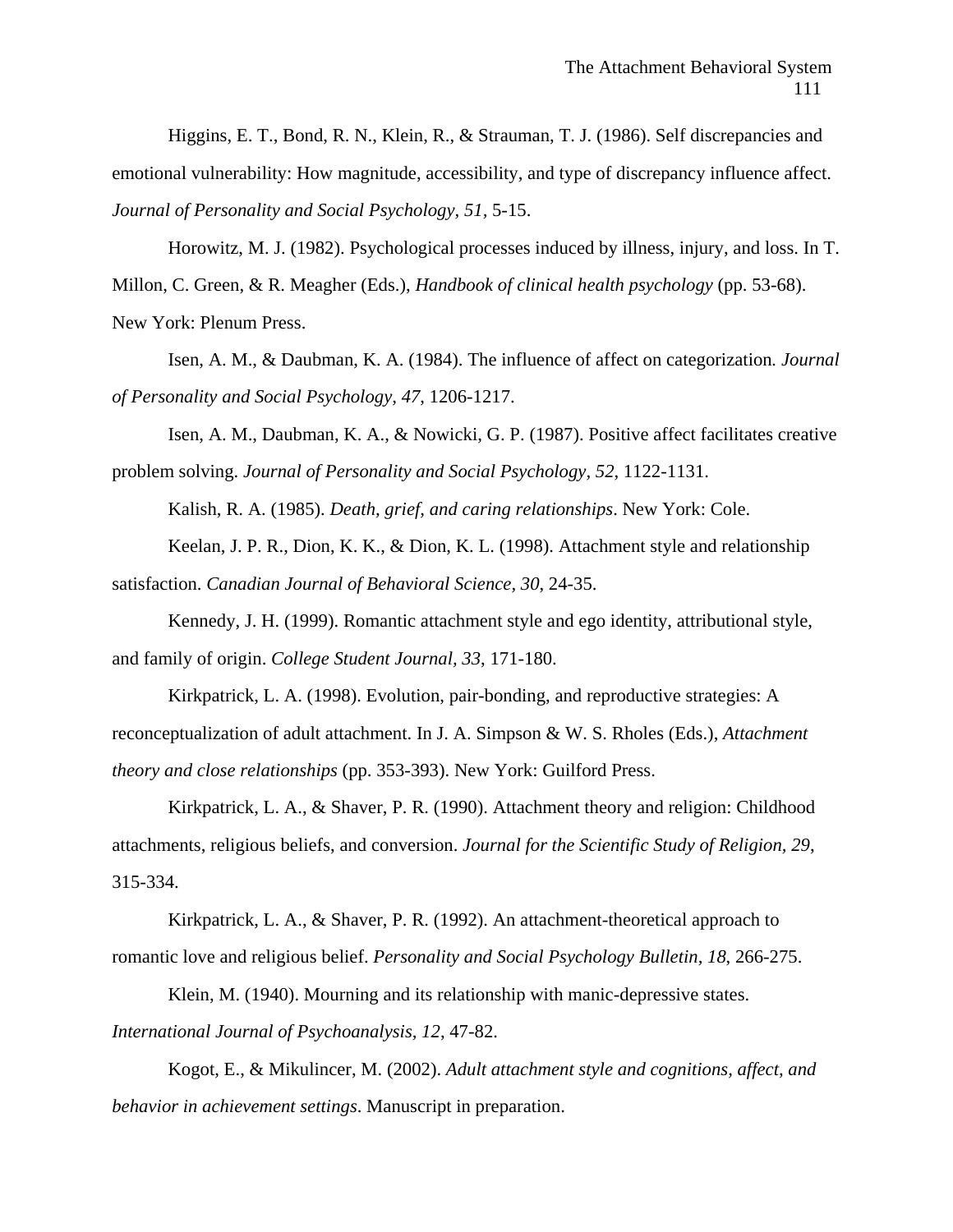Kohut, H. (1971). *The analysis of the self*. New York: International Universities Press.

Koski, L. R., & Shaver, P. R. (1997). Attachment and relationship satisfaction across the lifespan. In R. J. Sternberg & M. Hojjat (Eds.), *Satisfaction in close relationships* (pp. 26-55). New York: Guilford Press.

Kunce, L. J., & Shaver, P. R. (1994). An attachment-theoretical approach to caregiving in romantic relationships. In K. Bartholomew & D. Perlman (Eds.), *Advances in personal relationships* (Vol. 5, pp. 205-237). London, UK: Kingsley.

Larose, S., Bernier, A., Soucy, N., & Duchesne, S. (1999). Attachment style dimensions, network orientation, and the process of seeking help from college teachers. *Journal of Social and Personal Relationships, 16*, 225-247.

Lazarus, R. S., & Folkman, S. (1984). *Stress, appraisal, and coping*. New York: Springer.

Levy, K. N., Blatt, S. J., & Shaver, P. R. (1998). Attachment styles and parental representations*. Journal of Personality and Social Psychology, 74*, 407-419.

Levy, M. B., & Davis, K. E. (1988). Love styles and attachment styles compared: Their relations to each other and to various relationship characteristics. *Journal of Social and Personal Relationships, 5*, 439-471.

Lussier, Y., Sabourin, S., & Turgeon, C. (1997). Coping strategies as moderators of the relationship between attachment and marital adjustment*. Journal of Social and Personal Relationships. 14*, 777-791.

Lyons-Ruth, K., & Jacobvitz, D. (1999). Attachment disorganization: Unresolved loss, relational violence, and lapses in behavioral and attentional strategies. In J. Cassidy & P. R. Shaver (Eds.), *Handbook of attachment: Theory, research, and clinical applications* (pp. 520- 554). New York: Guilford Press.

Main, M. (1990). Cross-cultural studies of attachment organization: Recent studies, changing methodologies, and the concept of conditional strategies*. Human development, 33*, 48- 61.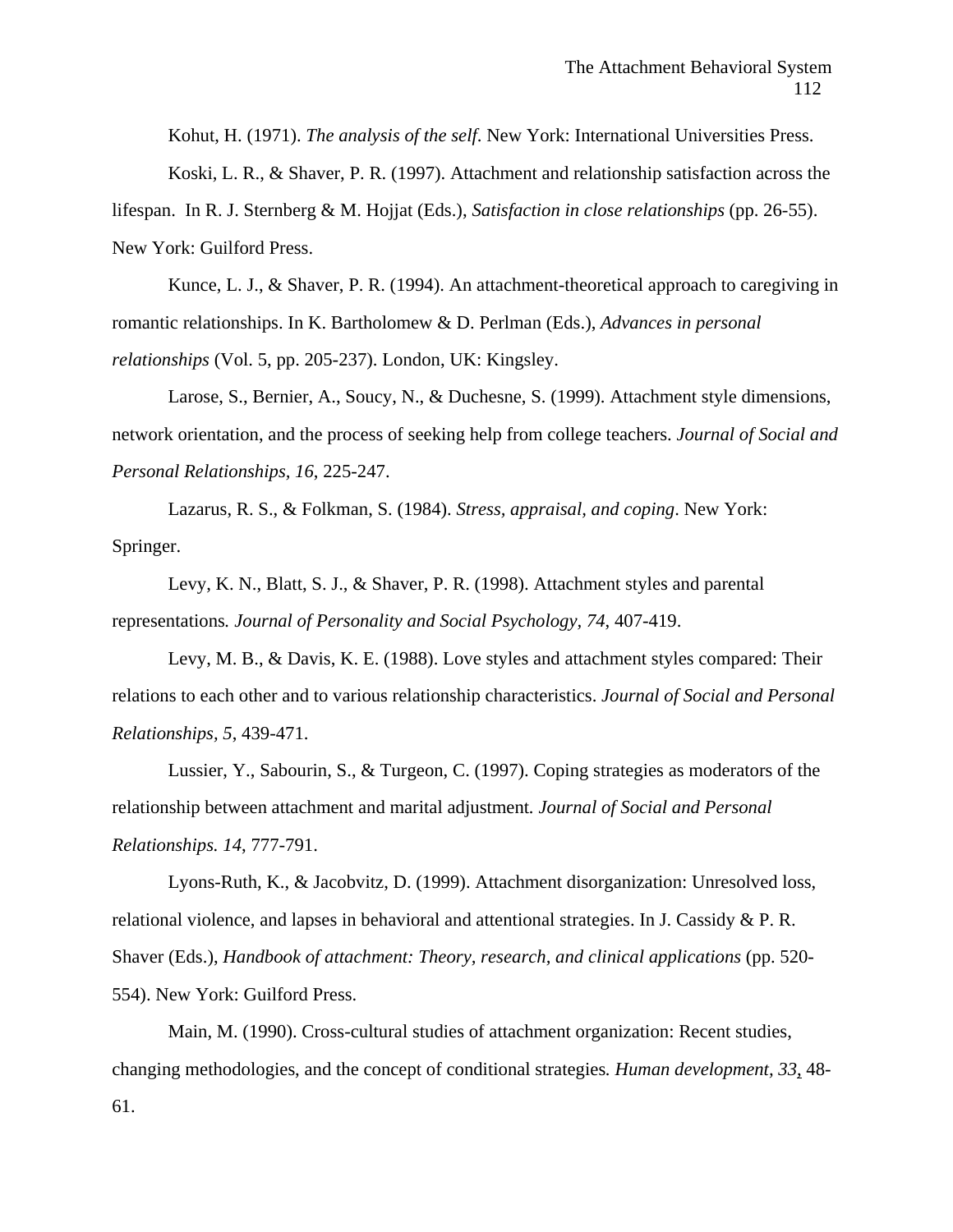Main, M. (1995). Attachment: Overview with implications for clinical work. In S.

Goldberg, R. Muir, & J. Kerr (Eds.), Attachment theory: Social, developmental, and clinical perspectives (pp. 407-474). Hillsdale, NJ: Erlbaum.

Main, M., & Hesse, E. (1990). Parents' unresolved traumatic experiences are related to infant disorganized attachment status: Is frightened and/or frightening parental behavior the linking mechanism? In M. T. Greenberg, D. Cicchetti & E. M. Cummings (Eds.), *Attachment in the preschool years: Theory, research, and intervention* (pp. 161-182). Chicago: University of Chicago Press.

Main, M., Kaplan, N., & Cassidy, J. (1985). Security in infancy, childhood, and adulthood: A move to the level of representation. *Monographs of the Society for Research in Child Development, 50*, 66-104.

Main, M., & Weston, D. R. **(**1982). Avoidance of the attachment figure in infancy: Descriptions and interpretations. In C. Parkes & J. Stevenson-Hinde (Eds.), *The place of attachment in human behavior* (pp. 31-59). New York: Basic Books.

Man, K., & Hamid, P. N. (1998). The relationship between attachment prototypes, selfesteem, loneliness, and causal attributions in Chinese trainee teachers. *Personality and Individual Differences, 24*, 357-371.

McCrae, R. R., & Costa, P. T., Jr. (1990). *Personality in adulthood.* New York: Guilford Press.

McCullough, M. E. (2001). Forgiveness: Who does it and how do they do it? *Current Directions in Psychological Science, 10*, 194-197.

Mickelson, K. D., Kessler, R. C., & Shaver, P. R. (1997). Adult attachment in a nationally representative sample*. Journal of Personality and Social Psychology, 73*, 1092-1106.

Mikulincer, M. (1995). Attachment style and the mental representation of the self. *Journal of Personality and Social Psychology, 69,* 1203-1215.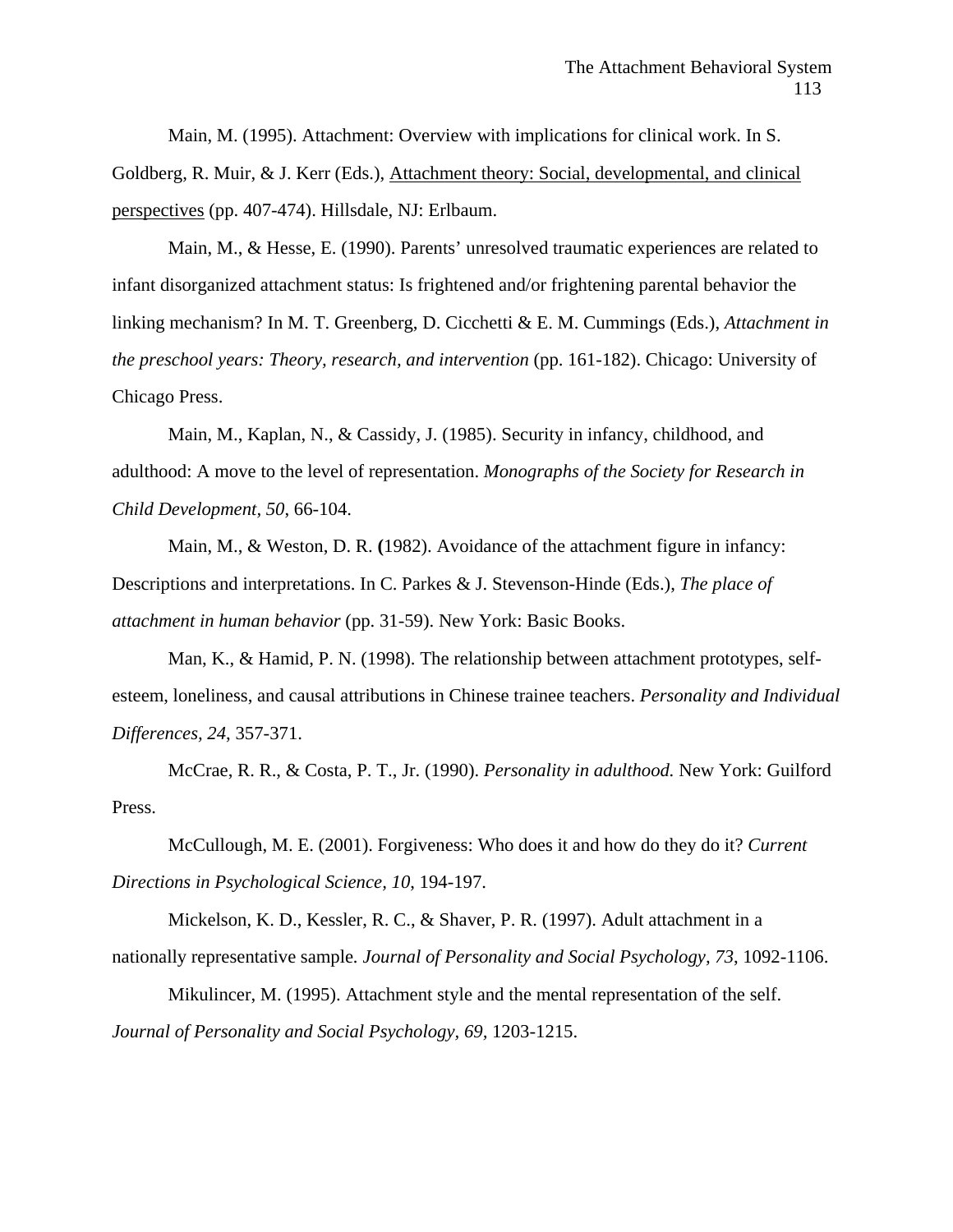Mikulincer, M. (1997). Adult attachment style and information processing: Individual differences in curiosity and cognitive closure. *Journal of Personality and Social Psychology, 72,* 1217-1230.

Mikulincer, M. (1998a). Attachment working models and the sense of trust: An exploration of interaction goals and affect regulation. *Journal of Personality and Social Psychology, 74,* 1209-1224.

Mikulincer, M. (1998b). Adult attachment style and individual differences in functional versus dysfunctional experiences of anger. *Journal of Personality and Social Psychology, 74,* 513-524.

Mikulincer, M. (1998c). Adult attachment style and affect regulation: Strategic variations in self-appraisals. *Journal of Personality and Social Psychology, 75,* 420-435.

Mikulincer, M., & Arad, D. (1999). Attachment working models and cognitive openness in close relationships: A test of chronic and temporary accessibility effects. *Journal of Personality and Social Psychology, 77,* 710-725.

Mikulincer, M., Birnbaum, G., Woddis, D., & Nachmias, O. (2000). Stress and accessibility of proximity-related thoughts: Exploring the normative and intraindividual components of attachment theory. *Journal of Personality and Social Psychology, 78,* 509-523.

Mikulincer, M., & Erev, I. (1991). Attachment style and the structure of romantic love. *British Journal of Social Psychology, 30,* 273-291.

Mikulincer, M., & Florian, V. (1995). Appraisal of and coping with a real-life stressful situation: The contribution of attachment styles. *Personality and Social Psychology Bulletin, 21,* 406-414.

Mikulincer, M., & Florian, V. (1996). Emotional reactions to interpersonal losses over the life span: An attachment theoretical perspective. In C. Magai  $& S. H. McFadden (Eds.),$ *Handbook of emotion, adult development, and aging* (pp. 269-285). San Diego, CA: Academic Press.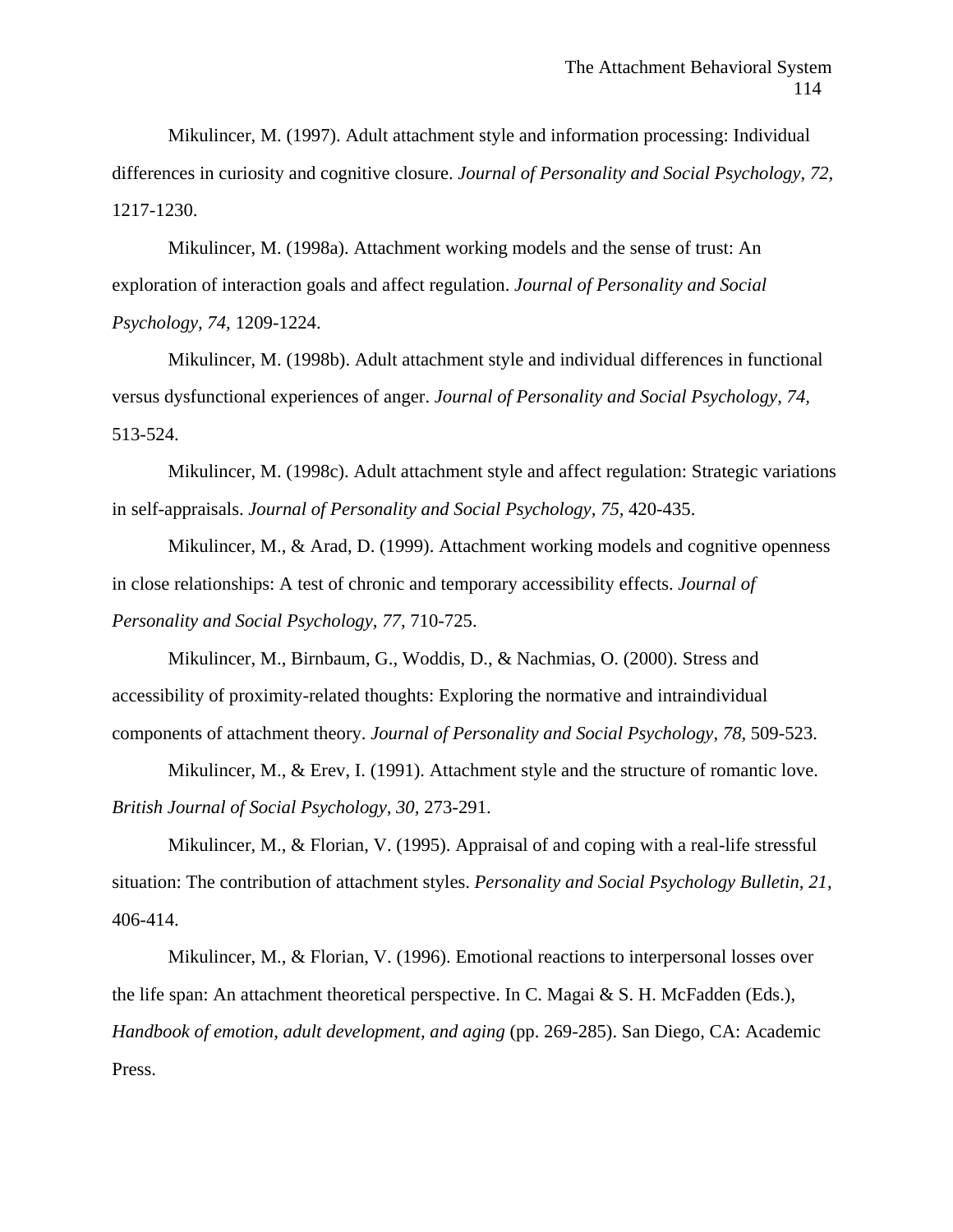Mikulincer, M., & Florian, V. (1997). Are emotional and instrumental supportive interactions beneficial in times of stress? The impact of attachment style. *Anxiety, Stress and Coping: An International Journal, 10,* 109-127.

Mikulincer, M., & Florian, V. (1998). The relationship between adult attachment styles and emotional and cognitive reactions to stressful events. In J. A. Simpson & W. S. Rholes (Eds.), *Attachment theory and close relationships* (pp. 143-165). New York: Guilford Press.

Mikulincer, M., & Florian, V. (1999a). Maternal-fetal bonding, coping strategies, and mental health during pregnancy: The contribution of attachment style. *Journal of Social and Clinical Psychology, 18,* 255-276.

Mikulincer, M., & Florian, V. (1999b). The association between spouses' self-reports of attachment styles and representations of family dynamics. *Family Process, 38,* 69-83.

Mikulincer, M., & Florian, V. (2000). Exploring individual differences in reactions to mortality salience: Does attachment style regulate terror management mechanisms? *Journal of Personality and Social Psychology, 79,* 260-273.

Mikulincer, M., & Florian, V. (2001). Attachment style and affect regulation: Implications for coping with stress and mental health. In G. J. O. Fletcher & M. S. Clark (Eds.), *Blackwell handbook of social psychology: Interpersonal processes* (pp. 537-557). Oxford, UK: Blackwell Publishers.

Mikulincer, M., Florian, V., Birnbaum, G., & Malishkowitz, S. (2002). The death-anxiety buffering function of close relationships: Exploring the effects of separation reminders on deaththought accessibility. *Personality and Social Psychology Bulletin, 28*, 287-299*.* 

Mikulincer, M., Florian, V., Cowan, P. A., & Cowan, C. P. (in press). Attachment security in couple relationships: A systemic model and its implications for family dynamics. *Family Process.*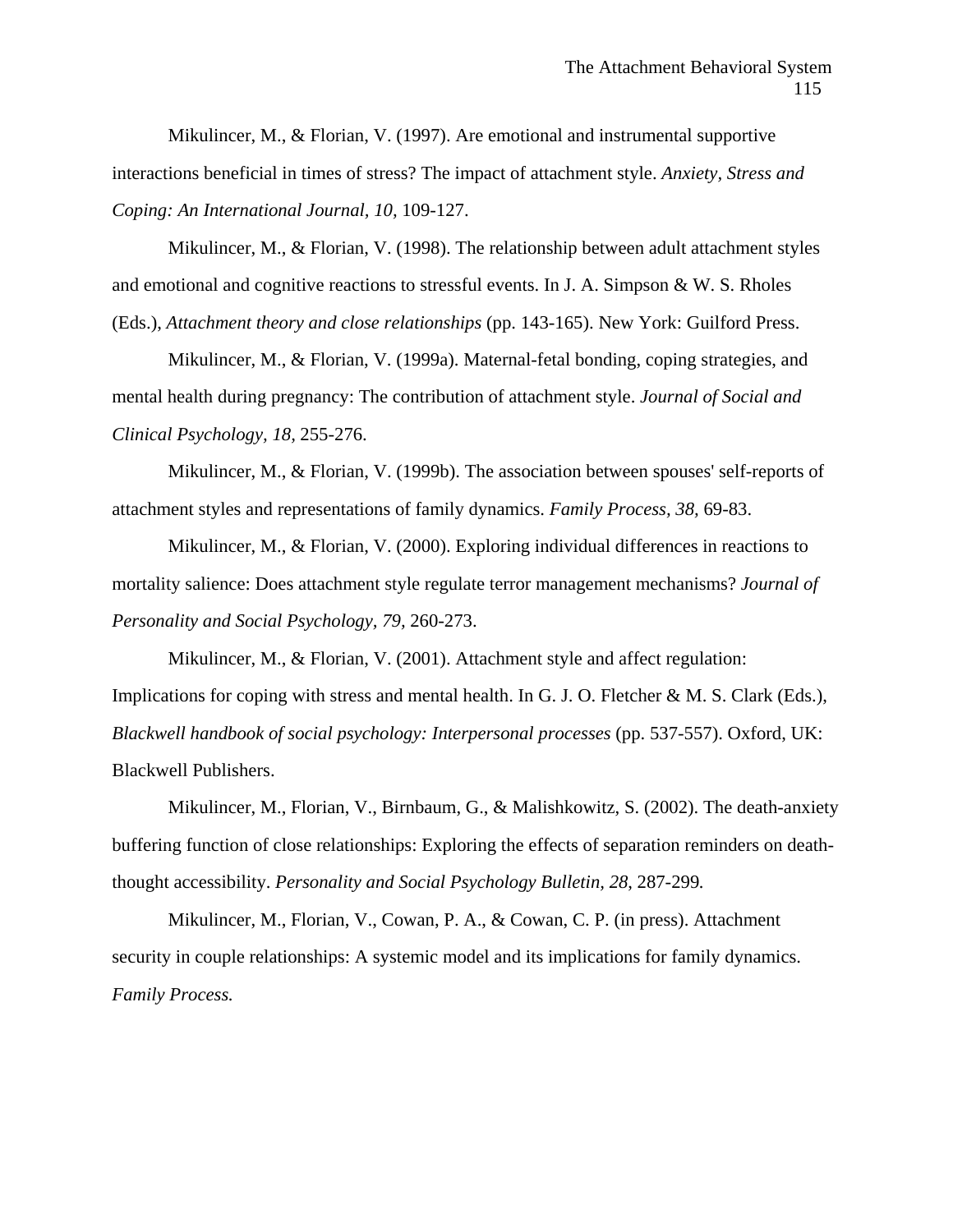Mikulincer, M., Florian, V., & Hirschberger, G. (2002, January). *The dynamic interplay of global, relationship-specific, and contextual representations of attachment security*. Paper presented at the annual meetings of the Society for Personality and Social Psychology conference, Savannah, GA.

Mikulincer, M., Florian, V., & Hirschberger, G. (in press). The existential function of close relationships: Introducing death into the science of love. *Personality and Social Psychology Review.* 

Mikulincer, M., Florian, V., & Tolmacz, R. (1990). Attachment styles and fear of personal death: A case study of affect regulation. *Journal of Personality and Social Psychology, 58,* 273-280.

Mikulincer, M., Florian, V., & Weller, A. (1993). Attachment styles, coping strategies, and posttraumatic psychological distress: The impact of the Gulf War in Israel. *Journal of Personality and Social Psychology, 64,* 817-826.

Mikulincer, M., Gillath, O., Halevy, V., Avihou, N., Avidan, S., & Eshkoli, N. (2001). Attachment theory and reactions to others' needs: Evidence that activation of the sense of attachment security promotes empathic responses. *Journal of Personality and Social Psychology, 81,* 1205-1224.

Mikulincer, M., Gillath, O., Sapir-Lavid, Y., Yaakobi, E., Arias, K., Tal-Aloni, L., & Bor, G. (in press). Attachment theory and concern for others' welfare: Evidence that activation of the sense of secure base promotes endorsement of self-transcendence values. *Basic and Applied Social Psychology.* 

Mikulincer, M., Gillath, O., & Shaver, P. R. (n press). Activation of the attachment system in adulthood: Threat-related primes increase the accessibility of mental representations of attachment figures. *Journal of Personality and Social Psychology.* 

Mikulincer, M., Hirschberger, G., Nachmias, O., & Gillath, O. (2001). The affective component of the secure base schema: Affective priming with representations of attachment security. *Journal of Personality and Social Psychology, 81,* 305-321.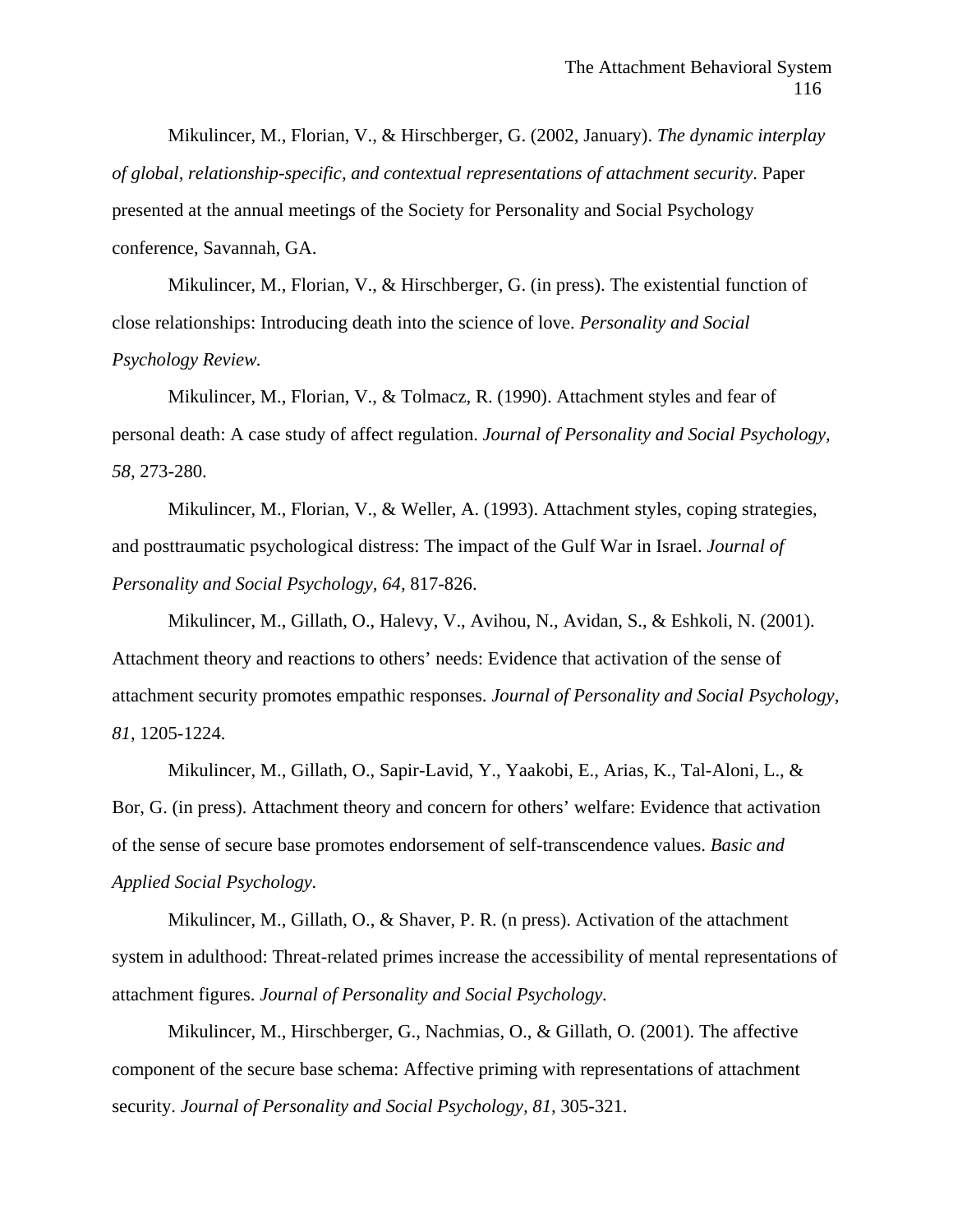Mikulincer, M., & Horesh, N. (1999). Adult attachment style and the perception of others: The role of projective mechanisms. *Journal of Personality and Social Psychology, 76,* 1022-1034.

Mikulincer, M., Horesh, N., Eilati, I., & Kotler, M. (1999). The association between adult attachment style and mental health in extreme life-endangering conditions. *Personality and Individual Differences, 27,* 831-842.

Mikulincer, M., Horesh, N., Levy-Shiff, R., Manovich, R., & Shalev, J. (1998). The contribution of adult attachment style to the adjustment to infertility. *British Journal of Medical Psychology, 71,* 265-280.

Mikulincer, M., & Nachshon, O. (1991). Attachment styles and patterns of selfdisclosure. *Journal of Personality and Social Psychology, 61,* 321-331.

Mikulincer, M., & Orbach, I. (1995). Attachment styles and repressive defensiveness: The accessibility and architecture of affective memories. *Journal of Personality and Social Psychology, 68,* 917-925.

Mikulincer, M., Orbach, I., & Iavnieli, D. (1998). Adult attachment style and affect regulation: Strategic variations in subjective self-other similarity. *Journal of Personality and Social Psychology, 75,* 436-448.

Mikulincer, M., & Selinger, M. (2001). The interplay between attachment and affiliation systems in adolescents' same-sex friendships: The role of attachment style. *Journal of Social and Personal Relationships, 18,* 81-106.

Mikulincer. M., & Sharir, S. (2002). *Adult attachment style and strategies of conflict resolution in marital relationships*. Manuscript in preparation.

Mikulincer, M., & Shaver, P. R. (2001). Attachment theory and intergroup bias: Evidence that priming the secure base schema attenuates negative reactions to out-groups. *Journal of Personality and Social Psychology, 81,* 97-115.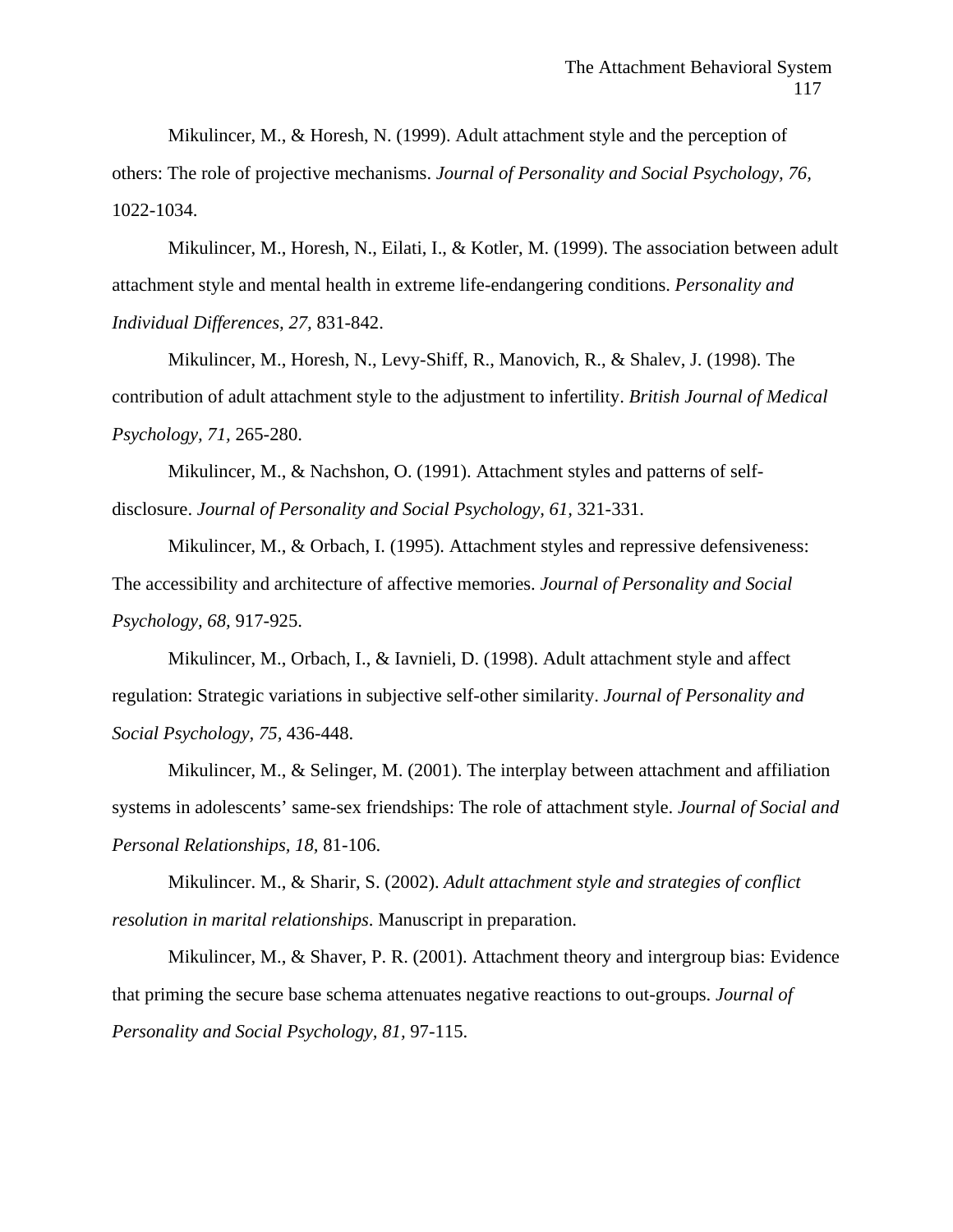Mikulincer, M., Shaver, P. R., & Pereg, D. (in press). Attachment theory and affect regulation: The dynamics, development, and cognitive consequences of attachment-related strategies. *Motivation and Emotion.* 

Mikulincer, M., & Sheffi, E. (2000). Adult attachment style and cognitive reactions to positive affect: A test of mental categorization and creative problem solving. *Motivation and Emotion, 24,* 149-174.

Morgan, H. J., & Shaver, P. R. (1999). Attachment processes and commitment to romantic relationships. In J. M. Adams & W. H. Jones (Eds.), *Handbook of interpersonal commitment and relationship stability* (pp. 109-124). New York: Plenum.

Ognibene, T. C., & Collins, N. L. (1998). Adult attachment styles, perceived social support, and coping strategies. *Journal of Social and Personal Relationships, 15*, 323-345.

Parker, G., Tupling, H., & Brown, L. B. (1979). A parental bonding instrument. *British Journal of Medical Psychology, 52*, 1-10.

Pereg, D., & Mikulincer, M. (2002). *Mood and cognition: The moderating role of attachment style*. Submitted for publication.

Pietromonaco, P. R., & Feldman Barrett, L. (1997). Working models of attachment and daily social interactions. *Journal of Personality and Social Psychology, 73*, 1409-1423.

Pistole, M. C. (1989). Attachment in romantic relationships: Style of conflict resolution and relationship satisfaction. *Journal of Social and Personal Relationships, 6*, 505-512.

Pistole, M. C. (1993). Attachment relationships: Self-disclosure and trust. *Journal of Mental Health Counseling, 15,* 94-106.

Rholes, W. S., Simpson, J. A., & Orina, M. M. (1999). Attachment and anger in an anxiety-provoking situation. *Journal of Personality and Social Psychology, 76*, 940-957.

Rice, K. G., & Mirzadeh, S. A. (2000). Perfectionism, attachment, and adjustment. *Journal of Counseling Psychology, 47,* 238-250.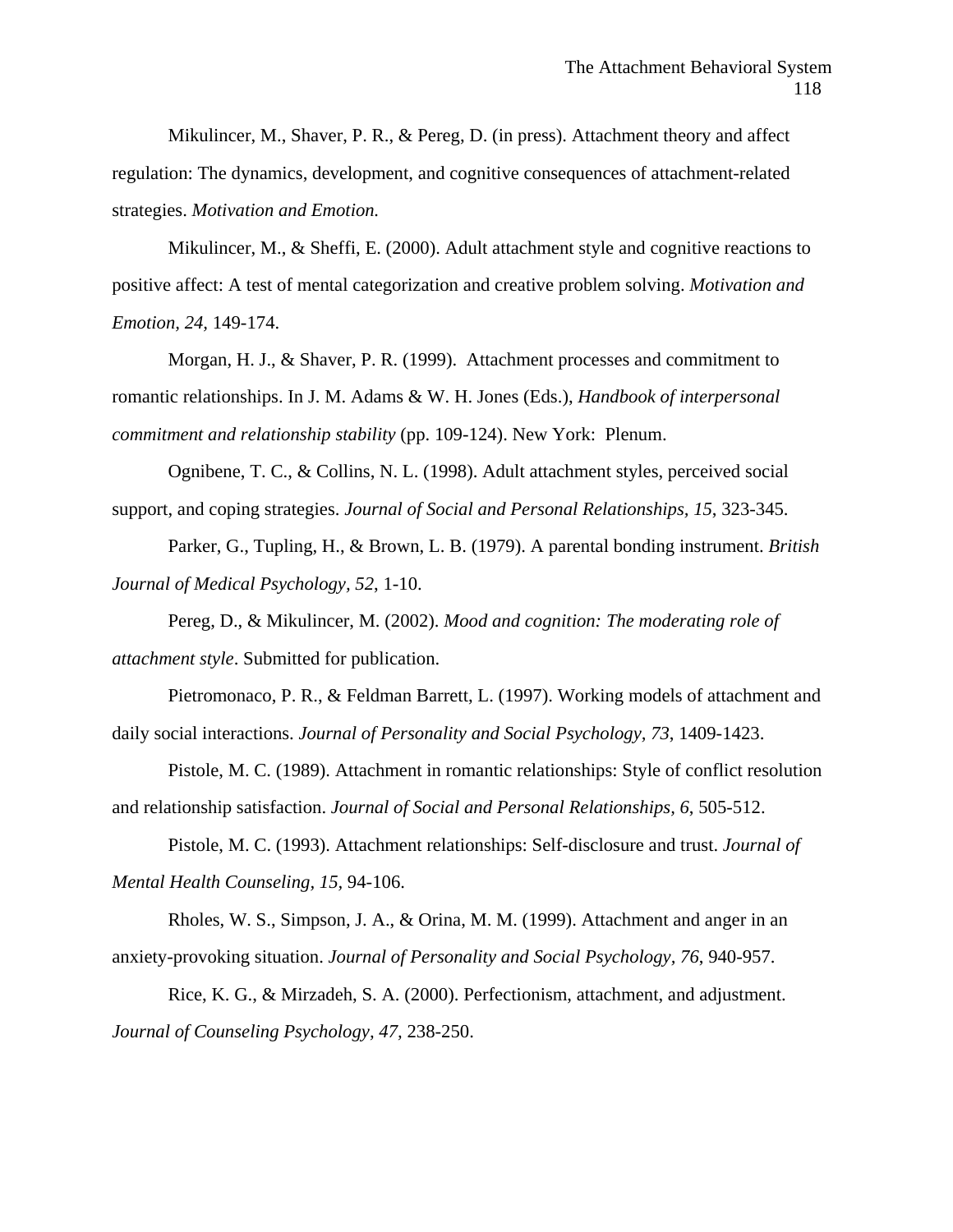Ricks, M. H. (1985). The social transmission of parental behavior: Attachment across generations. In I. Bretherton & E. Waters (Eds.), *Growing points in attachment theory and research. Monographs of the Society for Research in Child Development, 50* (1-2, Serial No. 209), 211-227.

Roberts, J. E., Gotlib, I. H., & Kassel, J. D. (1996). Adult attachment security and symptoms of depression: The mediating roles of dysfunctional attitudes and low self-esteem. *Journal of Personality and Social Psychology, 70,* 310-320.

Rom, E., & Mikulincer, M. (2002). *Attachment theory and group processes: The association between attachment style and group-related representations, goals, memories, and functioning*. Submitted for publication.

Rothbard, J. C., & Shaver, P. R. (1994). Continuity of attachment across the life span. In M. B. Sperling & W. H. Berman (Eds.) *Attachment in adults: Clinical and developmental perspectives* (pp. 31-71). New York: Guilford Press.

Rubenstein, C., & Shaver, P. R. (1982). The experience of loneliness. In L. A. Peplau & D. Perlman (Eds.), *Loneliness: A sourcebook of current theory, research, and therapy* (pp. 206- 223). New York: Wiley-Interscience.

Schachner, D. A., & Shaver, P. R. (2002). *Attachment style and human mate poaching.*  Submitted for publication.

Schmitt, D. P., & Buss, D. M. (2000). Sexual dimensions of person description: Beyond or subsumed by the Big Five? *Journal of Research in Personality, 34*, 141-177.

Schwarz, N., & Bohner, G. (1996). Feelings and their motivational implications: Moods and the action sequence. In P. M. Gollwitzer & J. A. Bargh (Eds.), *The psychology of action: Linking cognitions and motivation to behavior* (pp. 119-145). New York: Guilford Press.

Shaver, P. R., Belsky, J., & Brennan, K. A. (2000). The adult attachment interview and self-reports of romantic attachment: Associations across domains and methods. *Personal Relationships, 7,* 25-43.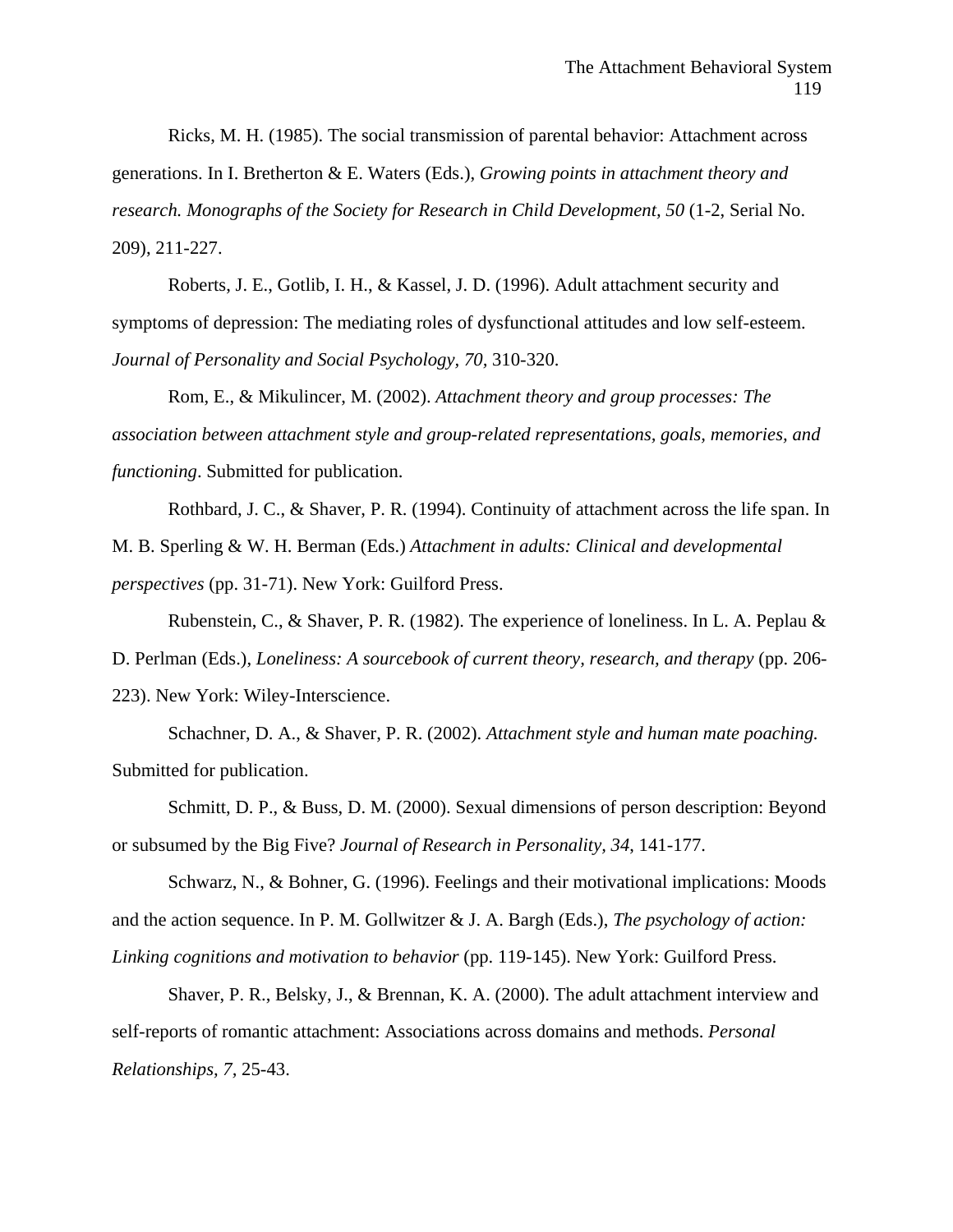Shaver, P. R., & Brennan, K. A. (1992). Attachment styles and the "big five" personality traits: Their connections with each other and with romantic relationship outcomes. *Personality and Social Psychology Bulletin, 18,* 536-545.

Shaver, P. R., & Clark, C. L. (1994). The psychodynamics of adult romantic attachment. In J. M. Masling & R. F. Bornstein (Eds.), *Empirical perspectives on object relations theory*  (*Empirical studies of psychoanalytic theories,* Vol. 5, pp. 105-156). Washington, DC: American Psychological Association.

Shaver, P. R., Collins, N., & Clark, C. L. (1996). Attachment styles and internal working models of self and relationship partners. In G. J. O. Fletcher & J. Fitness (Eds.), *Knowledge structures in close relationships: A social psychological approach* (pp. 25-61). Hillsdale, NJ: Lawrence Erlbaum.

Shaver, P. R., & Hazan, C. (1984). Incompatibility, loneliness, and limerence. In W. Ickes (Ed.), *Compatible and incompatible relationships* (pp. 163-184). New York: Springer.

Shaver, P. R., & Hazan, C. (1993). Adult romantic attachment: Theory and evidence. In D. Perlman & W. Jones (eds.), *Advances in personal relationships* (Vol. 4, pp. 29-70). London: Jessica Kingsley.

Shaver, P. R., Hazan, C., & Bradshaw, D. (1988). Love as attachment: The integration of three behavioral systems. In R. J. Sternberg & M. Barnes (Eds.), *The psychology of love* (pp. 68- 99). New Haven, CT: Yale University Press.

Shaver, P. R., & Mikulincer, M. (in press-a). Attachment-related psychodynamics. *Attachment and Human Development.* 

Shaver, P. R., & Mikulincer, M. (in press-b). The psychodynamics of social judgments: An attachment theory perspective. In J. P. Forgas, K. D. Williams, & W. von Hippel (Eds.), *Responding to the social world: Implicit and explicit processes in social judgments and decisions*. London, UK: Cambridge University Press.

Shaver, P. R., & Mikulincer, M. (in press-c). Dialogue on adult attachment: Diversity and integration. *Attachment and Human Development.*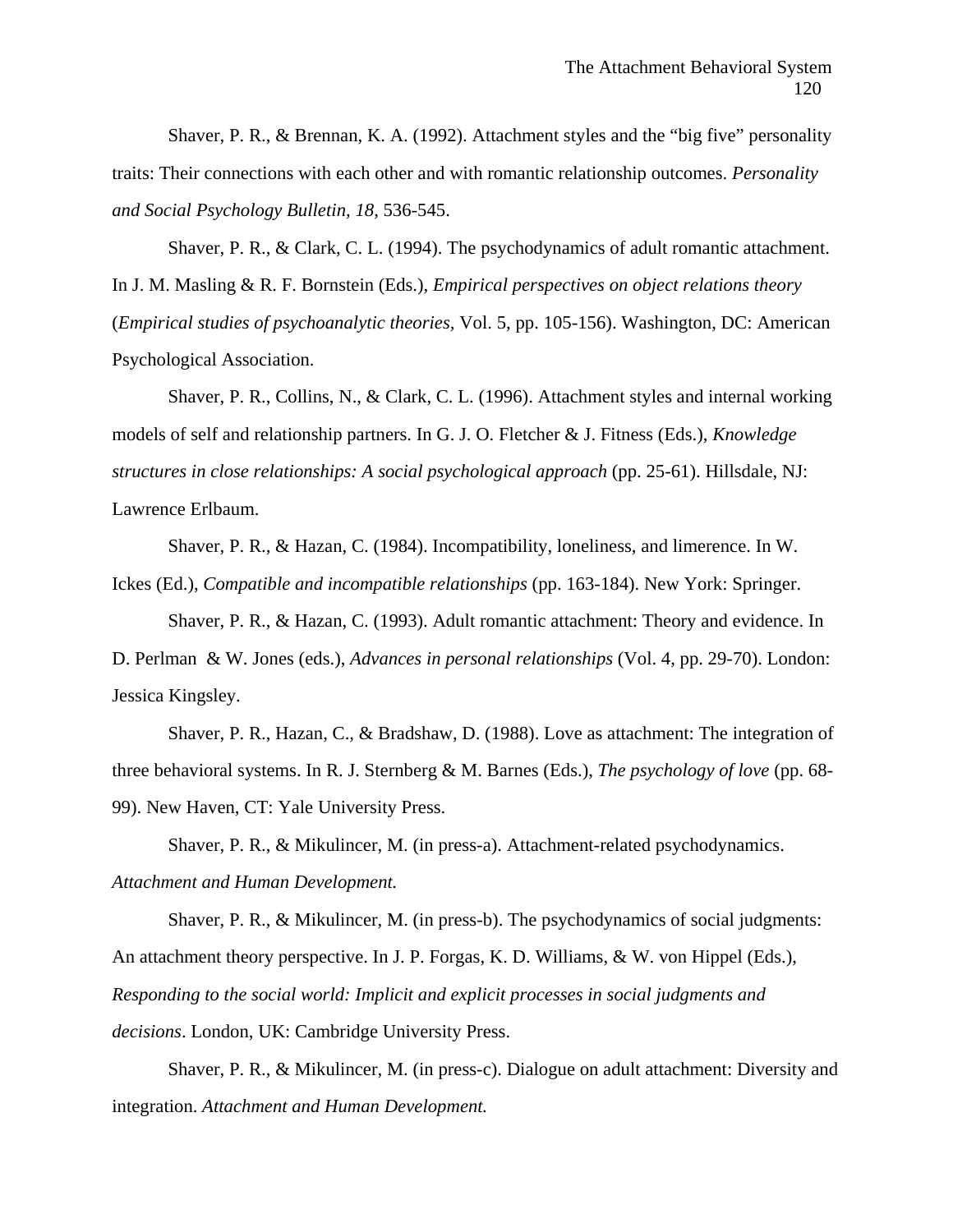Shaver, P. R. & Norman, A. J. (1995). Attachment theory and counseling psychology: A commentary. *Counseling Psychologist, 23,* 491-500.

Shaver, P. R., Papalia, D., Clark, C. L., & Koski, L. R. (1996). Androgyny and attachment security: Two related models of optimal personality. *Personality and Social Psychology Bulletin, 22,* 582-597.

Simpson, J. A., & Rholes, W. S. (in press). Fearful-avoidance, disorganization, and multiple working models: Some directions for future theory and research. *Attachment and Human Development.*

Simpson, J. A., Rholes, W. S., & Nelligan, J. S. (1992). Support seeking and support giving within couples in an anxiety-provoking situation: The role of attachment styles. *Journal of Personality and Social Psychology, 62*, 434-446.

Smith, E. R., Murphy, J., & Coats, S. (1999). Attachment to groups: Theory and measurement. *Journal of Personality and Social Psychology, 77*, 94-110.

Solomon, Z., Ginzburg, K., Mikulincer, M., Neria, Y., & Ohry, A. (1998). Coping with war captivity: The role of attachment style*. European Journal of Personality, 12,* 271-285.

Sroufe, L. A., & Waters, E. (1997). Attachment as an organizational construct. *Child Development, 48*, 1184-1199.

Taubman Ben-Ari, O., Findler, L., & Mikulincer, M. (in press). The effects of mortality salience on relationship strivings and beliefs: The moderating role of attachment style. *British Journal of Social Psychology.*

Tidwell , M. C. O., Reis, H. T., & Shaver, P. R. (1996). Attachment, attractiveness, and social interaction: A diary study. *Journal of Personality and Social Psychology, 71*, 729-745.

Torquati, J. C., & Vazsonyi, A. T. (1999). Attachment as an organizational construct for affect, appraisals, and coping of late adolescent females. *Journal of Youth and Adolescence, 28,* 545-562.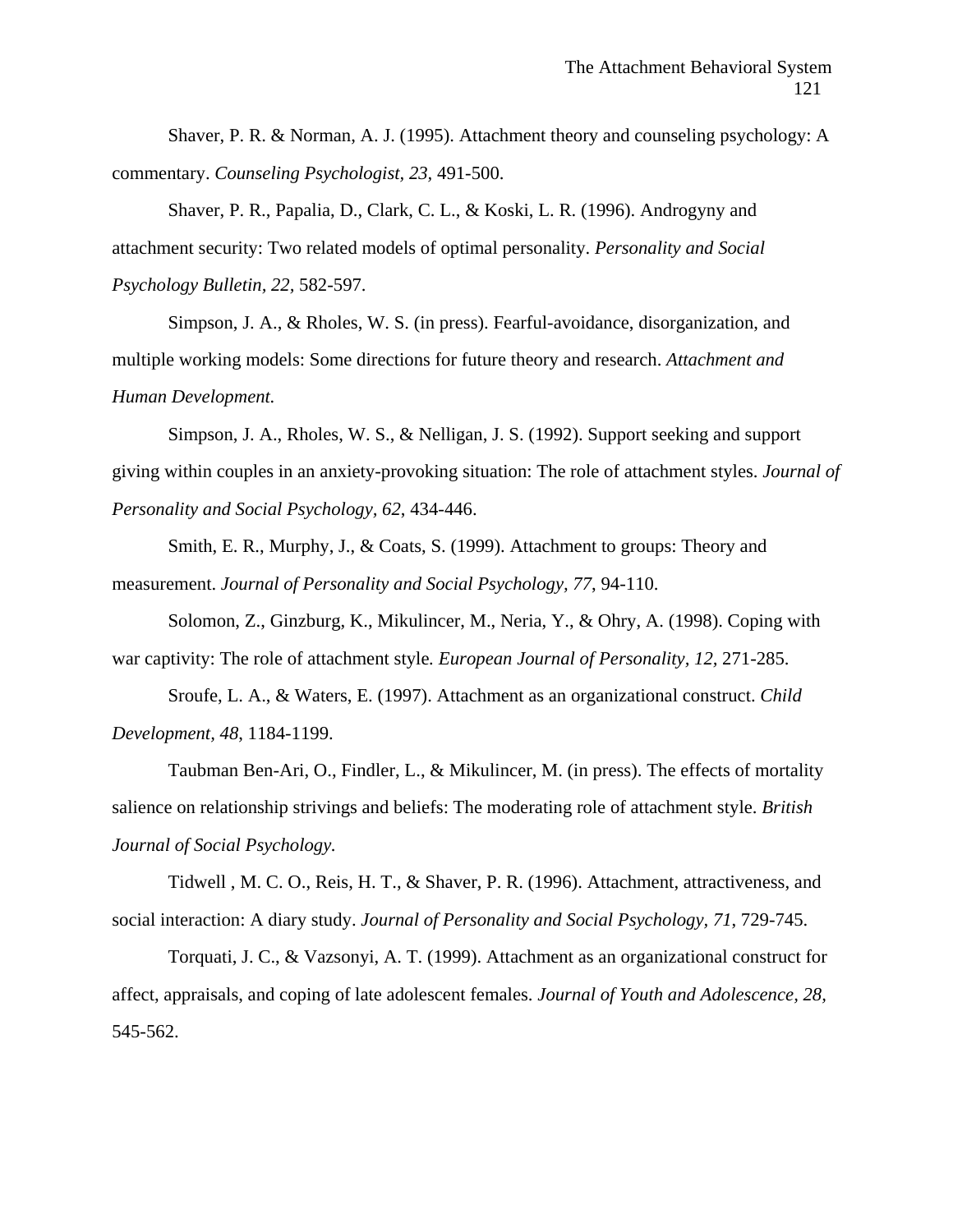Tracy, J. L., Shaver, P. R., Albino, A. W., & Cooper, M. L. (in press). Attachment styles and adolescent sexuality. In P. Florsheim (Ed.), *Adolescent romance and sexual behavior: Theory, research, and practical implications*. Mahwah, NJ: Lawrence Erlbaum.

Tronick, E. Z. (1989). Emotions and emotional communication in infants. *American Psychologist, 44*, 112-119.

Vaughn, B. E., & Bost, K. K. (1999). Attachment and temperament: Redundant, independent, or interacting influences on interpersonal adaptation and personality development? In J. Cassidy & P. R. Shaver (Eds.), *Handbook of attachment: Theory, research, and clinical applications* (pp. 198-225). New York: Guilford Press.

Veit, C. T., & Ware, J. E. (1983). The structure of psychological stress and well being in general populations. *Journal of Counseling and Clinical Psychology, 51*, 730-742.

Waters, H. S., Rodrigues, L. M., & Ridgeway, D. (1998). Cognitive underpinnings of narrative attachment assessment. *Journal of Experimental Child Psychology, 71*, 211-234.

Wegner, D. M., & Smart, L. (1997). Deep cognitive activation: A new approach to the unconscious. *Journal of Consulting and Clinical Psychology, 65*, 984-995.

Weiss, R. S. (1973). *Loneliness: The experience of emotional and social isolation.* Cambridge, MA: MIT Press.

Weiss, R. S. (1998). A taxonomy of relationships. *Journal of Social and Personal Relationships, 15*, 671-683.

Zuroff, D. C., & Fitzpatrick, D. K. (1995). Depressive personality styles: Implications for adult attachment. *Personality and Individual Differences, 18,* 253-365.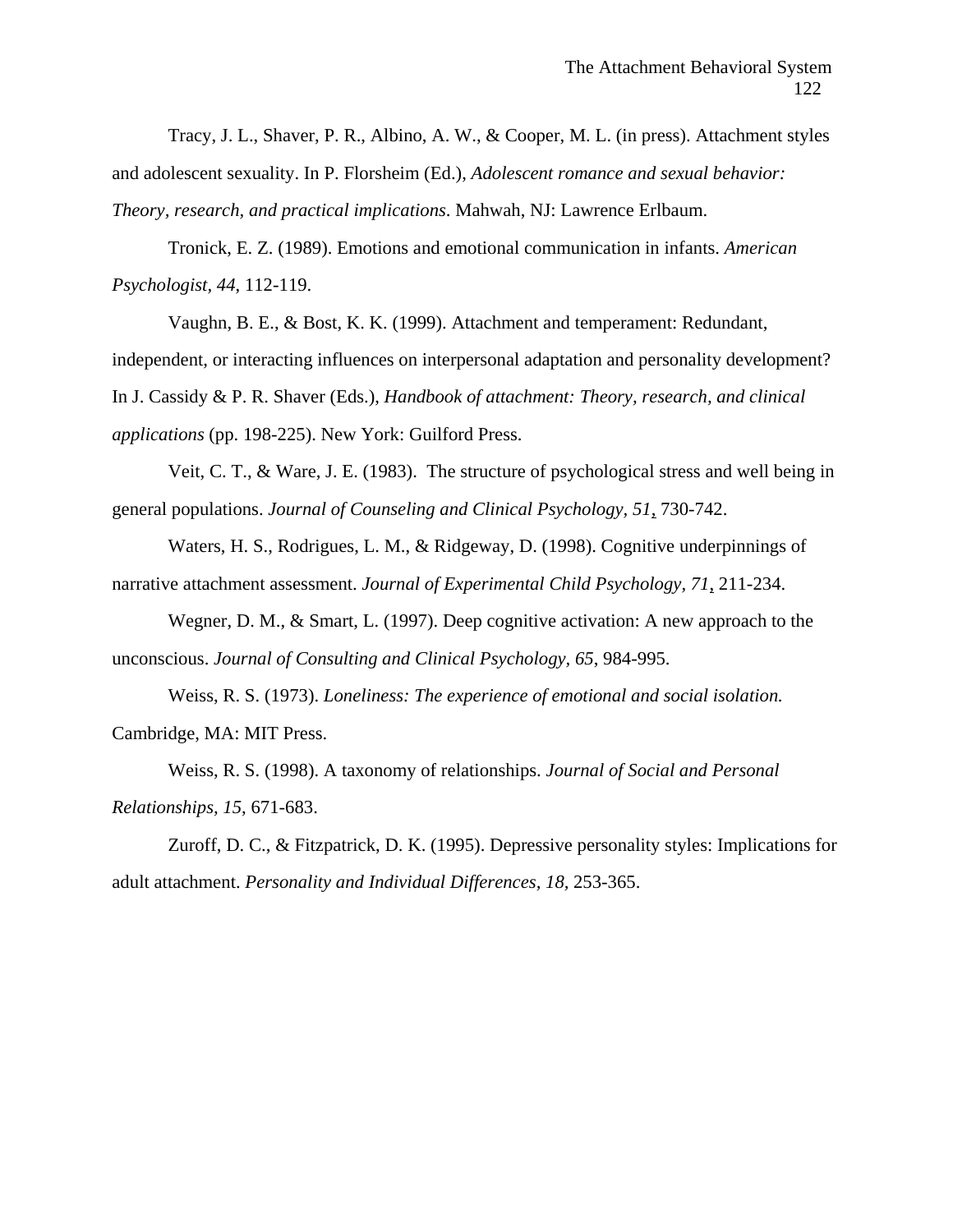Table 1

Original Three-Category Measure of Romantic Attachment Style (Hazan & Shaver, 1987, 1990)

I am somewhat uncomfortable being close to others; I find it difficult to trust them completely, difficult to allow myself to depend on them. I am nervous when anyone gets too close and often, others want me to be more intimate than I feel comfortable being. **(Avoidant)**

I find that others are reluctant to get as close as I would like. I often worry that my partner doesn't really love me or won't want to stay with me. I want to get very close to my partner and this sometimes scares people away. **(Anxious)** 

I find it relatively easy to get close to others and am comfortable depending on them and having them depend on me. I don't worry about being abandoned or about someone getting too close to me. **(Secure)**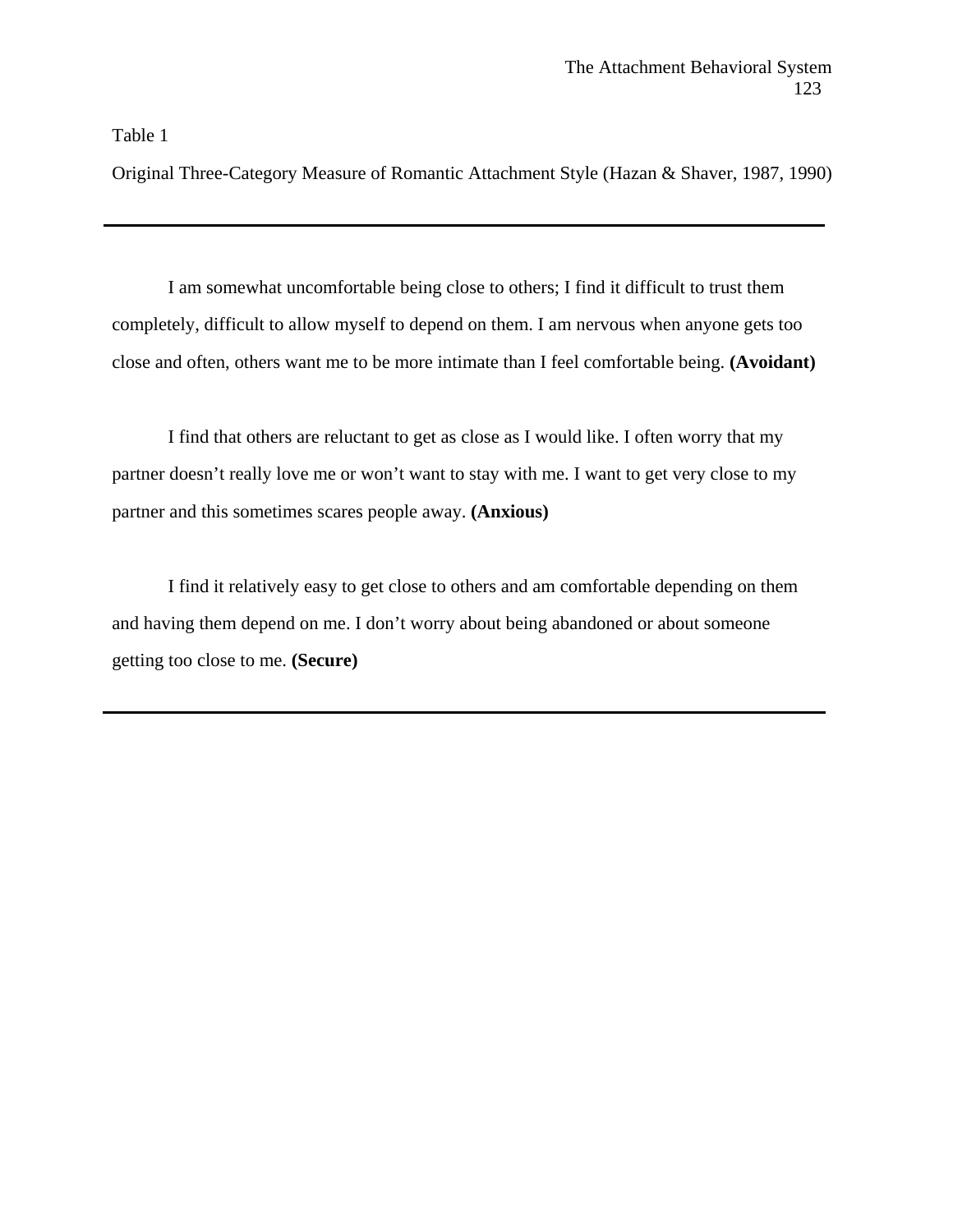## *Figure Captions*

Figure 1. Diagram of the two-dimensional space defined by attachment anxiety and attachment avoidance. The terms in the four quadrants are Bartholomew's (1990) names for the four major attachment styles.

Figure 2. Shaver and Mikulincer's (in press) integrative model of the activation and dynamics of the attachment system.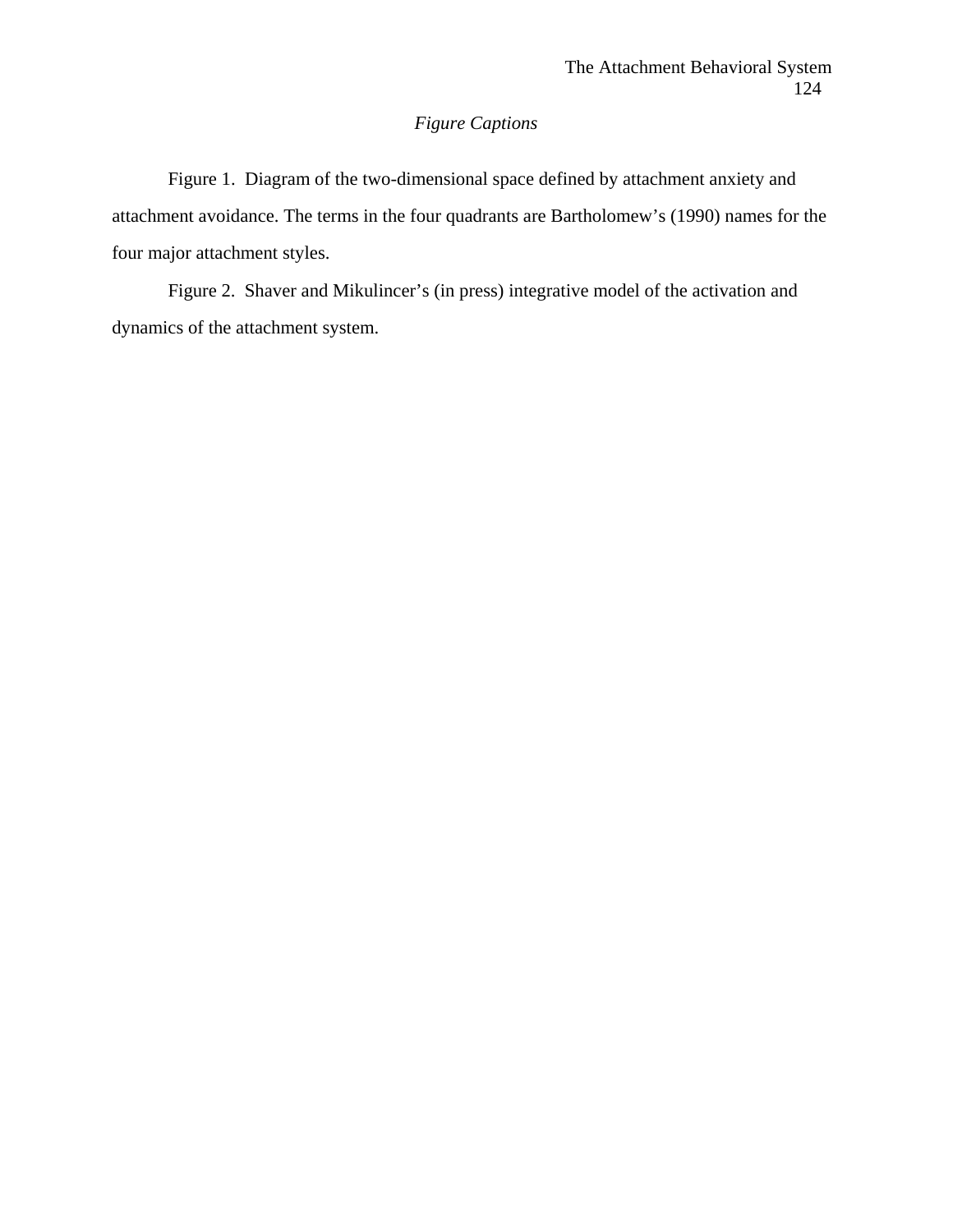

 **HIGH AVOIDANCE**